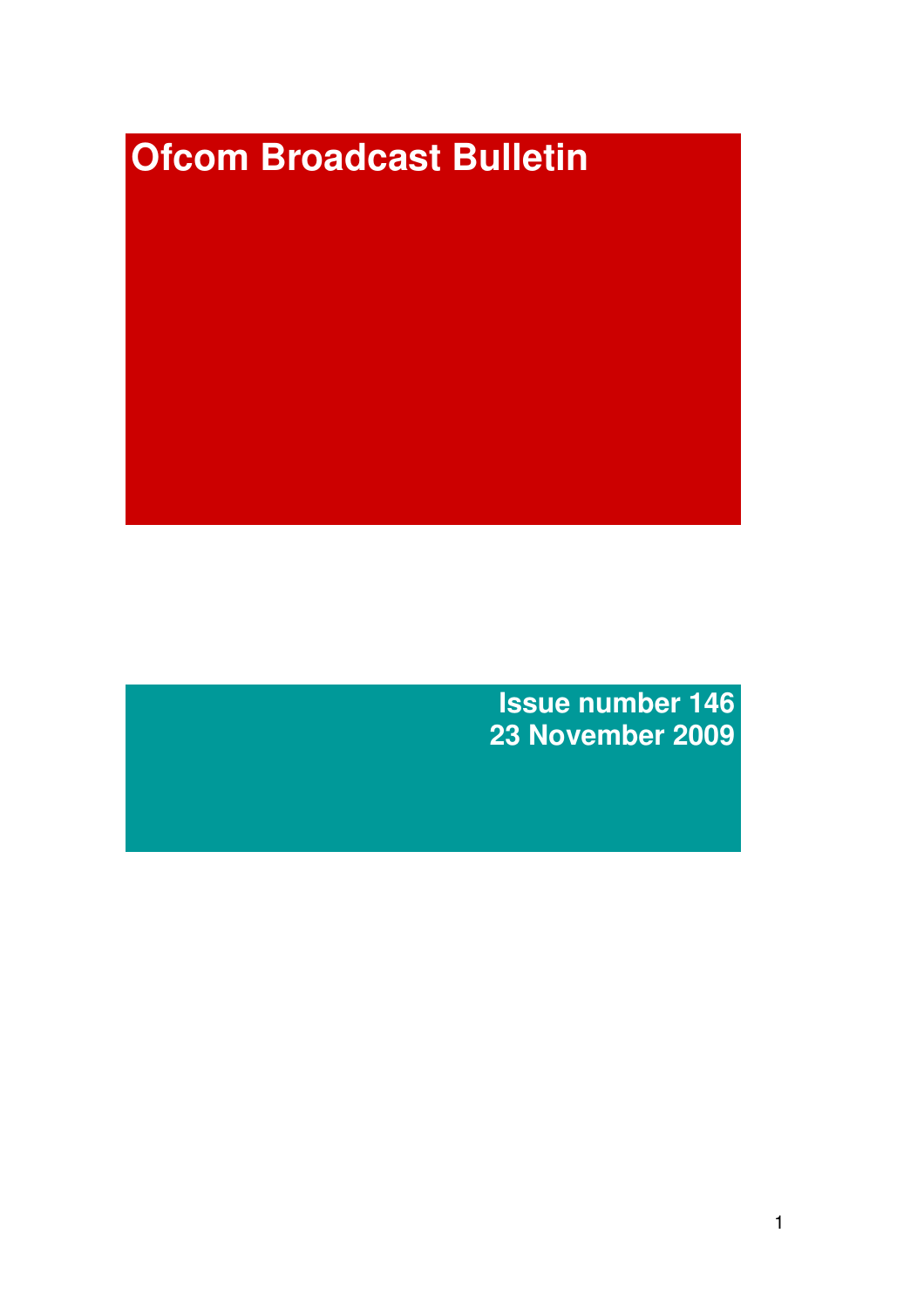# **Contents**

| <b>Introduction</b>                                                                                                                                                                                                                                                    | 5  |
|------------------------------------------------------------------------------------------------------------------------------------------------------------------------------------------------------------------------------------------------------------------------|----|
| <b>Sponsorship credit findings</b>                                                                                                                                                                                                                                     |    |
| Introduction to sponsorship credit findings                                                                                                                                                                                                                            | 6  |
| <u>In Breach</u>                                                                                                                                                                                                                                                       |    |
| Sponsorship of various programmes<br>Kanal 4 Denmark, 18 May 2009 to 26 June 2009,<br>various dates & times;<br>Kanal 5 Denmark, 3 July 2009 to 12 July 2009,<br>various dates & times; and<br>Kanal 5 Sweden, 22 March 2009 to 13 June 2009,<br>various dates & times | 9  |
| <b>Sponsorship of various programmes</b><br>TV3 (Sweden), 6 January 2009 to 29 August 2009,<br>various dates & times                                                                                                                                                   | 14 |
| Sponsorship of various programmes<br>ARY Digital, 20 June 2008 to present,<br>various dates & times;<br>Sponsorship of Ba Khabar Savera<br>ARY News, 1 April 2009 to 30 July 2009,<br>various dates & times                                                            | 19 |
| <b>Sponsorship of A Wednesday</b><br>B4U Movies, 28 June 2009, 20:00                                                                                                                                                                                                   | 24 |
| <b>Sponsorship of NASA: Greatest Missions</b><br>Discovery Channel (France), 27 June 2009 to 21 July 2009,<br>various dates & times                                                                                                                                    | 25 |
| <b>Sponsorship of Geekdom</b><br>SCI FI Channel (France), 4 July 2009 to 24 August 2009,<br>various dates & times                                                                                                                                                      | 27 |
| <b>Sponsorship of Talking Telly</b><br>GMTV, 29 June 2009 to present,<br>various dates & times                                                                                                                                                                         | 28 |
| <b>Sponsorship of various programmes</b><br>The History Channel, 22 June 2009 to 30 June 2009,<br>various dates & times                                                                                                                                                | 29 |
| <b>Sponsorship of Imagine Blockbusters</b><br>NDTV Imagine, 23 April 2009 to 18 July 2009,<br>various dates & times                                                                                                                                                    | 31 |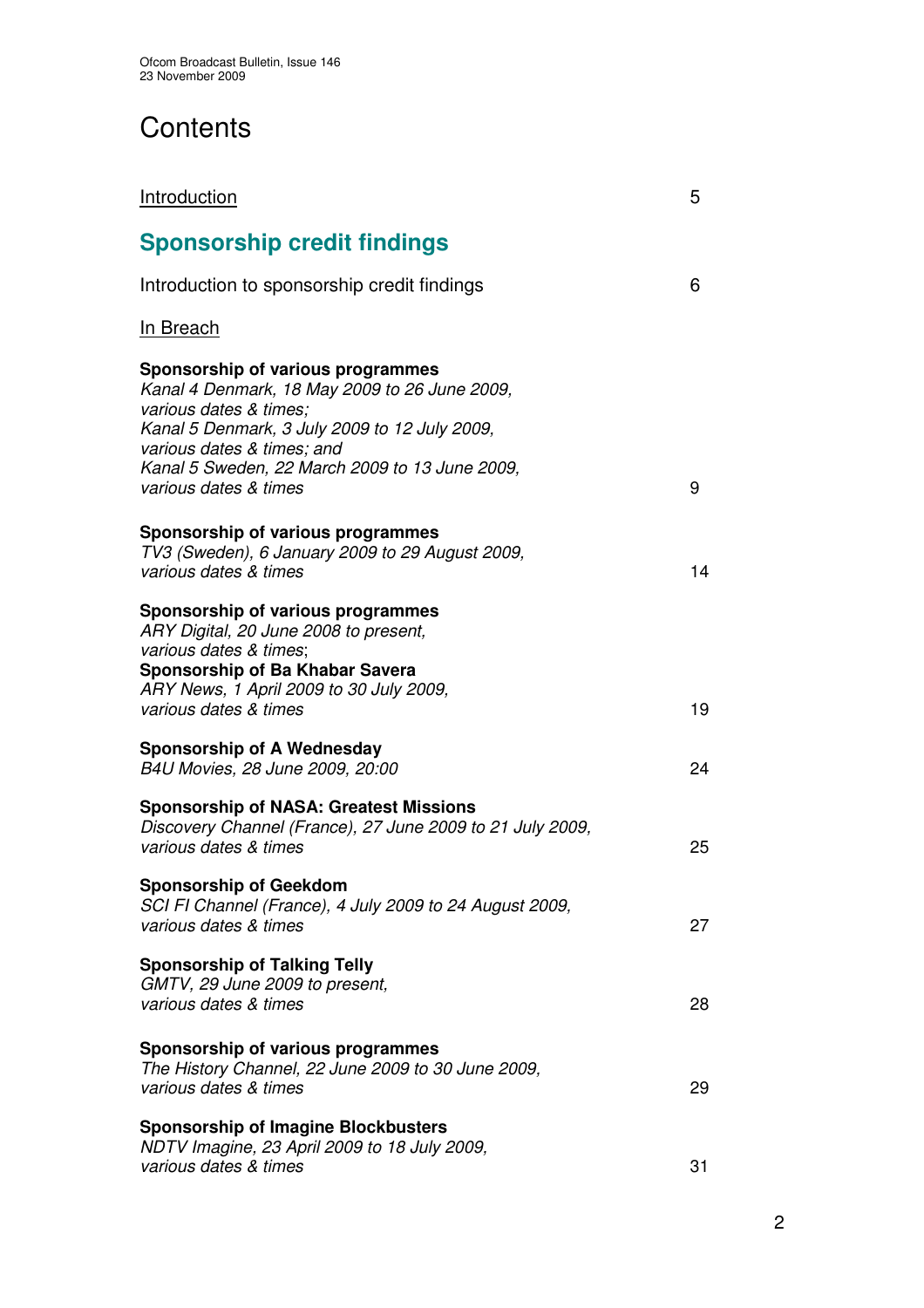# **Other Standards cases**

# In Breach

| <b>Scrolled advertisement for Manchester College</b><br>of Higher Education and Media Technology<br>DM Digital, 19 August 2009, 09:30 and 20 August 2009, 12:30 | 32 |
|-----------------------------------------------------------------------------------------------------------------------------------------------------------------|----|
| <b>The Morning Show</b><br>Radio Hartlepool, 22 July 2009, 10:00                                                                                                | 34 |
| Promotion of Lionheart Radio's local charity auction<br>Lionheart Radio, 31 August 2009, 15:00                                                                  | 38 |
| <b>Miley Jab Hum Tum</b><br>Star One, 16 August 2009, 12:00                                                                                                     | 40 |
| <b>Soccer AM</b><br>Sky 1, 10 October 2009, 09:00                                                                                                               | 41 |
| Not in Breach                                                                                                                                                   |    |
| <b>The X Factor</b><br>ITV1, 10 and 11 October 2009, 20:00                                                                                                      | 43 |
| Britain's Got Talent, Semi Finals and the Live Final<br>ITV1, 24 to 30 May 2009, various times                                                                  | 50 |
| <b>Fairness &amp; Privacy cases</b>                                                                                                                             |    |
| <b>Partly Upheld</b>                                                                                                                                            |    |
| <b>Complaint by Miss Alexandra Casson</b><br>Hotel Trubble, BBC2, 18 April 2009                                                                                 | 58 |
| Not Upheld                                                                                                                                                      |    |
| <b>Complaint by Ms Heidi Boulton</b><br>Inside Out, BBC1 (North East), 22 October 2008                                                                          | 62 |
| <b>Complaint by Mrs Jacqueline Goodridge</b><br>on behalf of Mr David Goodridge (deceased)<br>Motorway Cops: Fatal Consequences,<br>BBC1, 6 October 2008        | 72 |
| <b>Complaint by Mrs Susan Lumley on behalf</b><br>of Mrs Freda Whitwell (deceased)<br>Panorama: Britain's Homecare Scandal, BBC1, 9 April 2009                  | 79 |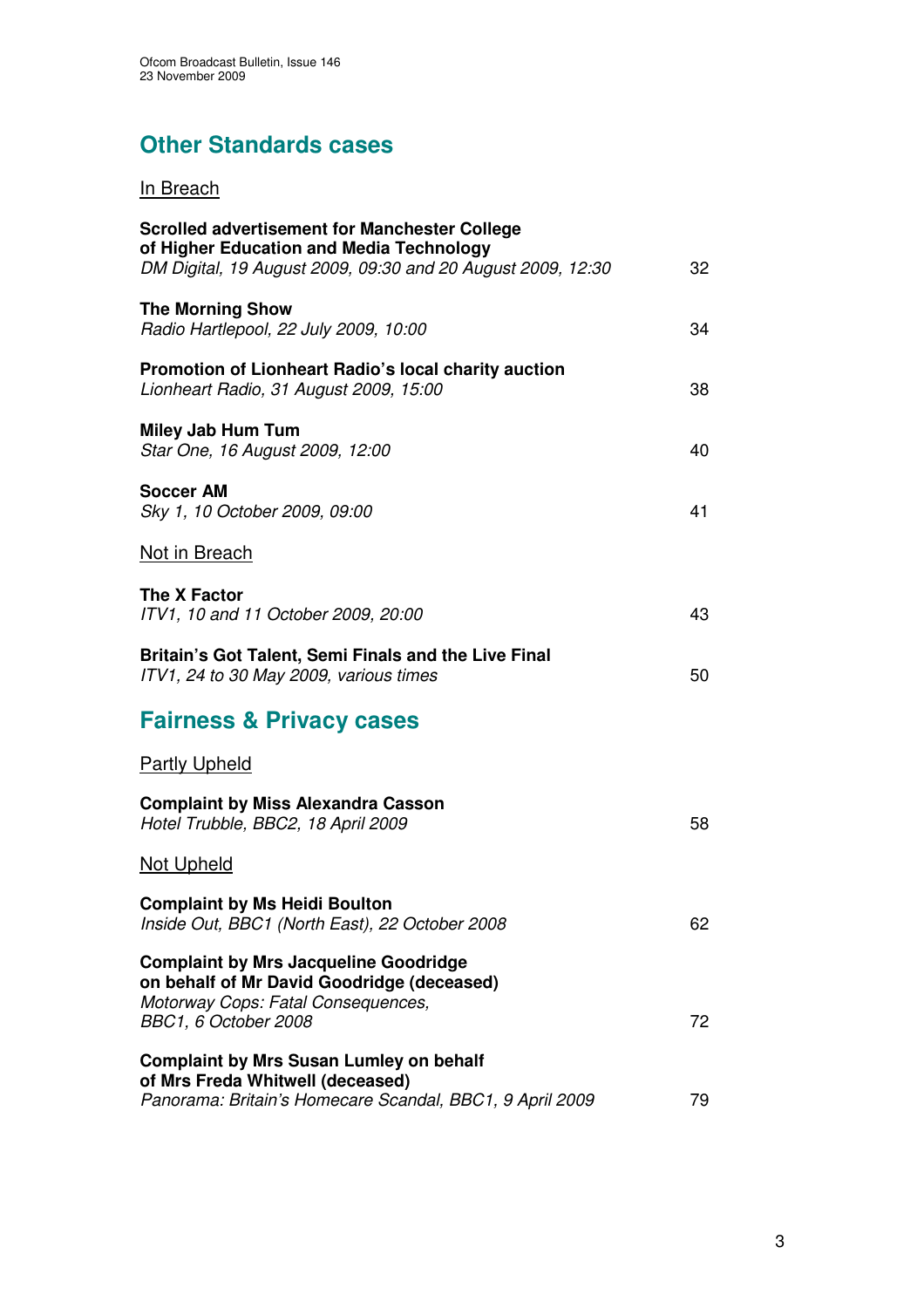| Complaint by Ms Chantel Wyse on her own behalf<br>and on behalf of Ms Tracey Pancaldi (deceased),<br>Ms Jade Pancaldi (deceased) and Ms Shenelle Pancaldi,<br>Ms Chenise Pancaldi, Mr Daniel Pancaldi, Mr Norman Wyse,<br>Ms Lisa Audrey Wyse, Ms Cindy Wyse and Ms Katrina Hooper<br>Harry Hill's TV Burp, ITV1, 17 January 2009 | 86  |
|-----------------------------------------------------------------------------------------------------------------------------------------------------------------------------------------------------------------------------------------------------------------------------------------------------------------------------------|-----|
| <b>Complaint by Ms Pauline Goode on her own behalf</b><br>and on behalf of Mr Femi Salam, her son<br>In the Line of Fire, ITV1, 10 February 2009                                                                                                                                                                                  | 92  |
| <b>Complaint by Mr Alan Thomas</b><br>Cops with Cameras, ITV1, 31 March 2009                                                                                                                                                                                                                                                      | 99  |
| <b>Complaint by Mr Graham Anderson on behalf</b><br>of Mr Daniel Anderson (his son)<br>Road Wars, Sky One, 7 January 2009                                                                                                                                                                                                         | 106 |
| Other programmes not in breach                                                                                                                                                                                                                                                                                                    | 113 |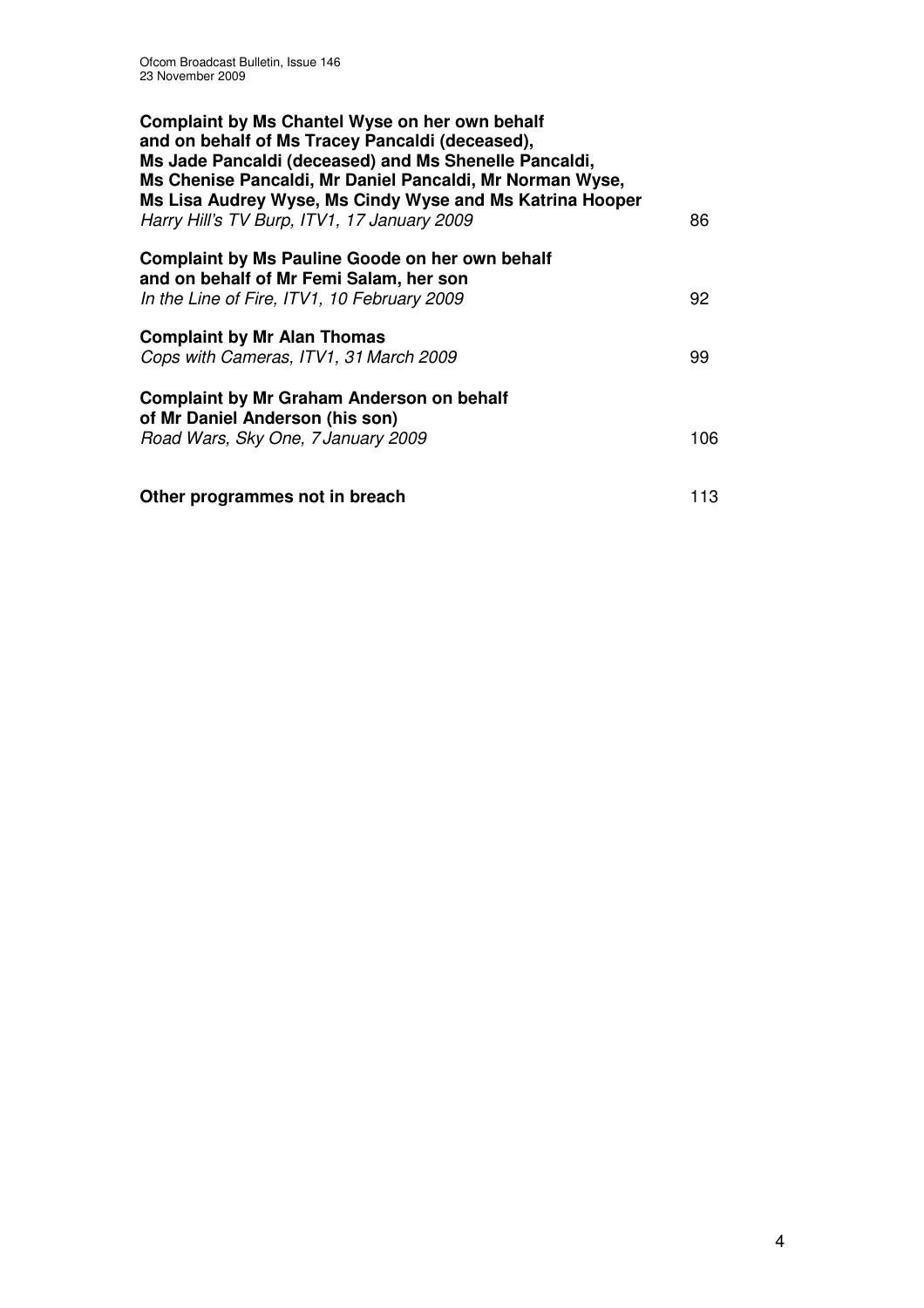# Introduction

The Broadcast Bulletin reports on the outcome of investigations into alleged breaches of those Ofcom codes which broadcasting licensees are required to comply. These include:

- a) Ofcom's Broadcasting Code ("the Code") which took effect on 25 July 2005 (with the exception of Rule 10.17 which came into effect on 1 July 2005). This Code is used to assess the compliance of all programmes broadcast on or after 25 July 2005. The Broadcasting Code can be found at http://www.ofcom.org.uk/tv/ifi/codes/bcode/.
- b) the Code on the Scheduling of Television Advertising ("COSTA") which came into effect on 1 September 2008 and contains rules on how much advertising and teleshopping may be scheduled in programmes, how many breaks are allowed and when they may be taken. COSTA can be found at http://www.ofcom.org.uk/tv/ifi/codes/code\_adv/tacode.pdf.
- c) other codes and requirements that may also apply to broadcasters, depending on their circumstances. These include the Code on Television Access Services (which sets out how much subtitling, signing and audio description relevant licensees must provide), the Code on Electronic Programme Guides, the Code on Listed Events, and the Cross Promotion Code. Links to all these codes can be found at http://www.ofcom.org.uk/tv/ifi/codes/.

From time to time adjudications relating to advertising content may appear in the Bulletin in relation to areas of advertising regulation which remain with Ofcom (including the application of statutory sanctions by Ofcom).

It is Ofcom policy to state the full language used on air by broadcasters who are the subject of a complaint where it is relevant to the case. Some of the language used in Ofcom Broadcast Bulletins may therefore cause offence.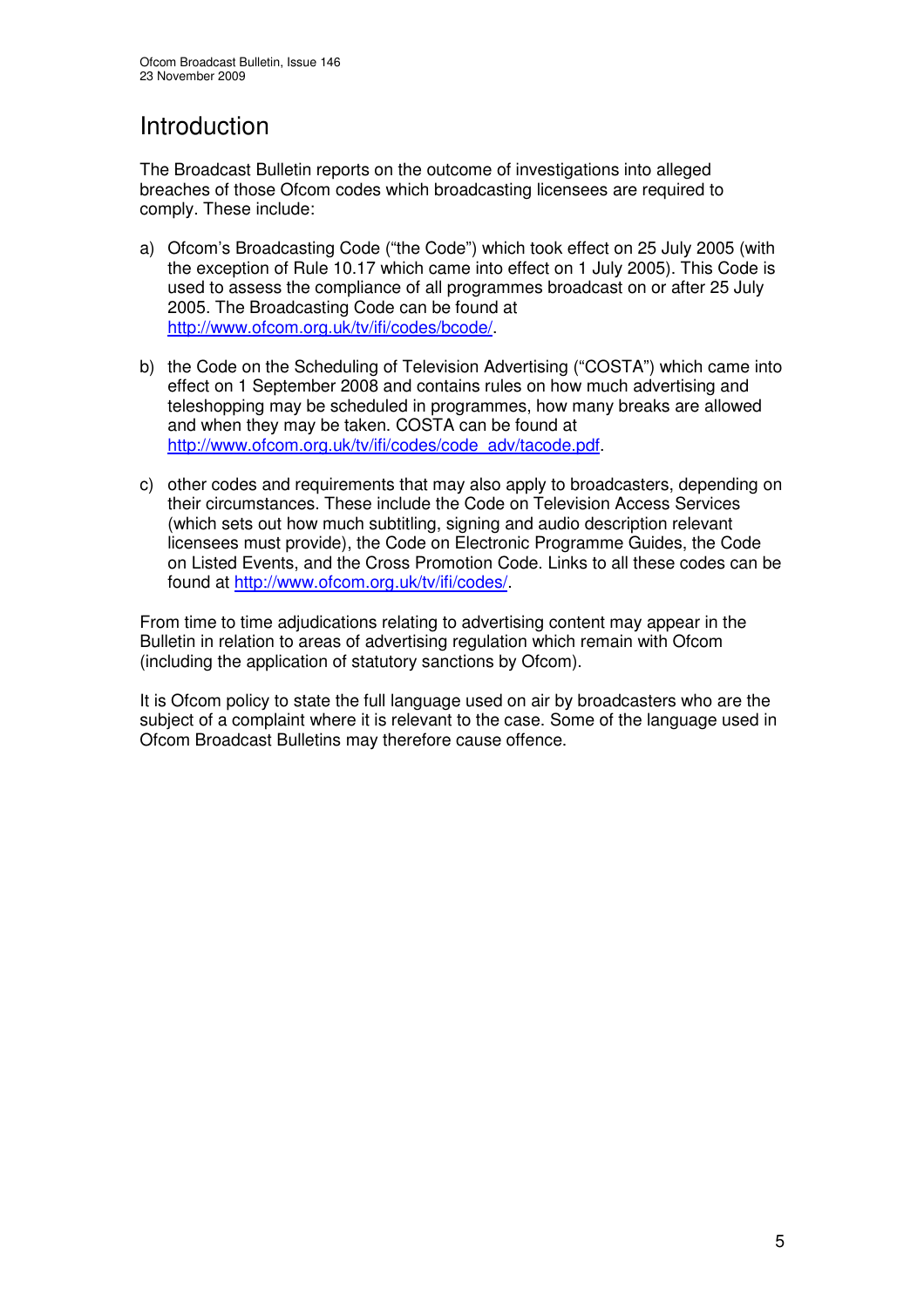# **Sponsorship credit findings**

# **Introduction to sponsorship credit findings**

Broadcast sponsorship, that is sponsorship of programmes and channels, offers organisations an opportunity to be associated with the content they are sponsoring. For reasons of transparency, broadcasters are required to inform the audience when such arrangements are in place. This is achieved through the use of sponsor credits that are broadcast around the sponsored material.

European legislation, the Television Without Frontiers Directive ("TWF Directive") limits the amount of advertising a television broadcaster can transmit (Article 18) and requires that advertising is kept separate from other parts of the programme service (Article 10). As sponsorship credits are treated as part of the sponsored content rather than advertising, they do not count towards the amount of airtime a broadcaster is allowed to use for advertising. To prevent credits effectively becoming advertisements, and therefore increasing the amount of advertising transmitted, broadcasters are required to ensure that sponsorship credits do not contain advertising messages.

In addition to the rules on advertising separation and minutage, Article  $17(1)(c)$  of the TWF Directive states that sponsorship "must not encourage the purchase or rental of the products or services of the sponsor or a third party, in particular by making special promotional references to those products or services". Guidance issued by the European Commission on the interpretation of this Article states that there should be "no explicit reference to the products or services of the sponsor during the [sponsored] programme, except where the reference serves the *sole purpose* of identifying the sponsor or making explicit the link between the programme and the sponsor" 1 (emphasis added).

The requirements of the TWF Directive are reflected in Rule 9.13 of the Code<sup>2</sup>, which states:

"Sponsorship must be clearly separated from advertising. Sponsor credits must not contain advertising messages or calls to action. In particular, credits must not encourage the purchase or rental of the products or services of the sponsor or a third party".

Rule 9.13 permits references to the products and services of a sponsor in credits on the basis that they can help identify the sponsor or help associate the sponsor with the sponsored content. We believe Rule 9.13 affords broadcasters the freedom permissible under the European legislation to identify sponsorship in a way that both informs the audience of the sponsorship arrangements and benefits the sponsor.

Ofcom recognises that when judging whether the various components of a sponsorship credit amount to the credit being sufficiently distinct from advertising, fine editorial judgements are often required. We are likely to take into account a number of factors including, but not limited to:

 $1$  Article 17(1)(c) applies to sponsorship credits as they are the means of identifying a sponsorship arrangement.

 $2$  This rule applies to sponsorship credits on television only.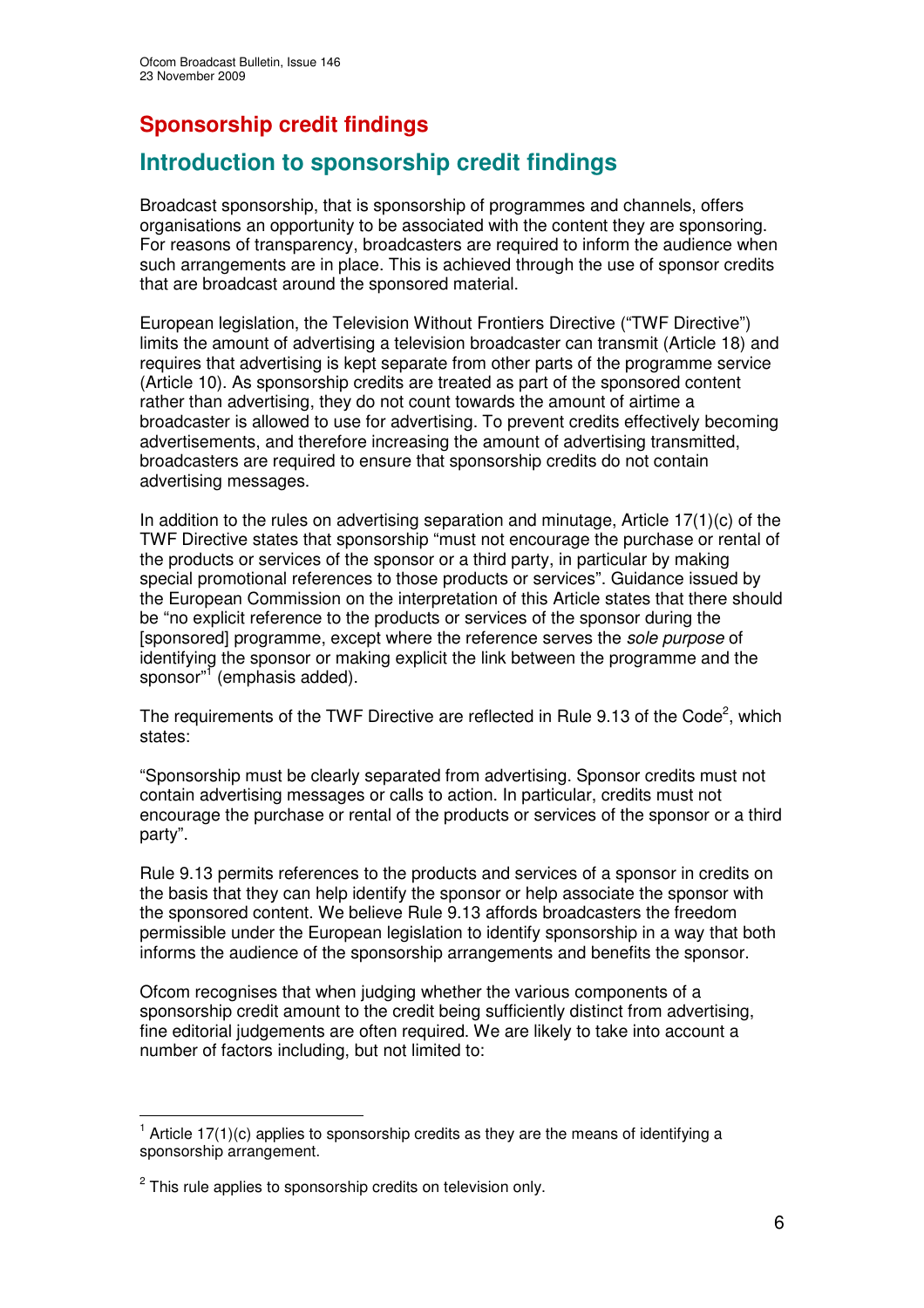- **Claims about the sponsor's products/services** claims about the sponsor's products/services (in particular those that are capable of objective substantiation), are likely to be considered as advertising messages and therefore should not be included in sponsorship credits. Examples include, but are not limited to:
	- claims about market leadership, health benefits, efficacy; and
	- the use of promotional language and/or superlatives to describe the sponsor and/or its products and services (e.g. referring to: the breadth of range of products a sponsor provides or how easy a sponsor's product is to use).
- **Calls to action** credits that contain direct invitations to the audience to contact the sponsor are likely to breach the Code. However, it is possible to include basic contact details (e.g. websites or telephone numbers) in credits, but these should not be accompanied by language that is likely to be viewed as an invitation to the audience to contact the sponsor.
- **Focus of the credit** credits that focus predominantly on the sponsorship arrangement, rather than the sponsor or its products/services, are less likely to be found in breach of the Code. In particular:
	- Using a creative approach that thematically links the sponsor to the programme (e.g. by genre or using characters which have similar characteristics to the people/characters in the programme). Such links, when used effectively, highlight the fundamental difference between sponsorship and advertising, i.e. sponsorship is about the sponsor's association with the programme, not selling the sponsor's products/services;
	- Detailed descriptions of products/services are likely to result in the focus of the credit failing to be on the sponsorship arrangement. For example, excessive use of footage from DVDs or computer games (in cases where a DVD or computer game sponsors a programme); and
	- Ofcom's published guidance on Rule 9.13 states that it may be possible for some sponsor's slogans and straplines to be used within a credit, for the purpose of helping to identify the sponsor and/or the sponsorship arrangement, provided they do not encourage the purchase or rental of the sponsor's products/services. However, broadcasters should take extra care when using such straplines, particularly in combination with footage from a sponsor's advertising campaign, that the primary focus of the credit is *clearly* on the sponsorship arrangement.

### *Background to Ofcom's monitoring of sponsorship credits*

In late 2008 Ofcom noted an apparent increase in the amount of information about sponsors' products/services included in some sponsorship credits. As a result, between November 2008 and December 2008 we conducted a monitoring exercise to assess levels of compliance with Rule 9.13. Those credits found in breach of Rule 9.13 were published in Broadcast Bulletin 130 on 23 March 2009<sup>3</sup>, along with some further guidance about the factors Ofcom takes into account when considering whether a sponsorship credit complies with Rule 9.13.

<sup>3</sup> http://www.ofcom.org.uk/tv/obb/prog\_cb/obb130/issue130.pdf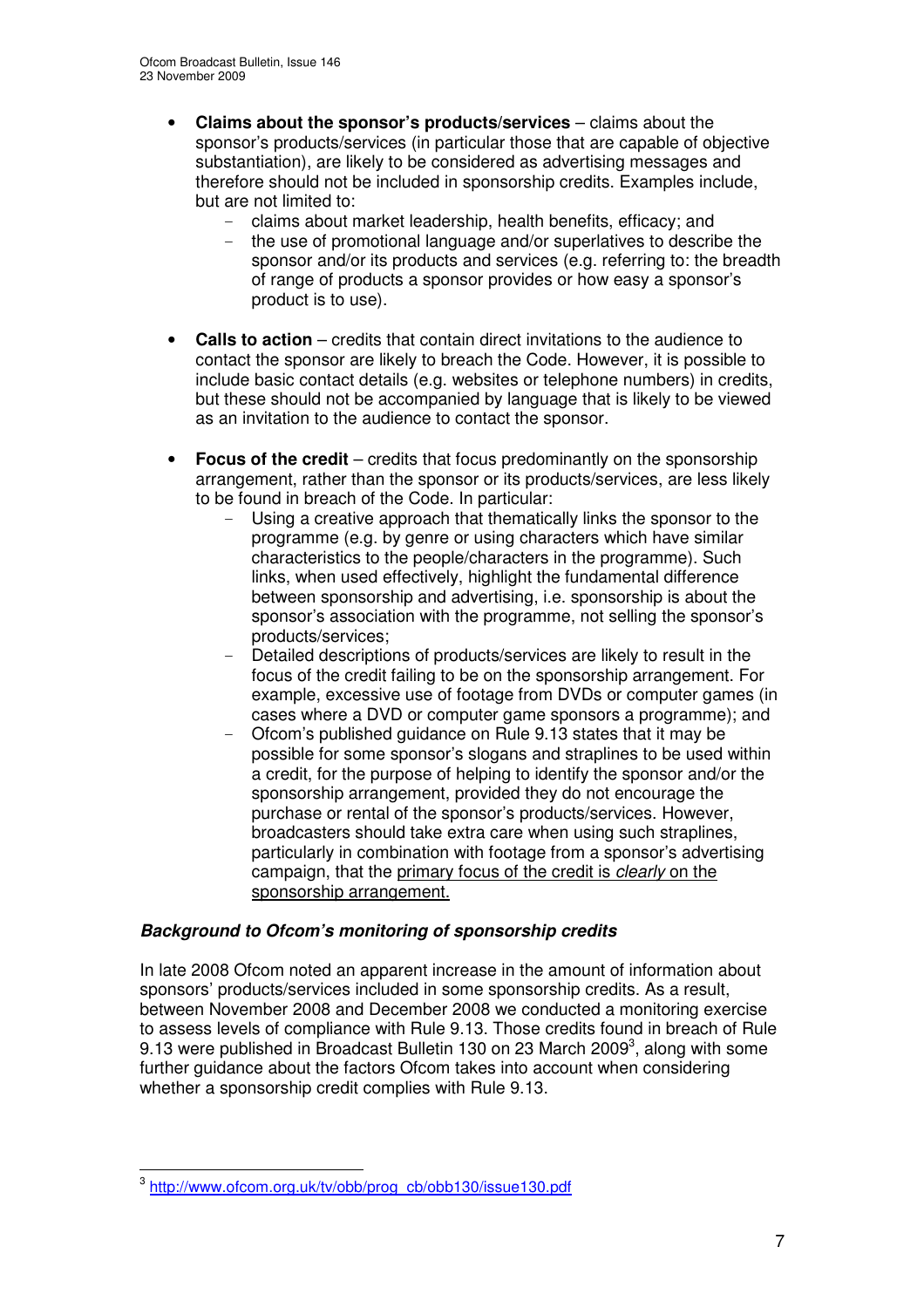In Broadcast Bulletin 130, we also stated that we would carry out further monitoring of sponsorship campaigns a few months later. Consequently, between 15 June 2009 and 15 July 2009, we monitored approximately 100 sponsorship campaigns across a wide range of broadcasters licensed by Ofcom, including non-English speaking channels and channels which broadcast outside the UK. We were reassured that the majority of the credits viewed did not breach Rule 9.13 and, generally, we noted that the additional guidance we issued in Broadcast Bulletin 130 on compliance with Rule 9.13 had been taken into account by many broadcasters. However, some credits<sup>4</sup> were nevertheless found in breach of Rule 9.13 and the findings are included in this bulletin.

Broadcasters should note that the European Commission has recently been taking a very active interest in this issue and is known to be monitoring the compliance of sponsorship credits in some Member States (as well as other commercial matters that fall within its remit). It should be noted that, in particular, the European Commission is concerned about maintaining the distinction between sponsorship and advertising.

### *The findings published in this Bulletin*

The findings in this bulletin reflect a range of compliance issues in this area. It was of particular concern to Ofcom that there were some cases in this monitoring exercise where Ofcom found a broadcaster to have breached Rule 9.13 repeatedly. We will be requiring the broadcasters in question to attend a meeting to discuss and assure us about their compliance procedures, as noted in the relevant findings.

**Ofcom will continue to conduct monitoring exercises on sponsorship credits on an ad hoc basis. In view of the published findings and detailed guidance given by Ofcom in this area to date, broadcasters should note that credits found to be in breach of Rule 9.13 may also be considered for further regulatory action.**

### *Updates*

Ofcom recognises that broadcasters may find further guidance on the interpretation of both Sections Nine and Ten of the Code beneficial. In Bulletin 130, we announced our intention to provide further information on the interpretation of both Sections Nine and Ten of the Code in regular updates. We have since sent two updates to those who had registered an interest in receiving them.

If you wish to receive these, or future updates, please send your email contact details to: lauren.cleverley@ofcom.org.uk.

While we are happy to send these updates to anyone with an interest in Sections Nine and Ten of the Code, it should be remembered that broadcasters are responsible for compliance with the Code and therefore detailed enquiries from organisations other than broadcasters should always be directed to the broadcaster in the first instance.

<sup>&</sup>lt;sup>4</sup> The dates of transmission included in the following findings reflect the periods during which each sponsorship campaign was broadcast, rather than the dates on which Ofcom monitored the credits.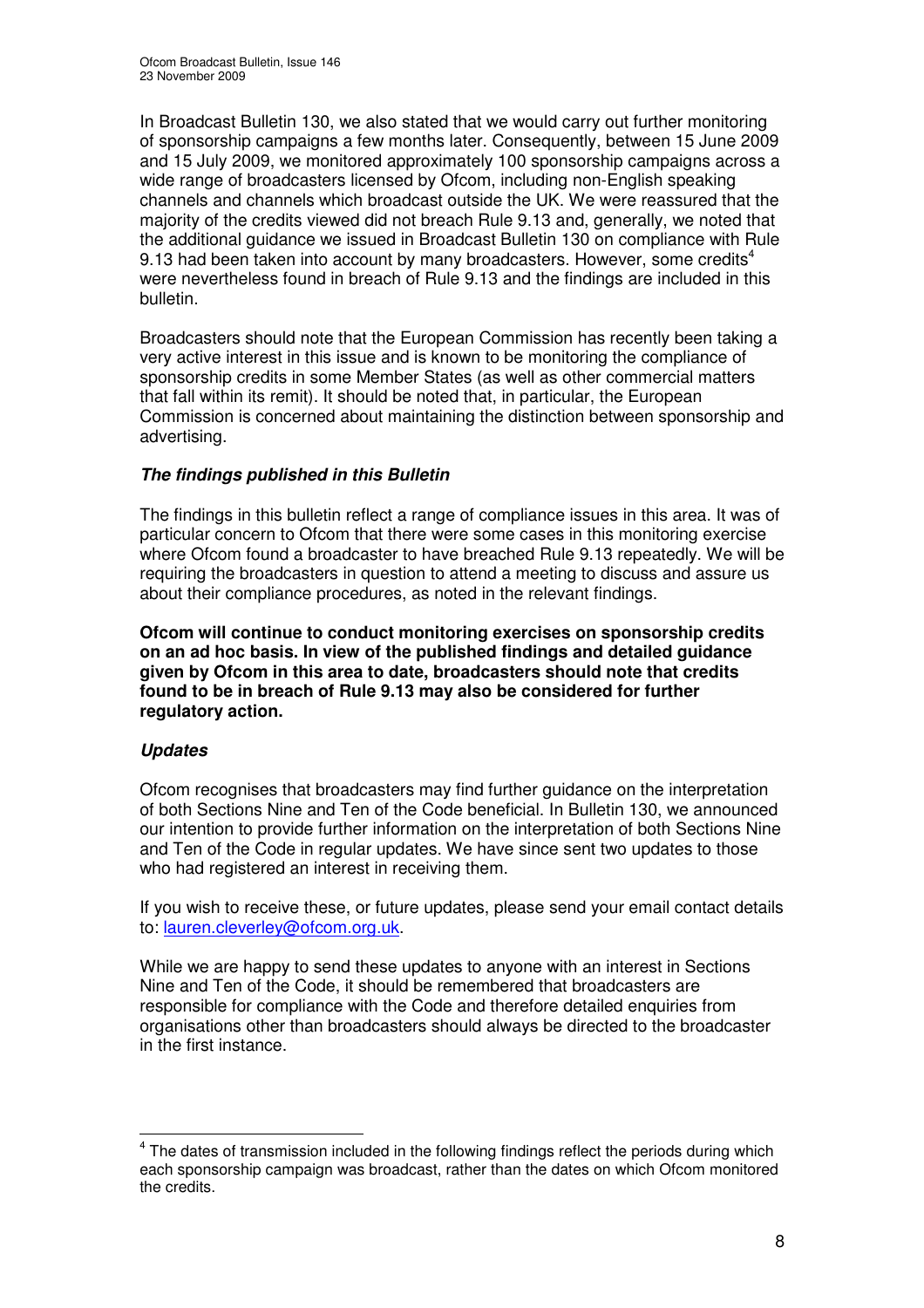# **Sponsorship of various programmes**

*Kanal 4 Denmark, 18 May 2009 to 26 June 2009, various dates & times Kanal 5 Denmark, 3 July 2009 to 12 July 2009, various dates & times Kanal 5 Sweden, 22 March 2009 to 13 June 2009, various dates & times*

### **Introduction**

Kanal 4 Denmark, Kanal 5 Denmark and Kanal 5 Sweden are Danish and Swedish language channels broadcast to Denmark and Sweden by SBS Broadcasting Networks Limited ("SBS"). SBS holds Ofcom licences for nine channels which it operates. The SBS compliance department based in London manages compliance for all these licences centrally.

The following sponsorship campaigns were broadcast on Kanal 4 Denmark, Kanal 5 Denmark and Kanal 5 Sweden on various dates between 22 March 2009 and 12 July 2009.

### Kanal 4 Denmark

### Various programmes sponsored by Nivea

The documentary series, *De unge mødre (The Young Mothers)*, the American drama series, *Grey's Anatomy* and the reality shows, *Hva' kvindervil ha' (What Women Want)* and *Singleiv (Single Life)* were sponsored by Nivea Body Lotion between 18 May 2009 and 26 June 2009. The sponsorship credits featured the following:

Visual: A man and woman applying body lotion. Final shot – five bottles of Nivea body lotion (each a different type/scent). Voiceover: *"The programme is presented together with Nivea Body Lotion. Denmark's best seller."* Caption: *"No.1. Nivea: Denmark's most sold body lotion."*

### Kanal 5 Denmark

### Various programmes sponsored by Brüno

Various films and programmes were including *The Bodyguard, Scary Movie 2* and *House* were sponsored by the cinema release of the film Brüno between 3 July 2009 and 12 July 2009.

All of the credits consisted entirely of extracts from the film and were accompanied by the voiceover: *"The programme is presented by Brüno. In cinemas from 10 th July"* and the caption *"From the man behind Borat"* and *"Brüno – in cinemas from 10 th July."*

### Kanal 5 Sweden

### *Söndagsparty med Filip & Fredrik (Sunday Party with Filip & Fredrik)* sponsored by Pokerstars.se

This talk show was sponsored by Pokerstars.se (a poker website) between 19 April 2009 and 12 June 2009.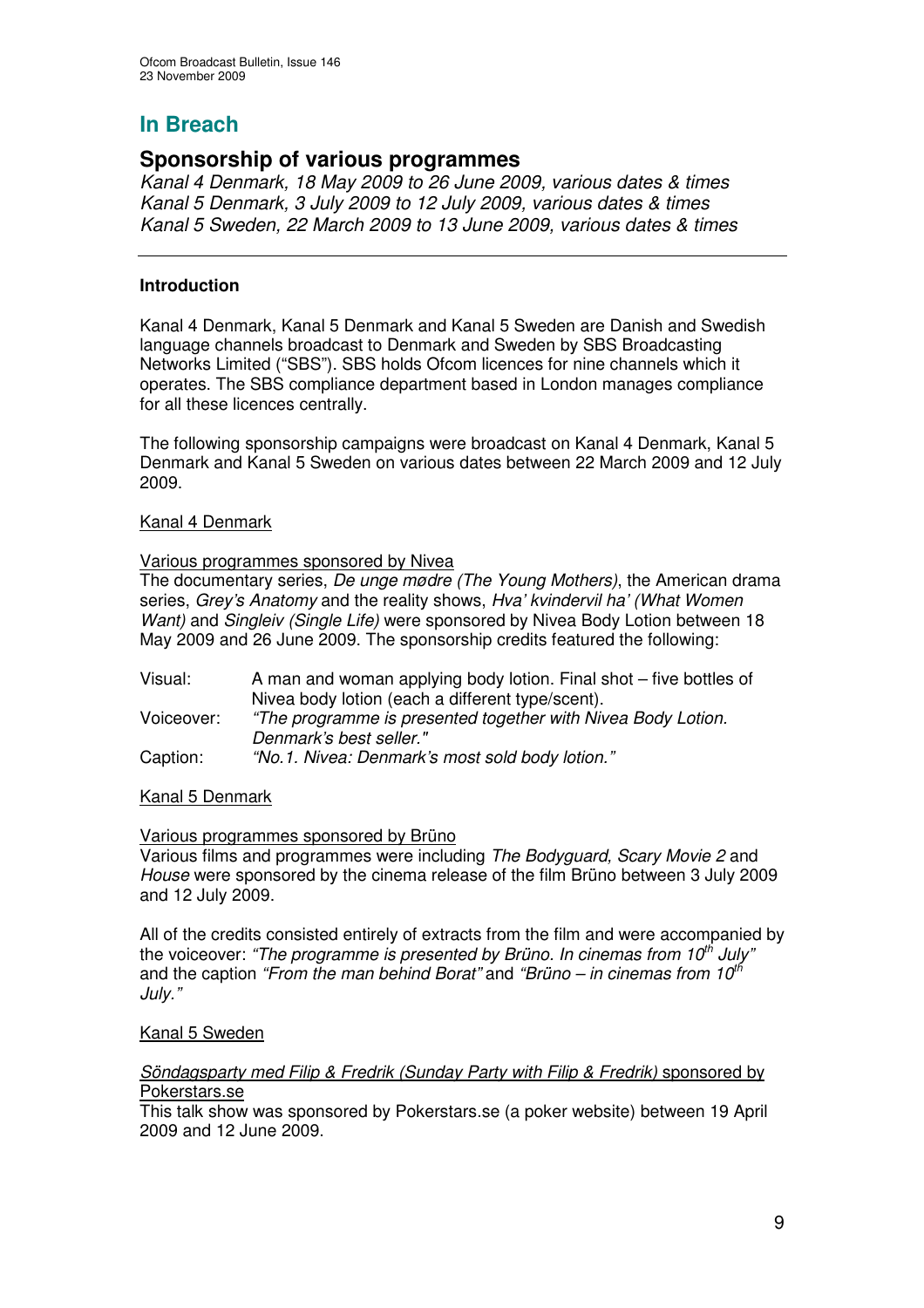The sponsorship campaign consisted of various credits of differing durations (15 seconds and 7 seconds). The visuals were people playing poker around a poker table, playing cards flitting through people's fingers and poker chips falling and spinning. The following voiceover and caption appeared within each credit:

Voiceover: *"Söndagsparty med Filip & Fredrik is presented by the world's largest poker site – PokerStars.se."* Caption: *"This programme is presented by PokerStars.se. Find the poker star in you."*

### Various programmes sponsored by Blå Band

A variety of factual entertainment programmes and sitcoms including *Ugly Betty*, *One Tree Hill* and *Gordon Ramsay's The 'F' Word* were sponsored by Blå Band (a sauce for meatballs) between 30 March 2009 and 13 June 2009.

The credits consisted of a father pouring Blå Band sauce over the food on the plates in front of his three small children. The Blå Band logo was also on screen. This was accompanied by the voiceover: *"The sauce of life! This programme is served by Blå Band."* and the caption: *"With no added flavour enhancers. Free from trans fats."*

### *Wipeout* sponsored by Voltaren

The game show *Wipeout* was sponsored by Voltaren (a non-prescription antiinflammatory drug) between 22 March 2009 and 17 May 2009.

Ofcom viewed the following credit:

| Visual:    | Three children are jumping on a trampoline. Their father is prevented<br>from getting on to the trampoline due to the pain in his back.                                                                                                                                                                                                                |
|------------|--------------------------------------------------------------------------------------------------------------------------------------------------------------------------------------------------------------------------------------------------------------------------------------------------------------------------------------------------------|
| Voiceover: | Children - "Come on Dad, jump with us!" "Come on Dad." "It's great<br>fun!"                                                                                                                                                                                                                                                                            |
| Visual:    | Father jumping up and down on trampoline with a pack shot of the<br>product in foreground.                                                                                                                                                                                                                                                             |
| Voiceover: | Narrator - "Don't let pain hold you back. Wipeout is presented by<br>Voltaren - for a life in motion."                                                                                                                                                                                                                                                 |
| Caption:   | "Novartis 08-732 32 00. Voltaren. For a life in motion. Voltaren is a<br>non-prescription medication Voltaren T and Voltaren Gel contain<br>diclofenac. Voltaren T starts to work within 30 minutes. Voltaren Gel<br>starts to work after 1 hour. Product approved on 04.10.2007 and<br>13.11.2008. For more information and prices, see www.fass.se." |

Various programmes sponsored by Bet365

Various films and programmes including *Fight Club, The Last Samurai, Ugly Betty* and *Supernatural* were sponsored by Bet365 (a gaming website) between 23 March 2009 and 2 May 2009.

Ofcom viewed the following credit:

| Visual:    | Each of the letters and numbers which spell Bet365 represent football |
|------------|-----------------------------------------------------------------------|
|            | players playing football. This is followed by the Bet365 logo.        |
| Voiceover: | "This programme was presented by bet365 – the leader in live odds."   |
| Text:      | "bet365.com For responsible gaming."                                  |

Ofcom sought the broadcaster's comments on all of the above credits under Rule 9.13 (sponsorship credits must not contain advertising messages or calls to action).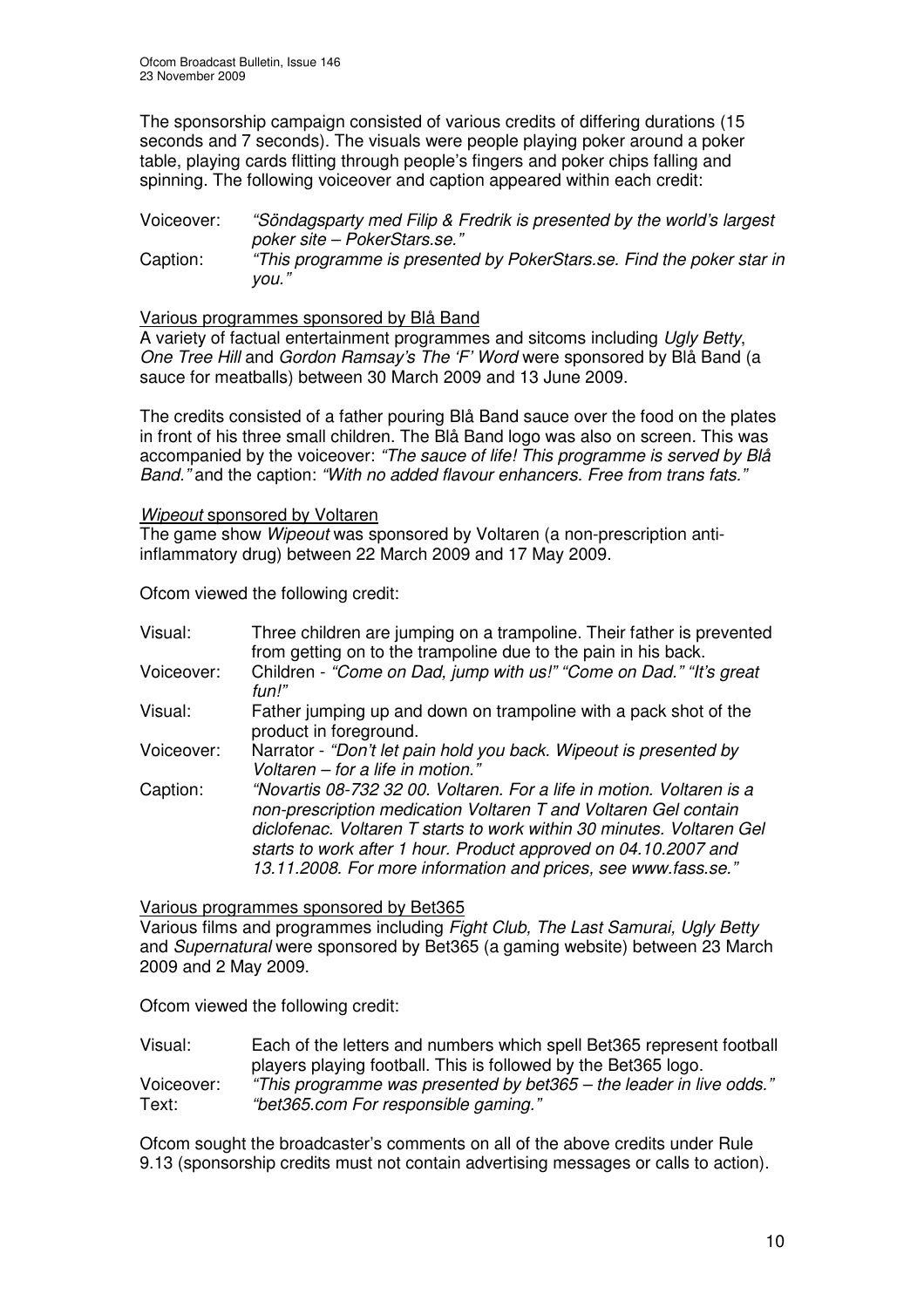### **Response**

SBS said that it was aware that Rule 9.13 of the Code reflects the requirement of Article 17(1)(c) of the Television Without Frontiers (TWF) Directive that sponsorship "must not encourage the purchase or rental of the products or service of the sponsor or a third party, in particular by making special promotional references to those products or services."

However, SBS explained that it had misinterpreted the 'European Commission's interpretive communication on certain aspects of the provisions on televised advertising in the Television Without Frontiers Directive' ("Interpretive Communication"). Due to its misinterpretation, it had concluded that a distinction could be drawn between sponsorship announcements made at the beginning and end of the sponsored programme and other announcements made at other times.

Following Ofcom's request for comments on the sponsorship credits detailed in the introduction to this Finding, the broadcaster reconsidered its interpretation of Rule 9.13 of the Code and stated that it now agreed with Ofcom's interpretation of the Rule which was set out in the 'Introduction to the sponsorship credit findings' in Bulletin 130<sup>1</sup>. It had therefore issued revised instructions to its staff regarding the criteria they must apply when assessing the suitability of sponsorship credits.

With regards to the individual sponsorship credits, the broadcaster said that it had reviewed each of the credits against the criteria set out in Broadcast Bulletin 130, and acknowledged that when considered in that context, many of the credits could be found to breach Rule 9.13. In particular, SBS accepted that the text or voiceovers "may push certain credits beyond the limits of acceptability for the purposes of Rule 9.13", however it argued that this was marginal in some instances.

With regards to the Voltaren sponsorship credits, SBS said that it understands that it is a requirement of the Swedish Medicine Act that the Voltaren sponsorship credit contains text stated in the credit, i.e. *"VoltarenT and Volatren Gel contain diclofenac. VoltarenT starts to work within 30 minutes. Voltaren Gel starts to work after 1 hour. Product approved on 04.10.2007 and 13.11.2008. For more information and prices, see www.fass.se."* It continued that it would be irresponsible for it not to provide information which the Swedish medical authorities regard as necessary, and as such it did not believe that this credit had breached Rule 9.13 of the Code.

### **Decision**

Irrespective of any differences of interpretation of the relevant provisions of the TWF Directive, Rule 9.13 of the Code clearly states that "Sponsorship must be clearly separated from advertising. Sponsorship credits must not contain advertising messages or calls to action. In particular, credits must not encourage the purchase or rental of the products or service of the sponsors or a third party."

Ofcom's conclusion on each of the sponsorship campaigns is set out below:

### Kanal 4 Denmark

Various programmes sponsored by Nivea

Ofcom found that the voiceover *"Denmark's best seller"* and the caption *"No.1 Nivea: Denmark's most sold body lotion"* were claims about the sponsor's product which

<sup>&</sup>lt;sup>1</sup> http://www.ofcom.org.uk/tv/obb/prog\_cb/obb130/issue130.pdf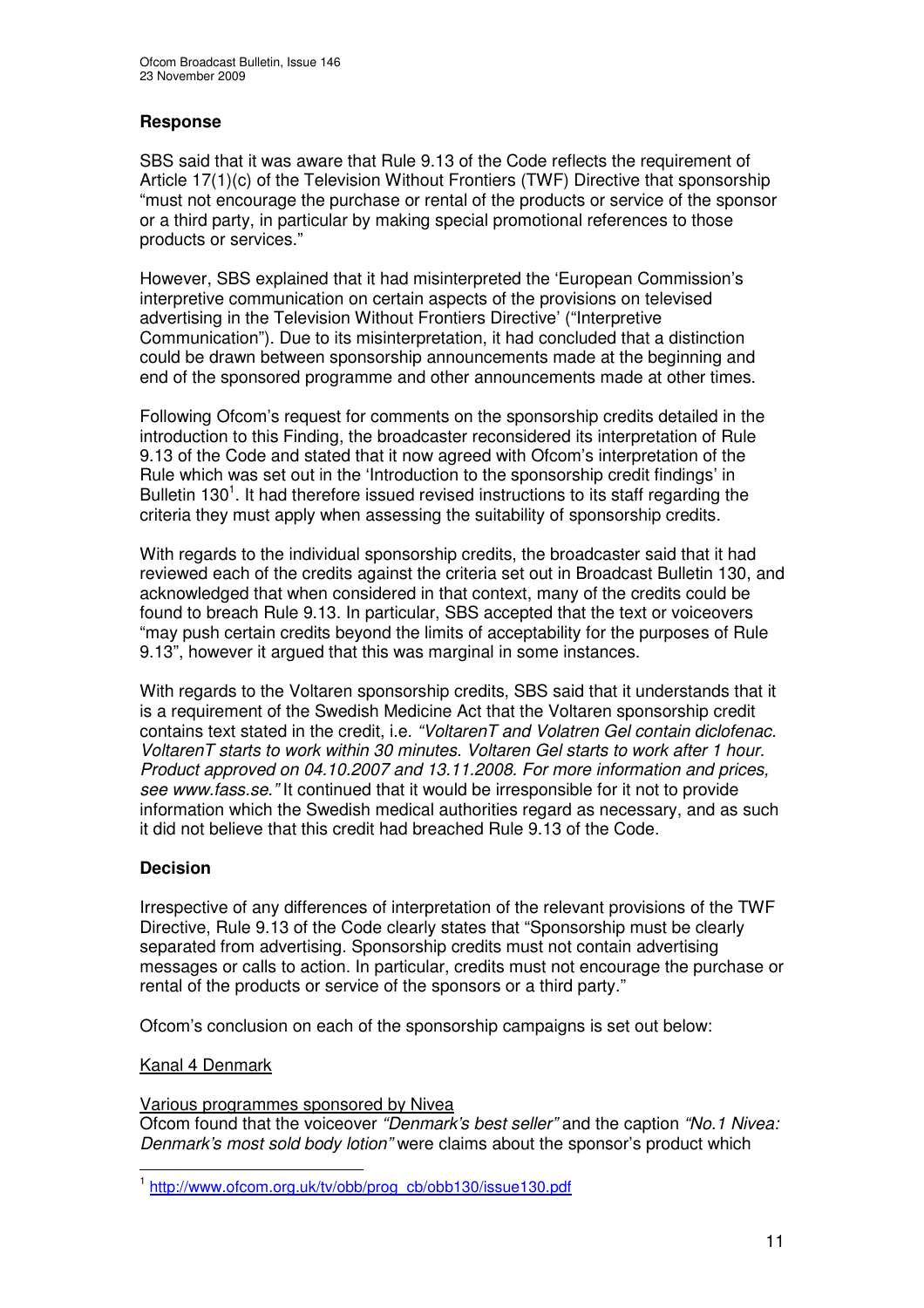were capable of objective substantiation. The claims amounted to advertising messages, in breach of Rule 9.13.

### Kanal 5 Denmark

### Various programmes sponsored by Brüno

Ofcom considered that these credits contained an excessive amount of footage from the film. The credits also included the voiceover and caption, "*In cinemas from 10 th* July". As stated in previous findings<sup>2</sup>, including an excessive amount of film footage and specific information, such as a cinematic release date, in a sponsor credit, shifts the focus of the credit from the sponsorship arrangement to the sponsor's product and purchase information about that product. As a result, there is insufficient distinction between advertising and sponsorship.

In this case because the credits included the cinematic release date.,consisted entirely of extracts from the film, and were presented in full screen format, they appeared more like advertisements than sponsorship credits, and were therefore found in breach of Rule 9.13.

### Kanal 5 Sweden

### *Söndagsparty med Filip & Fredrik (Sunday Party with Filip & Fredrik)* sponsored by Pokerstars.se

Ofcom found that the voiceover *"world's largest poker site – PokerStars.se"* was a claim about the sponsor's product which was capable of objective substantiation. The claim amounted to an advertising message, in breach of Rule 9.13.

### Various programmes sponsored by Blå Band

Ofcom considered that the caption *"With no added flavour enhancers. Free from trans fats."* provided detailed information about the attributes of the sponsor's product which amounted to an advertising message, in breach of Rule 9.13.

### *Wipeout* sponsored by Voltaren

Ofcom considered that the text *"Voltaren T starts to work within 30 minutes. Voltaren Gel starts to work after 1 hour."* was a clear advertising message. Ofcom noted the broadcaster's submission that the inclusion of this information is a requirement of Swedish Medicine Act.

In Ofcom's view, if the relevant legislation is such that credits for a particular product must include information that exceeds standard generic disclaimers (such as "Always read the label") and must include a message that amounts to a product claim, then the broadcaster will need to consider whether the sponsorship is suitable under the Code. In this case, Ofcom judged the claims to be advertising messages, in breach of Rule 9.13.

### Various programmes sponsored by Bet365

Ofcom considered the voiceover referring to the sponsor as *"the leader in live odds"* to be a market leadership claim which was capable of objective substantiation. The claim amounted to an advertising message, in breach of Rule 9.13.

<sup>2</sup> See finding regarding sponsorship of *Milkshake* on Five, published in Broadcast Bulletin 76 on 15 January 2007 (http://www.ofcom.org.uk/tv/obb/prog\_cb/obb76/issue76.pdf); and also finding regarding sponsorship of *Dexter* on FX, published in Broadcast Bulletin 136 on 22 June 2009 (http://www.ofcom.org.uk/tv/obb/prog\_cb/obb136/Issue136.pdf).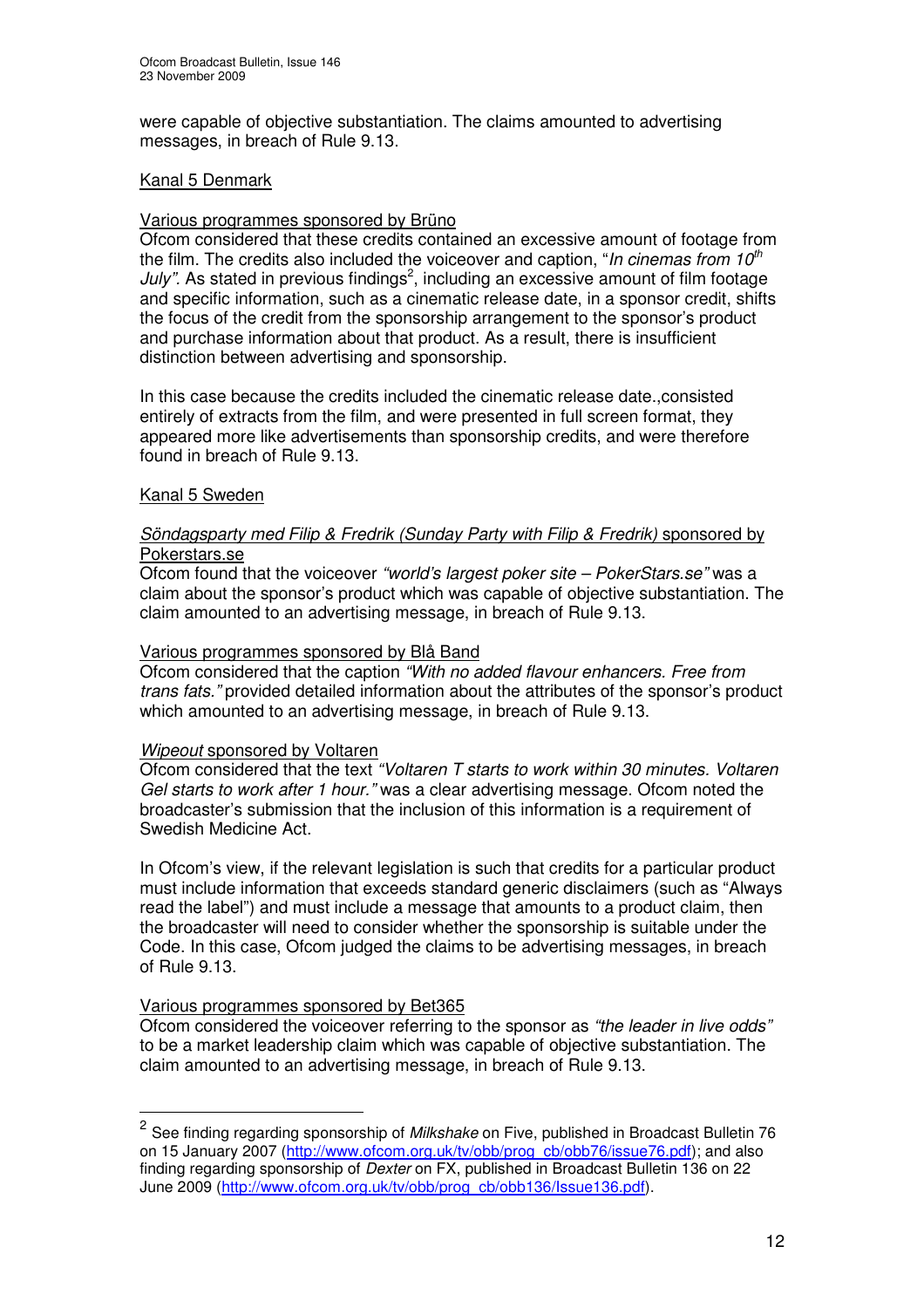### **Sponsorship of various programmes, Kanal 4 Denmark – Breach of Rule 9.13 Sponsorship of various programmes, Kanal 5 Denmark – Breach of Rule 9.13 Sponsorship of various programmes, Kanal 5 Sweden – Breaches of Rule 9.13**

Ofcom is concerned that SBS appears to have insufficient procedures in place to ensure compliance with Rule 9.13 of the Code. In light of this, Ofcom is requiring the broadcaster to attend a meeting to discuss its compliance processes and procedures. Further, Ofcom is putting the licensee on notice that any further breaches of Rule 9.13 will be taken extremely seriously and in such circumstances Ofcom is likely to consider further regulatory action.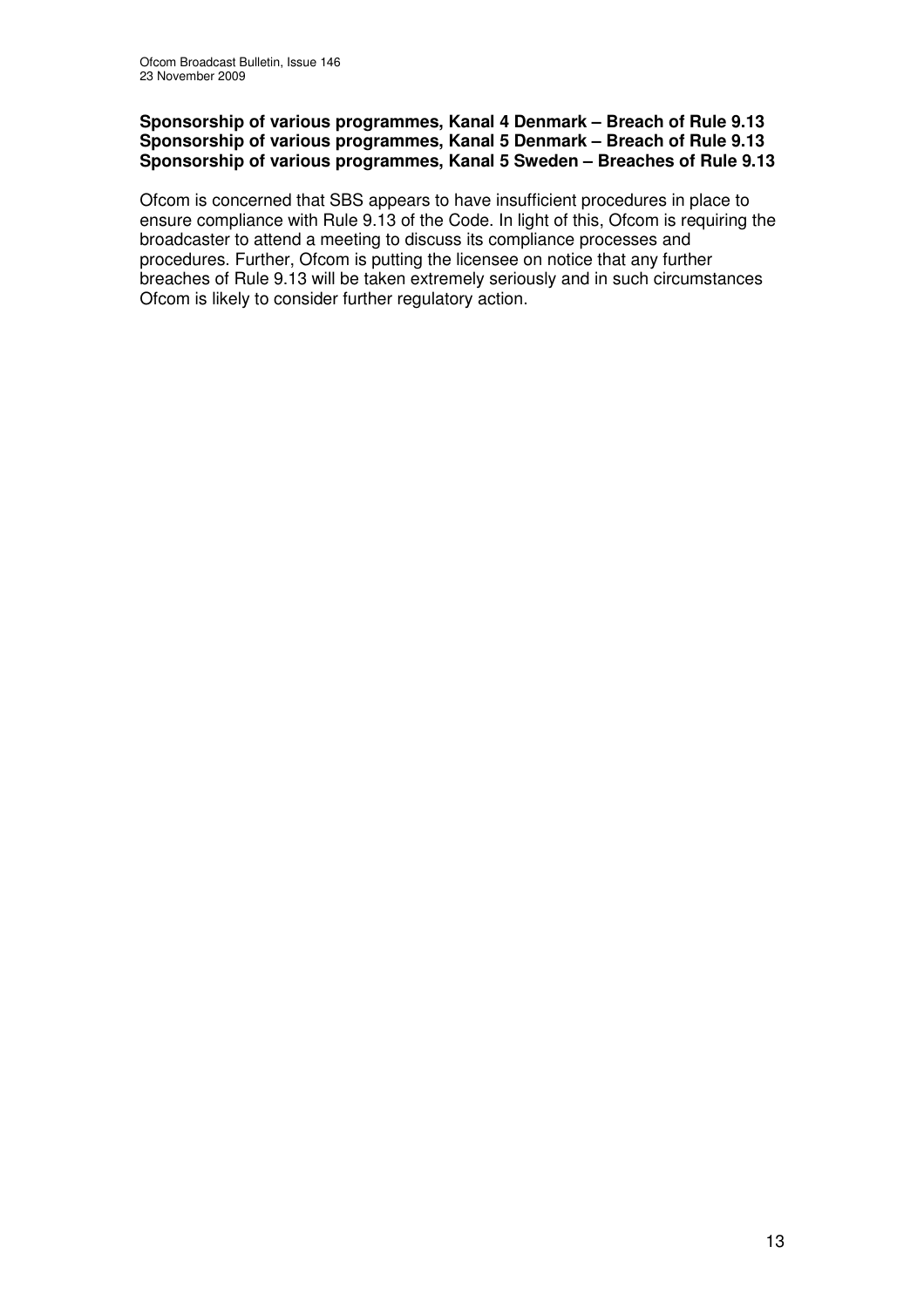# **Sponsorship of various programmes**

*TV3 (Sweden), 6 January 2009 to 29 August 2009, various dates and times*

### **Introduction**

TV3 is a Swedish language channel licensed by Ofcom to Viasat Broadcasting UK Limited ("Viasat") which controls and complies the channel's content. Viasat holds 26 Ofcom licences for separate television channels which broadcast from the United Kingdom to various Scandinavian and Eastern European countries, including Sweden. The Viasat compliance department is based in London and manages compliance for all these licensees centrally.

Ofcom viewed the following sponsorship campaigns broadcast on TV3:

### *Stockholm Arlanda* and *Scrubs* sponsored by 118100

Between 6 January 2009 to 5 July 2009, *Stockholm Arlanda* (a documentary series following life in Stockholm's airport) and *Scrubs* (an American sitcom) were sponsored by 118100 (a directory enquiries service).

Ofcom viewed the following credits from the sponsorship campaign:

### Credit 1

| "This entertainment is presented by 118100. How many countries are<br>there in the world?"                                              |
|-----------------------------------------------------------------------------------------------------------------------------------------|
| "You can now text absolutely any question to 118100".<br>"You can now text absolutely any question to 118100. Answers to<br>everything" |
|                                                                                                                                         |
| "This entertainment is presented by 118100. How can 118100 provide<br>answers to everything?"                                           |
| "You can now text absolutely any question to 118100".                                                                                   |
| "You can now text absolutely any question to 118100. Answers to<br>everything"                                                          |
|                                                                                                                                         |

### *Navy NCIS* sponsored by Citibank

Between 8 January 2009 and 25 July 2009, *Navy NCIS* (an American drama series about the Naval Criminal Investigative Service) was sponsored by Citibank.

The credit consisted of a man sitting on a sofa next to a stranger's belongings. The stranger's mobile phone made a sound to indicate that a text message had been received. The man picked up the phone and read the text message which said *"Can you call Citibank"*. The man says *"Citibank!"*

The accompanying voiceover stated: *"This programme is sponsored by Citibank"* and the caption stated: *"Don't change your bank. Get another one. Citibank Loan applications to citibank.se".*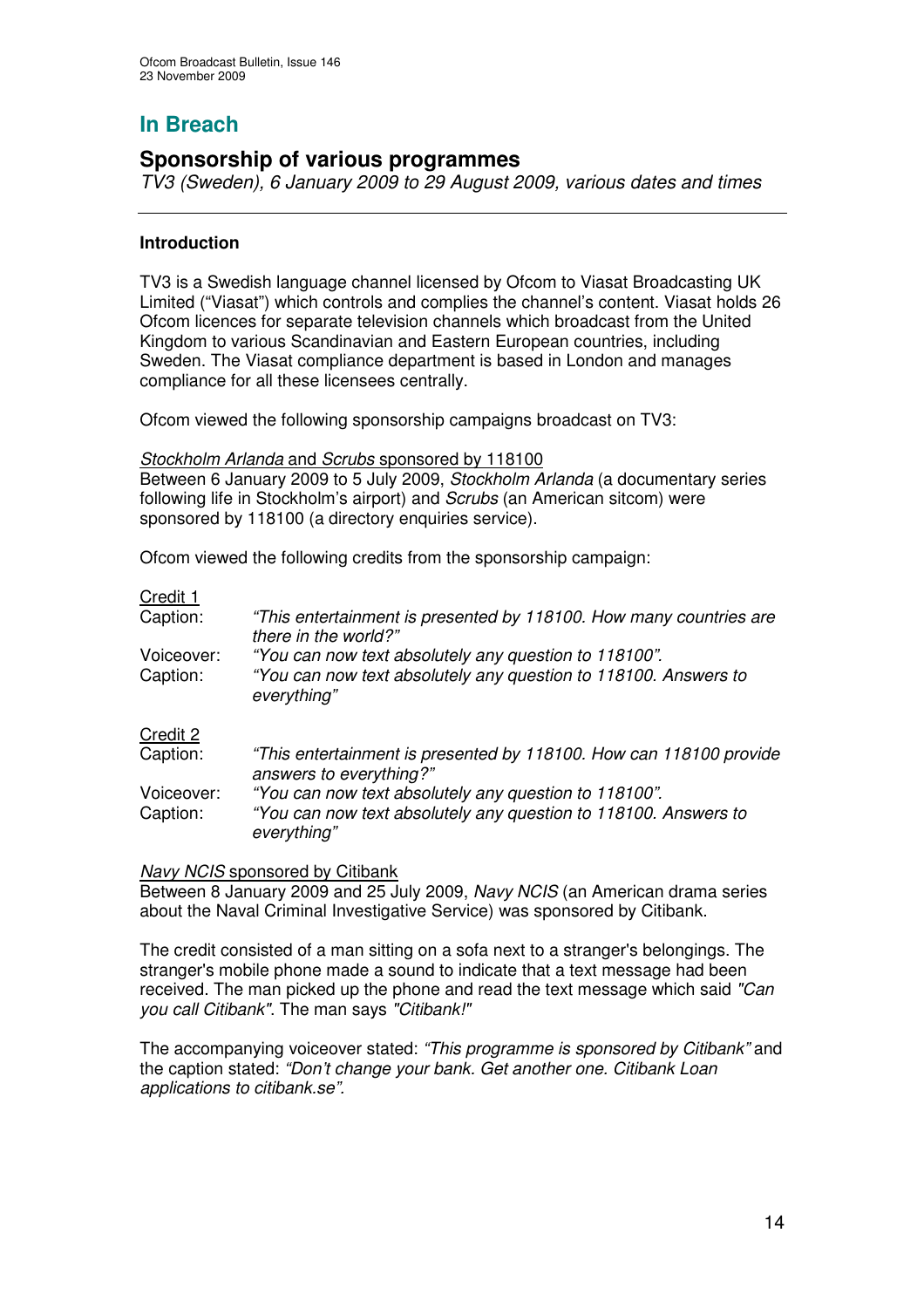### *Days of Our Lives*, *How I Met Your Mother* and *Two and a Half Men* sponsored by **McDonalds**

Between 20 February 2009 and 29 August 2009, an American soap opera, *Days of Our Lives* and two American sitcoms, *How I Met Your Mother* and *Two and a Half Men* were sponsored by McDonalds.

Ofcom viewed the following credit:

Visual: A Happy Meal box, a plate containing the elements of a Happy Meal that comply with the 'plate model' 1 and the McDonalds logo.

Voiceover: *"Happy Meals are available in accordance with the 'plate model' AND contain fruit or vegetables. But don't tell the kids. OK?"*

Caption: *"This programme is sponsored by Happy Meal. New Happy Meals in accordance with the 'plate model'*. [McDonalds logo] *I'm loving it. Top secret".*

### *The Tyra Banks Show*, *The Oprah Winfrey Show, Grannfejden* and *Gangster Wives* sponsored by Nyheter24.se

Between 16 April 2009 and 9 June 2009, the American talk shows, *The Tyra Banks Show* and *The Oprah Winfrey Show* as well as *Grannfejden* (a reality series about feuding neighbours) and *Gangster Wives* (an observational documentary series) were sponsored by Nyheter24.se (a 24 hour news website).

The credit consisted of the text *"Nyheter24.se Sweden's most modern news website"* which spun around and landed in the middle of the screen and the voiceover *"This programme is presented by Nyheter24.se – Sweden's most modern news website".*

### *Sjukhuset* sponsored by SB12

Between 20 March 2009 and 30 April 2009, *Sjukhuset* (a documentary series about a Swedish hospital) was sponsored by SB12 (an oral care product). Ofcom viewed the following credit:

| Visual:    | A blurred image of a woman gargling with the product in the                                          |
|------------|------------------------------------------------------------------------------------------------------|
|            | background and a pack shot in the foreground.                                                        |
| Voiceover: | "This programme is presented in association with SB12 - an oral care<br>preparation for bad breath". |
| Caption:   | "Fresh breath for up to 12 hours".                                                                   |

Ofcom sought the broadcaster's comments on all of the above credits under Rule 9.13 (sponsorship credits must not contain advertising messages or calls to action).

### **Response**

Viasat said these sponsorship campaigns were in place before the sponsorship credit findings and guidance which were published in Broadcast Bulletin 130 $^2$ . The broadcaster honoured these campaigns for the duration of the campaign period because at the time it believed that the credits were compliant with its interpretation of Rule 9.13 of the Code. It continued that following publication of Broadcast Bulletin

 $1$  The 'plate model' illustrates the relative proportions of different food groups which should be in a healthy meal, and is recommended by the National Food Administration (Sweden's central administrative authority for matters concerning food.

<sup>2</sup> http://www.ofcom.org.uk/tv/obb/prog\_cb/obb130/issue130.pdf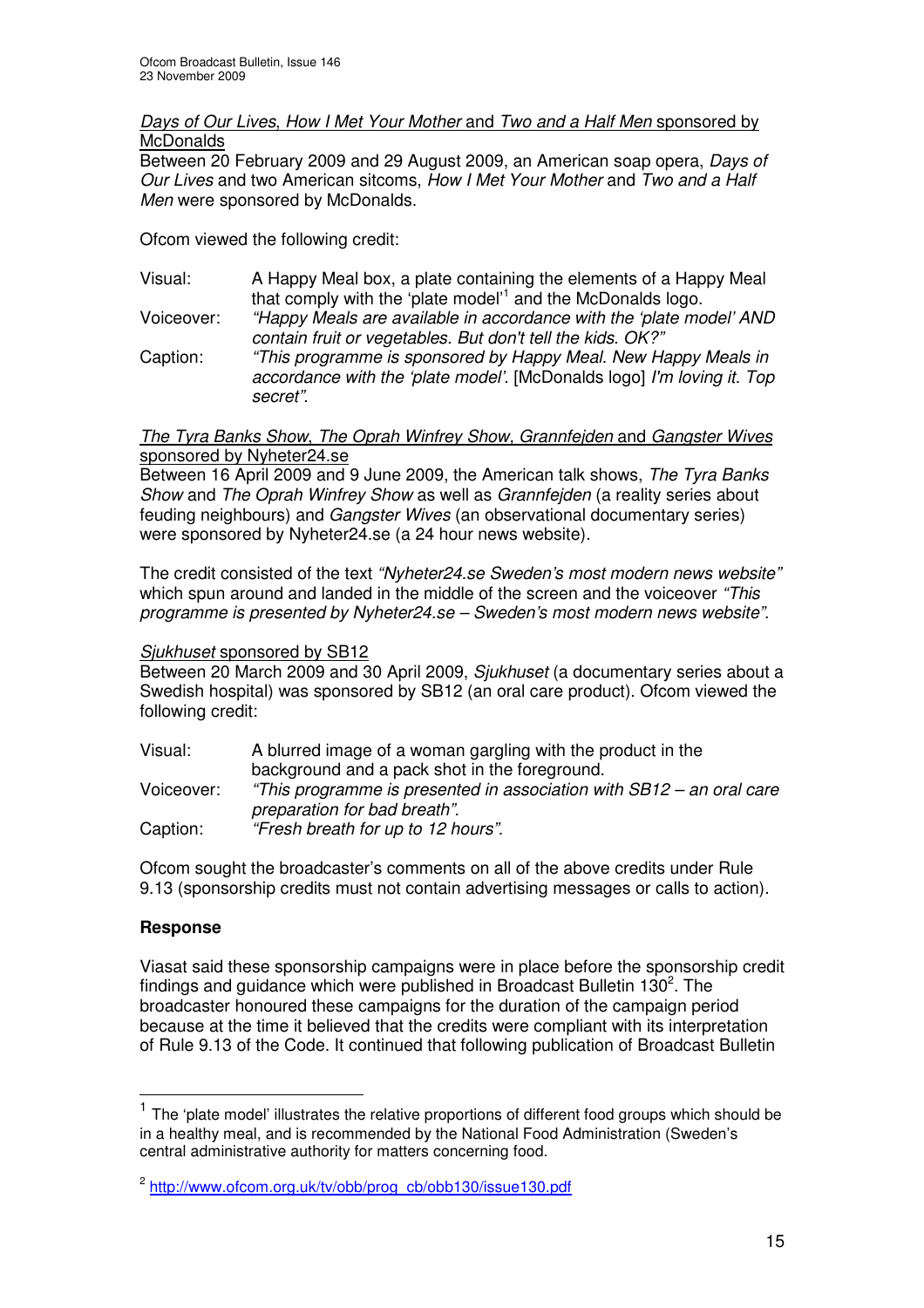130, it had attempted to ensure that all new sponsorship credits followed Ofcom's guidance on Rule 9.13.

### *Stockholm Arlanda* and *Scrubs* sponsored by 118100

Viasat explained that a variety of different credits were produced for 118100's sponsorship campaign during this period, and that they were all produced with specific programmes in mind. Each credit began with a question which made an association with the programme being sponsored, for example in the credits surrounding *Stockholm Arlanda,* a documentary series about Stockholm's airport, the question *"Why is the sky blue?"* appeared in the credits. In another example, the credits surrounding *Scrubs*, an American sitcom based in a hospital, contained the questions *"Can jelly fish hear?"* and *"do batteries last longer if you keep them in the fridge?"* which Viasat said reflected the "comic and juvenile nature of the programme."

With regard to the voiceover *"You can now text any question to 118100"* and caption *"You can now text any question to 118100. Answers to everything"*, the broadcaster said these provided a brief description of the sponsor's business and contact details with the minimum information necessary.

### *Navy NCIS* sponsored by Citibank

Viasat said that the credit made it clear to the viewer that the programme was sponsored by Citibank. With regards to the text which follows the sponsorship message: *"Don't change your bank. Get another one. Citibank loan applications to Citibank.se"* the broadcaster explained that at the time the credits were agreed, its interpretation was such that it believed that the statement informed the viewer of the sponsor's business and product activities and did not overshadow the sponsor message.

### *Days of Our Lives*, *How I Met Your Mother* and *Two and a Half Men* sponsored by **McDonalds**

Viasat said that the sponsor arrangement was clear because the caption: *"The programme sponsors are…"* remained in the top left-hand corner for the duration of the credit.

It continued that the voiceover was a description of the sponsor and its product and that it considered that the inclusion of *"plate model"* was a concept that is not widely understood by viewers and therefore "in its essence was not an advertising message". Viasat said that this was a new type of an existing McDonalds product and therefore it required a brief description of how the product differed from viewers' previous expectations.

Viasat did not consider that this description directly encouraged the purchase of the product but "merely updated the viewers to the activities of McDonalds business and their responsibility in providing healthy meals for children."

### *The Tyra Banks Show*, *The Oprah Winfrey Show, Grannfejden* and *Gangster Wives* sponsored by Nyheter24.com

Viasat said that the voiceover *"The programme is presented by Nyheter24.se"* immediately made it clear that the programme was sponsored by Nyheter24.se. It added that only the logo of the sponsor was present in the credit and therefore "there [could] be no doubt that the sponsor message [was] not overshadowed".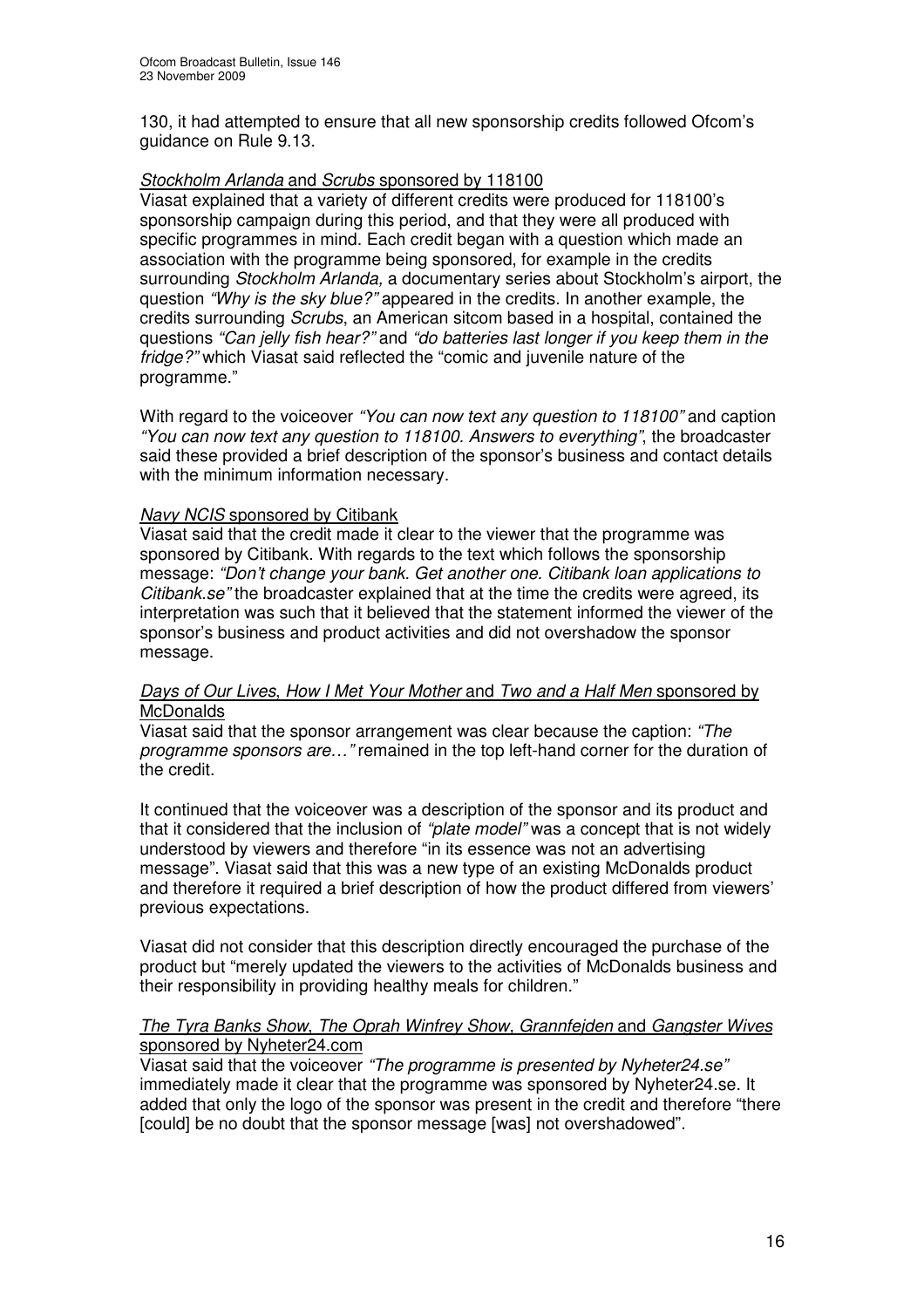Viasat continued that "the use of the line *'Sweden's most modern new site'* [was] a clear description of the product and *'most modern'* is used subjectively and would not in itself encourage viewers to visit the website".

### *Sjukhuset* sponsored by SB12

Viasat said that "the sponsor credit immediately [made] the sponsorship arrangement known to the viewer by showing an image of the sponsor's product and the voiceover, '*The programme is presented in association with SB12'".* It continued that the voiceover finished with a brief description of the sponsor's product, (i.e. *"Oral care for bad breath")*. Viasat considered that this was not an advertising message nor did it overshadow the sponsorship arrangement.

Viasat also argued that the caption *"Fresh breath for up to 12 hours"* was used to help link the sponsor's product to the sponsored programme, because it "reflected the working hours of the hospital nurses [in the programme] (07:00 – 19:00) and also explained the name of the product i.e. SB12". It added that this text was secondary to the sponsorship credit itself and made a link to the programme to strengthen the sponsorship connection between the programme and sponsor.

### **Decision**

Ofcom was concerned that Viasat continued to broadcast the credits, in some cases for a further four or five months, following the publication of Broadcast Bulletin 130 on 23 March 2009. In any event, Ofcom considers that Rule 9.13 and the associated guidance that had been published prior to March 2009 made it clear that calls to action and claims (particularly those capable of objective substantiation) were not compliant with Rule 9.13.

### *Stockholm Arlanda* and *Scrubs* sponsored by 118100

Ofcom noted Viasat's argument that the questions which were part of the credits created an association between the sponsor and the sponsored programmes. However, the voiceover *"You can now text any question to 118100"* and the caption *"You can now text any question to 118100. Answers to everything"*, while brief descriptions of the sponsor's service, were considered to be promotional descriptions, in breach of Rule 9.13

### *Navy NCIS* sponsored by Citibank

Ofcom considered that the caption *"Don't change your bank. Get another one. Citibank loan applications to Citibank.se"* was a call to action in breach of Rule 9.13.

### *Days of Our Lives*, *How I Met Your Mother* and *Two and a Half Men* sponsored by **McDonalds**

The 'plate model' illustrates the relative proportions of different food groups which should be in a healthy meal. By stating *"Happy Meals are available in accordance with the 'plate model'",* the credits were claiming that that the sponsor's product met a nutritional standard recommended by Sweden's National Food Administration<sup>3</sup>. Ofcom considered this claim to be one that is capable of objective substantiation and therefore considered it to be an advertising message, in breach of Rule 9.13.

 $3$  See footnote 1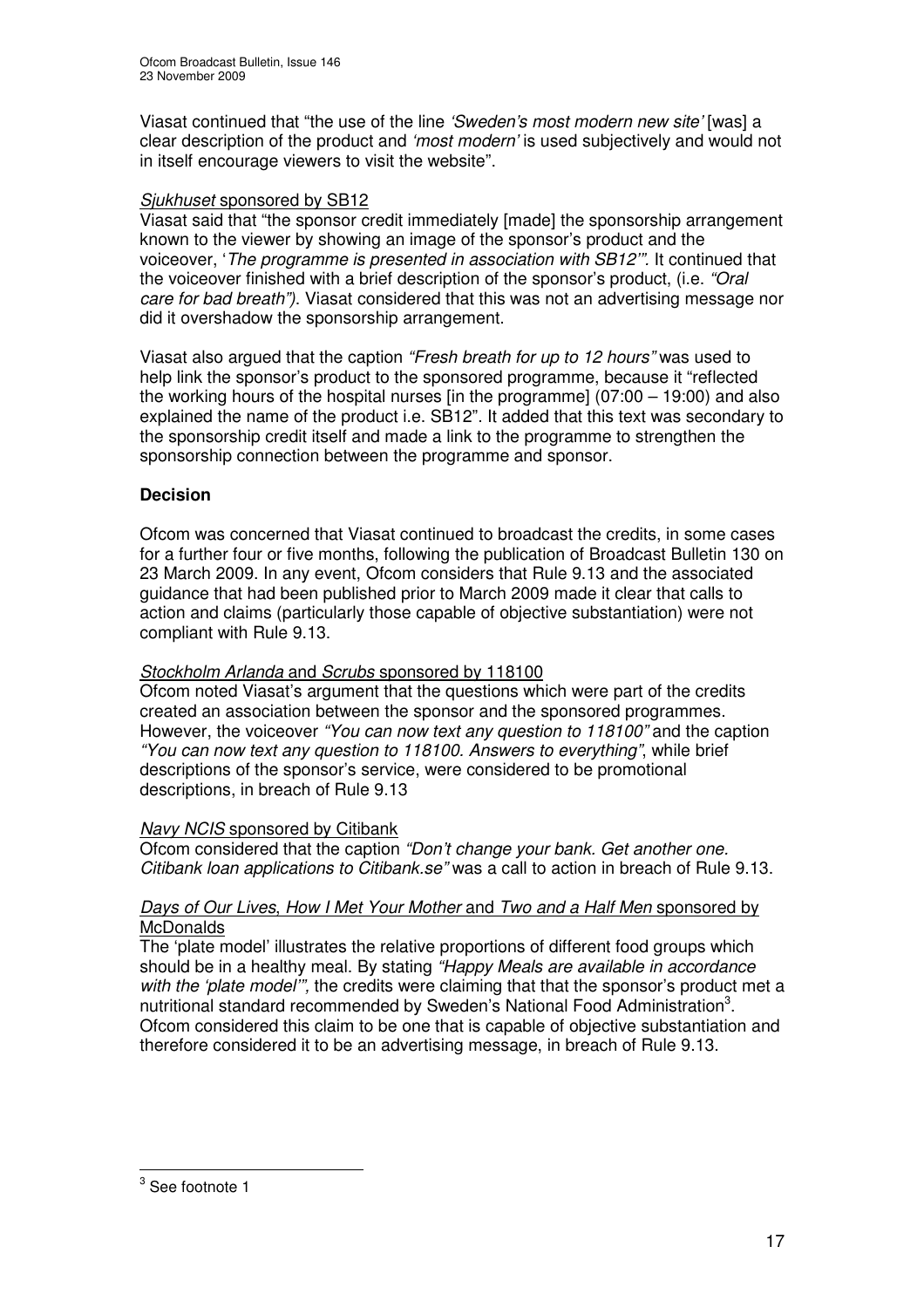### *The Tyra Banks Show*, *The Oprah Winfrey Show, Grannfejden* and *Gangster Wives* sponsored by Nyheter24.se

Ofcom considered that the line *"Sweden's most modern news site"* suggested that the website was up-to-date with the latest technologies and was therefore promotional in breach of Rule 9.13.

### *Sjukhuset* sponsored by SB12

Ofcom considered that the link between the caption *"Fresh breath for up to 12 hours"* and the programme (i.e. "it reflected the working hours of the hospital nurses") was not strong enough to justify the inclusion of this claim. It was therefore considered to be an advertising message, in breach of Rule 9.13.

### **Breaches of Rule 9.13**

Ofcom is concerned that Viasat appears to have insufficient procedures in place to ensure compliance with Rule 9.13 of the Code. In light of this, Ofcom is requiring the broadcaster to attend a meeting to discuss its compliance processes and procedures. Further, Ofcom is putting the licensee on notice that any further breaches of Rule 9.13 will be taken extremely seriously and in such circumstances Ofcom is likely to consider further regulatory action.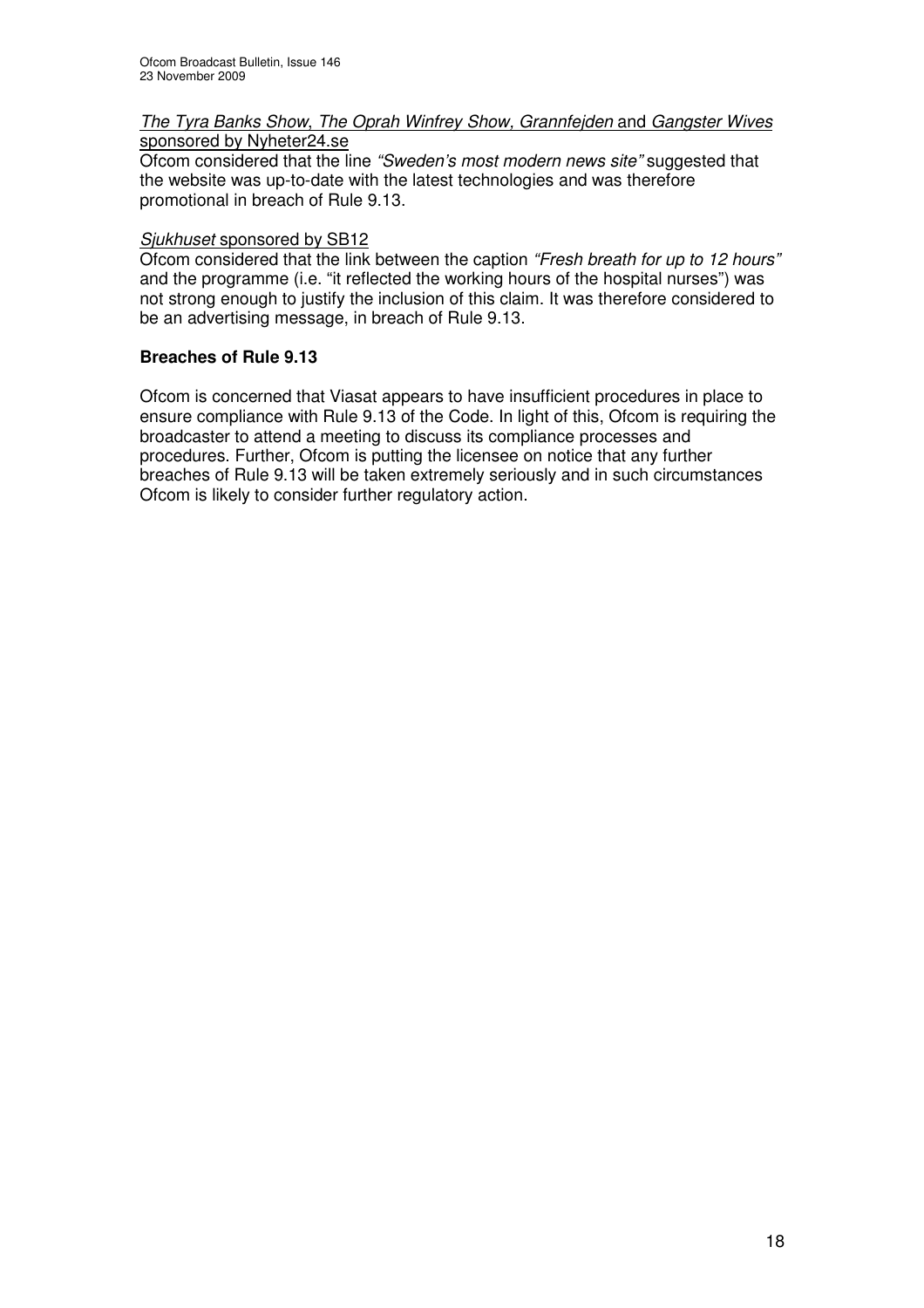# **Sponsorship of various programmes**

*ARY Digital, 20 June 2008 to present*

### **Sponsorship of Ba Khabar Savera**

*ARY News, 1 April 2009 to 30 July 2009*

### **Introduction**

ARY Digital (a general entertainment channel) and ARY News are aimed at a UK Pakistani audience. Both channels are operated by ARY Digital (UK) Limited ("ARY").

### *Veena* sponsored by Pakeeza Dairies

*Veena* (a serial drama) has been sponsored by Pakeeza Dairies since 16 May 2009.

The content of the sponsorship credit consists of what appears to be an advertisement with the voiceover *"This drama is sponsored by"* added to the beginning. The credit features images of people consuming a variety of the sponsor's products, accompanied by the voiceover *"Healthy, tasty, everything combined".* The credit concludes with various Pakeeza Dairies products rotating on screen with the Pakeeza logo and the text: *"For National Trade Enquiries Contact 01706 641 551".*

### *Loose Talk* sponsored by Citizenship Training School

*Loose Talk* (a comedy chat show) was sponsored by Citizenship Training School (which provides courses for people applying for UK citizenship) between 17 June 2009 and 8 July 2009

The content of the credits consisted of what appeared to be an advertisement with the voiceover *"Loose Talk brought to you in association with*" added to the beginning.

### Credit 1

The credit contained an image of a UK passport with the text *"Indefinite Leave to Remain in UK?"* / *"Citizenship Training School" / "we can help you pass THE LIFE IN THE UK TEST!"*

The voiceover stated *"Visit the Citizenship Training School or call 020 8532 8462 for more information"*. Throughout the majority of the credit, the text: *"Call CTS head office now 0208 532 8462"* appeared.

The final frame of the credit contained the sponsor's address, telephone number, website address and at the bottom of the screen in small text: *"terms and conditions apply + crèche and accommodation also available"*.

### Credit 2

The credit contained an image of a UK passport with the text *"Applying for British Citizenship?"* / *"Indefinite Leave to Remain in UK?" / "Citizenship Training School" / "we can help you pass THE LIFE IN THE UK TEST!" / "5 Day Intensive ESOL with Citizenship Course".* The voiceover stated *"Come to the Citizenship Training School where we will help you pass the Life in the UK test and help you pass."* The sponsor's website address appeared throughout the credit.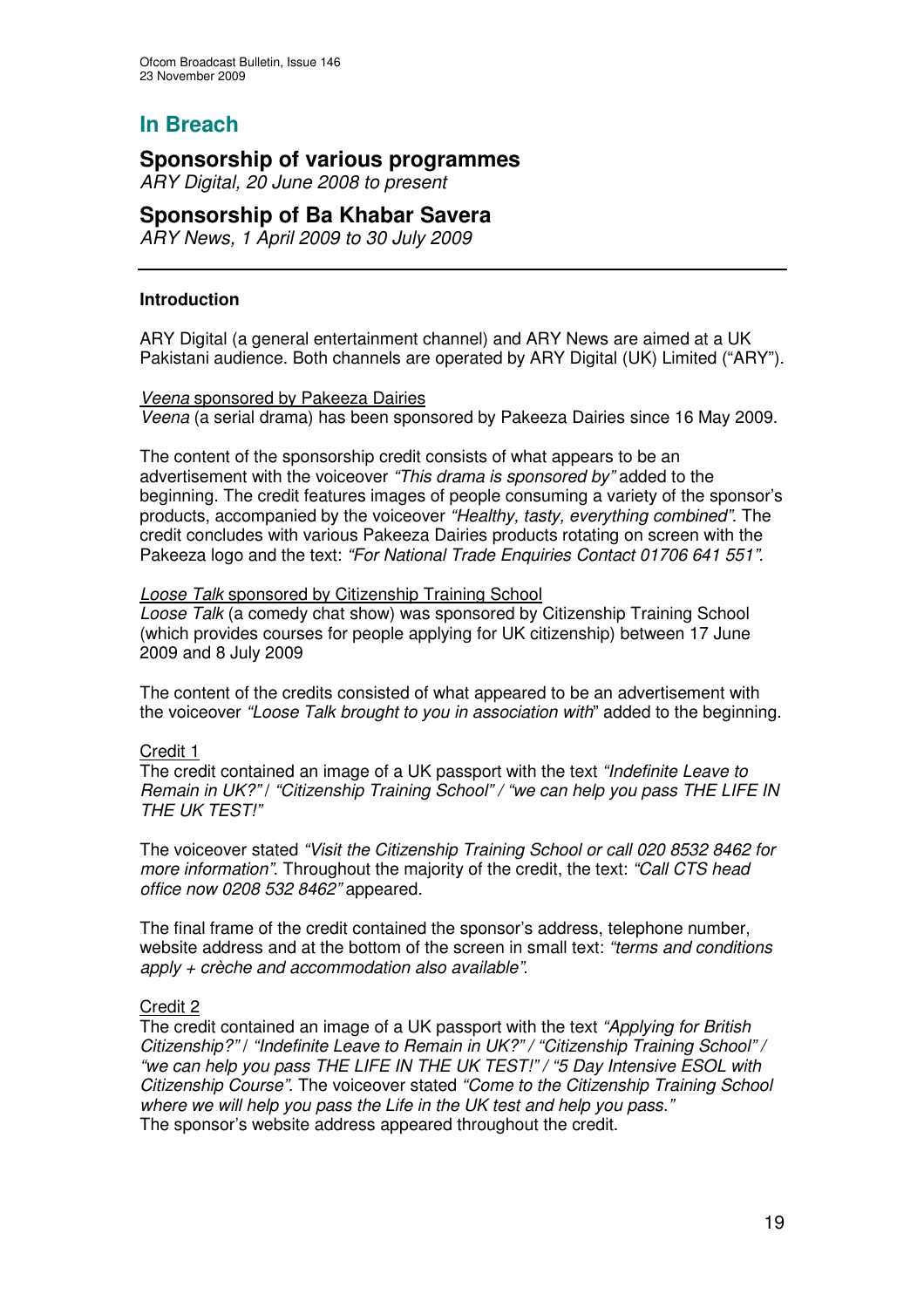### *Good Morning Pakistan* sponsored by Jeet international calling cards

*Good Morning Pakistan* (a breakfast show focussing on the entertainment industry) was sponsored by Jeet international calling cards between 11 May 2009 and 30 July 2009.

The content of the sponsorship credits consisted of what appeared to be an advertisement with the voiceover *"Good Morning Pakistan is brought to you in association with Jeet calling cards"* added to the beginning. The credit featured an image of three calling cards of differing denominations with the text: *"Talk even more"* and *"Daily Charges"* with a red cross shown through it. The accompanying voiceover stated: *"Talk to your loved ones when you wish, and keep on talking".* The final frame consisted of six different calling cards with the text: *"Jeet International Calling Card"*, the telephone number and website address.

### *Dil Dard Dhuan* sponsored by Euroglazing

*Dil Dard Dhuan* (a serial drama) has been sponsored by Euroglazing (a doubleglazing company) since 1 July 2009.

The content of the sponsorship credit consists of what appears to be an advertisement with the voiceover *"This drama is sponsored by*" added to the beginning. The credit features a woman informing viewers that *"Euroglazing sets itself apart from other double glazing suppliers as we offer quality double glazing at competitive prices. Feel the difference!",* while images of windows appear behind her. The credit also contains the sponsor's logo, telephone number and website address.

### *Shehzadi* sponsored by Flightcatchers.com

*Shehzadi* (a serial drama) has been sponsored by Flightcatchers.com (a flight finder website) since 20 June 2008.

The content of the credits consists of what appears to be an advertisement with the voiceover *"This drama is sponsored by*" added to the beginning.

### Credit 1

The credit contains an image of a paper aeroplane flying through the sky, which is accompanied by the voiceover: *"Whatever your next destination, reach for the sky at flightcatchers.com. Find a quote in seconds. For the world's leading airlines to all major destinations"* and the telephone number and website address of the sponsor provided in text captions.

### Credit 2

The credit contains an image of a paper aeroplane flying through the sky and is accompanied by the voiceover: *"Whatever your next destination – flightcatchers.com. For the world's leading airlines to all major destinations"* and the website address of the sponsor provided in text captions. The final frame of the credit consists of an image of a paper aeroplane with the text: *"flightcatchers.com a division of the Polani Group of Companies soaring high, above the rest…"*

### *Ba Khabar Savera* sponsored by K2 calling cards

*Ba Khabar Savera* is a magazine show containing lifestyle elements such as fashion, health and celebrity guests. It also contains current affairs elements, such as the poll of the day and discussion of current news stories. The programme was sponsored by K2 international calling cards between 1 April 2009 and 30 July 2009.

The content of the sponsorship credit consisted of what appeared to be an advertisement with the voiceover "*Ba Khabar Savera is brought to you in association*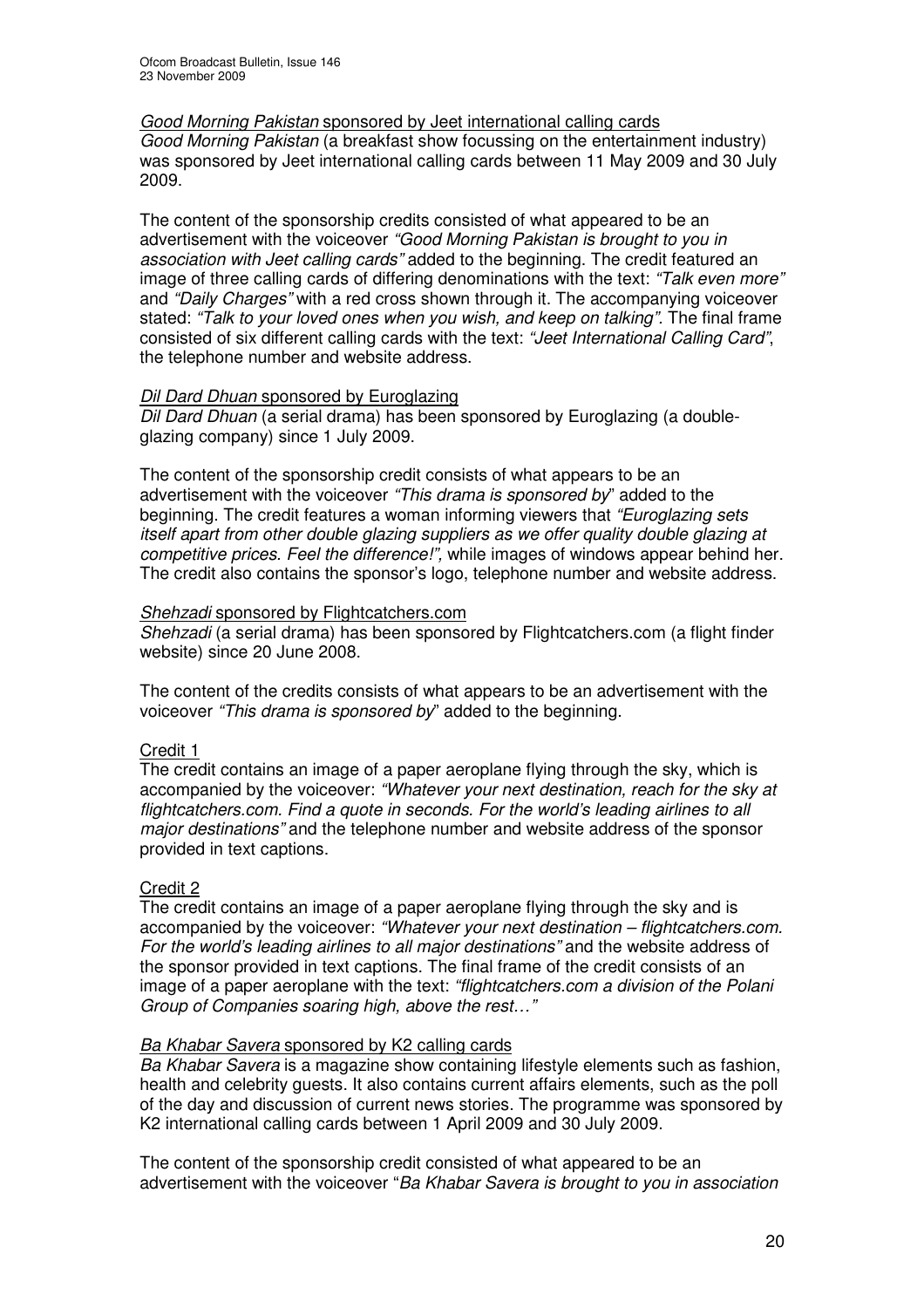*with"* added to the beginning. The credit featured animated calling cards running on a race track with the K2 calling card winning the race. The voiceover stated: *"It's not difficult, it's impossible to beat K2 calling card".* The final frame showed calling cards of differing denominations and the sponsor's telephone number and website address.

Ofcom sought the broadcaster's comments on all of the above sponsorship credits under Rule 9.13 (sponsorship credits must not contain advertising messages or calls to action).

In the case of the programme *Ba Khabar Savera*, Ofcom also requested the broadcaster's comments with regards to Rule 9.1 of the Code (news and current affairs programmes may not be sponsored).

### **Response**

### Rule 9.13

ARY said that it had monitored the sponsorship credits broadcast on other channels as a reference point. It continued that it had referred to the published guidance and had "tried to keep as little information in the sponsorship credits as [it] thought was possible" and had therefore tried to comply with Rule 9.13.

### Rule 9.1

ARY said that the programme *Ba Khabar Savera* covers an "eclectic mix of daily social issues, entertainment and topical celebrities and provides an introspective look into their personal and professional lives" as well as "the latest national and international happenings". However, the broadcaster added that because the segment presented by a journalist was only included in the programme on Mondays and Fridays, it did not consider the programme to be a political and/or current affairs show. It also added that no other programme on the ARY News channel is sponsored and it is fully aware that political and current affairs programmes cannot be sponsored.

ARY said that the sponsorship of this programme had ended and it had decided to await Ofcom's decision on the matter before considering allowing the programme to be sponsored in the future.

### **Decision**

Ofcom notes that the broadcaster used the sponsorship credits broadcast on other channels as a guide for what information is acceptable in a credit. As stated in a note to broadcasters published in Ofcom's Broadcast Bulletin 130<sup>1</sup> "Compliance decisions should not be based on material previously broadcast - by the licensee or any other licensee - which Ofcom has not considered" and that we "strongly advise broadcasters not to make assumptions about the compliance of their material on the basis that similar content may have already been broadcast."

The recurring issues with the ARY sponsorship credits which Ofcom viewed, were calls to action for the viewer to contact the sponsor and the use of advertising messages. Ofcom's published guidance to Rule 9.13 states "Contact details may include a description of the means of contact (e.g. tel:, text:) but must not invite or exhort viewers to contact the sponsor".

<sup>&</sup>lt;sup>1</sup> http://www.ofcom.org.uk/tv/obb/prog\_cb/obb130/issue130.pdf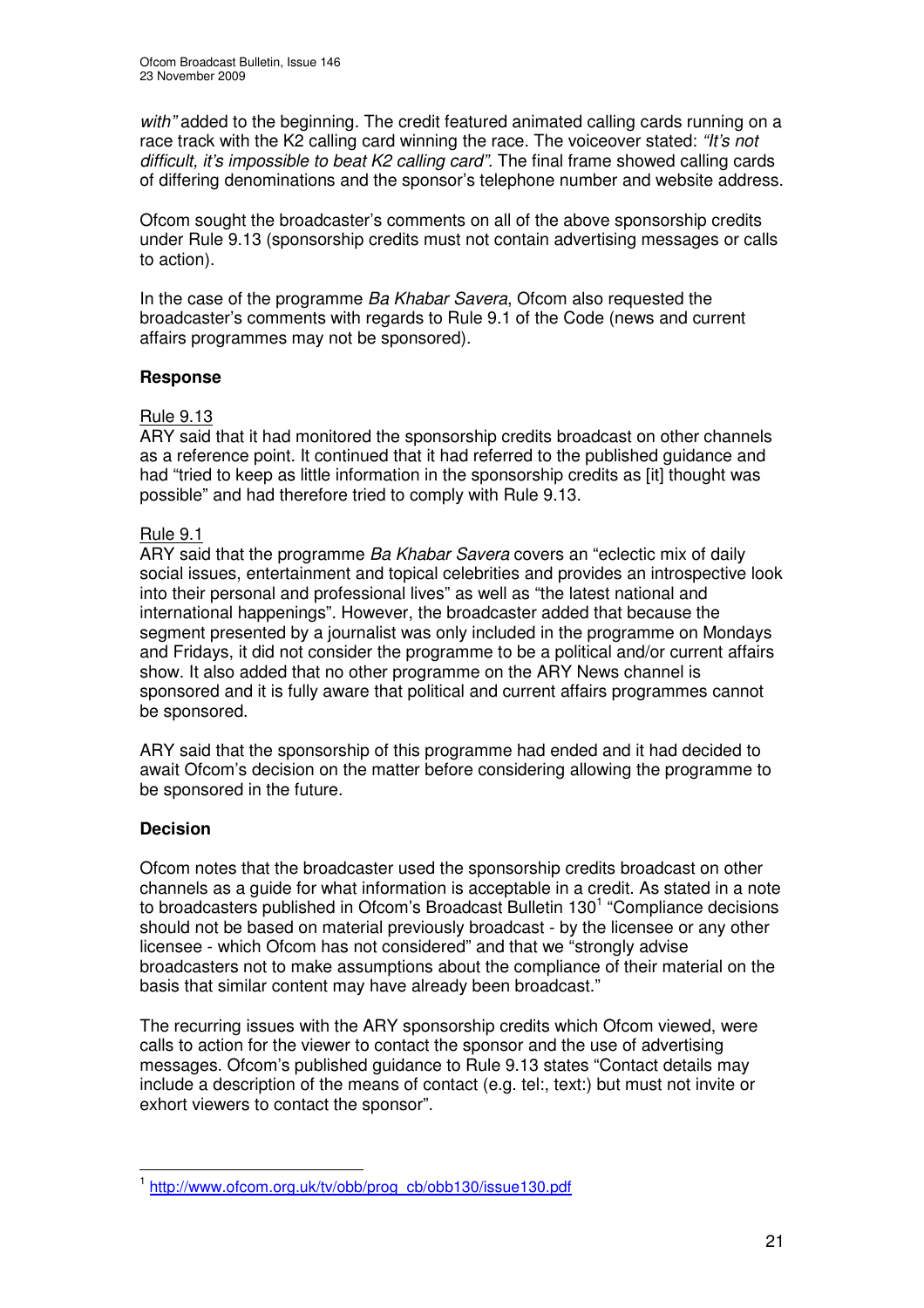With regard to advertising messages, Ofcom noted that in many cases it appeared that the broadcaster had taken an advertisement and added a sponsorship message to the beginning of it. While broadcasters are permitted to use advertising footage in sponsorship credits, they must ensure that all advertising messages are removed and that the focus of the credit is on the sponsorship arrangement rather than the sponsor's products and services.

### *Veena* sponsored by Pakeeza Dairies

Ofcom considered that the voiceover: *"Healthy, tasty, everything combined"* promoted the positive attributes of the sponsor's products, and that this combined with the clear call to action for viewers to contact the sponsor i.e. *"For National Trade Enquiries Contact 01706 641 551"* resulted in the credit breaching of Rule 9.13.

### *Loose Talk* sponsored by Citizenship Training School

Ofcom's published guidance to Rule 9.13 states that "if sponsor credits contain contact details, these should include the minimum information necessary to allow viewers to make initial contact with the sponsor should they so wish". Ofcom noted that one of these sponsorship credits contained the address, telephone number and website of the sponsor which we considered to be an excessive amount of contact information. In addition, we considered the voiceover: *"Visit the Citizenship Training School or call 020 8532 8462 for more information"* and the text: *"Call CTS head office now 0208 532 8462"* to be clear calls to action for the viewer to contact the sponsor.

Ofcom also considered that the text which appeared in the credits such as *"We can help you pass THE LIFE IN THE UK TEST!"*, *"5 Day Intensive ESOL with Citizenship Course"* and *"terms and conditions apply – crèche and accommodation also available"* were both detailed and promotional descriptions of the services that the sponsor provides. We judged therefore that the overall effect of the credits was a promotion for the sponsor's business.

For the various reasons set out above, the credits were in breach of Rule 9.13.

### *Good Morning Pakistan* sponsored by Jeet international calling cards

Ofcom considered the text: *"Talk even more"* and *"Daily Charges"* with a red cross shown through it, as well as the accompanying voiceover: *"Talk to your loved ones when you wish, and keep on talking"* to be promotional statements about the sponsor's product, in breach of Rule 9.13.

### *Dil Dard Dhuan* sponsored by Euroglazing

Ofcom found that the emphasis of this credit was on the sponsor's products and services rather than the sponsorship arrangement. This together with the voiceover: *"Euroglazing sets itself apart from other double glazing suppliers as we offer quality double glazing at competitive prices. Feel the difference!"* which was a clear promotional statement about the sponsor's business, resulted in Ofcom finding the credit in breach of Rule 9.13.

### *Shehzadi* sponsored by Flightcatchers.com

We considered that the voiceovers in the credits: *"For the world's leading airlines to all major destinations" and "Find a quote in seconds"* exceeded a brief description of the sponsor's business and were promotional. The emphasis of the credit was on the sponsor's business rather than the sponsorship arrangement and this along with the promotional language used in the voiceovers, was considered to be in breach of Rule 9.13.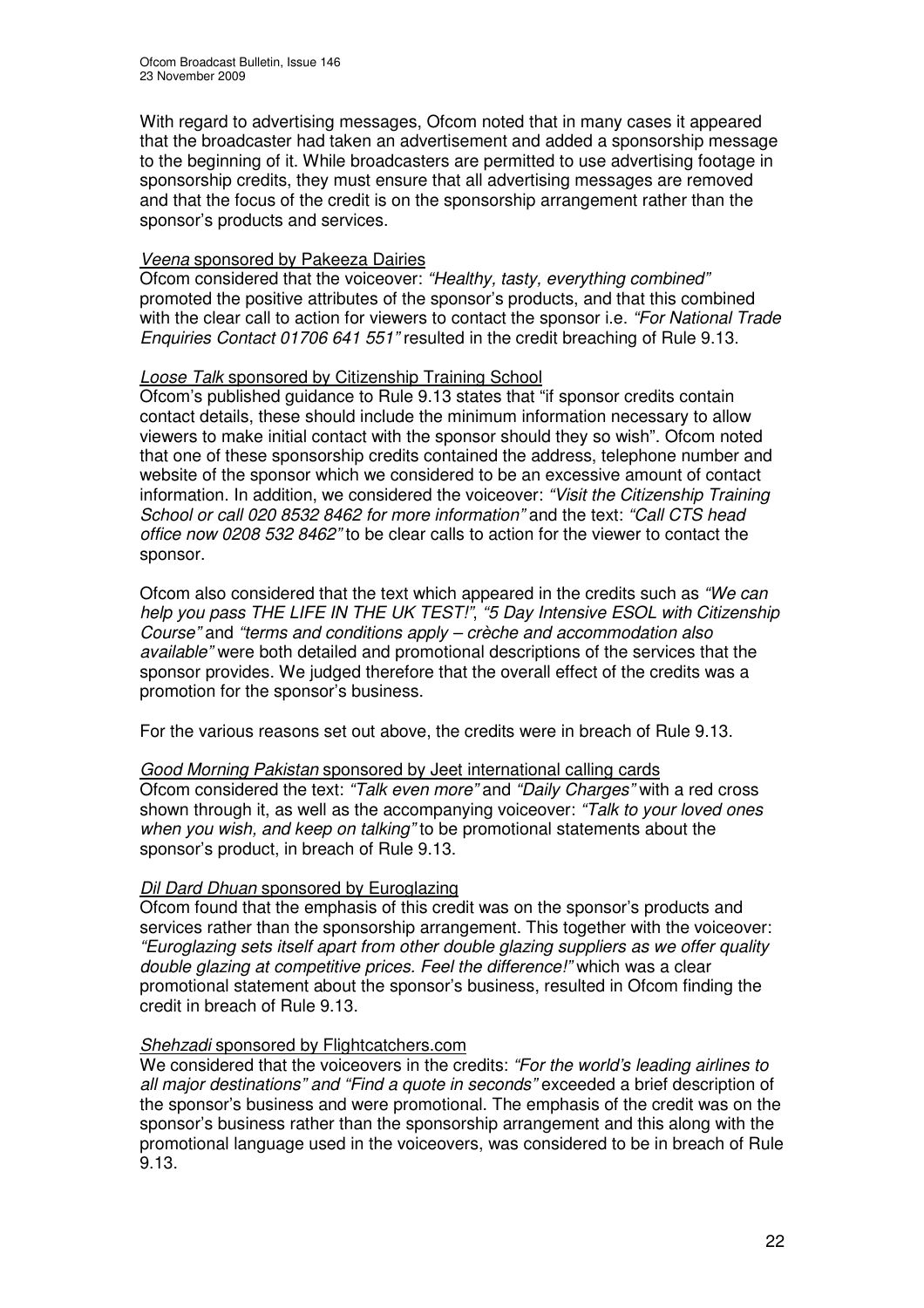# *Ba Khabar Savera* sponsored by K2 calling cards

Rule 9.13

We considered the voiceover: *"It's not difficult, it's impossible to beat K2 calling card"* to be a claim about the sponsor's product which would require objective substantiation. The claim amounted to an advertising message, in breach of Rule 9.13.

### Rule 9.1

Sponsorship of news and current affairs programmes is prohibited. As the programme contained current affairs elements and was sponsored, it was found in breach of Rule 9.1 of the Code.

### **Sponsorship of various programmes, ARY Digital - Breaches of Rule 9.13 Sponsorship of** *Ba Khabar Savera***, ARY News - Breach of Rules 9.1 and 9.13**

Ofcom is concerned that ARY Digital (UK) Ltd. appears to have insufficient procedures in place to ensure compliance with Rule 9.13 of the Code. In light of this, Ofcom is requiring the broadcaster to attend a meeting to discuss its compliance processes and procedures. Further, Ofcom is putting the licensee on notice that any further breaches of Rule 9.13 will be taken extremely seriously and in such circumstances Ofcom is likely to consider further regulatory action.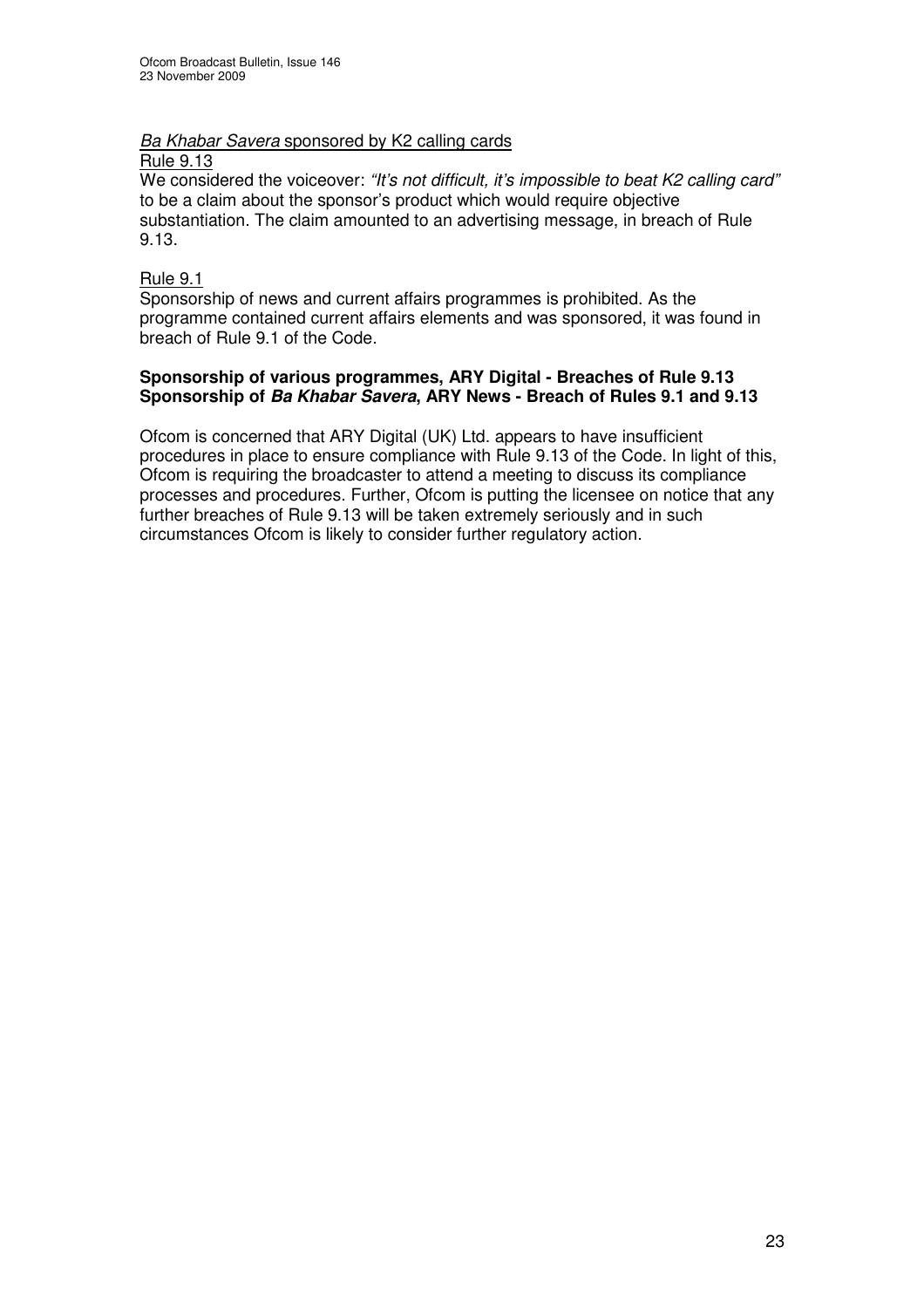# **Sponsorship of A Wednesday**

*B4U Movies, 28 June 2009, 20:00*

### **Introduction**

B4U Movies is a specialist movie channel that broadcasts Bollywood films and related programming.

*A Wednesday* (a film) was sponsored by Ginco (supplier of nuts, sweets and snacks). The credits consisted of an image of three different products each with the text *"99p"* visible on them. The accompanying voiceover stated: *"Ginco - wholesalers of finest quality products"* and the sponsor's telephone number.

Ofcom sought the broadcaster's comments under Rule 9.13 (sponsorship credits must not contain advertising messages or calls to action).

### **Response**

The licensee, B4U Network Europe Limited ("B4U"), said that the credits were commissioned specifically as sponsorship credits and did not contain any advertising messages or calls to action that encouraged viewers to purchase specific products or services. It continued that it believed the voiceover *"wholesalers of finest quality products"* was a brief description of the sponsor's services and the voiceover did not actively encourage viewers to purchase the product.

B4U accepted that the reference to the price of the product, i.e. *"99p"* was an "oversight on the part of the broadcaster and said that it would remove this in future. However, the broadcaster argued that this was only a small element of the sponsorship credit, and that overall the credit identified the sponsorship arrangement and did not contain any direct appeal to viewers to buy the sponsor's product.

### **Decision**

Ofcom acknowledged that the pricing information was a small element of the credit, nevertheless price information is considered to be an advertising message, whether it is the focus of the credit or not.

Ofcom went on to consider the overall focus of the credits and took into account the combination of the pricing information with the voiceover, *"wholesalers of finest quality products"*, and the lack of emphasis on the sponsorship arrangement. Ofcom considered that the overall effect of these elements was to focus on the sponsor's business, rather than on the sponsorship arrangement.

Ofcom therefore found the credit in breach of Rule 9.13 of the Code.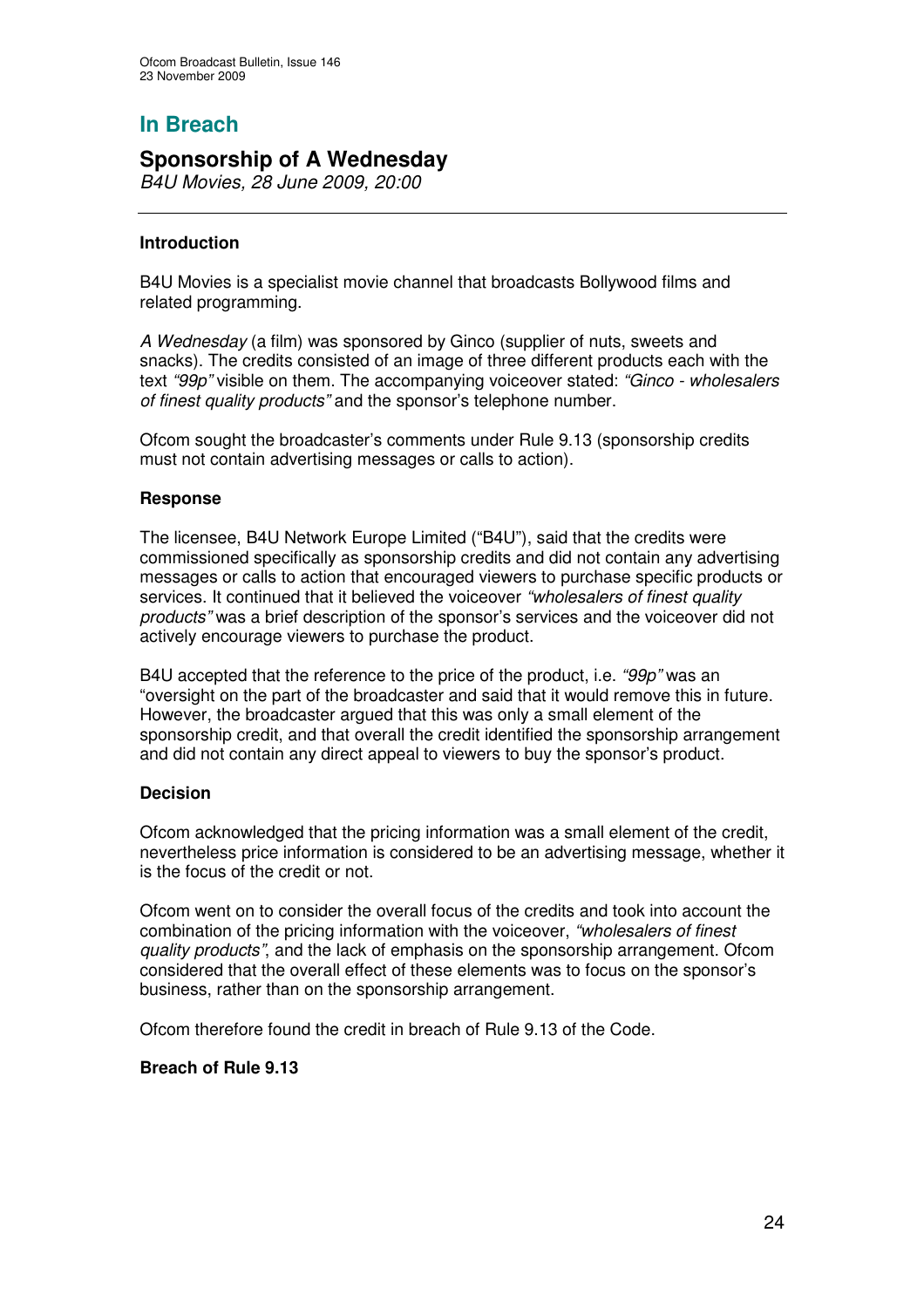# **Sponsorship of NASA: Greatest Missions**

*Discovery Channel (France), 27 June 2009 to 21 July 2009, various dates & times*

### **Introduction**

Discovery Channel (France) is a French language channel licensed by Ofcom and broadcast in France by Discovery Communications Europe Limited ("Discovery").

The programme *NASA: Greatest Missions* was sponsored by 'In the Shadow of the Moon' (a DVD). The visual was a brief series of clips from the DVD, which were not shown in full screen, but were displayed in a smaller box. The last clip from the DVD was accompanied by a pack shot of the DVD. The on-screen text *"IN THE SHADOW OF THE MOON"* and *"EN DVD LE 2 JUILLET"* (translated as 'on DVD on 2 nd July') appeared throughout the credit*.* The broadcaster told Ofcom that the French voiceover translated as *"Go and conquest the moon on Discovery. With the DVD of the must-see movie 'In the Shadow of the Moon'"*.

Ofcom sought the broadcaster's comments under Rule 9.13 (sponsorship credits must not contain advertising messages or calls to action).

### **Response**

Discovery said that "in the main" it believed that the credit was distinct from advertising and did not contain advertising messages or calls to action. The broadcaster said that the predominant message in this credit was that of the sponsorship arrangement.

The broadcaster considered *"Go and conquest the moon on Discovery"* was not a call to action to contact the sponsor, but a link to the Discovery moon-landing content that was being sponsored.

Whilst the broadcaster accepted that in translation, *"must-see"* did sound "slightly promotional", it stated that the French word ('événement') from which it was translated is not so promotional in tone, and is perhaps more similar in meaning to 'event'.

In relation to the DVD release date, Discovery said that it had believed that it was a description of the product.

The broadcaster assured Ofcom that it would implement additional training to ensure that the relevant staff "have a clear understanding of the relevant codes."

### **Decision**

Ofcom noted that the on-screen text indicating the name of the product and the date on which the DVD would be available appeared throughout the credit, while the sponsorship arrangement was only communicated briefly in the voiceover. Ofcom therefore disagreed with the broadcaster that the sponsorship arrangement was the predominant focus of the credit.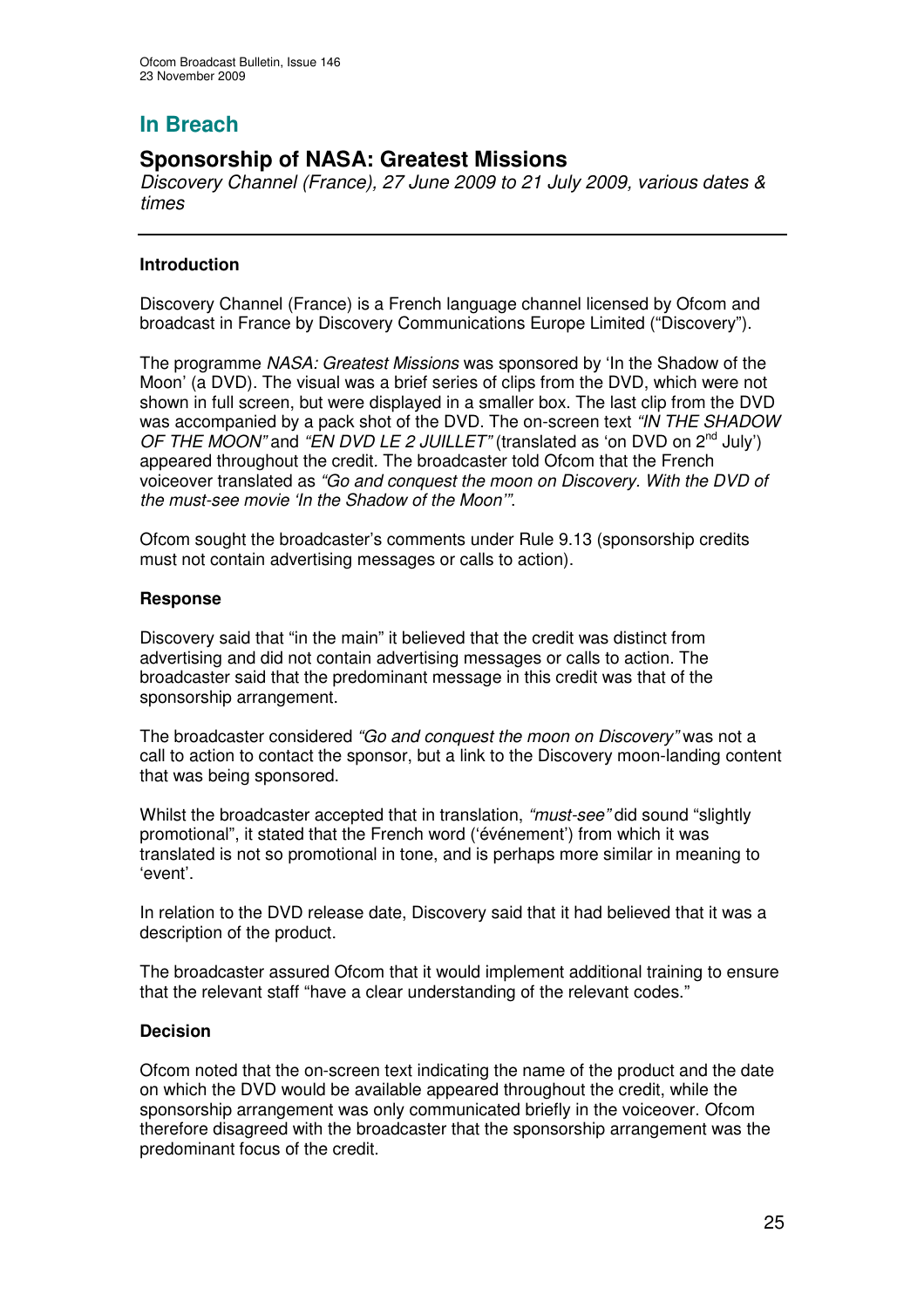As stated in previous findings<sup>1</sup>, Ofcom considers product release dates to be advertising messages and therefore unsuitable for inclusion in sponsorship credits. It was a matter of concern to Ofcom that it published the first of the previous findings referred to (see the footnote below) some two and a half years in advance of the first broadcast of the content in this case.

Ofcom found that the credit appeared more like an advertisement than a sponsorship credit and was therefore in breach of Rule 9.13 of the Code.

<sup>&</sup>lt;sup>1</sup> See finding regarding sponsorship of *Milkshake* on Five, published in Broadcast Bulletin 76 on 15 January 2007 (http://www.ofcom.org.uk/ty/obb/prog\_cb/obb76/issue76.pdf); and also finding regarding sponsorship of *Dexter* on FX, published in Broadcast Bulletin 136 on 22 June 2009 (http://www.ofcom.org.uk/tv/obb/prog\_cb/obb136/Issue136.pdf).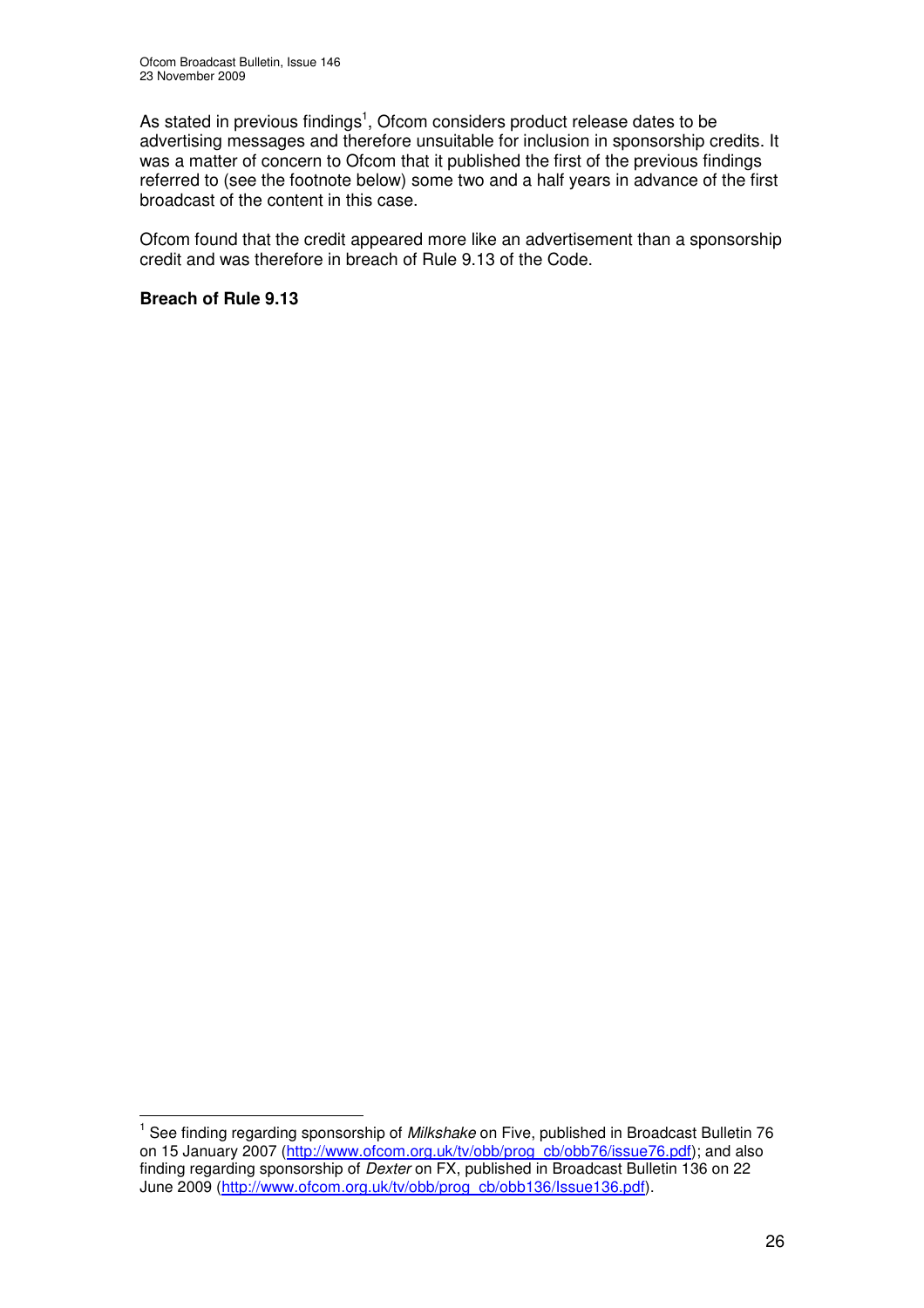# **Sponsorship of Geekdom**

*SCI FI Channel (France), 4 July 2009 to 24 August 2009, various dates & times*

### **Introduction**

SCI FI Channel (France) is a French language channel licensed by Ofcom and broadcast in France by SCI FI Channel Europe LLC ("SCI FI").

The programme *Geekdom* was sponsored by Playstation. The sponsorship credit showed images of a television, a Playstation3 (a games console) and a PSP (a portable games console), with symbols representing photographs, music, video and games moving from the television screen via the Playstation3 to the PSP. Small onscreen text stated: *"WI FI connection necessary"* while the accompanying voiceover stated: *"Playstation presents Geekdom. Share your multimedia content from your Playstation3 to your PSP".*

Ofcom sought the broadcaster's comments under Rule 9.13 (sponsorship credits must not contain advertising messages or calls to action).

### **Response**

SCI FI explained that Geekdom "is a documentary styled series focussing on the lives and passions of 'geeks', and… that the sponsor message content – with its emphasis on technical gadgetry – was deliberately selected to create a strong thematic link to the sponsored programming".

However the broadcaster acknowledged that the "voice-over message *'share your multimedia content from your Playstation3 to your PSP'* could be construed as a statement about the positive attributes of [its] sponsor's products and could therefore be considered unduly promotional in its tone." As a result the broadcaster immediately removed the credit from transmission.

The broadcaster assured Ofcom that it provides regular training for its commercial and production teams on the subject of sponsorship, and that its compliance team circulated detailed guidance notes on the subject following the publication of Broadcast Bulletin 130 in March 2009<sup>1</sup>. In addition, SCI FI has informed Ofcom that it has scheduled refresher training sessions and additional one-on-one training for the personnel involved.

### **Decision**

Ofcom considered that the voiceover *"share your multimedia content from your Playstation3 to your PSP"* was an advertising message about the positive attributes of the sponsor's products in breach of Rule 9.13.

<sup>&</sup>lt;sup>1</sup> http://www.ofcom.org.uk/tv/obb/prog\_cb/obb130/issue130.pdf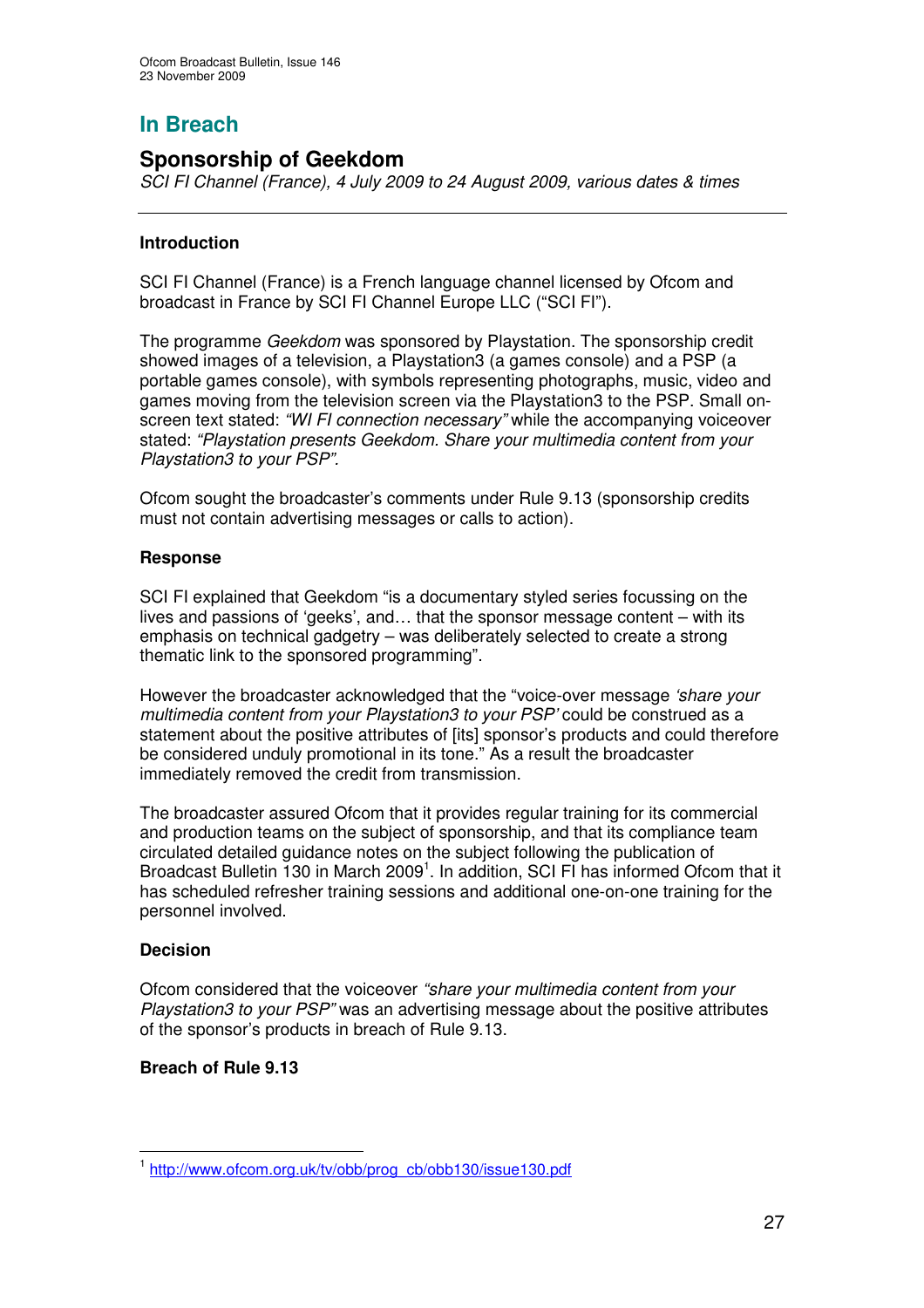# **Sponsorship of Talking Telly**

*GMTV, 29 June 2009 to present, various dates & times*

### **Introduction**

*Talking Telly* is an item on GMTV during which the presenters discuss that evening's television highlights. *Talking Telly* is sponsored by Thirst Pockets (kitchen roll).

Ofcom viewed the following sponsorship credit:

| Visual:    | A family are eating breakfast on the patio. A small boy knocks a bowl<br>off the table and its contents spill on the floor. An elephant comes<br>running towards them. The boy's father runs into the kitchen and<br>grabs the Thirst Pockets kitchen roll and throws it to the boy's mother |
|------------|----------------------------------------------------------------------------------------------------------------------------------------------------------------------------------------------------------------------------------------------------------------------------------------------|
|            | who uses one sheet to clean up the spillage.                                                                                                                                                                                                                                                 |
| Voiceover: | "Clean up your morning spills with one sheet of Thirst Pockets".                                                                                                                                                                                                                             |
| Visual:    | The mother and father both appear relieved when the elephant turns                                                                                                                                                                                                                           |
|            | to walk away. The final shot is of an elephant walking away and a<br>pack shot of the product                                                                                                                                                                                                |
|            |                                                                                                                                                                                                                                                                                              |
| Caption:   | "Talking Telly sponsored by Thirst Pockets".                                                                                                                                                                                                                                                 |

Ofcom sought the broadcaster's comments on the credit under Rule 9.13 (sponsorship credits must not contain advertising messages or calls to action).

### **Response**

GMTV said that "taken in context with the whole credit, the voiceover *'one sheet of Thirst Pockets'* represent[ed] a brief description of the sponsor's product and [was] not promotional or a credible advertising message. It [did] not compare the product to competitors or mention the best/most absorbent and contain[ed] no calls to action."

The broadcaster continued, "The credit feature[d] a family acting out a morning drama while having their breakfast. The majority of the credit create[d] the association with the programme and time of day."

### **Decision**

It is acceptable for brief references to be made to a sponsor's products and/or services in sponsor credits, as a means of helping to identify the sponsor and/or sponsorship arrangement. However, these brief references should not be used as a means for sponsors to refer in a promotional way to the benefits of their products or services.

In this case, Ofcom considered that the voiceover *"Clean up your morning spills with one sheet of Thirst Pockets"* promoted the absorbency of the product by referring to its ability to clean up a spill with a single sheet.

Ofcom therefore found the credit in breach of Rule 9.13 of the Code.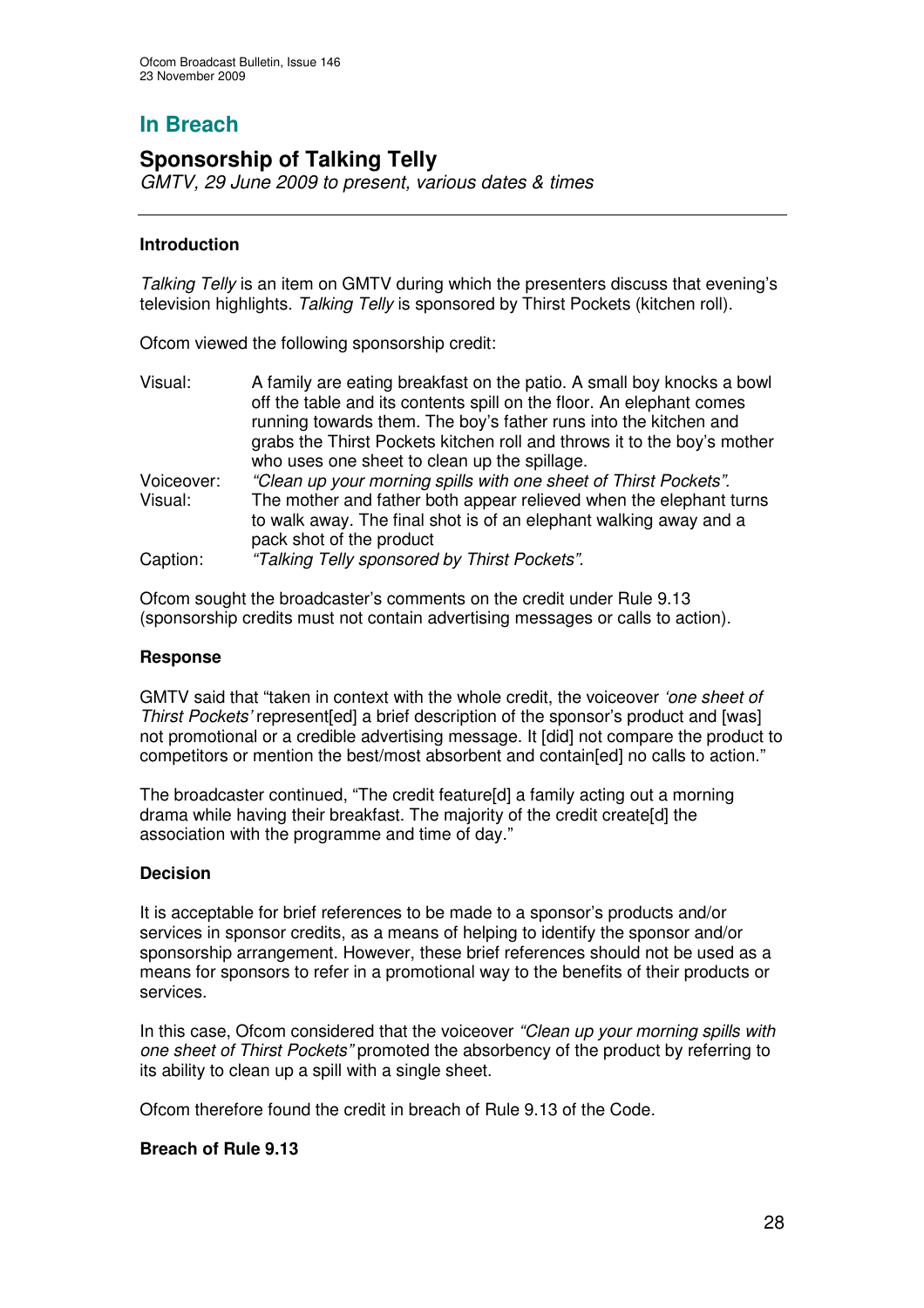# **Sponsorship of various programmes**

*The History Channel, 22 June 2009 to 30 June 2009, various dates & times*

### **Introduction**

The programmes *Brits Who Made the Modern World*, *Extreme Trains, Ancient Discoveries* and *Thomas Telford: The Man Who Made Britain* were sponsored by Screwfix (a supplier of tools, accessories and hardware products) when they were broadcast on The History Channel between 22 June 2009 and 30 June 2009.

The sponsorship was identified by the following credits:

| Opening/closing credits (broadcast at the beginning and end of the programmes) |                                                                       |
|--------------------------------------------------------------------------------|-----------------------------------------------------------------------|
| Visual:                                                                        | A man is seen hurriedly attempting to diffuse a bomb which is due to  |
|                                                                                | explode in 30 seconds.                                                |
| Voiceover:                                                                     | "Brought to you in association with Screwfix.com."                    |
| Visual:                                                                        | A parcel from Screwfix arrives containing wire cutters, which the man |
|                                                                                | uses to cut a wire which diffuses the bomb, a second before it is due |
|                                                                                | to explode. This is followed by an image of the Screwfix catalogue.   |
| Voiceover:                                                                     | "Screwfix - when you need it fast."                                   |
| Caption:                                                                       | "brought to you by www.screwfix.com".                                 |

### Internal break credits

Each of these five second credits contained very brief shots of the bomb disposal element of the opening/closing credits. All of these credits included the image of the catalogue with the voiceover *"Screwfix – when you need it fast."* and the caption *"brought to you by www.screwfix.com".*

Ofcom sought the broadcaster's comments on the above credits under Rule 9.13 (sponsorship credits must not contain advertising messages or calls to action).

### **Response**

The licensee, AETN UK ("AETN"), said that *"Screwfix – when you need it fast"* is a generalised factual statement, as Screwfix's business is to deliver their products fast. It continued that the credits contained no description of 'fast' i.e. references to delivery times for example delivered "in 24 hours" or "next day". The broadcaster said that it is not possible to substantiate the word 'fast' and that it can have different meanings and therefore can be viewed in different ways.

### **Decision**

When making judgements on sponsorship credits, words cannot be judged in isolation. Depending on the context, the use of the word 'fast' in sponsor credits may be acceptable. However, in the context of this particular credit, Ofcom considered that the statement *"when you need it fast"*, would be viewed solely as a promotional statement about a specific attribute of the sponsor's business (i.e. its delivery service).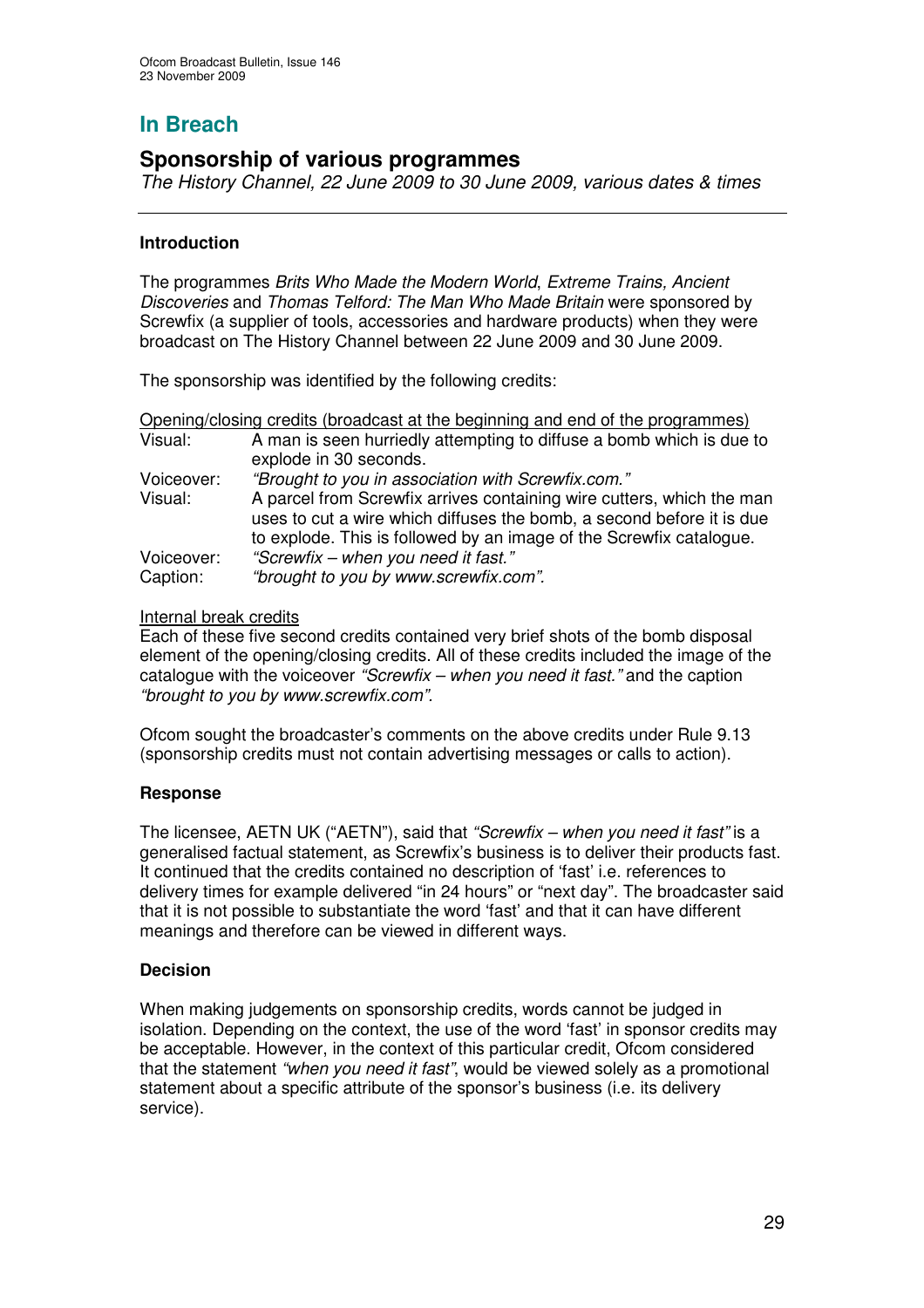Ofcom therefore found the above credits in breach of Rule 9.13 of the Code.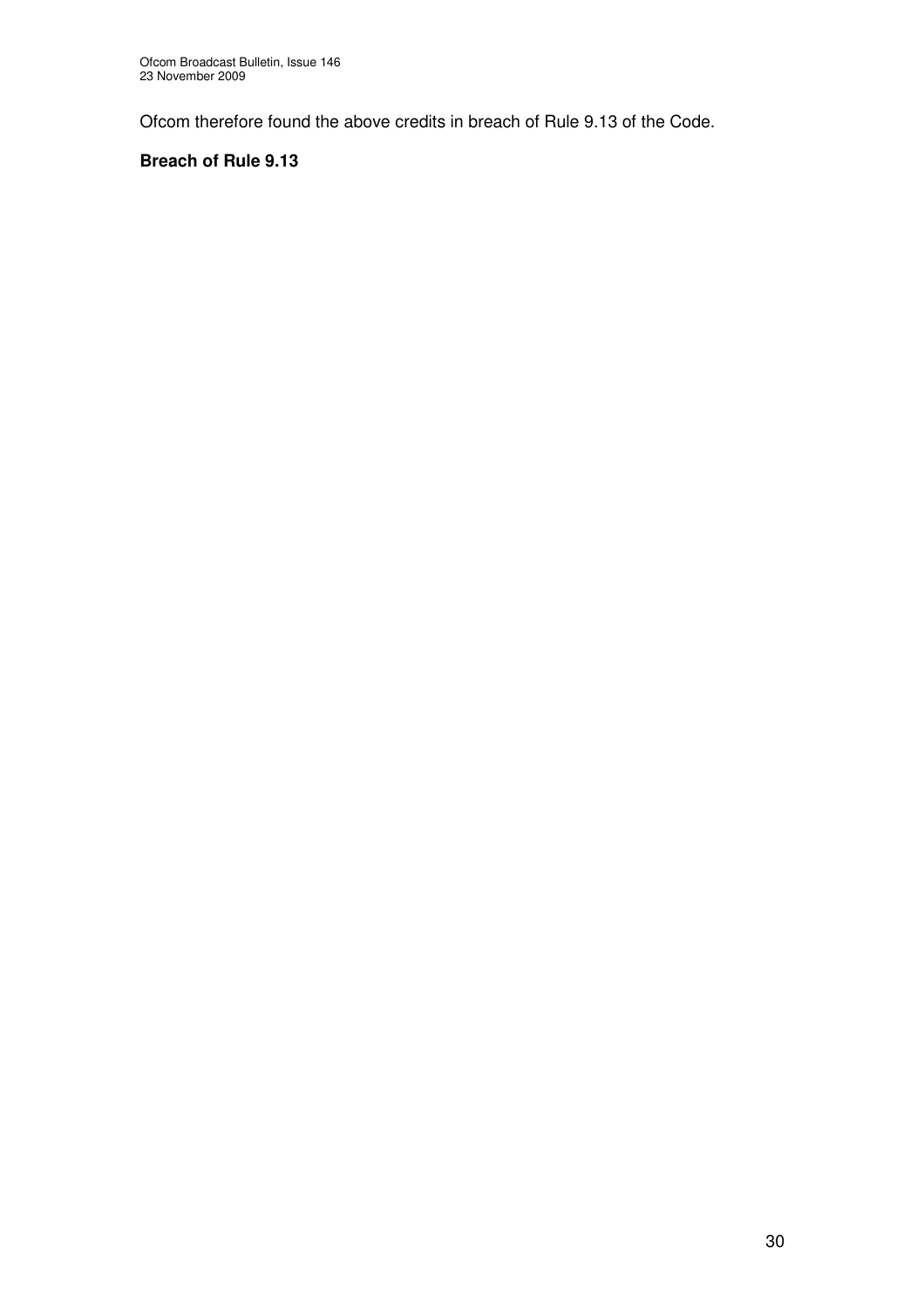# **Sponsorship of Imagine Blockbusters**

*NDTV Imagine, 23 April 2009 to 18 July 2009, various dates & times*

### **Introduction**

NDTV Imagine is a Hindi general entertainment channel. Its film strand "Imagine Blockbusters" was sponsored by Himalaya Carpets. The sponsorship credit included the text: *"Free underlay - £8.40 sq.m*" and "Free Fitting". The website *"www.himalayacarpets.com"* as well as the addresses and telephone numbers of the Southall and Slough branches of Himalaya Carpets appeared on screen in the end frame of the credit.

Ofcom sought the broadcaster's comments under Rule 9.13 (sponsorship credits must not contain advertising messages or calls to action).

### **Response**

NDTV Imagine Limited ("NDTV") told Ofcom that it realised that the sponsor credit was problematic because it featured the promotional messages *"Free underlay £8.40"* and *"Free Fitting"*. It considered that while not articulated verbally, the messages may be construed as advertising messages. As a result it immediately ceased broadcasting the credit.

The broadcaster advised that it has since received specific training on sponsorship and commercial references in programmes from a compliance consultant, and as a result assured Ofcom that it has improved its compliance processes in this area.

### **Decision**

The credit contained clear advertising messages i.e. *"Free underlay - £8.40 sq.m"* and *"Free Fitting"*.

In addition, Ofcom's published guidance on Rule 9.13 states "If sponsor credits contain contact details, these should include the minimum information necessary to allow viewers to make initial contact with the sponsor should they so wish".

Ofcom considered that providing the addresses and telephone numbers of two of Himalaya Carpets branches as well as the company's website address in the end frame of the credit, exceeded the minimum information necessary to allow viewers to make initial contact with the sponsor.

Ofcom therefore found this sponsorship credit in breach of Rule 9.13 of the Code.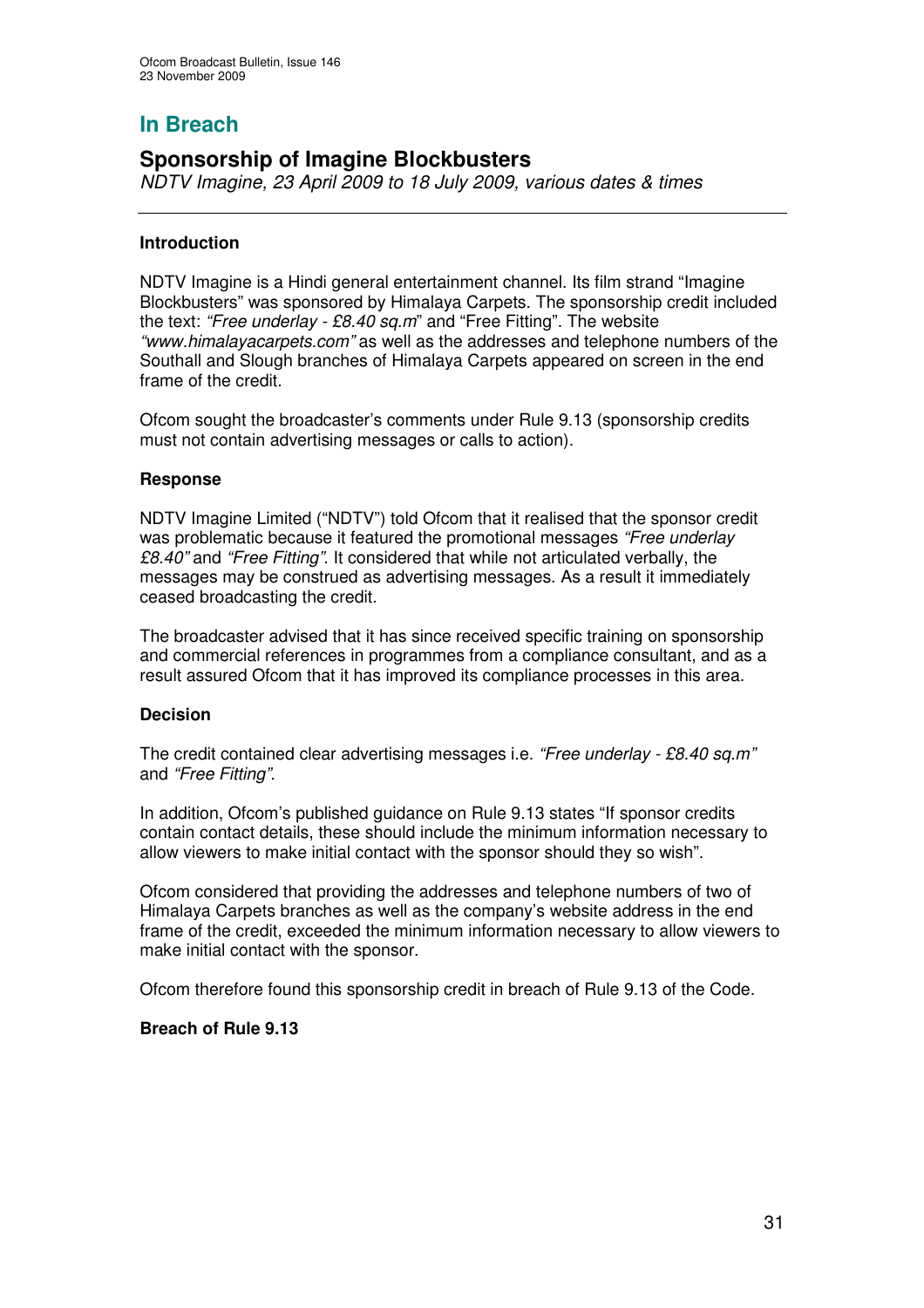# **Other Standards cases**

# **In Breach**

# **Scrolled advertisement for Manchester College of Higher Education and Media Technology**

*DM Digital, 19 August 2009, 09:30 and 20 August 2009, 12:30*

### **Introduction**

A viewer was concerned that an advertisement for Manchester College of Higher Education and Media Technology ("Manchester College") was scrolled across the screen during programmes broadcast on DM Digital with which the college had no connection.

Ofcom noted that the scroll in which the advertisement was placed was clearly separated (in a banner) from the broadcaster's scheduled programmes. However, the scroll itself also contained the broadcaster's programme schedule and, on 20 August 2009, "*breaking news*".

We therefore sought the broadcaster's comments with regard to Rule 10.2 of the Code, which states:

"Broadcasters must ensure that the advertising and programme elements of a service are kept separate."

Ofcom also noted that, between 09:30 and 10:00 on 19 August 2009, two advertising breaks (of approximately six minutes fifty seconds and five minutes twenty-five seconds) were broadcast. When the scrolled advertisements for Manchester College were added, the total amount of advertising during this half hour period was approximately fourteen minutes and thirty seconds.

We therefore sought the broadcaster's comments on this matter with regard to Rule 4 of Ofcom's Code on the scheduling of television advertising ("COSTA"), which states, among other things, that:

"…time devoted to television advertising and teleshopping spots on any channel in any one hour must not exceed 12 minutes…"

### **Response**

DM Digital acknowledged that the total amount of advertising included in any hour included both scrolled and spot advertising. It added that, on 20 August 2009, the twelve minutes of advertisements permitted in any one hour of broadcasting had not been exceeded in the programmes Ofcom had noted.

The broadcaster made no reference to:

- the mixed editorial and advertising content of the scrolled information it broadcast on 19 and 20 August 2009; or
- the amount of advertising it broadcast between 09:30 and 10:00 on 19 August 2009.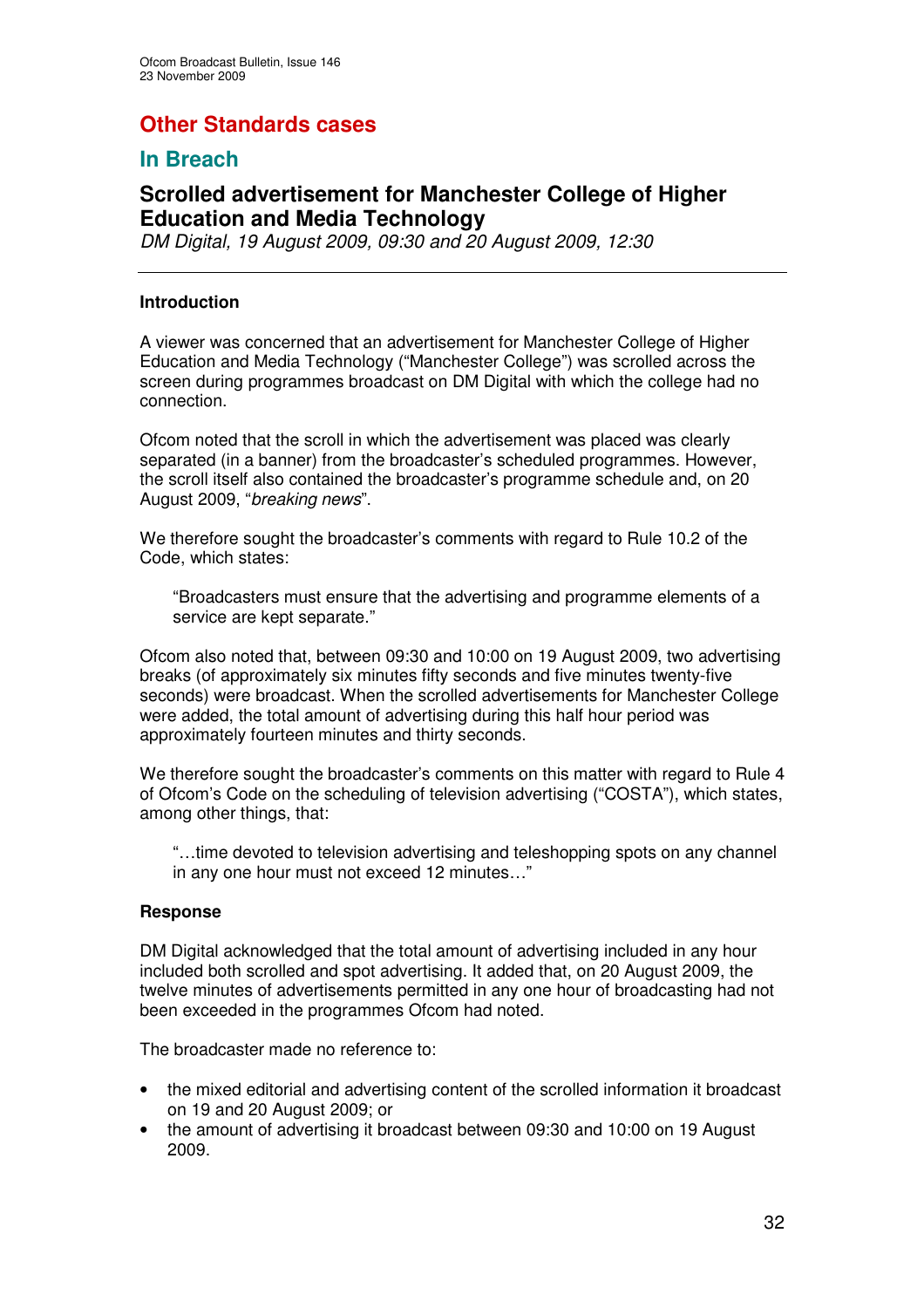### **Decision**

Advertisements may be separated spatially from scheduled programmes by, for example, being scrolled in a banner. However, where broadcasters choose to do this, they must also maintain separation of editorial from advertisements within the scrolled material.

In this case, the content of the scroll broadcast on DM Digital during programmes contained both editorial content (i.e. the broadcaster's programme schedule and, on 20 August 2009, "*breaking news*") and advertising (i.e. an advertisement for Manchester College), in breach of Rule 10.2 of the Code.

The amount of advertising DM Digital broadcast in the clock hour 09:00 to 10:00 on 19 August 2009 was clearly in excess of twelve minutes. This was in breach of Rule 4 of COSTA (as it had broadcast approximately fourteen minutes and thirty seconds of advertising between 09:30 and 10:00).

Ofcom notes that DM Digital chose not to provide any comments or explanation for:

- the mixed editorial and advertising content of the scrolled information it broadcast on 19 and 20 August 2009; and
- the amount of advertising it broadcast between 09:30 and 10:00 on 19 August 2009.

The broadcaster has previously been found in breach of both Rule 10.2 of the Code and Ofcom's maximum television advertising minutage requirement<sup>1</sup>.

Licensees should note that the repetition of breaches of any Ofcom codes is a condition under which Ofcom may consider the imposition of statutory sanctions, in accordance with its published procedures.

The repeated breaches recorded in this finding are serious and will be held on DM Digital's record. Ofcom puts DM Digital on notice that it may consider further regulatory action in the event of any recurrence or any other serious compliance failure in the future.

### **Breach of Rule 10.2 of the Code Breach of Rule 4 of COSTA**

<sup>&</sup>lt;sup>1</sup> Finding available at: http://www.ofcom.org.uk/tv/obb/prog\_cb/obb121/. At the time of broadcast (February 2008) the maximum advertising minutage requirement was reflected in Rule 1.2 of the Rules on the Amount and Distribution of Advertising (RADA, which was replaced by COSTA on 1 September 2008).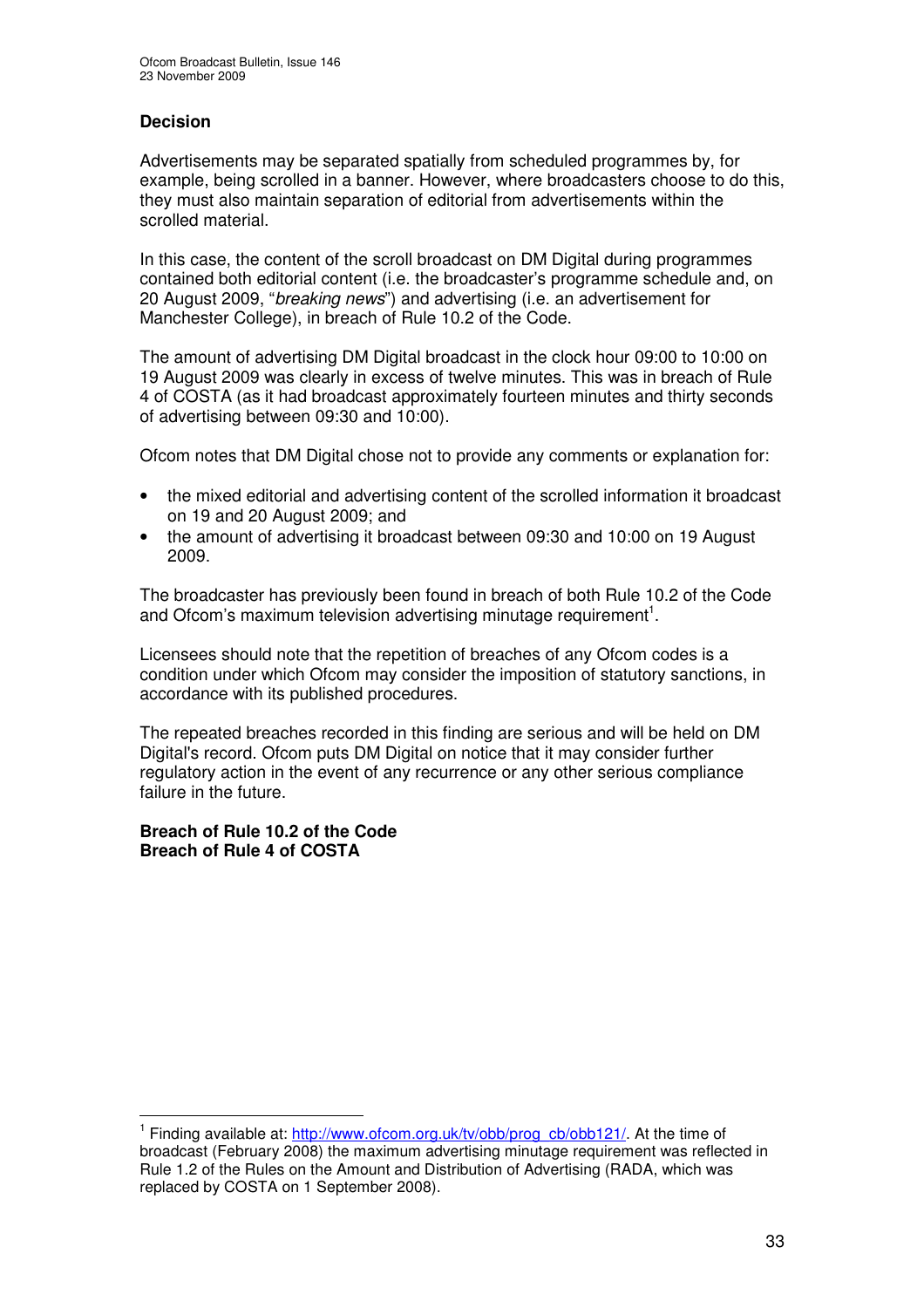# **The Morning Show**

*Radio Hartlepool, 22 July 2009, 10:00*

### **Introduction**

Radio Hartlepool is a Community Radio music station run by and for the people of Hartlepool, providing a locally produced popular music, news and information service.

A listener was concerned that a "…100% nicotine product that is known to be 100% addictive … was given free advertising."

Ofcom noted that the material to which the complainant referred did not appear to be advertising but an interview in *The Morning Show*, promoting electronic cigarettes. We also noted material in the programming that appeared to promote other products and services.

The material broadcast included, for example:

- 1) During a discussion concerning financial advice:
	- Guest: "*The good news is that we can start shopping about for you again so give me a call, 2xxxxxx … we're independent which means we look at the whole of the market … If you come to a broker like myself, we shop around to give you the best deal … We do all the donkey work…*"
	- Presenter: *"Is this a thing that could be done over the telephone or is it a thing that people need to call along to an independent advisor's premises and discuss?"*
	- Guest: *"We do have a website and you could fill in an online enquiry form but it's really better if people either pop in and see me or alternatively, I'm quite happy to go and visit people in their homes."*
	- Presenter: *"From a person's point of view that doesn't understand the market of house buying … you can give advice on that as well."*
- 2) During a discussion concerning electronic cigarettes<sup>1</sup>:
	- Guest: *"… you'd be amazed on how much you can save on these … It looks like a normal cigarette, when a smoker tries it, it tastes like a normal cigarette but the thing is it's 100% legal to use in clubs, pubs, almost anywhere."*

<sup>&</sup>lt;sup>1</sup> An electronic cigarette is a battery-powered device that provides inhaled doses of nicotine by heating a nicotine-chemical solution into a vapour. It is an alternative to smoked tobacco products. Unlike tobacco products, electronic cigarettes may be advertised. In principle, therefore, their apparent promotion in programming raises issues under Section 10 (Commercial References…) of the Code but not necessarily Section Two (Harm…).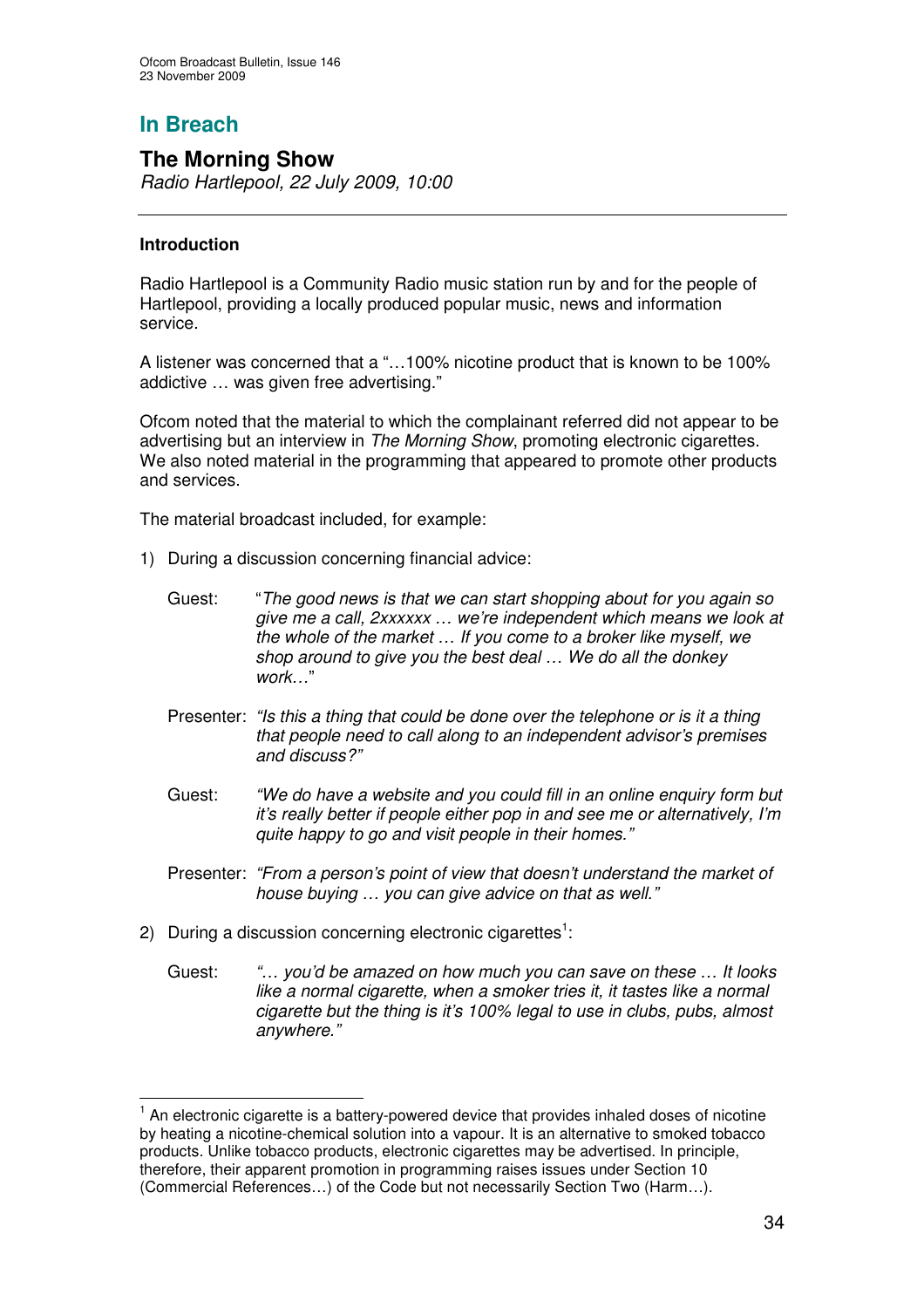- Presenter: *"You've got no nicotine stains on your finger from this. What it looks like is it looks just exactly like a cigarette and if you puff on this thing … if you go to the webcam you'll be able to see Jim is actually smoking this and the end lights up … Let's cut the chase, how much and where can we get these from?"*
- Guest: *"These will retail at £19.99 … The refill cartridges are the equivalent of a packet of cigarettes and you will be able to buy these retail for less than £2 … if you switch to the electronic cigarette, not only can you legally smoke it indoors, you're going to cut your smoking bill by at least 50%."*

Presenter: *"Absolutely fantastic… absolutely brilliant device there…"*; and

- 3) During a discussion with a local firm of solicitors about a free will-making scheme:
	- Presenter: *"Have you had cases of people coming to [company name] and is it a normal thing to do to leave money … to charities? … When does the offer last until?"*
	- Guest: *"Well, we have vouchers at the moment that are only valid until end of this month..."*
	- Presenter: *"These vouchers, I've got one here, it's really really simple. Would people call along to [company name] and say I heard [guest name] on the radio this morning … and turn around say how would we get involved in free will making or indeed, leaving things to a charity?"*
	- Guest: *"That's right … Either call into our office on York Road, speak to our receptionist and mention the radio or alternatively, ring up, mention that you heard me on Hartlepool Radio, you are interested in making the free will under the institute scheme and an appointment can be arranged."*
	- Presenter: *"After having you last week calling on the programme and starting the ball rolling with reference wills and how important it is and what have you, I went out on Thursday evening…and at least three people in the public house I was in asked me questions and I said "I'm not the solicitor here – get yourselves along to [company name] for goodness sake" … just to clarify a few things for our listeners: There is conditions to this free will on a first come first served basis ... and the offer ends on what date?"*
	- Guest: *"The ones we have at the moment is the 31st of July."*
	- Presenter: *"For any other issues, I do know that [company name] are offering that free advice session on a Thursday is it? Just call in along to [company name]."*
	- Guest: *"That's right … it's an advice clinic and it's open from nine o'clock in the morning 'til seven o'clock at night, to cater for people that work and don't want to take the time off work to come along to the solicitors."*
	- Presenter: *"And that's on a Thursday isn't it?"*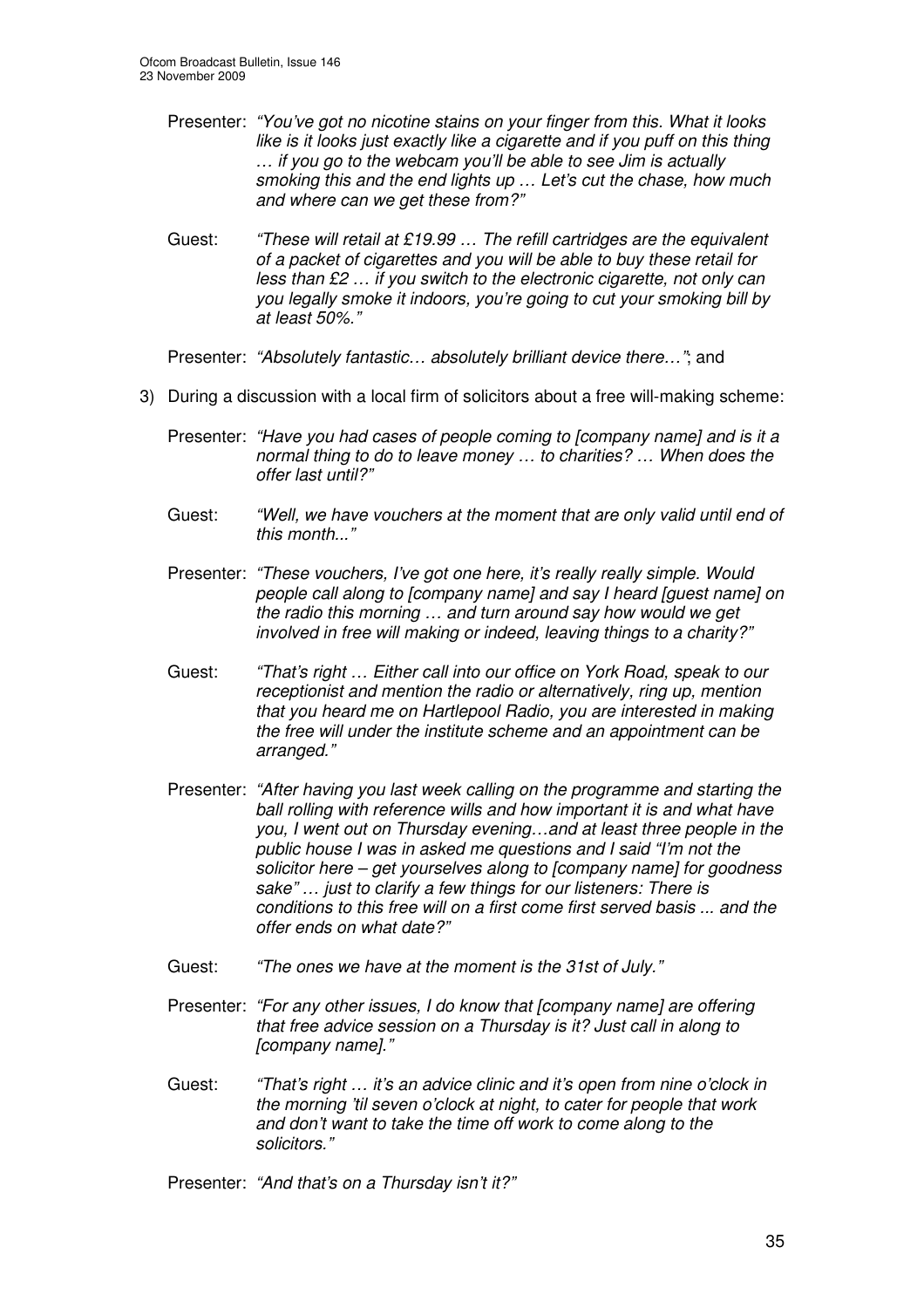Guest: *"It's every Thursday, yes."*

Presenter: *"Have a pop along and a have a free chat."*

We therefore sought Radio Hartlepool's comments with regard to the following Code Rules:

- Rule 10.3 Products and services must not be promoted in programmes;
- Rule 10.4 No undue prominence may be given in any programme to a product or service; and
- Rule 10.5 Product placement is prohibited.

### **Response**

Radio Hartlepool said that, in the Community Radio context, its morning show regularly featured representatives of public services, charities and voluntary organisations, who talked about their work and initiatives. The broadcaster added that it also interviewed representatives of local businesses, including solicitors, retailers and financial institutions/advisors, and that, during the past year, it had featured more than 250 such interviews in the programme.

The broadcaster said that, in a small area such as Hartlepool, there was a tendency for local people to "identify local businesses with individuals well known in the community, and vice versa." It recognised that this could lead to "a blurring of the distinction between an individual's personal expertise, which [Radio Hartlepool] might wish to exploit in a programme feature, and their commercial activities in the same field."

Radio Hartlepool said that, on this occasion, it had not adequately distinguished "between the legitimate role of these interviewees as featured "expert guests", discussing matters of interest to many of [its] listeners, and the on-air promotion of their personal commercial offerings." However, the broadcaster added that no payment or any other valuable consideration had ever been received by Radio Hartlepool, or anyone involved in, or associated with, the station, for the inclusion of such material in the programme.

The broadcaster "appreciated that, in retrospect, these individuals were allowed too great an opportunity to promote their individual businesses." It said that Radio Hartlepool had been wrong "to adopt the same tone and attitude as that commonly applied to community events and cultural activities", references to which it considered to be "regarded as a naturally acceptable part of the interview."

Radio Hartlepool said that it had taken considerable steps to tighten its compliance procedures and increase its "appreciation of … Ofcom guidelines and relevant legislation", noting that it was about to meet Ofcom to discuss such matters.

### **Decision**

Ofcom notes Radio Hartlepool's assurance that the references to products and services under consideration were not broadcast in return for payment or any other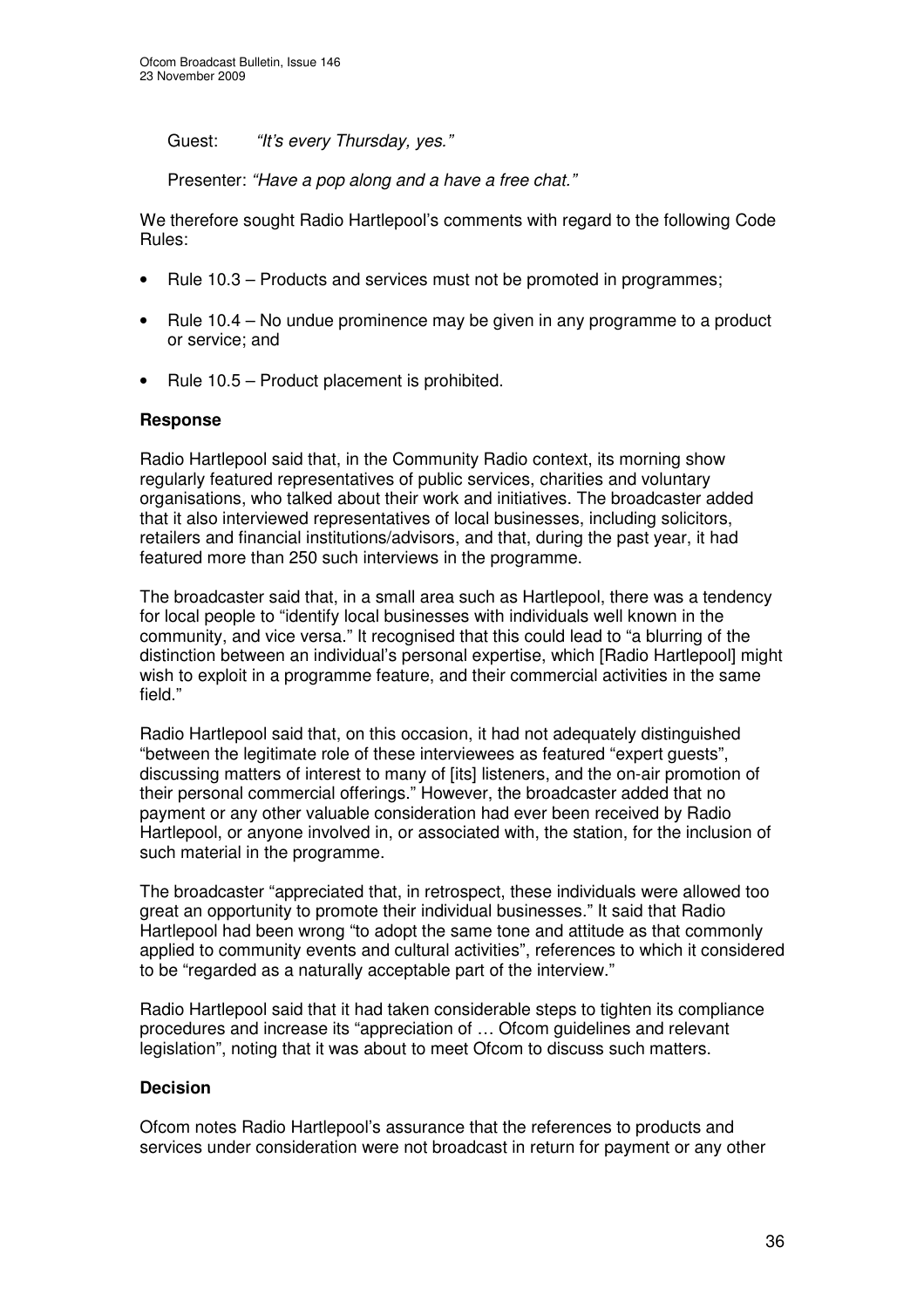valuable consideration. On the basis of the available evidence, Ofcom therefore found no evidence that the broadcast was in breach of Rule 10.5 of the Code.

Ofcom welcomed Radio Hartlepool's acknowledgement concerning its references to, and promotion of, products and services in programming. Nevertheless, we were particularly concerned by the presenter's apparent natural tendency to:

- promote products (e.g. *"Let's cut the chase, how much and where can we get these from?"*) and services (e.g. *"For any other issues, I do know that* [company name] *are offering that free advice session on a Thursday is it? Just call in along to* [company name]*"*);
- offer open endorsement through his enthusiasm (e.g. *"Absolutely fantastic… absolutely brilliant device there…"*); and
- allow his guests to promote themselves (e.g. *"The good news is that we can start shopping about for you again so give me a call 2xxxxxx … we're independent which means we look at the whole of the market"*).

The programme clearly promoted products and services on a number of occasions, in breach of Rule 10.3 of the Code.

Broadcasters may find editorial justification for referring to products and services in programming. This is particularly the case for Community Radio stations, where the broadcast of such material may contribute to their social gain objectives.

In this instance, there may have been editorial justification for references to some of the products or services featured – for example, to acknowledge briefly and incidentally, the name of the business an interviewee represented or to discuss objectively a new product that was of interest and/or relevance to the radio station's target audience. Generally, however, references to products and services in this broadcast appeared not to focus on their relevance to Radio Hartlepool's audience but more on offering interviewees and their businesses extended exposure for promotional purposes.

The programme therefore also gave undue prominence to products and services on a number of occasions, in breach of Rule 10.4 of the Code.

Ofcom considers the extent of the breaches in the case to be serious. This is the third serious breach of the Code recorded by Ofcom against Radio Hartlepool<sup>2</sup>. The broadcaster is therefore on notice that, in the event of any repeat breach of the Code, or another serious breach of the Code, Ofcom may consider further regulatory action.

Ofcom has now met the broadcaster to discuss compliance and welcomes the comprehensive procedures and staff/volunteer training it has put in place to address its recent shortcomings in this area.

## **Breaches of Rules 10.3 and 10.4**

 $2$  Ofcom's other published Findings can be found at: http://www.ofcom.org.uk/tv/obb/prog\_cb/obb140/ and http://www.ofcom.org.uk/tv/obb/prog\_cb/obb142/.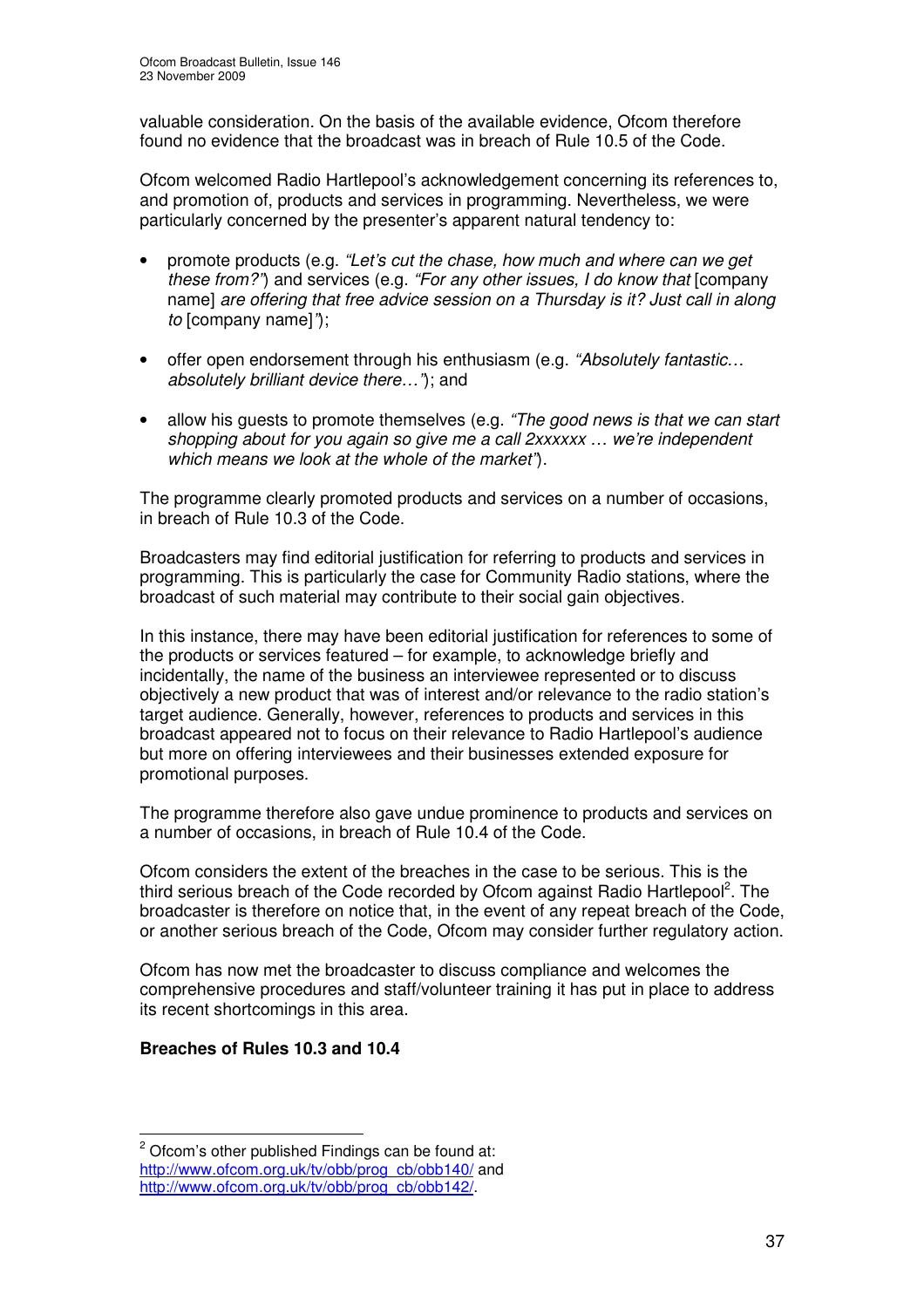## **In Breach**

## **Promotion of Lionheart Radio's local charity auction**

*Lionheart Radio, 31 August 2009, 15:00*

## **Introduction**

Lionheart Radio is part of Alnwick Community Development Trust, which is a registered charity. It operates a community radio service for the people of Alnwick, Northumberland.

On 5 September 2009, the broadcaster ran an off-air charity fund-raising event – an auction of donated products and services to raise money for Lionheart Radio and the Royal National Lifeboat Institution. In the days preceding the auction, the station occasionally promoted the event in editorial, giving details of the products/services for sale in the auction, which had been donated by local businesses.

A listener believed that, on one occasion, the references in programming to the donating businesses were overly-promotional and tantamount to advertising.

The on-air promotion of the event included, for example:

- a reference to a local photography firm, which donated a landscape workshop: *"That workshop is done by* [company name]*. If you want to check out some of his photos that he's already done for a lot of corporate businesses and magazines, check out his website at* [company web address]*. You will be impressed, there are some fantastic images"*; and
- a reference to a local chocolatier: *"I can't remember the name of it … it's the chocolate shop at the end of Fenkle Street, where the bus station is. I did go in there and they donated a fantastic prize. I tried one of their chocolates, it cost me about a pound … and I tell you what, they are gorgeous … you should definitely go and check them out"*.

Ofcom therefore asked the broadcaster for its comments with regard to the following Code Rules:

- 10.3 Products and services must not be promoted in programmes:
- 10.4 No undue prominence must be given in any programme to a product or service; and
- 10.5 Product placement is prohibited.

### **Response**

Lionheart Radio said that it had not received payment or any other valuable consideration for describing donated auction products or crediting their donators on air.

The broadcaster added that the promotion of the charity auction in programming was to raise awareness of it and to recognise the donations that had been made. It added that it was its understanding that Code guidance not only allowed promotion of charitable events and its own fund raising activities, but also permitted on-air crediting of benefactors.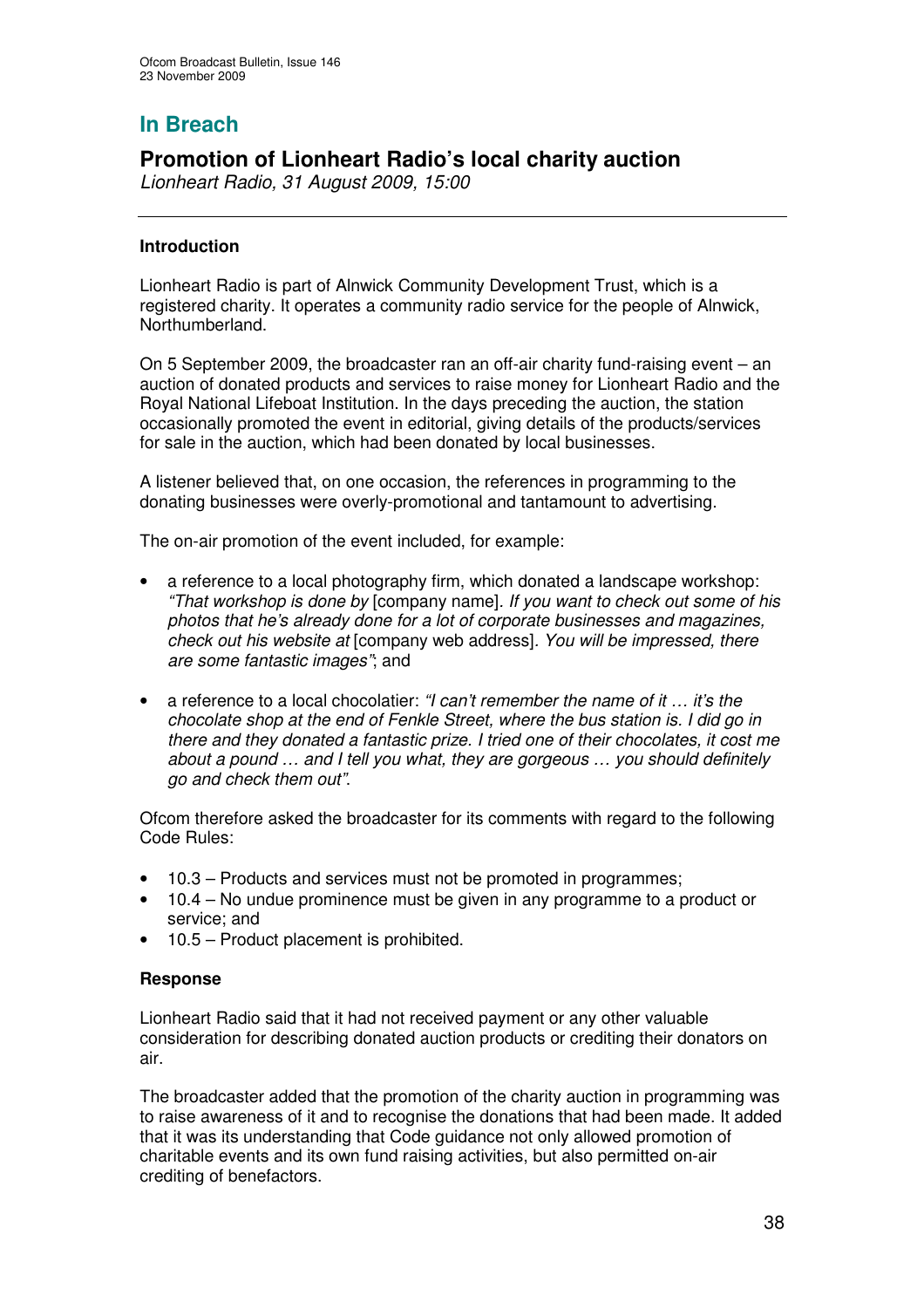However, while it intended these acknowledgements to be brief, Lionheart Radio admitted that, owing to the exuberance of the relatively inexperienced presenter, some of his comments could be perceived as active endorsements of local businesses.

The broadcaster said that the presenter had been selected to promote the event in this instance because of his involvement in its organisation. However, Lionheart Radio added that, upon being made aware of the issue by Ofcom, it had briefed the presenter about Code requirements. The broadcaster added that, should it repeat a similar fund raising activity in the future, a senior producer would be present throughout the broadcast of any editorial relating to the event, to ensure compliance.

## **Decision**

Ofcom notes Lionheart Radio's assurance that the references to products and services under consideration, or their donators, were not made in return for payment or any other valuable consideration. On this basis, Ofcom found no evidence that the broadcast was in breach of Rule 10.5 of the Code.

Section Ten of the Code permits a broadcaster to conduct on-air charity appeals (and/or appeal for funds to produce programmes or run its service) in programming.

Generally, broadcasters are likely to find editorial justification for the occasional promotion in programming of a broadcaster's off-air charity event. Similarly, in the case of a charity auction, the event is likely to offer editorial justification for the occasional aired reference to products and services that have been donated for auction, together with a simple acknowledgement of their donators.

Rule 10.4 of the Code, however, prohibits undue prominence being given to products and services. In this instance, the presenter went beyond making passing references to products and services for auction in the charity event and the local businesses that had donated them. His personal endorsement of a number of the businesses exceeded what was editorially justified in these circumstances. Further, he provided additional details about them (e.g. their web address or location), for which there was no editorial justification. These references were therefore in breach of Rule 10.4 of the Code. They also clearly promoted the businesses in programming, in breach of Rule 10.3 of the Code.

Ofcom welcomes Lionheart Radio's assurance that the Code breaches were unintentional and the action it has taken to avoid recurrence.

### **Breaches of Rules 10.3 and 10.4**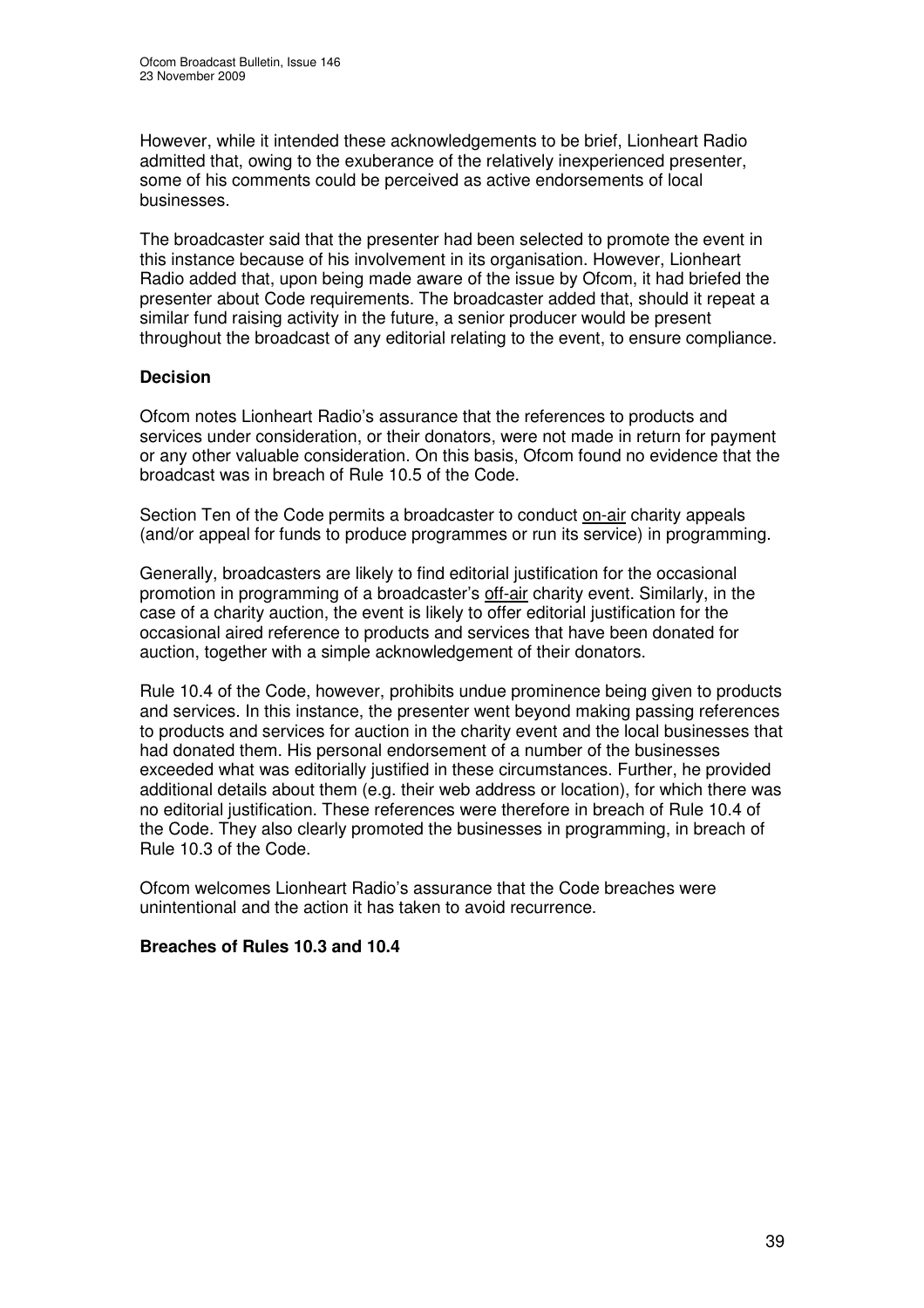# **In Breach**

## **Miley Jab Hum Tum**

*Star One, 16 August 2009, 12:00*

## **Introduction**

Star One is a Hindi general entertainment channel. During this episode of *Miley Jab Hum Tum*, a drama series, an on-screen caption promoted a non-broadcast event hosted by the broadcaster. A viewer objected to the promotion on the grounds that it constituted advertising within programming.

Ofcom sought the broadcaster's comments on the complaint under Rule 10.3 of the Code (products and services must not be promoted in programmes).

### **Response**

Star TV advised that, upon notification of the complaint and following a discussion with its compliance consultant, it voluntarily removed the caption from broadcast on 20 August 2009.

Star TV explained that the promotion referred to the appearance of two of its most popular stars at an event it was hosting. The purpose of the event was to allow viewers to meet and see many of the personalities that appear on Star channels. The broadcaster said that it had believed the event to be a broadcast-related service and, as such, acceptable to promote in this way. However, it now accepted that the promotion was incompatible with the requirements of the Code.

Star TV assured Ofcom that it took its compliance obligations very seriously. It conducted a number of training sessions to help its staff ensure that it complied with relevant Codes. Star TV also advised that it had instructed its staff to contact its compliance consultant before initiating any new promotional campaigns.

## **Decision**

The Code requires that advertising and programming should be distinct and clearly separated. As a general rule, products and services should not be promoted in programming. There are limited exceptions to this rule. For instance, programmerelated material may be promoted in or around the programme from which it is derived (Rule 10.6). Broadcasters may also cross-promote their own broadcastingrelated services within promotion time. Ofcom's Cross-promotion Code makes clear that "Broadcasting-related Services" are services with a 'broadcasting feel', that is, services that deliver content similar to that delivered on a television or radio service.

In this case, Ofcom judged that the event promoted was neither programme-related material nor did it satisfy the definition of a Broadcasting-related Service. There was no justification for promoting the event during the programme and the promotion was therefore in breach of the Code.

Ofcom welcomed Star TV's swift response in removing the promotion when it became aware that it did not comply with the Code.

### **Breach of Rule 10.3**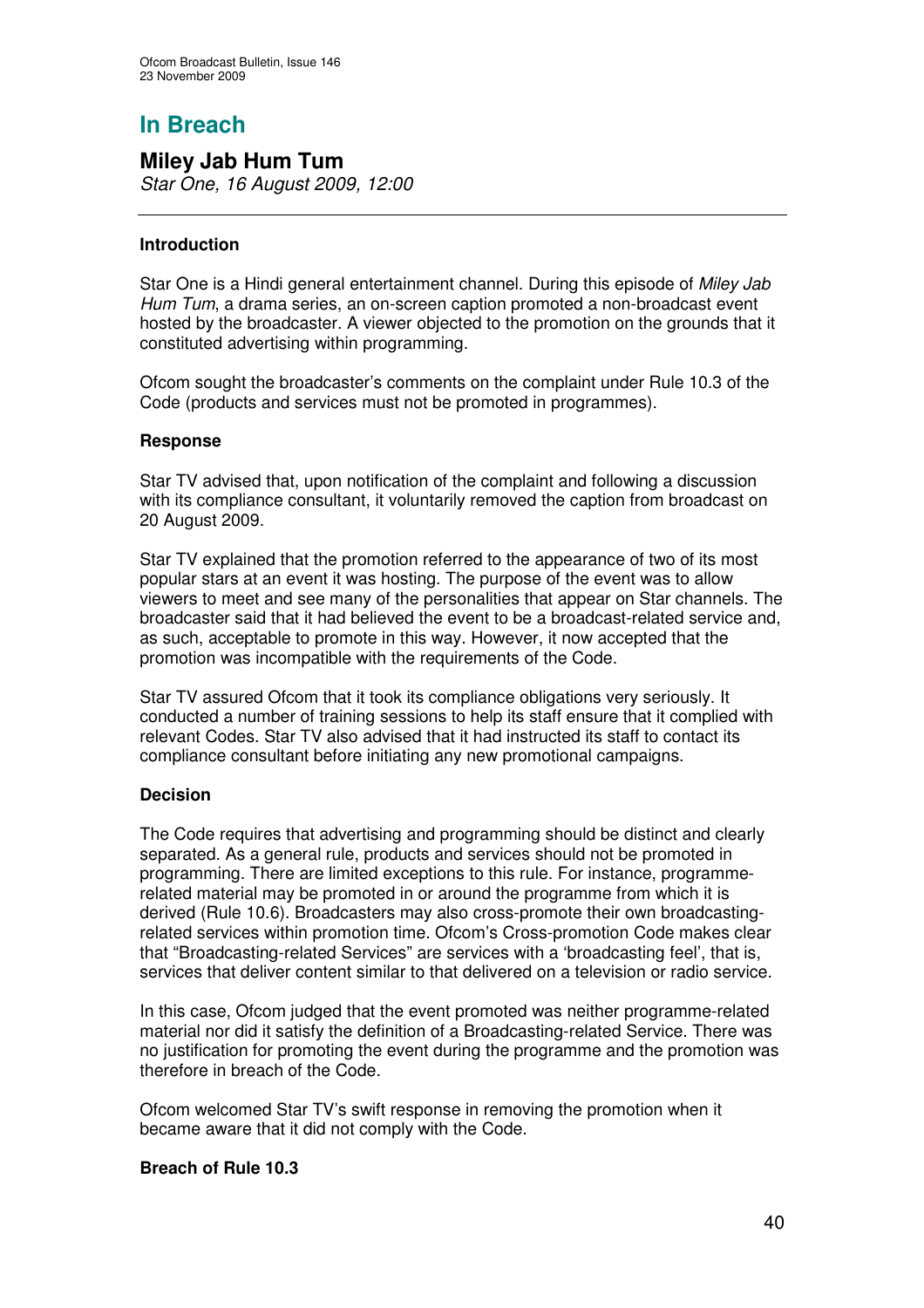## **In Breach**

**Soccer AM** *Sky 1, 10 October 2009, 09:00*

## **Introduction**

*Soccer AM* is a live soccer-based magazine programme broadcast on Sky 1 on Saturday mornings. The programme regularly features special guests including sporting celebrities, comedians and musicians. This edition of the programme featured the musician Peter Hook, formerly with the band "New Order". During his interview, while recounting a conversation he had once had with footballer Ryan Giggs, Mr Hook said: *"I said 'Oi, get off!' and he went 'Fuck off!'"*

Ofcom received four complaints about the strong language used at this time of the day. Ofcom asked the broadcaster, British Sky Broadcasting ("Sky"), to comment with regard to Rule 1.14 of the Code (the most offensive language must not be broadcast before the watershed).

### **Response**

Sky acknowledged that this use of the most offensive language may have infringed the Code and apologised for any offence caused to viewers. It explained its compliance procedure for all pre-watershed live shows, which includes a briefing to all guests prior to their appearance, expressly asking them to refrain from swearing. The presenters are also briefed to react swiftly to any inappropriate language or behaviour, and to ensure an apology is given as quickly as possible.

Sky confirmed that Peter Hook had been briefed in accordance with its compliance procedures. It also noted that following Mr Hook's use of the word *"fuck"* the presenter immediately said "*Oh no, oh no!*" reflecting clear disapproval of the language and this was echoed by others in the studio. Sky said that Mr Hook then directly apologised for using the word, followed by another apology by both of the programme presenters. Two further apologies were given by the presenters, at the conclusion of the interview and finally at the end of the programme. Sky said the programme followed its compliance procedure fully, and had taken all reasonable steps to minimise offence to viewers.

Sky said that it had investigated implementing a short time delay to the transmission of this programme in the future to provide a small window for Sky to block out any offensive language in future broadcasts..Sky confirmed that it has since implemented this transmission-delay.

### **Decision**

Rule 1.14 of the Code states that the most offensive language must not feature before the watershed. "Fuck" is a clear example of the most offensive language.

Ofcom acknowledges the various apologies made by the guest, the presenters and Sky. It also welcomes the introduction of the transmission-delay. However, earlier this year Ofcom published a finding in relation to a separate edition of *Soccer AM* in which a guest had used the word "fuck" during a live interview<sup>1</sup>. On that occasion

<sup>1</sup> http://www.ofcom.org.uk/tv/obb/prog\_cb/obb132/, published on 27 April 2009.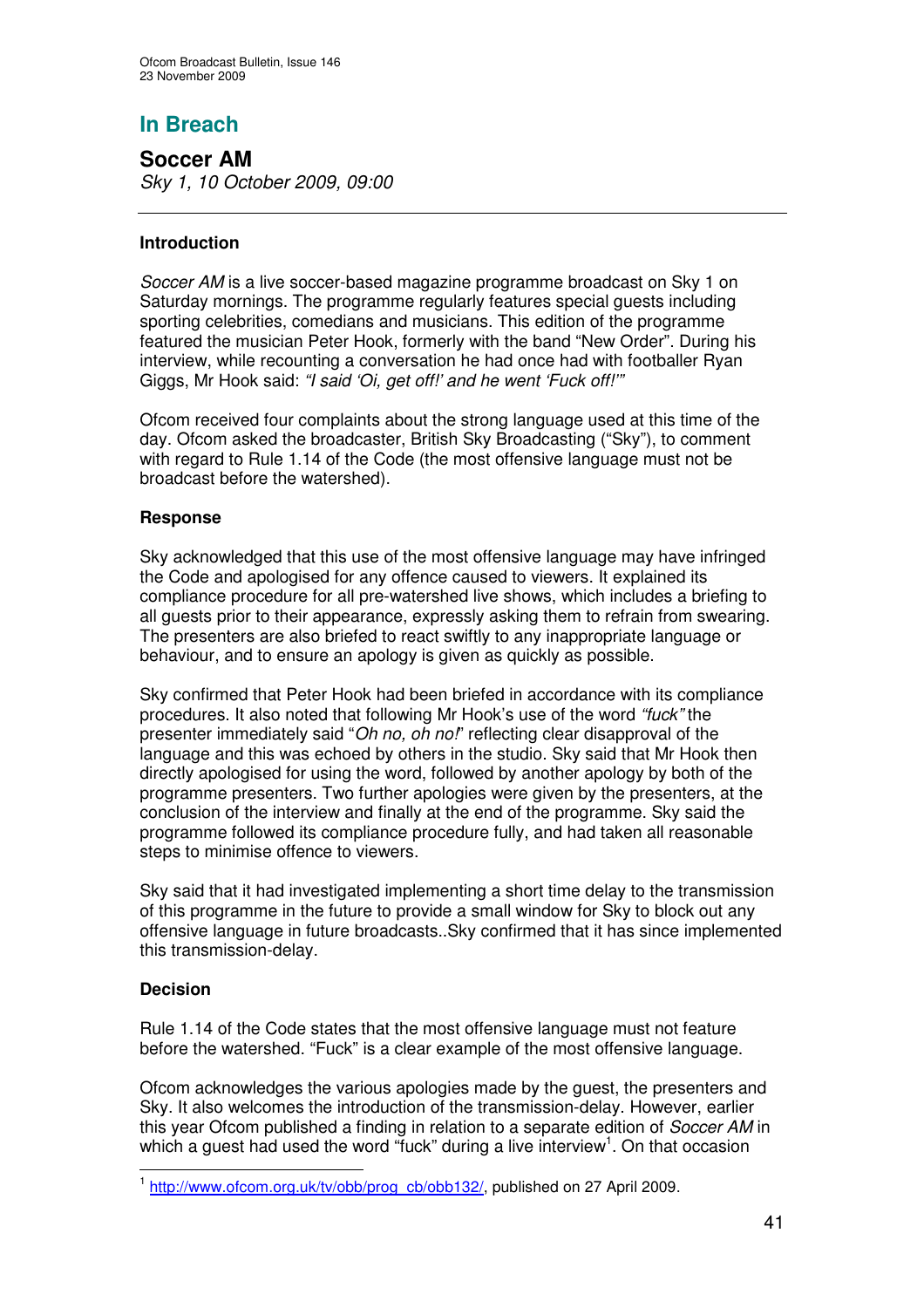Ofcom resolved the matter. However, because this latest incident occurred in almost identical circumstances (i.e. a guest on the programme using the most offensive language during an interview after apparently being thoroughly briefed by the production team about the need to avoid using such language), Ofcom has found the broadcaster in breach of Rule 1.14.

Ofcom appreciates the challenges associated with ensuring 'live' broadcasts comply with the Code. However, Ofcom expects all broadcasters of live output to implement robust procedures that ensure compliance.

## **Breach of Rule 1.14**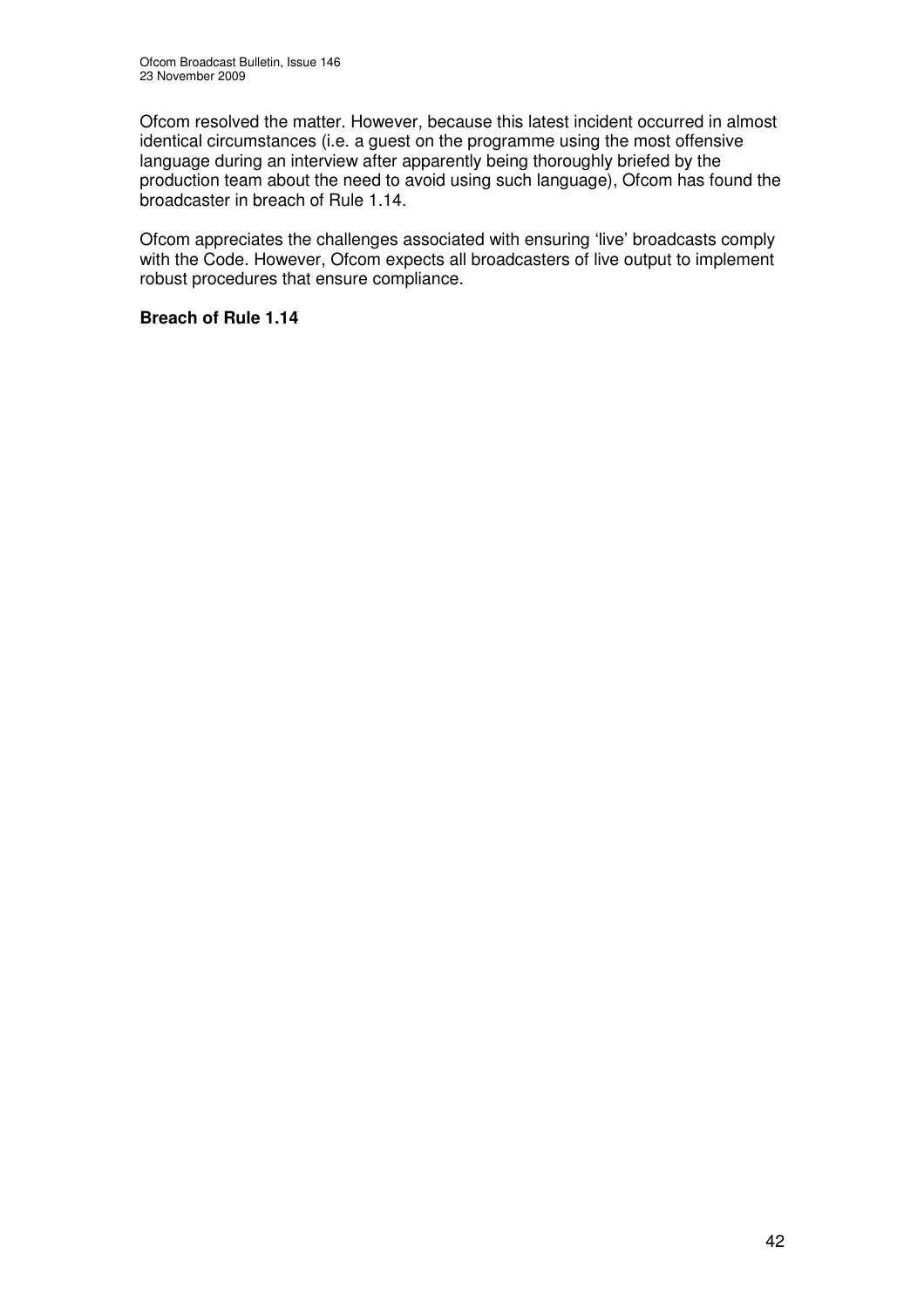# **Not in Breach**

## **The X Factor**

*ITV1, 10 and 11 October 2009, 20:00*

## **Introduction**

*The X Factor* is a popular talent show contest broadcast weekly from late summer until Christmas. A panel of four judges and viewers' votes decide which act wins the prize of a recording contract. The early stages of the series are pre-recorded with the final stages broadcast live. The live performance stage of *The X Factor* in the 2009 series began on Saturday, 10 October 2009, and will be broadcast on Saturday and Sunday nights from 20:00 until early December 2009.

During the first programme, broadcast on Saturday 10 October 2009 from 20:00, the contestant Danyl Johnson ("Danyl") performed part of the song '*And I'm telling you I'm not* going' which was originally composed as a female lead vocal for the musical Dreamgirls<sup>1</sup>. The introduction to Danyl's performance included a set of video-taped interviews with Danyl, the judges and one member of the 'behind the scenes' team which supports the performers. These interviews made clear that Danyl was going to perform a song originally written for a woman:

| Simon Cowell:                         | "I've chosen a big big girl diva song for Danyl"                                                                                                                         |
|---------------------------------------|--------------------------------------------------------------------------------------------------------------------------------------------------------------------------|
| Danyl Johnson:                        | "When I first got the song I thought 'what are they doing'?"                                                                                                             |
| Cheryl Cole:                          | "He's singing a woman's song - I think it's absolutely ridiculous"                                                                                                       |
| <b>Yvie Burnett</b><br>(Vocal coach): | "It is really interesting to have a male sing a song like this"                                                                                                          |
| Louis Walsh:                          | "Maybe it's something to do with hitting fifty but Simon has definitely<br>lost the plot this week"                                                                      |
| Simon Cowell:                         | "I'll either look stupid or I'm going to be a hero (pause) and I'm going<br>to be a hero"                                                                                |
| Danyl Johnson:                        | "I'm going to have to put everything that I have in this song, it's one of<br>the biggest challenges, it's the biggest song that I have ever sung in<br>my entire life". |

Danyl began his performance and opened with the lyric: *"And I am telling you, I'm not going, you're the best girl I've ever known…*" This differed from the original version which is written as *"…you're the best man I've ever known…"*

In her critique of Danyl's performance, X-Factor judge Dannii Minogue made the following remarks ("the remarks"):

<sup>&</sup>lt;sup>1</sup> The contestants in the X-Factor sing 'edited' versions of the songs which are much shorter than the original. As a consequence, in this case, there was only one gender reference in the part of the song which Danyl sang.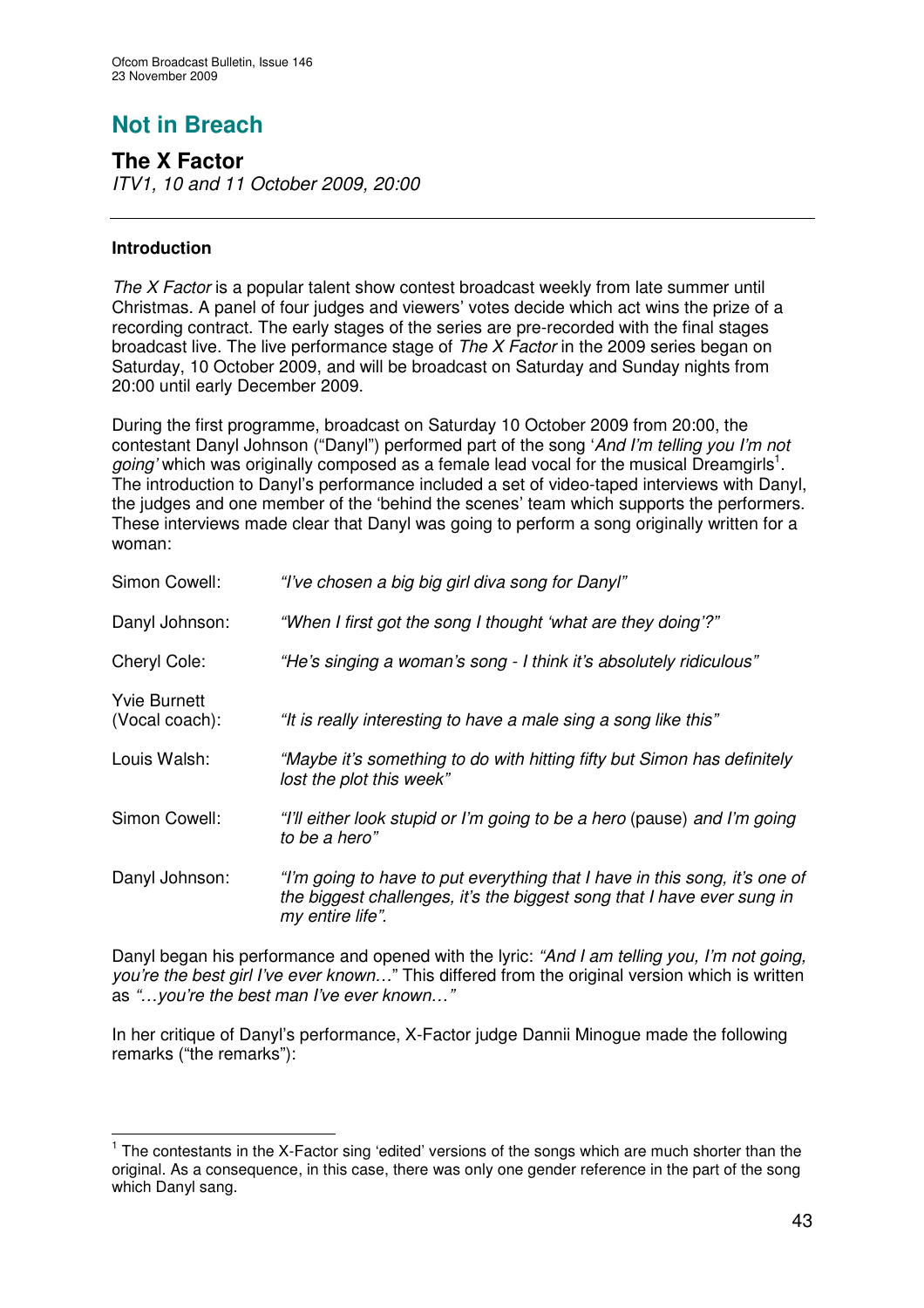Dannii Minogue: *"Danyl, a fantastic performance, a true X Factor performance turning a girl's song into a guy's song but, if we're to believe everything we read in the papers, maybe you didn't need to change the gender reference in it?"*

In response to this another judge, Simon Cowell (the 'mentor' of Danyl), said:

Simon Cowell: *"What? What did you say?"*

Dannii Minogue then turned to Simon Cowell and repeated what she had just said:

Dannii Minogue: *"I said if we're to believe everything we read in the papers then he didn't need to change the gender reference in it".* Turning to the audience seated behind her she said: *"No? Don't believe it?"*

Simon Cowell did not respond immediately to Dannii Minogue's remarks. Instead, Cheryl Cole gave Danyl her critique of his performance after which Simon Cowell then said:

Simon Cowell: *"I think I'm missing something here? I think I just heard one of the best performances I ever heard in my life…"* (turning to Dannii and pointing a pen at her) *"you can forget playing any of those games with him, I'm not having that, this guy deserves a break. He sung his heart out, give him some credit."*

During the following evening's Sunday 'Results' programme, the judges were provided with the opportunity to comment on the previous night's events. Dannii Minogue and Simon Cowell said the following:

Dannii Minogue: *"I just want to say sorry to anyone that I may have offended last night with my comments. They were only said with humour and Danyl and I had been joking about it before the show…he definitely was not upset by my comments and I just wanted to let everyone know".*

Simon Cowell: *"…I've got to say, I probably over-reacted a bit in the moment. You get very, very protective about your artists. I can say this on behalf of Dannii, she is the last person in the world who would ever do anything offensive like that, seriously…I spoke to Danyl afterwards, he took it in the spirit, it was fun, there was no offence intended and I think back to the show, it's over."*

In total Ofcom received 3,964 complaints about the Saturday night broadcast. In summary, the majority of the complainants were primarily concerned that the remarks made by Dannii Minogue to Danyl were malicious and homophobic and based on newspaper reports about Danyl's sexuality. Others were concerned that Danyl was publicly embarrassed and humiliated on television. Finally some complainants expressed concerns about the fact that Dannii Minogue seemed to make a reference to a contestant's sexuality in a family programme broadcast before the watershed.

In light of these complaints Ofcom wrote to Channel TV ("Channel"), who complied the programme on behalf of the ITV Network for ITV1, and asked it to comment in light of Rule 2.3 of the Code:

"In applying generally accepted standards broadcasters must ensure that material which may cause offence is justified by the context. Such material may include, but is not limited to…humiliation, distress…violation of human dignity."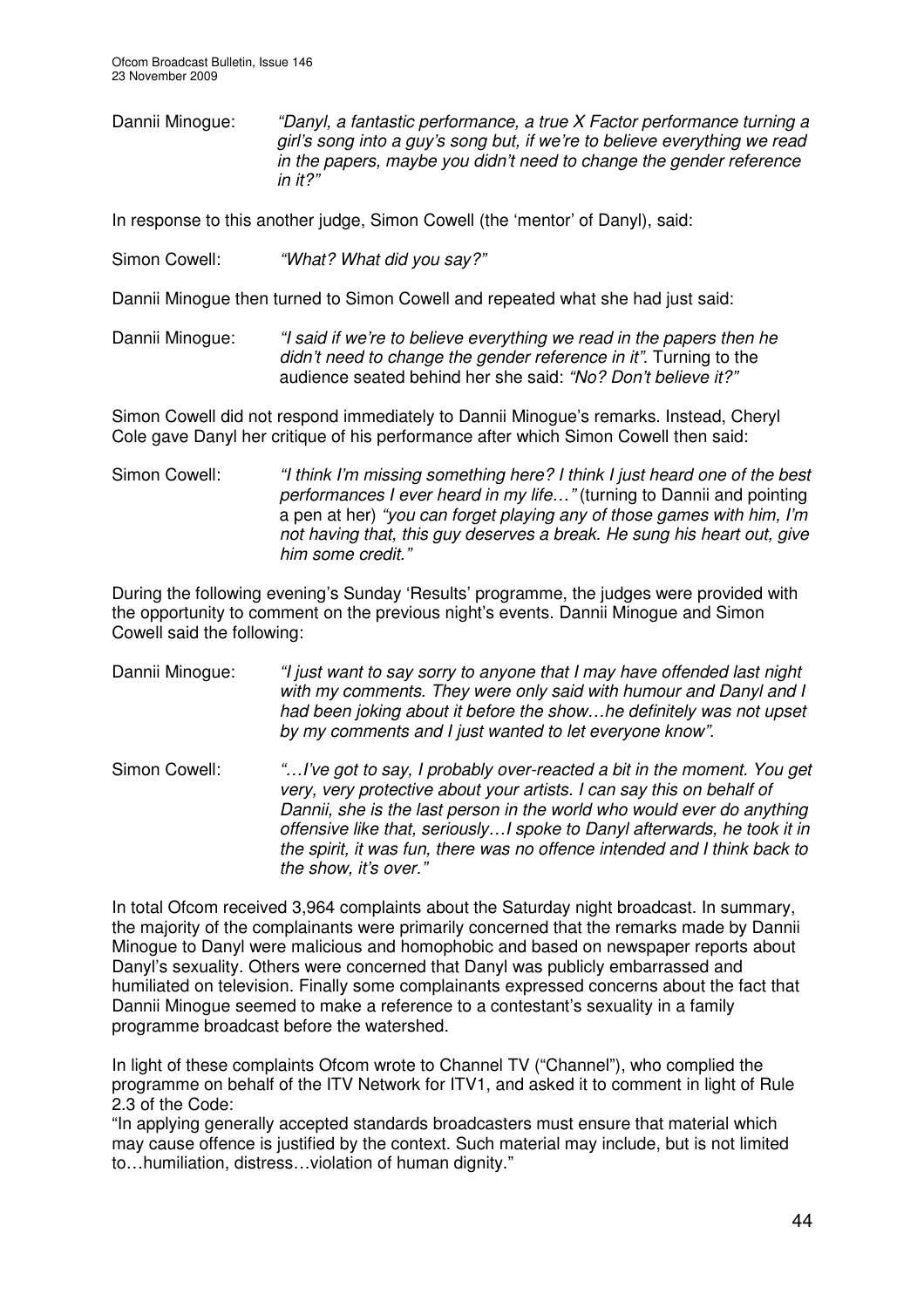Ofcom reminded Channel that offence can be caused to members of the public by the broadcast of humiliating and/or distressing material, or material which violates human dignity, which may arise from the unfair treatment of others and/or the unwarranted infringement of the privacy of others. Ofcom then asked Channel:

- what consideration was given to the potential offence to the audience that may have been caused arising from Dannii Minogue's remarks;
- whether the remarks by Dannii Minogue and Simon Cowell were pre-planned;
- whether, if the remarks were made spontaneously during the live programme, any steps were taken at the time of broadcast once the issue had arisen, to limit the potential offence. In particular, Ofcom asked whether consideration was given to the possibility of making it clear to the audience at the time that Danyl was not offended by Dannii's remark to him; and
- how the potentially offensive remarks were justified by the context.

In respect of this last question Ofcom asked Channel to detail the extent to which information about Danyl's sexual orientation was public; whether Channel considered that Danyl's sexuality was *sufficiently* in the public domain prior to the broadcast of the remarks to justify by context the references to it in the broadcast; and, whether Channel considered that the remarks were justified by the context *irrespective* of whether Danyl's sexual orientation was already sufficiently in the public domain.

## **Response**

As regards the potential offence that may have been caused by Danii Minogue's comments, Channel said that a discussion was held immediately following the live broadcast, involving senior management from Channel Television, ITV and the programme producers. It was agreed that Dannii's comments and the on-screen discussions that followed were capable of being misinterpreted by viewers and likely to cause upset and even offence to many of them. It was agreed that swift action was needed to mitigate the possible offence caused and that every opportunity should be taken to apologise to the audience.

Channel pointed out that during *The Xtra Factor* 2 , what it described as Danyl's "gracious demeanour" did much to relieve viewer concerns that he might have been upset. On the Sunday edition of *The X Factor* the following evening, Dannii Minogue formally apologised for any offence she may have caused to viewers. Simon Cowell attempted to put matters into context by responding to her on-screen apology:

"I got to say, I probably overreacted a bit in the moment, you get very defensive of your acts *and I've got to say about Dannii – she's the last person in the world who would ever do anything offensive. I spoke to Danyl after and he took it in the spirit, no offence intended, back to the show - it's over now."*

Channel also referred to the fact that Dannii Minogue had made a full public apology on her personal website at the earliest opportunity on the Sunday morning. A further statement on Danyl's behalf was also issued by the programme's producers and Channel prioritised replying to those viewers who had contacted them. Channel pointed out that many viewers responded to Channel's e-mail of apology and explanation by withdrawing their complaint, or by indicating that Dannii Minogue's on-screen apology had addressed their concerns.

Channel confirmed that none of the remarks complained about were pre-planned and emphasised that *The X Factor* is a live and unscripted show. It said that Dannii Minogue's

<sup>2</sup> The follow up programme to the live show broadcast on ITV2 immediately after the main *X Factor* show on ITV1.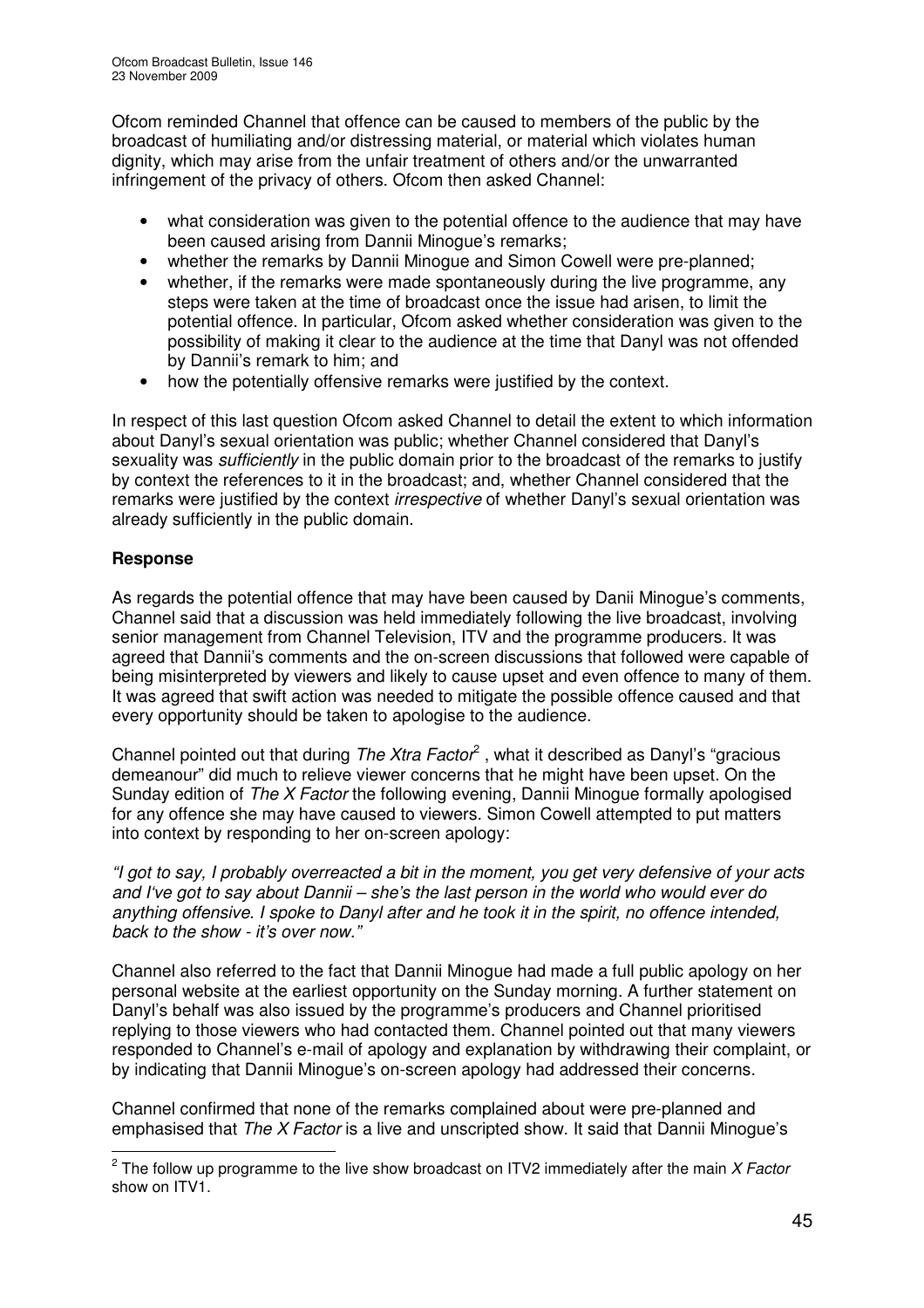comments were inspired by her reaction to the discussions as to 'changing the gender' in the video-taped introduction shown before Danyl's song (see Introduction above) as well as by some of her light hearted off-air chats with Danyl at rehearsals the day before.

Channel then turned to Ofcom's enquiry about the steps taken at the time of the broadcast, once the remarks had been made to limit the potential offence. It pointed out that Dannii Minogue's comments came towards the end of the programme, so there was no opportunity to clarify her remarks at the time. There had been several points of contention between the judges during the live show concerning other acts, and it was deemed more appropriate to discuss these on *The Xtra Factor* which followed immediately on ITV2. As there was no time to raise the matter of the remarks about Danyl with the judges before going 'live' on ITV2 and, given concerns regarding upsetting viewers any further, it was felt that the matter needed to be discussed and clarified by all parties involved before any further on-screen mention was made. Channel added that Danyl did much immediately to reassure viewers by his cheerful and active participation in the ITV2 show.

Concerning justification for the comments, Channel referred to how information about Danyl's sexuality was in the public domain before the broadcast. It said the producers of the programme had set up some interviews with Danyl and another contestant at the time of the first audition show, broadcast in August 2009, in which both appeared. Danyl wanted to discuss his sexuality openly because of rumours that were circulating on some internet forums. Channel said that Danyl had stood out as an early favourite to win the competition and he wanted to set the record straight before inaccurate gossip appeared in the press.

As a result, Danyl was interviewed by the *Sunday Mirror* and the *News of the World* and both subsequently published pieces referring to his sexuality on 23 August 2008. Channel pointed out that these publications both have large readerships for their print versions, with their online versions (where Danyl's interview was also carried) attracting further readers. Danyl freely discussed his sexuality with both journalists and other publications, including the *Daily Mail,* then referred to him as 'bisexual' in subsequent articles about *The X Factor* contestants. In summary, Channel argued that the information about Danyl's sexuality had been passed freely into the public domain in circumstances he chose and controlled.

As to whether Dannii Minogue's comments were justified by the context, irrespective of whether Danyl's sexual orientation was in the public domain, Channel said that they were, and did not go beyond the expectations of the likely audience. This was for a number of reasons. The comments were made around 21:50, almost an hour after the watershed. They were brief, inexplicit and contained no bad language or inappropriate detail. Channel also pointed out that *The X Factor* live shows are well-established as being unpredictable and the judges known for their unrehearsed outbursts. Given that Dannii Minogue knew it was public knowledge that Danyl discussed his sexuality openly she did not believe that she was revealing private information of a sensitive nature. Channel also referred to Danyl's response to the remarks in his statement published through the programme's producers. He said:

*"I was not at all offended by Dannii's comment. We're completely cool about it and chatted after the show. I wasn't upset, it's just so overwhelming being up there on the stage and having Simon be so positive*.*"*

Channel argued that Dannii Minogue's comments were pertinent in that they raised an interesting editorial point. Channel acknowledged however that it is entirely understandable, with such a high viewing audience, that some viewers would have no knowledge of Danyl's sexual preferences. It added that it is now evident that most viewers would have preferred this topic of conversation to have been kept off-screen entirely. Channel suggested that Dannii Minogue's error was in assuming that the audience were all aware of Danyl's sexuality, not in the actual comments she made. These – Channel argued – would have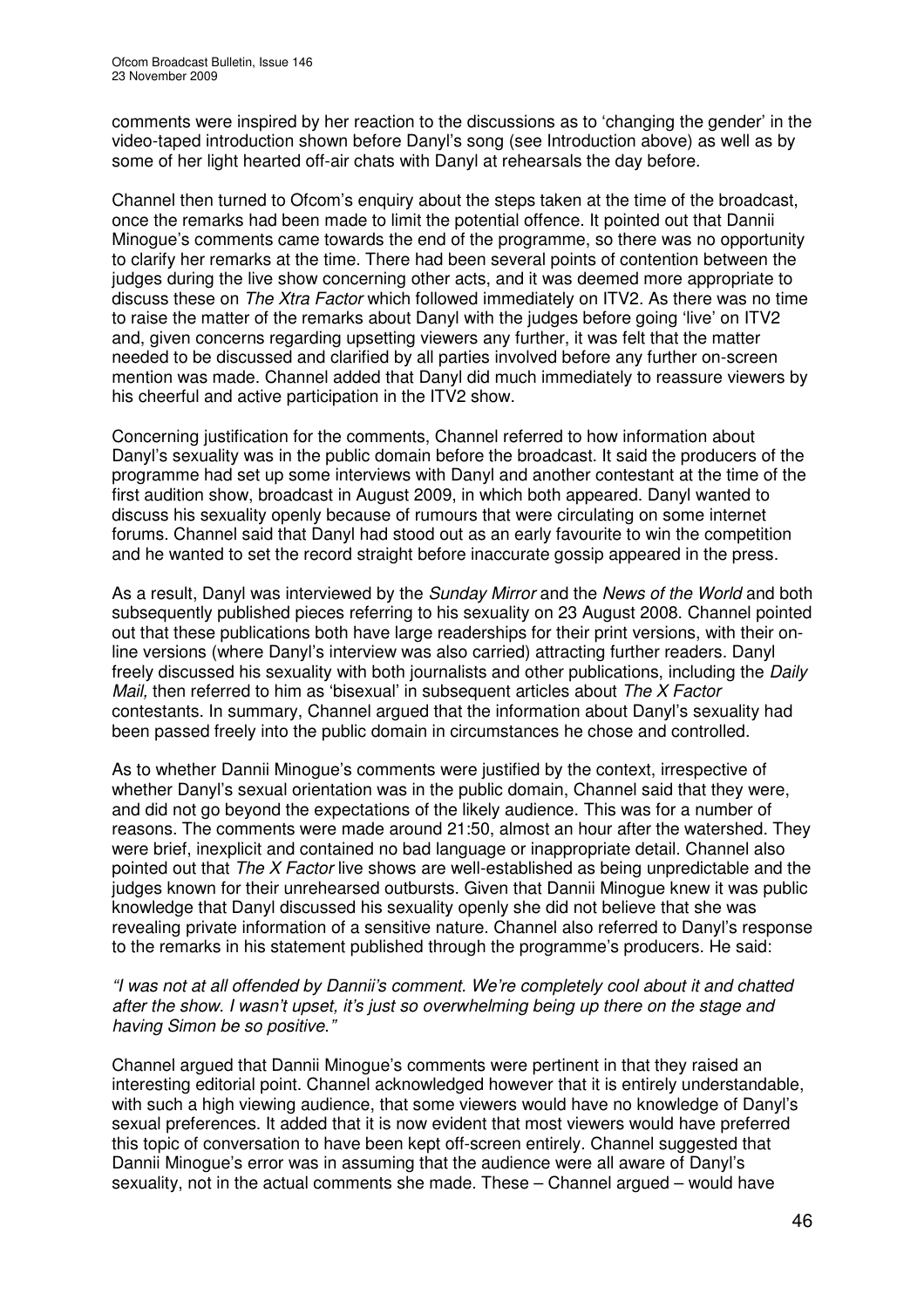been entirely unremarkable if broadcast later in the series when the vast majority of the audience would have a much greater knowledge of the contestants.

## **Decision**

Under the Communications Act 2003, Ofcom has a statutory duty to set standards for the content of broadcast television programmes in a Code, which broadcasters must comply with. In deciding whether broadcasters have breached its Code, Ofcom must also take account of the right to freedom of expression set out in Article 10 of the European Convention on Human Rights. In setting standards for the content of broadcast television programmes, Ofcom requires broadcasters to ensure that "generally accepted standards" are applied so as to provide adequate protection from offensive and/or harmful material. Rule 2.3 of the Code requires broadcasters – in applying these generally accepted standards – to "ensure that material which may cause offence is justified by the context".

The Code therefore does not prohibit the broadcast of potentially harmful or offensive material in all circumstances. Rather, if a broadcaster decides to broadcast such material, Ofcom will decide whether the material was appropriately handled by the broadcaster so as to ensure that any potential offence is justified by the context. Context includes a variety of matters set out under Rule 2.3 such as the editorial content of the programme, the time of broadcast and the degree of harm likely to be caused. In addition, it should be noted that under Rule 2.3 of the Code, offence can be caused to members of the public by the broadcast of humiliating and/or distressing material, or material which violates human dignity, which may arise from the alleged unfairness to, or infringement of the privacy of, others. Such matters relating to the alleged infringement of privacy can therefore in some very limited circumstances be judged under Section 2 of the Code and not Sections 7 or  $8^3$ . We examine this issue in more detail below.

Ofcom noted that the complaints about Dannii Minogue's remarks on this edition of *The X Factor* fell into three categories: some complainants were offended by what they said was the homophobic nature of Dannii Minogue's comments; some viewers were offended on behalf of Danyl; and others were concerned that the subject of Danyl's sexuality was referred to at all on a programme like *The X Factor*.

### Remarks allegedly homophobic and malicious

In considering these complaints under Rule 2.3, Ofcom considered whether in its view any potential offence caused by the broadcast of the remarks was justified by the context. In considering the context of the remarks made by Dannii Minogue, Ofcom had regard first to the editorial content of the programme. The *X Factor* is a competition in which performers voluntarily submit themselves to a critique each week by a panel of judges. This format is well established and often exposes contestants to criticism by the judges, sometimes accompanied by the audience's response. Ofcom also notes that when participating in the finals of the programme contestants voluntarily share to some extent certain aspects of their life stories with viewers.

In Ofcom's view, it was not outside the established nature of the programme for an *X Factor* judge to make such a comment as Dannii Minogue's, especially in circumstances where the performer had placed information about his sexuality in the public domain. In Ofcom's view Dannii Minogue's remark queried whether there was any need for him, as someone who had openly discussed his sexuality,to change the lyrics to the song. Ofcom did not discern a pejorative or homophobic intent behind her comment. Ofcom did not therefore consider that

 $^3$  Sections 7 and 8 of the Code deal with issues relating to Unfairness and Privacy respectively and apply to how broadcasters treat individuals or organisations directly affected by programmes rather than to what the general public sees and/or hears as viewers or listeners.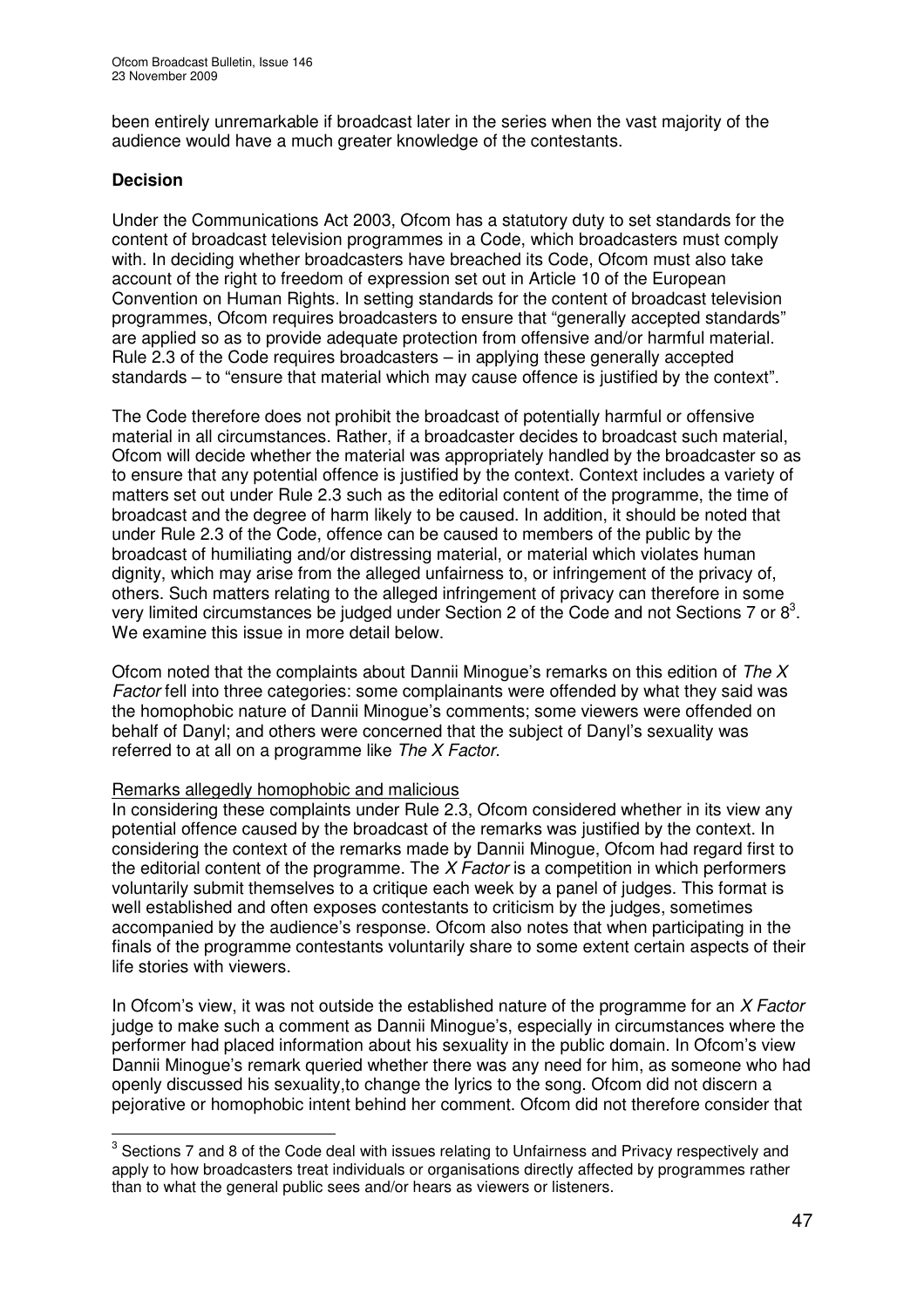the degree of offence likely to be caused by the broadcast of the remarks was sufficient to bring into question compliance with the Code.

#### Viewers offence on behalf of Danyl.

A number of viewers were concerned that the remarks made by Dannii Minogue caused Danyl public embarrassment and humiliation and were unfair to him. In effect these complaints appeared to have been made *on behalf* of Danyl. While Ofcom's Code contains rules to protect people participating in programmes from unfair treatment and breaches of privacy (see Sections 7 and 8 of the Code), such complaints can only be brought by 'the person affected', i.e. the person or organisation alleged to have been treated unfairly or to have had their privacy infringed. In this case, because Danyl, or someone acting on his behalf, has not made a complaint to Ofcom, it has no grounds to consider the complaints in relation to Sections 7 and/or 8 of the Code. However, Rule 2.3 of the Code envisages that offence can be caused to members of the public by the broadcast of humiliating and/or distressing material (or material which violates human dignity), which may arise from the alleged unfairness to, or infringement of the privacy of, others. Such matters relating to the alleged unfairness to, or infringement of privacy of a third party, can therefore, in some circumstances be considered under Section 2 of the Code without a complaint from the person involved as required under Section 7 or 8.

The subject of an individual's sexual orientation is one of great sensitivity and is of an extremely private nature. It is not a topic which is generally the subject of debate on a primetime entertainment programme like *The X Factor.* In this respect Ofcom wishes to draw the attention of broadcasters to the references in Rule 2.3 to "violation of human dignity" and "sexual orientation". Broadcasters need to exercise caution in this area, particularly when the subject of sexual orientation may foreseeably arise in the context of a live programme*.* In no way should the 'outing' of participants in television programmes be encouraged, condoned or legitimised.

In her critique of Danyl's performance, Dannii Minogue referred to the recent news reports about his sexual orientation which indicated that he may not have needed to alter the original gender reference in the song. Channel confirmed to Ofcom that the newspaper reports Dannii Minogue referred to were interviews given by Danyl Johnson to the *Sunday Mirror* and *The News of the World* in August 2009 in which he explained that he had dated "*both men and women*" and that he *"wouldn't rule out someone just because of their gender."* It was clear therefore to Ofcom that by referring to Danyl Johnson's sexual orientation, Dannii Minogue's comment touched on a subject that the performer had already voluntarily spoken about publicly.

In considering Rule 2.3, Ofcom regarded the confirmation by Channel that the remarks by Dannii Minogue were not in any way pre-planned and were completely unscripted, as significant. Any evidence that there had been a concerted attempt by the programme makers to raise the issue of Danyl's sexuality on the live programme would have concerned Ofcom. It would have revealed a failure to consider the potential offence to viewers that such a discussion could cause. In the event, once the remarks were made, Ofcom found that Channel, the broadcaster and the programme makers were immediately alert to the potentially offensive nature of the material and took steps to limit the offence. These steps included the apology the following evening by Dannii Minogue, the statement the following day by Danyl assuring viewers that he personally had not been offended by the remarks and the apology issued by Channel to viewers who contacted them.

Further, it is the case that *The X Factor* is a well established programme, watched by millions of people. Contestants, particularly those who perform well and reach the final stages, become well known overnight. Details of their performances and personalities are analysed both on television and online, in chatrooms and webforums. Contestants can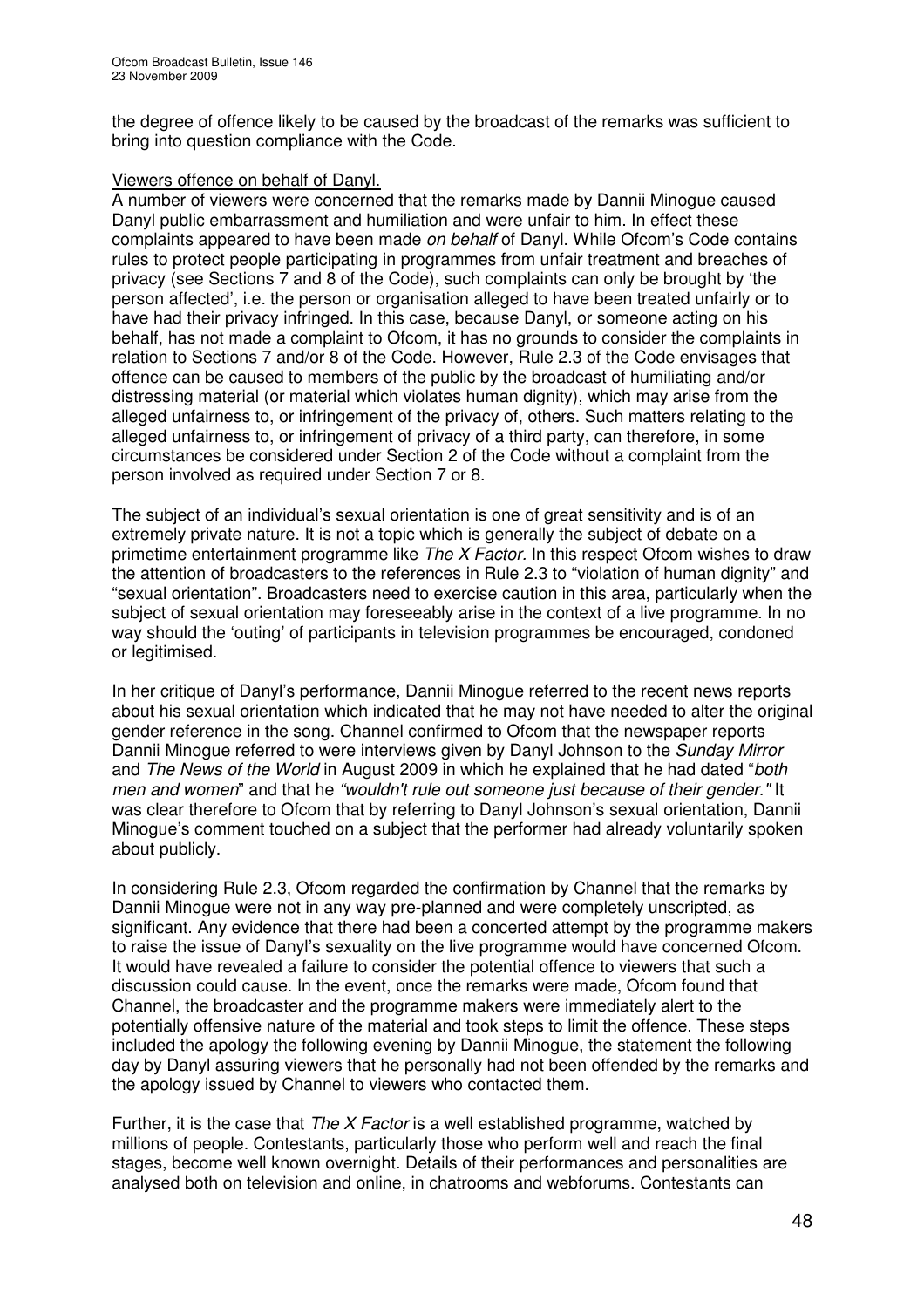expect to undergo a degree of personal scrutiny which will become increasingly intense the further they progress in the competition. Ofcom does not accept the point made by Channel that in her remarks Dannii Minogue was making an interesting editorial point. In this case however Ofcom accepts that, although not obvious to every viewer, details of Danyl's sexuality were sufficiently in the public domain before the remarks were made by Dannii Minogue to justify her references by context.

Taking these factors into account, in the particular circumstances and context of this edition of *The X Factor,* the comments by Dannii Minogue were justified.

#### Reference to Danyl's sexuality

Ofcom considered that the remark by Dannii Minogue referred to Danyl Johnson's sexuality only indirectly. In Ofcom's view this reference was not likely to cause widespread offence, be understood by any young children who were watching, or shock viewers who came across this material unawares. Ofcom makes no distinctions based on sexual orientation or preference. It would not normally intervene regarding broadcast references to sexual orientation or preference unless additional circumstances (e.g. the *manner* in which a discussion of sexual preference was handled) indicated that 'generally accepted standards' were not applied by the broadcaster. This was not the case here.

In conclusion, taking all the circumstances into account, including public comments by Dannii Minogue and Danyl, Ofcom did not consider that Dannii Minogue's reference to Danyl's sexuality was in breach of the Code.

#### **Not in breach of Rule 2.3**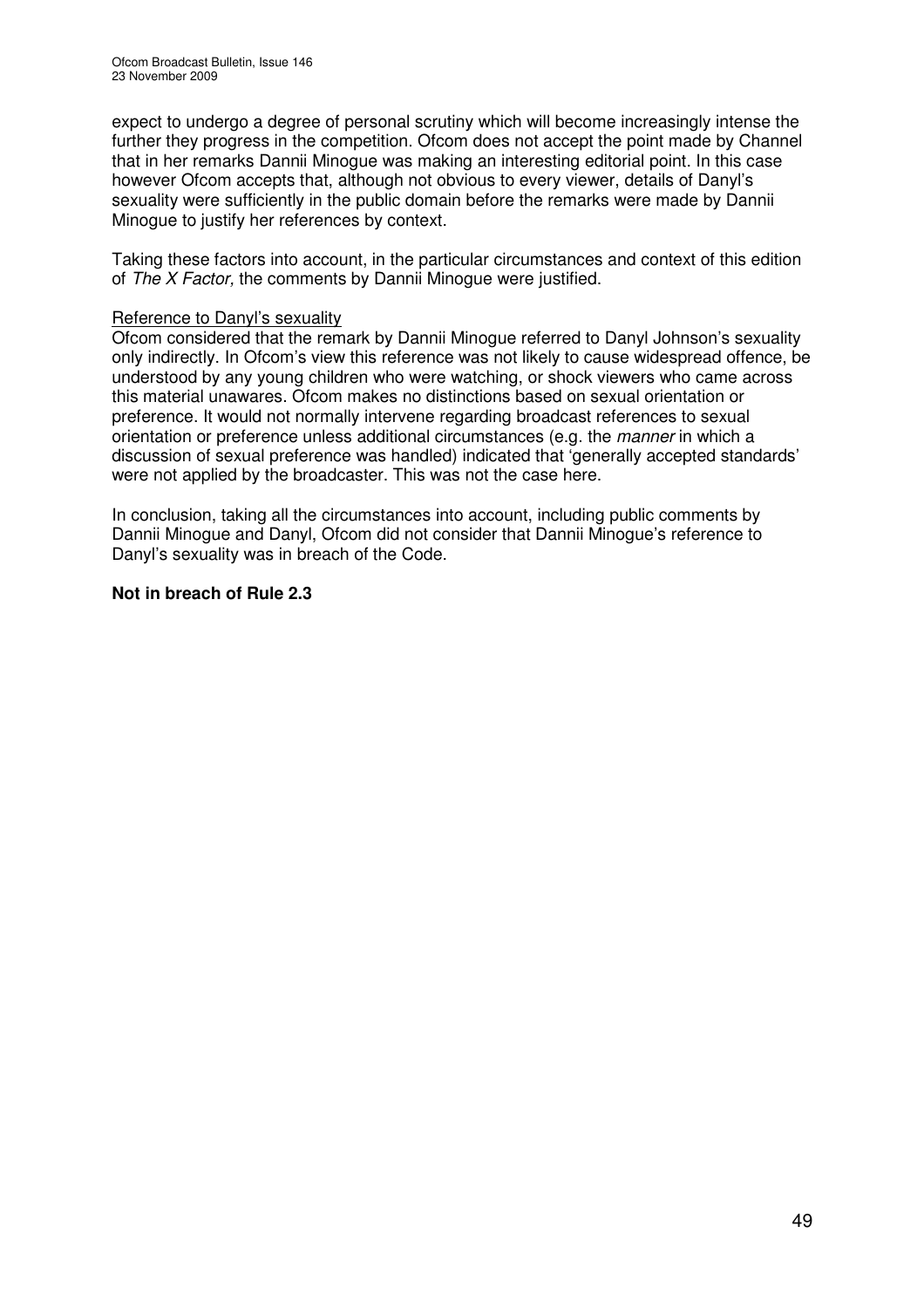# **Not in Breach**

# **Britain's Got Talent, Semi Finals and the Live Final**

*ITV1, 24 to 30 May 2009, various times*

## **Introduction**

*Britain's Got Talent* (*"BGT")* is a talent series, broadcast on ITV1, which aims to find an 'unknown star' from the general public to perform at the annual *Royal Variety Performance*. The auditions stage of the series comprises a number of episodes that are pre-recorded. The final stages of the series, the semi-finals and the final, are broadcast live every night. For the 2009 series, this was between Sunday, 24 and Saturday, 30 May 2009.

In total Ofcom received 409 complaints from viewers, in response to the following incidents during the final stages:

- (i) On 24 May 2009, ten year-old Natalie Okri ("Natalie") participated in a live semi-final broadcast. At the end of the programme the telephone vote results were announced. One by one each act was told they had not got through (to the final) until only Natalie and the dance act Diversity were left on stage. When Diversity was announced as the winner, Natalie appeared visibly upset.
- (ii) On 29 May 2009, during another live semi-final, ten year-old singer Hollie Steele ("Hollie") broke down on stage after forgetting the words to the song 'Edelweiss'. After being comforted by her mother and one of the judges, Amanda Holden, at a later point in the same programme, Hollie was given another opportunity by the producers of the programme and the judges to sing the song again.
- (iii) On 30 May 2009 during the live final, 12 year-old dancer Aidan Davis ("Aidan") appeared visibly upset when judge Simon Cowell remarked that his performance in the final had not been as good as his performance in the previous evening's semi-final. Simon Cowell remarked:

*"If I'm being honest with you Aidan, it wasn't as good as last night. The problem is you had 24 hours and it kind of felt you had a limited time to put it together…you still have your charisma, you still have your talent, I think that whatever happens you've got a huge future ahead of you. But I have to talk to you like I would anybody else Aidan and I'm going to be honest with you, I just didn't quite feel the impact it had last night."*

(iv) At the conclusion of the live final on 30 May 2009, the adult singer Susan Boyle was awarded second place in the competition after the dance act Diversity who won. Ms Boyle appeared, on stage, to be shaken and behave unexpectedly. It had previously been reported widely in the media that she was experiencing problems dealing with the publicity generated by her participation in the programme.

Summary of the complaints:

- The largest group of complaints (259) were from viewers who considered that Hollie should not have been given a second chance to perform in the final because (it was alleged) this gave her an unfair advantage over the other contestants.
- The majority of the rest of the complaints were largely concerned about the welfare of the younger child contestants involved overall in the programme (in particular those aged under 13) who to varying degrees became upset, including Aidan, Natalie and Hollie as described above, and their treatment, especially when being assessed by the panel of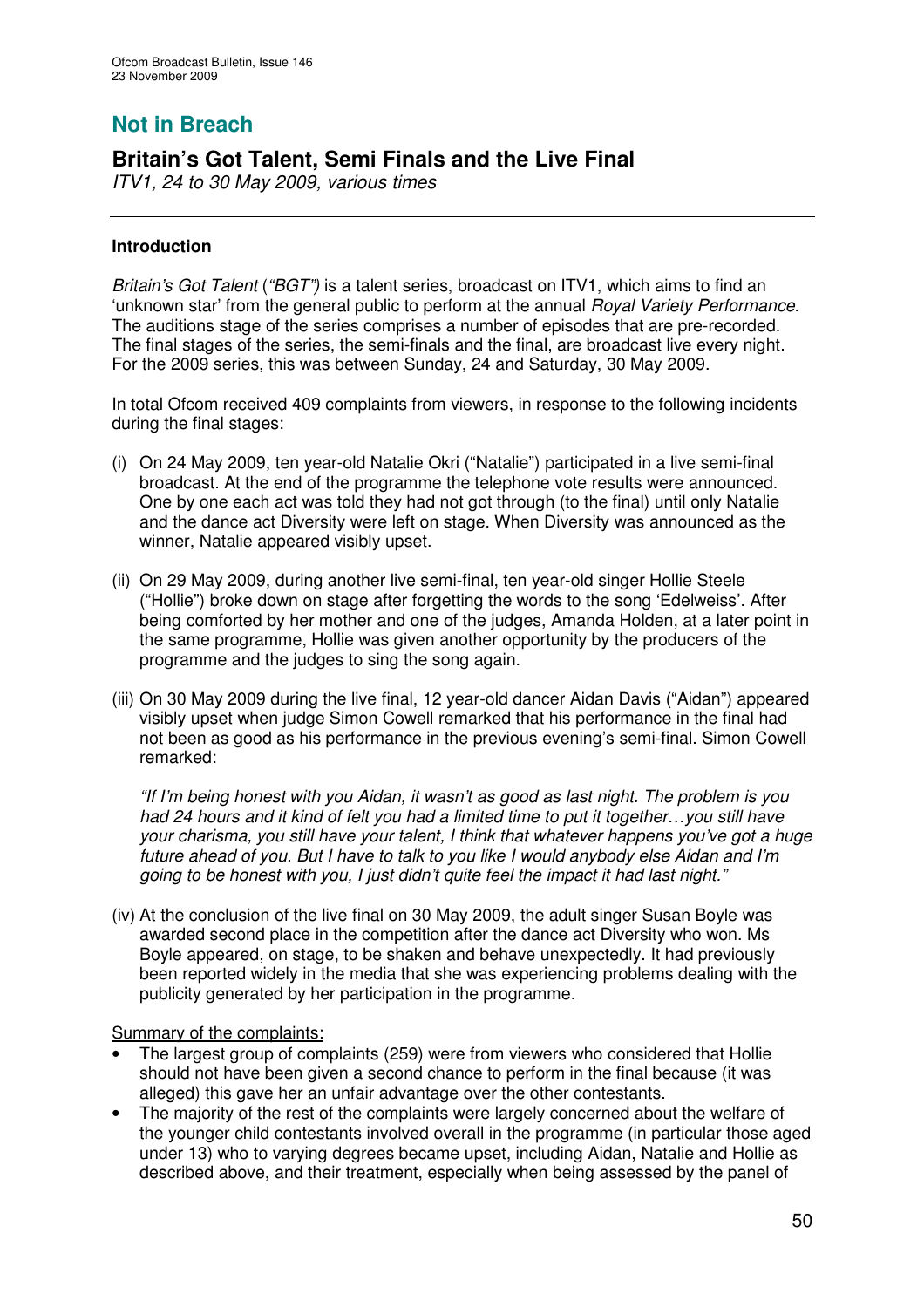judges. The complainants questioned whether the broadcaster had fulfilled its duty of care towards the children as regards their participation in the series.

• A number of viewers were also concerned for the welfare of Ms Boyle and questioned the broadcaster's duty of care towards her as a contestant in the programme.

The programme was complied by Channel TV ("Channel") on behalf of the ITV network for ITV1. Ofcom therefore asked Channel to comment in respect of Rules 1.26 (due care must be taken over the physical and emotional welfare and the dignity of people under eighteen) and Rule 1.27 (people under eighteen must not be caused unnecessary distress or anxiety by their involvement in programmes) of the Code. Ofcom also suggested to Channel that it provide any background information it considered useful for Ofcom to take account of regarding safeguards it had put in place to ensure due care was taken of the children who took part and on whether Hollie being given a second chance to perform was unfair to the other contestants.

There is legislation ("the Regulations")<sup>1</sup> requiring children who perform in certain circumstances to be licensed by the local authority. Ofcom's role does not extend to investigating potential breaches of this licensing legislation. It nonetheless asked Channel to provide any information it deemed relevant to Ofcom's investigation of this case.

Ofcom did not request comments from Channel regarding either complaints about the alleged unfair advantage given to Hollie Steel or complaints about Susan Boyle's welfare. Please refer to the Decision section below for an explanation and Ofcom's decision on these issues.

## **Response**

The duty of care regarding child performers under the age of 13

Channel responded that the production company responsible for producing *BGT* received 50,000 applications from children – over 75% of the total applications made to appear on the 2009 programme. It continued that *BGT* is aimed at a family audience with a stated aim to provide people of all ages and from all walks of life with the opportunity to demonstrate a talent that would otherwise remain unseen.

Channel pointed out that the Guidance notes on Section One of the Code<sup>2</sup> provide help for producers and broadcasters who wish to feature children in programmes. It said that in the case of child performers, talkbackTHAMES ("Talkback") (the company which produced *BGT*) ensures:

- the appropriate licence is sought from each child's local education authority to cover their appearance on the live shows;
- each child's parent(s) remains with them from the day of their audition until the conclusion of their participation in the series;
- each child is assigned a researcher and a registered professional chaperone who is dedicated to them for the duration of their time with the programme which allows for a

 $1$  The Children (Performances) Regulations 1968 stipulate: the duration for which a child may attend a venue for a performance or rehearsal; the length of time a child may perform for a continuous period; and the maximum time a child may be on stage. The Regulations require that a child between nine and twelve years may only be on stage until 19:00, and a child of thirteen years and above must leave the stage by 22:00. These requirements were both potentially relevant to the children performing in *BGT* in this series.

<sup>2</sup> http://www.ofcom.org.uk/tv/ifi/guidance/bguidance/guidance1.pdf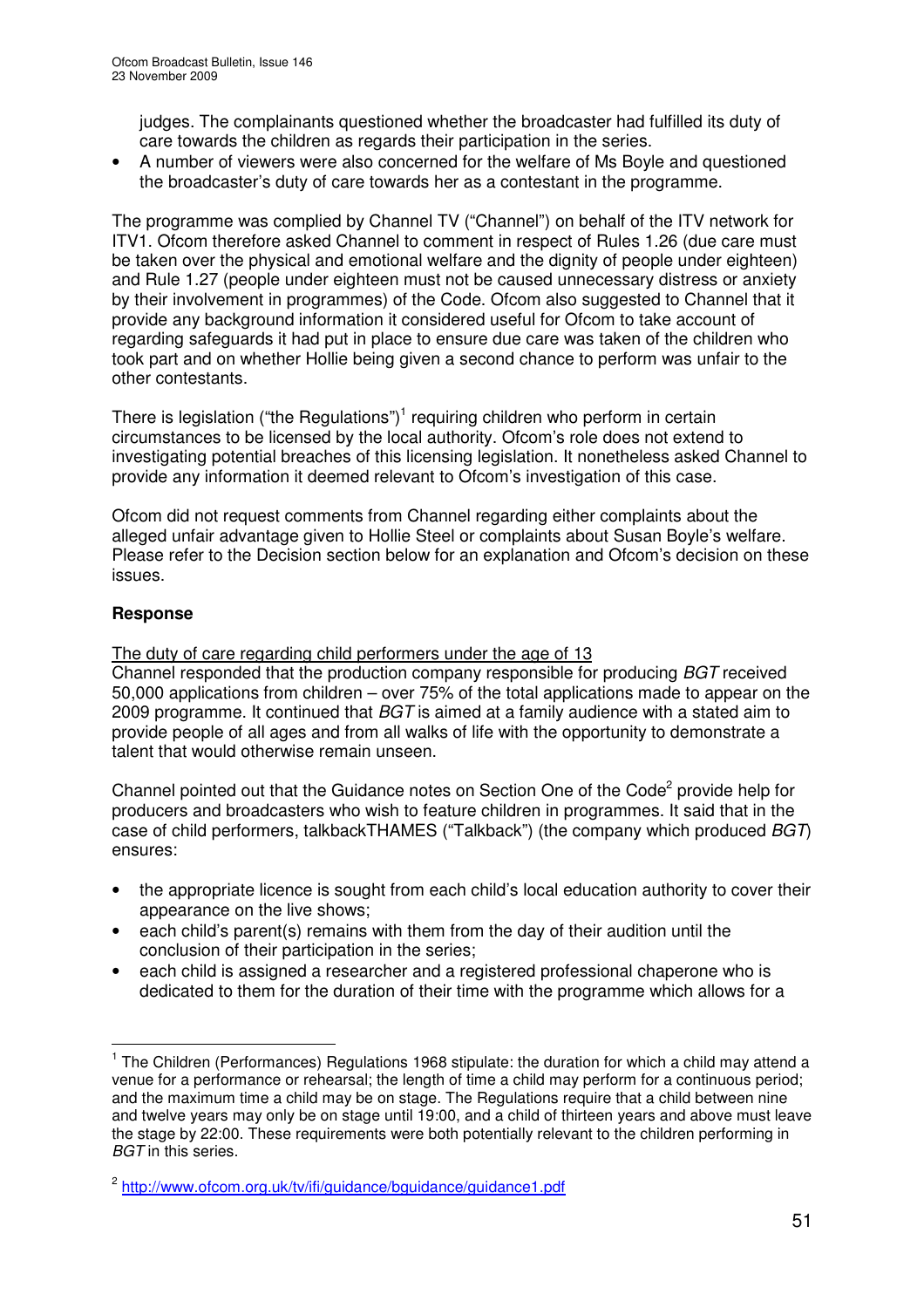good relationship to develop between the chaperone, researcher and the child and its parent(s) so that the children feel both comfortable and valued by the production team;

- liaison with, and inspection visits from, Brent local education authority's child welfare department (the local authority in whose area the performances in the finals took place); and
- liaison with, and (for the 2009 series) an inspection visit from, the Department of Children, Schools and Families ("DCSF").

Channel said that there are numerous anomalies with the Regulations which cause inconsistency in licensing. In direct contrast to the broadcast performance times specified (see footnote 1 above), children of any age are able to perform on a theatrical stage until as late as 23:00. It said that Talkback had worked closely with the local education authorities involved ("LEAs") to try to balance licensing constraints with the understandable desire of children to appear as contestants in the programme. As a consequence, the broadcaster said both it and Talkback had received a great deal of support and cooperation from the authorities, including the National Network for Children in Employment and Entertainment ("NNCEE"), the majority of whose members are child licensing officers from the LEAs, and from the DCSF. Channel added that the current Regulations are under review by the DCSF to include possible proposed revisions to performance times so that the requirements for *broadcast* would be more aligned with those in place regarding *theatre* performances.

Channel said that the format of *BGT* is not one that relies for its impact on conflict or crisis. However, it acknowledged that despite this, some children might experience anxiety when being 'judged'. It continued that the judges are briefed to ensure they make constructive comments based on a child's performance rather than any personally directed criticism. They are also expected to balance any points of criticism with positive comments. It continued that the guidance notes on Section One of the Code provide help for producers and broadcasters who wish to feature children in programmes, and that Channel refers to these whenever a new commission is made by ITV. In addition it said that the detailed brief given to the judges is not only based on this guidance but on guidance both Channel and Talkback sought from the NNCEE (as detailed above).

With regard to the way children are likely to handle the competitive element of the programme, Channel said that it understood that taking part in *BGT* can be a very emotional time for children. It also accepted that it is a natural consequence that those children who proceed no further than the semi finals or do not win may become upset. It said that it had taken account of the sensible guidance provided by Ofcom (i.e. "under eighteens may benefit from the presence of a familiar person with whom they have a positive attachment") by ensuring that a child performer's parent(s) is with them throughout their experience on the programme along with a professional chaperone and dedicated researcher. In addition, Channel pointed out that the duty of care to the child contestants continues after their leaving the programme to ensure that any problems they may experience as a consequence of their participation are addressed and resolved. For instance, Channel said that after the live final the contestants were in demand for interviews with the media. The broadcaster ensured that the researchers remained on duty throughout those interviews. In addition it was made clear to all the contestants and their families that if they had any queries or issues arising from their experience on the programme they could contact their researcher and that all efforts would be made to resolve any problems they might be experiencing following their exit from the show.

The complaints that providing Hollie Steele with another opportunity to perform was unfair Channel said that the stated Terms and Conditions (the "Terms"), which were made clear at each stage of the competition, explained to performers that the producers were able to change the rules at any time and that the decision of the judges was final. In addition, the official programme rules stated that: "the producers reserve their right in their sole discretion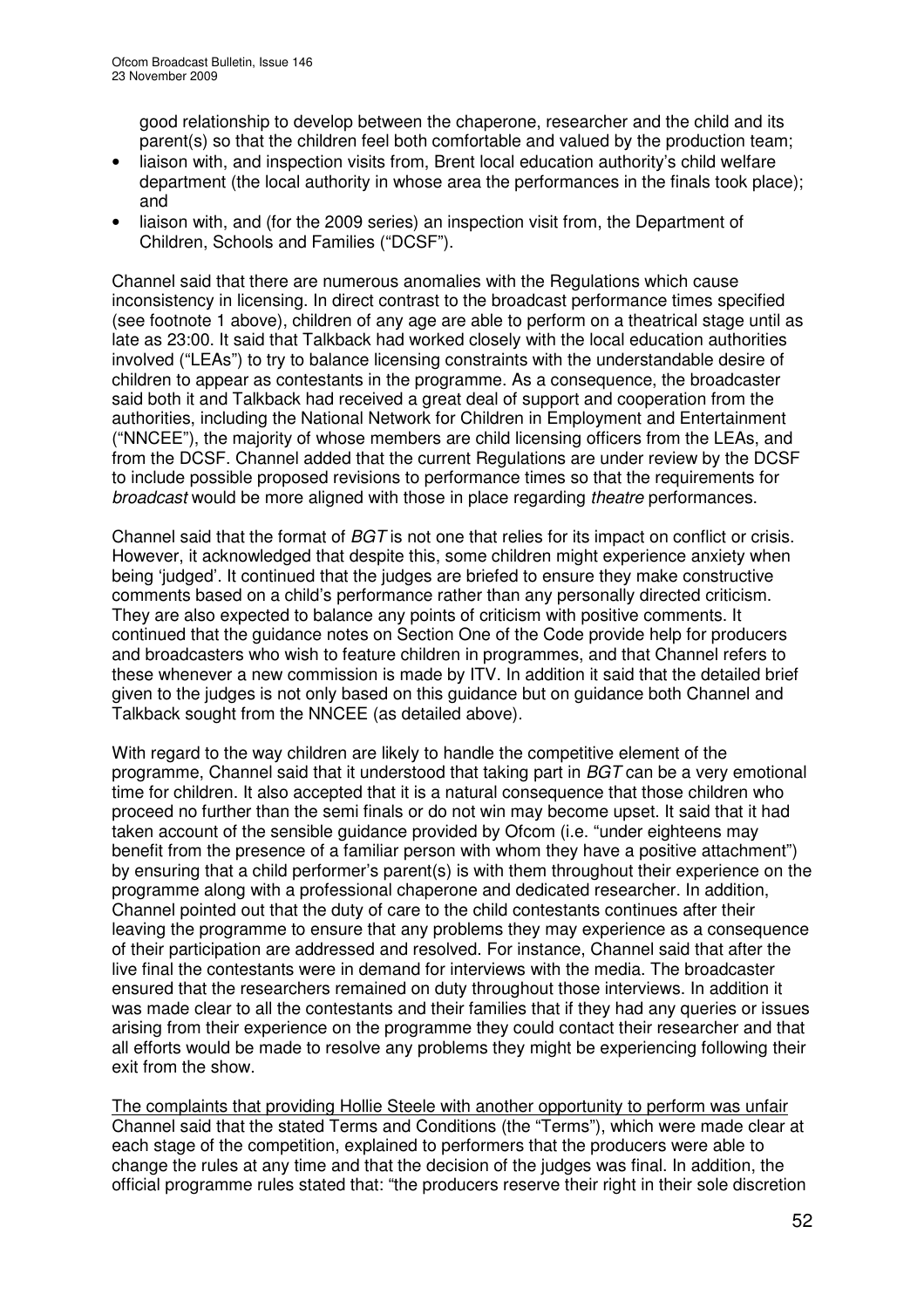to change, amend or supplement the Rules for any reason and at any point during the competition." The contestant release form (signed by all participants) also stated: "...the interests of the Programme will override those of any contestant and in the event of any dispute concerning the operation of any element of the Competition or the Rules the decision of the company will be final." All those who participated in *BGT* signed to acknowledge their understanding of these rules at the point of their first audition and again before they took part in the live shows. Channel said that the decision to give Hollie Steele a second chance was taken live and made very quickly at the producer's and judges' discretion. It did not consider the audience was misled by this decision and the full circumstances which led to the decision were very clear to the audience.

#### Concerns that Hollie Steele became visibly distressed when she forgot the lyrics to the song she was singing

The broadcaster said that during Hollie's performance (as with all child performances) a chaperone was placed at the side of the stage (just off camera) to give her reassurance if needed, whilst her mother sat in the front row clearly in her line of vision. It continued that once Hollie became upset her mother moved to comfort her at once along with the judge Amanda Holden. Once she left the stage, after Simon Cowell had promised her that she could have another attempt at performing the song, Hollie was comforted by two researchers who had been assigned to look after her during the live show. Channel said the researchers helped to calm Hollie's nerves so that she was able to perform "brilliantly" on her second attempt.

Channel also pointed out that the programme received an inspection visit from Brent Local Education Authority the day before Hollie performed. The Authority had confirmed that it was happy with the child welfare arrangements that were in place. In addition, on the night that Hollie performed a research team from the DCSF was at the studio. Channel said that after the programme the representatives from the DCSF expressed their satisfaction as to how the situation regarding Hollie had been handled and that they complimented the production company on the way she had been looked after at the end of the evening. Channel concluded its response by stating that it is not uncommon for children to 'freeze' even in school assemblies. Further, Channel provided Ofcom with a copy of a letter that Hollie had sent to the production team, thanking them for the second chance that she was given to perform her song, and expressing how much she had enjoyed taking part.

### The allegation that Aidan Davis was upset by Simon Cowell's comments

Channel accepted that Aidan Davis (aged 12) was understandably upset when his performance in the live final (on 30 May 2009) did not receive the same acclaim from judge Simon Cowell as his performance in the semi-final the night before. Channel said that it was important however to understand that participation in the programme can be emotional as well as very exciting and that Simon Cowell's comments to Aidan were positive apart from one minor criticism that, in his view, Aidan's final dance routine was not as good as it had been in the semi-final the night before. Channel said that Simon Cowell made a point of speaking with Aidan during the commercial break immediately following his performance to ensure that Aidan knew how much Simon admired his talent and how sorry he was that he had become upset. Simon Cowell also then subsequently publicly expressed his regret in a number of print and television interviews that his comments when judging contestants can sometimes be too pointed. Channel also said that in an interview in the family's local newspaper, the Birmingham News, Aidan's mother acknowledged that the final of the programme had been an emotional day, that Simon Cowell had spoken with Aidan and that her son was feeling great. In addition, after the final, Aidan took part successfully in the *Britain's Got Talent* nationwide tour.

Channel asked for it to be noted that a number of other children who were *BGT* semi-finalists (Hollie Steele and Natalie Okri) also participated subsequently with Aidan Davis in the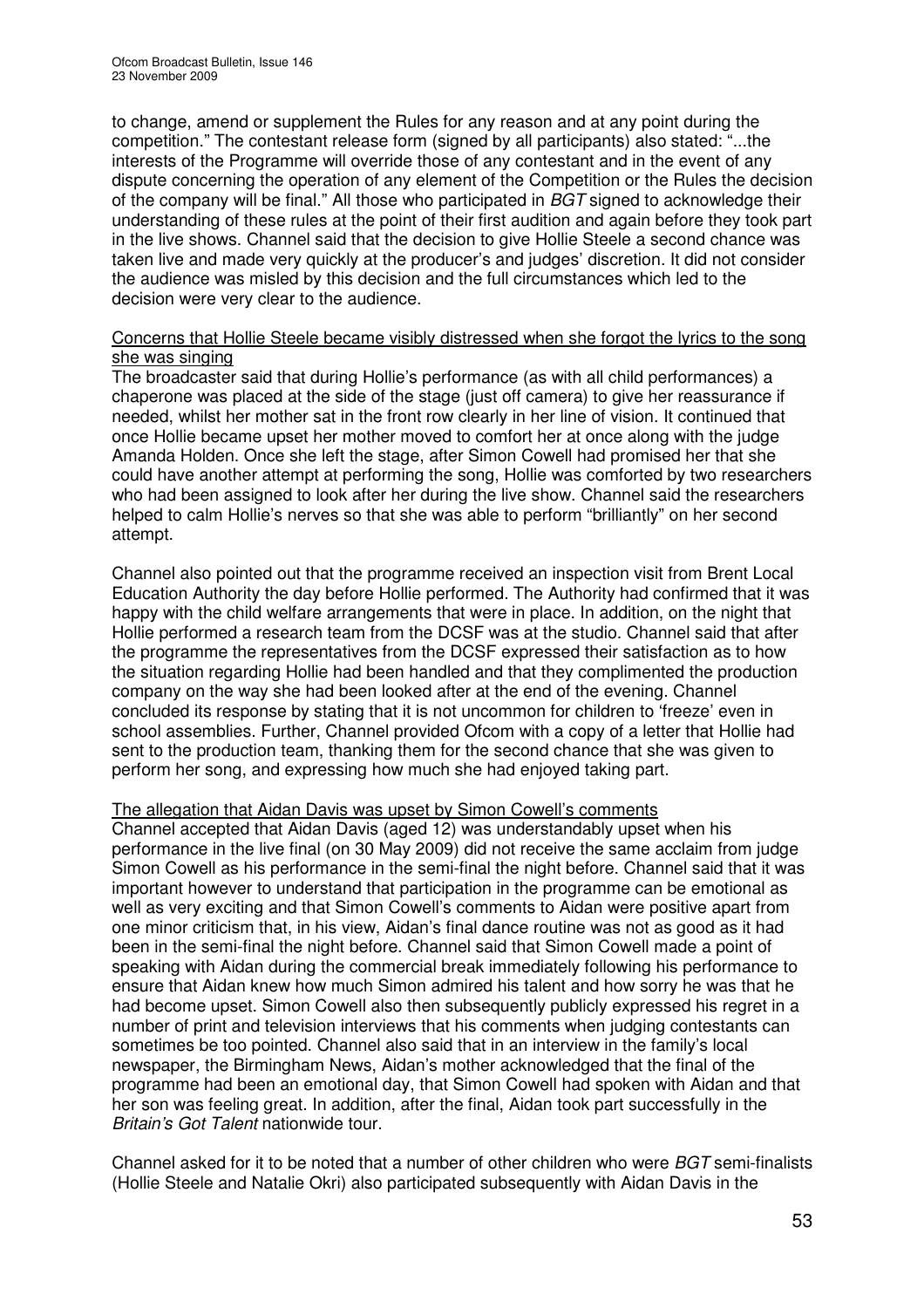*Britain's Got Talent* nationwide tour, and it said this was an experience all the performers enjoyed.

Channel said that, in conclusion, due care was taken of the welfare of the children who participated, and it did not consider that they had been caused any unnecessary distress or anxiety by their involvement in the programme, in compliance with Rules 1.26 and 1.27 of the Code.

The allegation that Natalie Okri was upset when she did not go through to the final Channel said, like many of the other children who performed in *BGT*, Natalie was supported by her mother and a dedicated researcher and chaperone to ensure her welfare. It said it was the duty of the researcher to take Natalie onto and off stage and that her mother was seated, in view, at the front of the audience during her performance. It continued that as soon as it became evident that Natalie was disappointed at not reaching the final, her mother moved to the front of the stage to comfort her. However, on this occasion the cameras did not show Natalie's mother at the front of the stage and so the impression might have been given that a small child was left alone and uncomforted which was very far from the case.

Channel accepted that for children taking part in a show such as *BGT* it can be an emotional time and it accepted that it is a natural consequence that those not proceeding further in the competition may become upset. To deal with this, it said that parents are always close at hand to offer their children support if needed along with their dedicated researcher who remains a friendly and familiar face throughout.

## **Decision**

Ofcom considers the standards it has set for the protection of children, as set out in Rules 1.26 and 1.27 of the Code, to be extremely significant. These rules require that broadcasters take due care over the physical and emotional welfare and the dignity of children who take part or are otherwise involved in programmes, and that children are not caused any unnecessary distress or anxiety as a result of being involved in a programme or by its broadcast. Ofcom must however also have regard to the need for these standards to be applied in a manner that best guarantees an appropriate level of freedom of expression in accordance with Article 10 of the European Convention of Human Rights. This is the right of a broadcaster to impart information and ideas and the right of the audience to receive them.

### The duty of care regarding child performers

It is important to note that Ofcom does not prohibit the broadcast of entertainment programmes featuring children provided such programmes comply with the Code. The issue for Ofcom here was whether the programmes breached Rules 1.26 and 1.27. For participants aged under-sixteen, the Code requires that broadcasters should normally obtain consent from a parent, guardian or other person over eighteen or *in loco parentis*. However, broadcasters' obligations under Rules 1.26 and 1.27 apply irrespective of such consent. Ofcom also understands, on the basis of expert advice, that from an early age, depending on the individual, children are capable of indicating their willingness to participate or be involved in a programme. <sup>3</sup> Therefore, as part of its considerations, Ofcom took into account that all the children who took part in these programmes had been given detailed information about the programme's rules and had gone on to give their assent to participate. Ofcom also took into account that informed consent was given by all of the parents of the children who took part. Ofcom further notes that, to date, it has not received any complaint or contact from any parents of the children involved in the programmes that the children had been treated unfairly under Section Seven of the Code. In addition, Ofcom noted that neither Channel nor

 $3$  See Section 1 of Ofcom's detailed Guidance on Rules 1.26 and 1.27.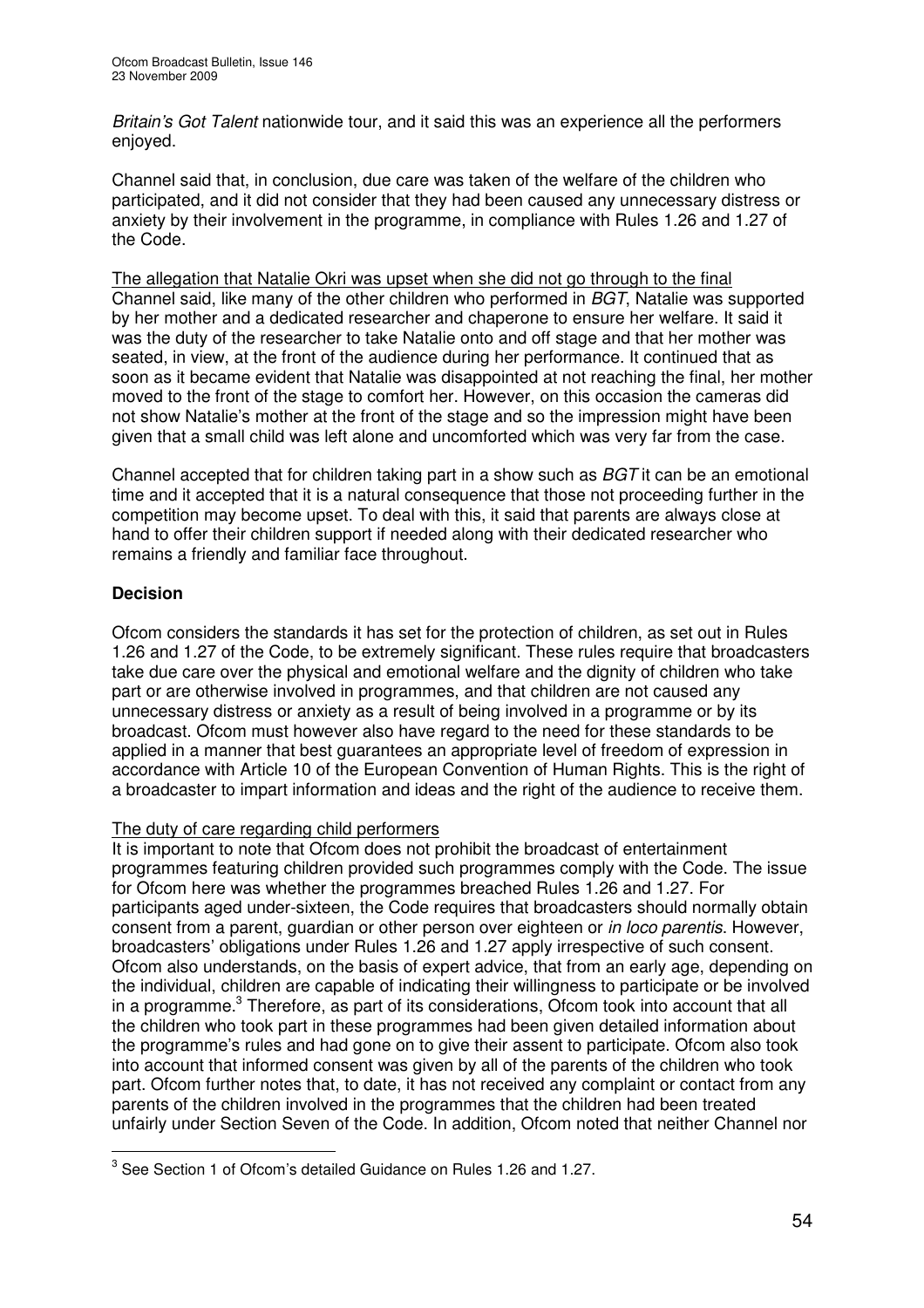the production company, Talkback, had received any negative feedback from the children who took part in the series or their families.

Ofcom has conducted research<sup>4</sup> on the participation of children in factual programmes, and has published detailed guidance to accompany Rules 1.26 and 1.27<sup>5</sup>. This research has demonstrated that both adults and children value and enjoy under-eighteens being represented in programming. However, the ability of participants to weigh up the potential long-term consequences of participation can vary widely depending on age, maturity and individual circumstances.

Central to Rule 1.26 is the concept of "due care". Ofcom's guidance makes clear that "due" is used in the same way as in other areas of the Code. It indicates that the level of care must be "appropriate to the particular circumstances". Responsibility for compliance rests with the broadcaster, who will need to decide what measures are appropriate in the particular circumstances of individual programmes, genres and formats. Relevant factors also include a participant's age, maturity and capacity to make judgements about participation and its likely consequences. With regard to Rule 1.27, Ofcom's guidance recognises that some genres and formats focus on competition and judgment of individual children's performance and that these can feature experiences that have caused, or may cause, distress and anxiety. Therefore, broadcasters need to make very careful decisions about how to handle the involvement of children in such programmes.

Ofcom considers that it would be disproportionate and inappropriate for the Code to be applied in such a way as to forbid children from performing in talent shows such as *BGT*. Clearly very many children wish to take part and can find it a positive and fulfilling experience. *BGT* is a family programme and the involvement of talented children is an anticipated and enjoyed element of it. Ofcom must therefore consider not whether children should have been involved at all, but whether they were treated with "due care" and spared any unnecessary distress as required by the Code.

As explained above, the Regulations require children who perform in certain circumstances to be licensed by the local authority. Clearly all broadcasters must comply with applicable legislation. While Ofcom's role does not extend to investigating potential breaches of the Regulations, it nonetheless had regard to Channel's detailed explanation regarding the efforts it and Talkback undertook to liaise with and receive guidance from the relevant LEAs, the NNCEE and Brent Council<sup>6</sup> regarding the performances of the children involved in order to comply with the applicable legislation.

Ofcom took into account the evidence provided by the broadcaster pointing to the various measures it put in place to ensure that due care was provided to the children throughout their participation in the programmes. Ofcom noted in particular the actions taken by the broadcaster, production team, chaperones, carers and parents to ensure the welfare and dignity of the children throughout the audition process and through to the live televised shows. Ofcom is mindful that the full range of measures put in place by the broadcaster, and particularly those behind the scenes, would not have been apparent to the audience. This care was also supplemented by oversight from Brent Council. In correspondence from Brent Council to Talkback (a copy of which was provided to Ofcom by Channel) Brent Council indicated that it was satisfied that the producers of the show had made appropriate arrangements in terms of the children's supervision. In addition, representatives from the

<sup>4</sup> *"Children in programmes: An independent research report for Ofcom"* (2007) by Sherbert Research is available at: <u>http://www.ofcom.org.uk/research/tv/reports/children\_in\_programmes/</u>.<br><sup>5</sup> http://www.ofcom.org.uk/tv/ifi/quidenee/bauidenee/ http://www.ofcom.org.uk/ty/ifi/guidance/bguidance/.

<sup>&</sup>lt;sup>6</sup> Brent Council is the local authority in whose area the performances took place (at the Fountain Studios in Wembley).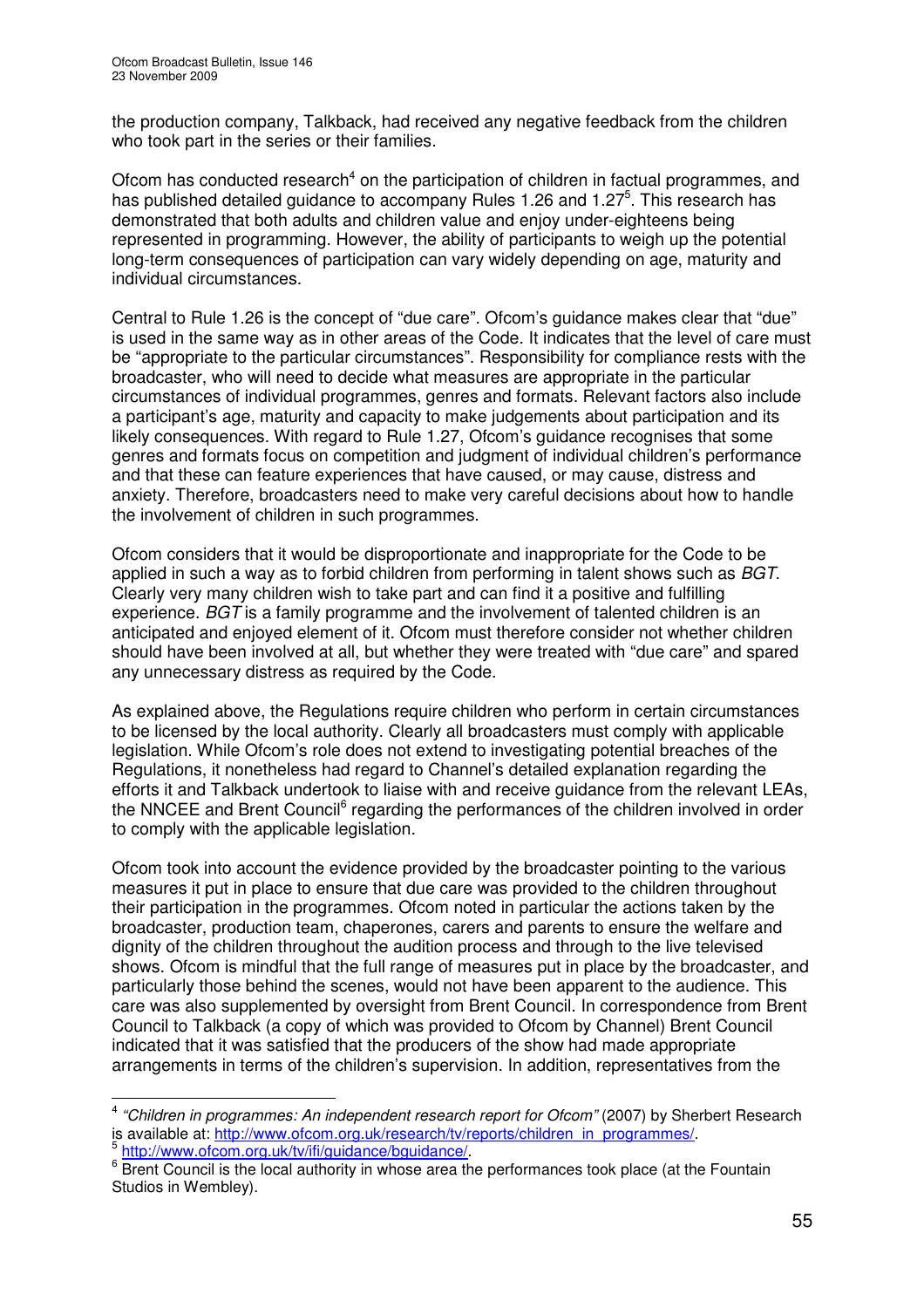DCSF also attended the venue (during the semi-final on Friday, 29 May 2009) who were, according to Channel, "very impressed" with the care and support offered to the children and families at the studios.

Ofcom also took into account that many, if not all, of the children who featured in the programme were performing as dancers or singers and were likely, in Ofcom's view, to have had some previous experience of performing and the competitive environment of contests. It was also clear that the majority of the children displayed maturity and courage in facing the judges and the live audiences – characteristics, acquired or otherwise, that not all young children possess.

Having taken account of the measures that had been put in place, as set out above, it was Ofcom's view that the broadcaster took sufficient steps to ensure as far as possible that the children and their families were appropriately looked after throughout their participation with the programme.

#### Concerns that Hollie Steele, Natalie Okri and Aidan Quinn became upset and/or distressed on stage

Ofcom noted that Hollie became visibly upset at having forgotten the words to the song she was attempting to sing. In Ofcom's opinion, Hollie did not appear frightened or upset at being on stage but frustrated and shocked that she had stumbled over the lyrics. This was shown by the fact that she only became upset when the presenters Ant and Dec initially told her that she could not have another chance to sing the song again because of time constraints. However, after the judge Simon Cowell told her that they would find the time and she would have another chance to sing the song, she was visibly grateful and relieved. She later returned to the stage to applause and performed the song without any mistakes. The reaction from the audience was very positive and all of the judges praised her for the courage and maturity she exhibited in returning to the stage to face the audience after forgetting the words during her first performance.

Having taken into account the way in which the programme makers dealt with this particular incident, we concluded that due care, as regards the treatment of Hollie Steel, was provided by the broadcaster in terms of the measures taken to protect her welfare and dignity before, during and after her performance in the semi-final.

Whilst Ofcom noted that it appeared that Natalie Okri was left alone on stage (albeit briefly) after she was announced the runner-up, it was clear that this was in fact not the case. Her mother was at the front of the stage and the researcher dedicated to her care was standing just to the side of the stage off camera. Ofcom noted the very brief amount of time that Natalie was on stage after the results were announced and, whilst it was clear that she was disappointed, it did not consider that her treatment or the care she had received throughout her participation with the programme was likely, or in fact had caused her any unnecessary harm or distress.

With regard to Aidan Davis, Ofcom noted that Simon Cowell expressed regret in the media about some of the remarks he made to Aidan in the final. For example, Simon Cowell, said in an interview broadcast by GMTV, that: *"The time I felt really bad, I've got to be honest with* you, is when I made Aidan cry on the final. That's when I thought I'd gone a bit too far... *made the wrong call, it was the most important night of his life and I upset him…that really, really hurt me because I hurt him and I felt terrible and I apologised to him straight afterwards…"* Ofcom also noted that in an interview with the Birmingham News local newspaper, Aidan's mother acknowledged that the final of the programme had been an emotional day, that Simon Cowell had spoken with Aidan and that her son was feeling great. In addition, after the final, Aidan successfully took part in the *Britain's Got Talent* nationwide tour.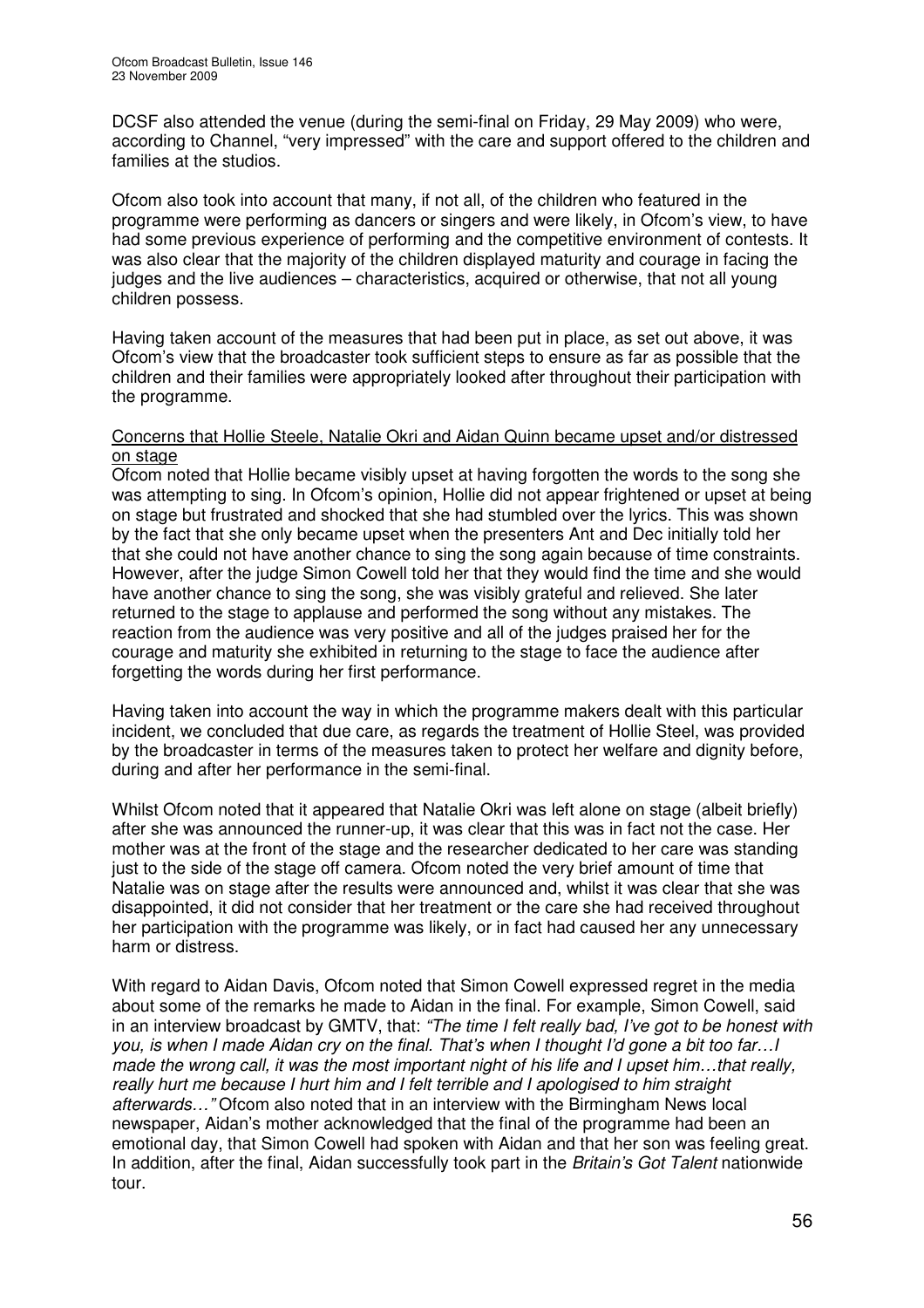In conclusion, Ofcom has not found any evidence to suggest that any of the children involved in the programme had anything other than a positive overall experience through their involvement, and notes in particular that the children who complainants were particularly concerned about (Hollie Steele, Aidan Davis and Natalie Okri) all went on to participate successfully in the *BGT* tour.

As regards Rules 1.26 and 1.27, Ofcom is therefore satisfied, on the basis of the evidence it assessed during this investigation, that due care was taken by the broadcaster over the physical and emotional welfare and dignity of the children involved in these programmes and they were not caused unnecessary distress or anxiety by their involvement in or the broadcast of the programmes.

However, whilst Ofcom does not consider that the Code was breached in this case, Ofcom urges broadcasters to take appropriate care with regard to the participation of children in programmes with a competitive element – particularly in relation to the judging of performances. Assessments and decisions must clearly be made by judges in such programmes, and broadcasters should therefore take care to make children aware of the likelihood of constructive criticism as well as positive comments. However, when judging child participants, due care must be taken in respect of their welfare and dignity to ensure they are not caused any unnecessary distress or anxiety.

## **Not in breach of Rules 1.26 and 1.27**

The complaints that providing Hollie Steele with another opportunity to perform was unfair Ofcom noted that the Terms and the rules for the competition made it clear that the rules could be changed at the discretion of the producers; and that all of the performers agreed to these rules. Ofcom is not in a position to determine whether Hollie Steele's second full performance garnered her any special advantage and it received no complaints of unfair or unjust treatment from any of the other semi-finalists competing in the same programme with her. No issues therefore arose under the Code.

## Susan Boyle

A number of viewers were concerned for Ms Boyle's welfare. Ofcom received 53 complaints regarding the alleged exploitation of Susan Boyle whom some complainants considered too vulnerable to participate in a live talent contest.

Ofcom's remit however does not extend to protecting the welfare and dignity of those aged 18 or over who take part in programmes unless the individual concerned, or someone acting directly on their behalf, makes a formal complaint to Ofcom regarding alleged unjust or unfair treatment. Ofcom did not receive a complaint from Susan Boyle regarding her participation in the programme. We have therefore not investigated complaints made by members of the public that related to Ms Boyle's welfare as a participant on the programme.

In some cases the broadcast of a programme may cause offence to the audience in relation to Rule 2.3 of the Code ("generally accepted standards") through humiliation, distress or violation of human dignity. Under the Code, a programme which causes potential offence in these circumstances must then justify the offence by the context. Ofcom decided however that Rule 2.3 did not apply in this case. Ofcom took into account that this was a talent contest where participation by adults was voluntary. Disappointment to all but the winner was therefore likely to be inevitable. Susan Boyle did not appear humiliated or particularly distressed, and when the result was announced on air at the end of the final she swiftly congratulated Diversity for their win. Ofcom therefore considered that as regards the programmes as broadcast there was nothing which called into question compliance with Rule 2.3 of the Code.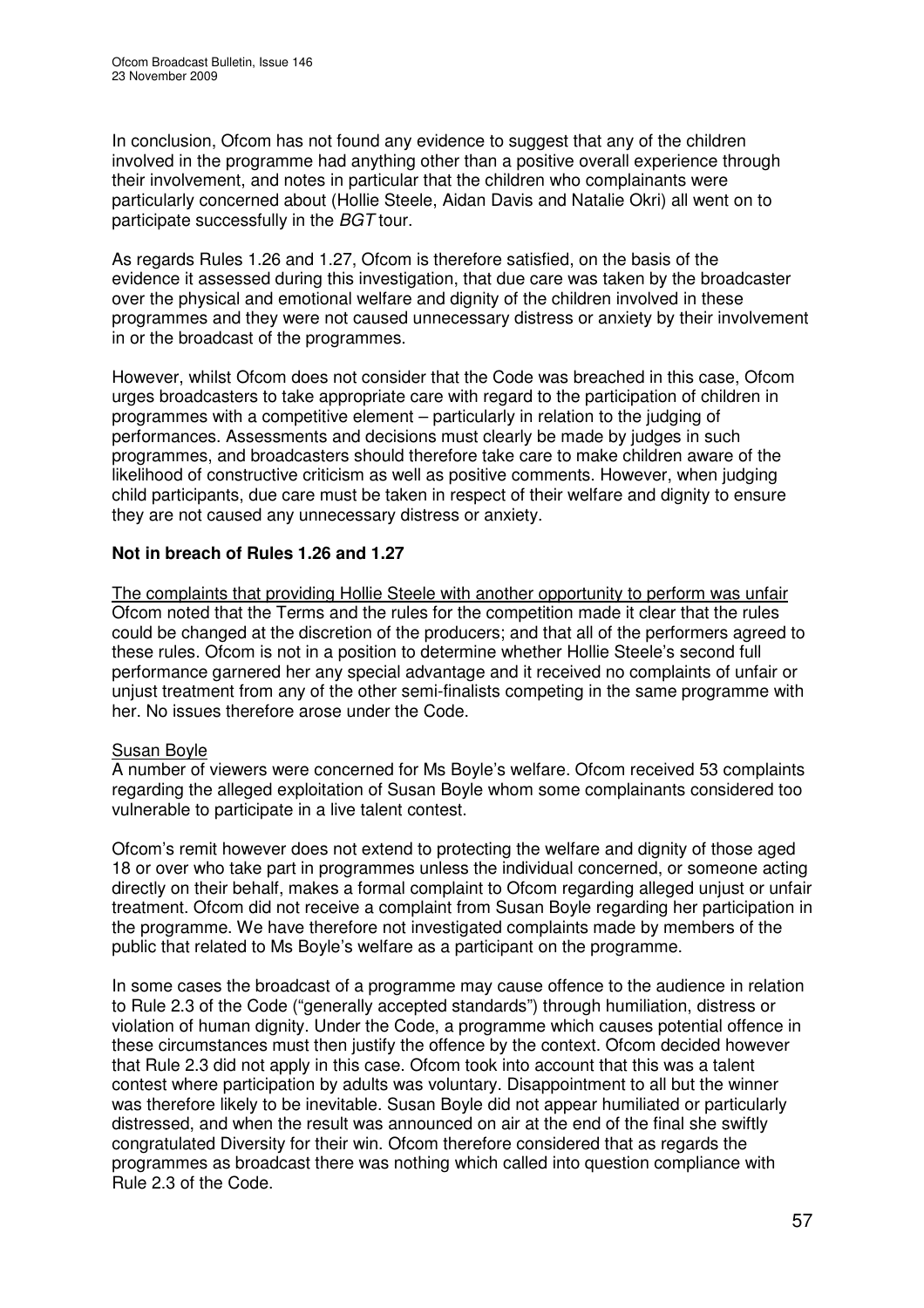# **Fairness and Privacy cases**

# **Partly Upheld**

## **Complaint by Miss Alexandra Casson**

*Hotel Trubble, BBC2, 18 April 2009*

**Summary:** Ofcom has partly upheld this complaint of unwarranted infringement of privacy.

This children's programme included hidden camera footage of two characters, played by actors dressed as "secret agents", surprising people walking along the street and questioning them about whether they felt protected. Miss Alexandra Casson was one of the people stopped and questioned and she complained that footage of her was surreptitiously filmed and subsequently broadcast without her consent.

Ofcom found the following:

- Although Miss Casson was surreptitiously filmed, the filming took place in a public place, when she was not engaged in any particularly private or sensitive activity. Miss Casson therefore did not have a legitimate expectation of privacy in relation to the making of the programme.
- Having refused to give her consent for the surreptitiously filmed footage to be included in the programme, Miss Casson had a legitimate expectation of privacy in relation to the broadcast of the material. Her privacy was infringed by the use of images of her in the programme which rendered her identifiable. There was no public interest or other justification for the use of the footage in the broadcast. Miss Casson's privacy was therefore unwarrantably infringed in the broadcast of the programme.

## **Introduction**

On 18 April 2009, BBC2 broadcast an episode of *Hotel Trubble*, a programme broadcast as part of its children's programming.

This episode featured a storyline about the fictional hotel's centenary celebrations and its preparation for a visit from the "Queen" who would be opening the festivities. In their quest to prove that the hotel was fit to *"protect posh people"* like the "Queen", the three main characters took to the streets in an attempt to meet *"posh people"* and to practice *"protecting"* them. This part of the programme involved two of the characters, played by actors, surprising people walking along the street and questioning them about whether they felt protected. The reactions of the people stopped were filmed by a hidden camera. Miss Alexandra Casson was one of the people stopped and questioned by the actors.

Miss Casson complained to Ofcom that her privacy was unwarrantably infringed in the making and broadcast of the programme.

## **The Complaint**

### **Miss Casson's case**

In summary, Miss Casson complained that her privacy was unwarrantably infringed in the making of the programme in that: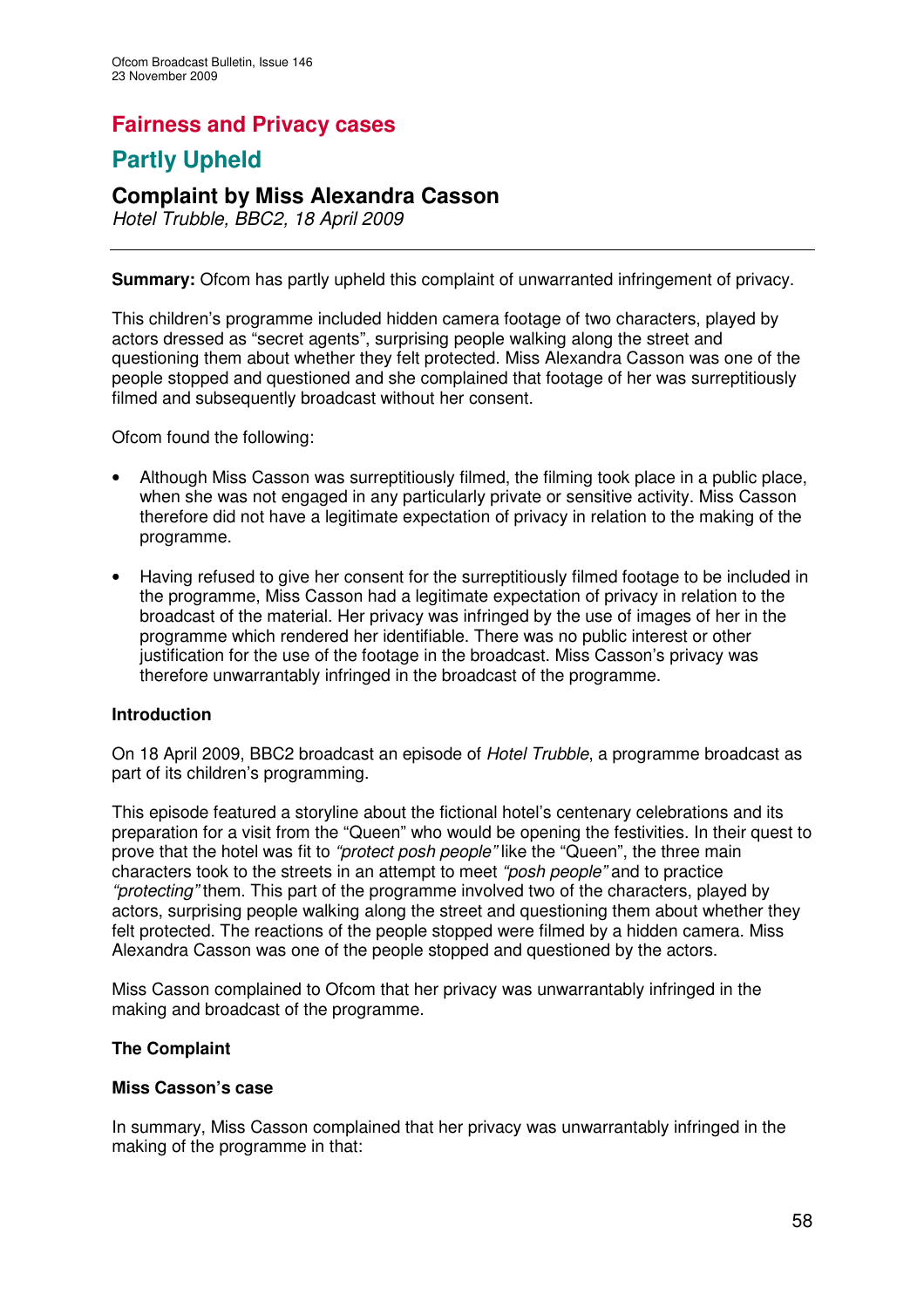a) She was stopped on a public street and was unaware that she was being secretly filmed for the programme. The obtaining of this footage infringed her privacy.

In summary, Miss Casson complained that her privacy had been unwarrantably infringed in the programme as broadcast in that:

b) Footage of her walking on a public street and being surprised by the actors was broadcast against her wishes and without her consent. Miss Casson said that she had refused to sign a release form because she did not wish to appear in the programme.

### **The BBC's case**

In summary, the BBC responded to Miss Casson's complaint that her privacy was unwarrantably infringed in the making of the programme as follows:

a) The BBC said that secret filming for entertainment purposes was allowed for if it was intrinsic to the entertainment and did not amount to a significant infringement of privacy such as to cause significant annoyance, distress or embarrassment. It said that the filming complained of fell within this category. The BBC said that while Miss Casson was unaware that she was being filmed and may have preferred that she was not, the BBC considered that the act of filming and the interaction with the actors did not cause significant annoyance, distress or embarrassment to her and therefore could not be said to impinge upon her privacy. The BBC also said that Miss Casson was filmed in a busy public thoroughfare where she would have had a very limited expectation of privacy.

In summary, the BBC responded to Miss Casson's complaint that her privacy was unwarrantably infringed in the programme as broadcast as follows:

b) The BBC said that it accepted that that footage of Miss Casson was broadcast without her consent. It said that it regretted this serious error and that it had taken steps to ensure that this type of error was not repeated again in any future programming. The BBC said that it conveyed its apologies to Miss Casson for failing to properly record and act on her wishes, and confirmed that the footage included of her would not be rebroadcast.

## **Decision**

Ofcom's statutory duties include the application, in the case of all television and radio services, of standards which provide adequate protection to members of the public and all other persons from unfair treatment in programmes included in such services and unwarrantable infringement of privacy in the broadcast and in the making of programmes included in such services.

In carrying out its duties, Ofcom has regard to the need to secure that the application of these standards is in the manner that best guarantees an appropriate level of freedom of expression. Ofcom is also obliged to have regard in all cases, to the principles under which regulatory activities should be transparent, accountable, proportionate and consistent and targeted only at cases in which action is needed.

This complaint was considered by Ofcom's Executive Fairness Group. Ofcom considered the complaint and the broadcaster's response, and a recording and transcript of the programme as broadcast. In its considerations, Ofcom took account of Ofcom's Broadcasting Code ("the Code").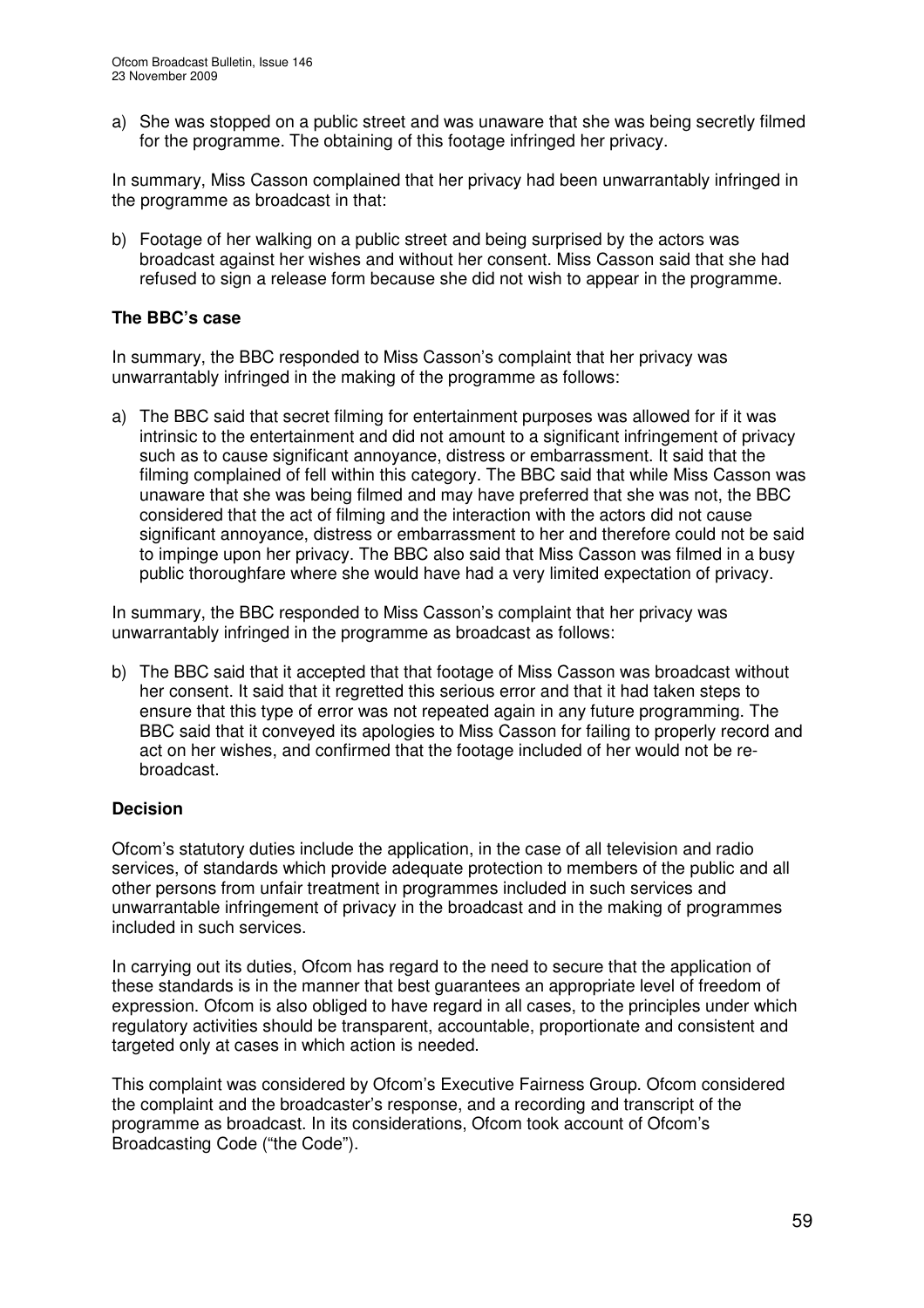a) Ofcom considered Miss Casson's complaint that her privacy was unwarrantably infringed in the making of the programme in that she was surreptitiously filmed without her knowledge or consent.

Ofcom's recognises that the line to be drawn between the public's right to information and the citizen's right to privacy can sometimes be a fine one. In considering complaints about unwarranted infringement of privacy, Ofcom will therefore, where necessary, address itself to two distinct questions: First, has there been an infringement of privacy? Second, if so, was it warranted? (Rule 8.1 of the Code). Ofcom also took into account Practices 8.13 and 8.15 of the Code. These Practices state that programme-makers should not normally obtain or seek information through misrepresentation or deception, except where the disclosure is reasonably believed to serve an overriding public interest. When deception is used for the purposes of entertainment, surreptitious filming may be warranted if it is intrinsic to the entertainment and does not amount to a significant infringement of privacy such as to cause significant annoyance, distress or embarrassment.

Ofcom first considered whether or not Miss Casson had a legitimate expectation of privacy in the circumstances in which she was filmed. The Code explains that "legitimate expectations of privacy will vary according to the place and nature of the information, activity or condition in question, the extent to which it is in the public domain (if at all) and where the individual concerned is already in the public eye".

Ofcom noted that Miss Casson was not aware that she was being filmed when approached by the actors; no attempts were made to alert her to the filming and the camera was not positioned in a clear vantage point. It took the view that Ms Casson was therefore surreptitiously filmed for the programme. This meant that Miss Casson had no opportunity to raise concerns about the filming or to refuse consent before filming began. The surreptitious nature of the filming heightened any expectation of privacy she had.

However, Ofcom also noted that the filming took place on a public street and in full view of members of the public. Moreover, although Miss Casson was not aware that she was being filmed, her actions were not particularly sensitive in nature. She was walking with a friend on a public street. We also recognized that the surreptitious filming carried out in this case was intrinsic to the entertainment purpose of the programme being made. The footage of Miss Casson being approached and questioned by two actors dressed in character as "secret agents" (that is, in dark suits and sunglasses) indicated that, although she appeared to be surprised and slightly uncomfortable with the way she was approached by the actors, this did not amount to causing her significant annoyance, distress or embarrassment.

Taking all the factors referred to above into account, Ofcom was satisfied that any expectation of privacy Miss Casson had in relation to being surreptitiously filmed was significantly diminished by the fact that she was filmed in a public place and was not engaged in any particularly private or sensitive activity. In these circumstances, Ofcom considered that Miss Casson did not have a legitimate expectation of privacy in the making of the programme.

Having concluded that that Miss Casson did not have a legitimate expectation of privacy in this regard, Ofcom found that her privacy was not infringed in the making of the programme and that it was therefore not necessary for it to further consider whether any infringement of privacy was warranted or not.

b) Ofcom then considered whether the broadcast of the footage of Miss Casson unwarrantably infringed her privacy.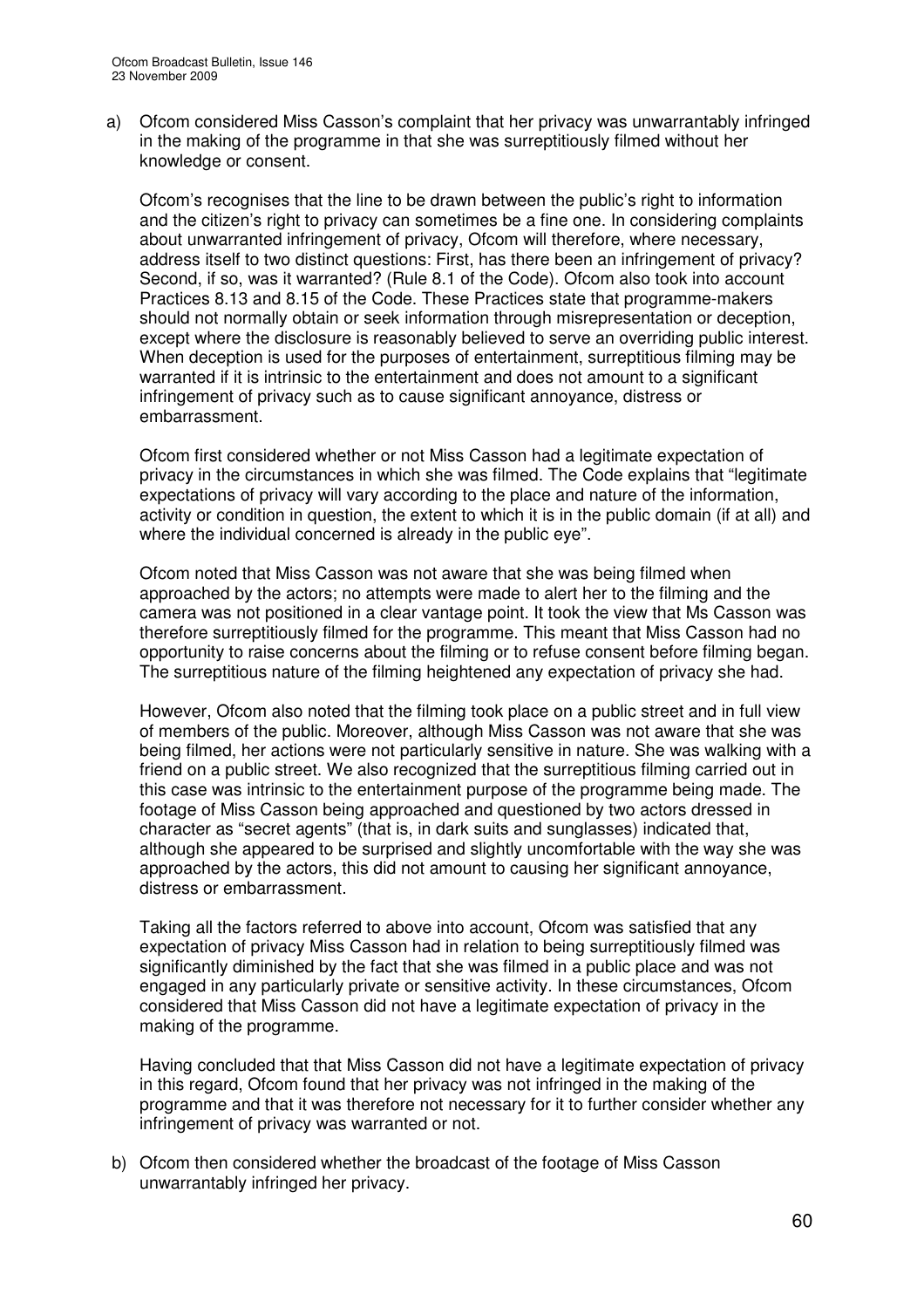In considering this head of complaint Ofcom took account of Practice 8.6 which states that if the broadcast of a programme would infringe the privacy of a person or organisation, consent should be obtained before the relevant material is broadcast, unless the infringement of privacy is warranted. It also took into account of Practice 8.15 as already set out above, which also states that if material is obtained for entertainment purposes by surreptitious filming, it should not be broadcast without the consent of those involved.

Ofcom first considered whether Miss Casson had a legitimate expectation of privacy in respect of the footage of her that was broadcast in the programme.

We acknowledged that, as stated in head a) above, Miss Casson was shown walking down a public street and was not engaged in a particularly sensitive activity. We considered she had limited expectation of privacy in respect of the material broadcast.

However, we also noted that the footage was obtained surreptitiously which heightened her expectation of privacy considerably. Where footage is obtained in this way for the purposes of entertainment it should not normally be broadcast without the consent of those involved, unless they are not identifiable.

After Miss Casson had been filmed being approached by the actors, the programme makers had made themselves known to her and had asked her to sign a consent form for the footage to be broadcast in the programme. Miss Casson had refused to give her consent, but the programme makers had failed to accurately record her wishes, which led to the footage of her being mistakenly included in the programme.

In the circumstances of this particular case it was clear to Ofcom that Miss Casson's refusal to sign a release form was unequivocal. It should have been apparent to the programme makers that she did not consent for the footage of her to be included in the programme. Given this refusal to give her consent, Miss Casson had a legitimate expectation of privacy in relation to the broadcast of the footage.

Ofcom then considered whether or not Miss Casson's privacy was infringed in the broadcast of the programme. Ofcom noted that although Miss Casson was shown only briefly in the programme, the side of her face was clearly shown. Although she was not shown in close up in the programme, the footage of her was sufficient, in Ofcom's view, to render her identifiable. In the absence of consent, Ofcom concluded that the broadcast of this footage of Miss Casson in the programme did infringe her privacy.

Ofcom finally considered whether or not the inclusion of the footage of Miss Casson in the programme was warranted. Ofcom took account of the content and context of the programme, namely a children's entertainment programme. Ofcom did not consider that there was any public interest in the broadcast of this material, or any other justification, which would have outweighed Miss Casson's right to privacy. Ofcom therefore found that Miss Casson's privacy was unwarrantably infringed in the broadcast of the programme.

**Accordingly, Ofcom has not upheld Miss Casson's complaint of unwarranted infringement of privacy in the making of the programme but has upheld her complaint of unwarranted infringement of privacy in the broadcast of the programme. The broadcaster was found in breach of Rule 8.1 of the Code.**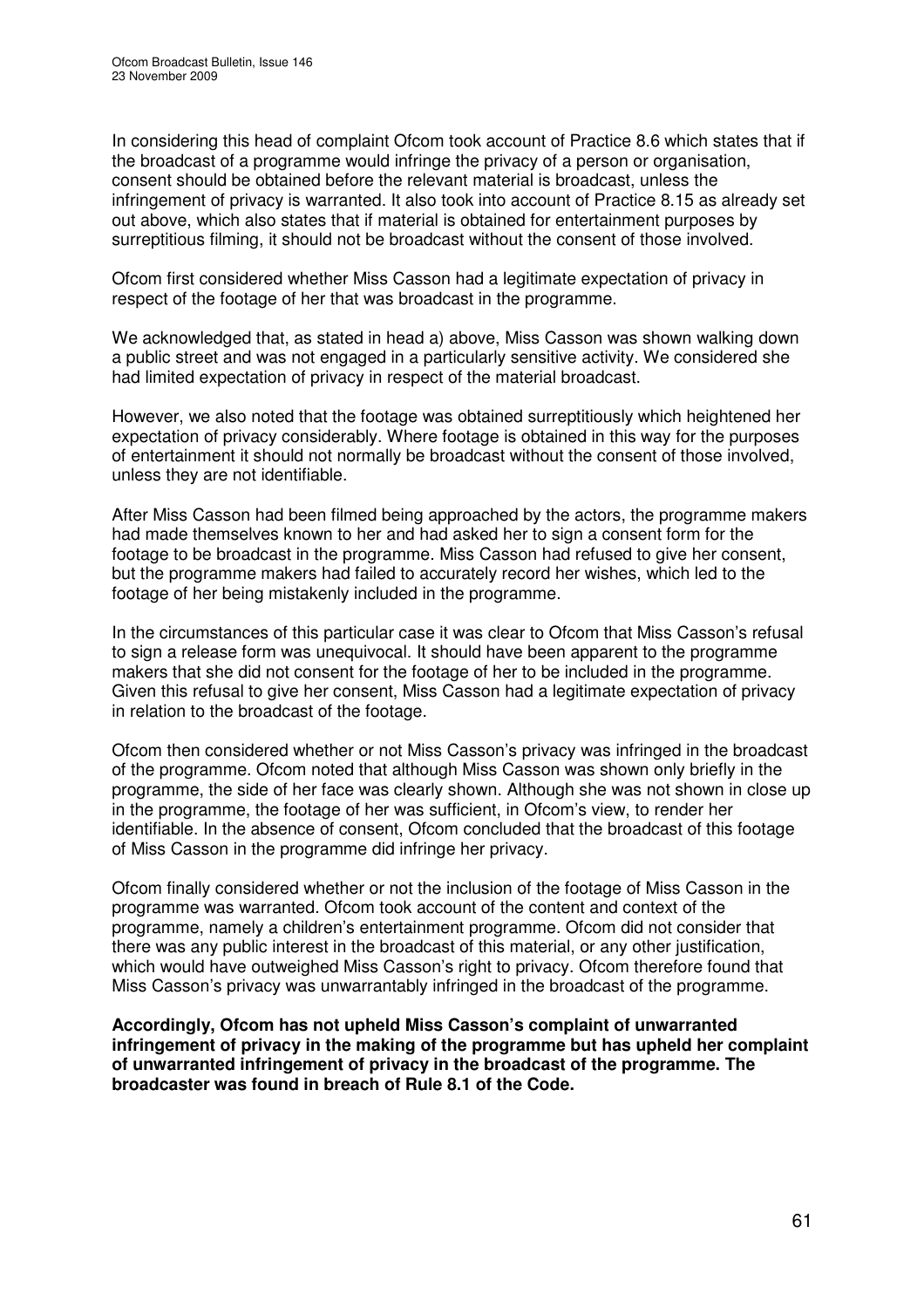# **Not Upheld**

## **Complaint by Ms Heidi Boulton**

*Inside Out, BBC1 (North East), 22 October 2008*

**Summary:** Ofcom has not upheld this complaint of unfair treatment and unwarranted infringement of privacy in the making and broadcast of the programme.

An edition of *Inside Out* investigated complaints about the Ironopolis Film Company ("Ironopolis"), financed by Mr Geoff Stalker. The programme included an interview with Miss Lyndsey Fox, who had successfully taken sex discrimination proceedings against Mr Stalker and another. She explained that she became pregnant while working for Ironopolis and that Ms Heidi Boulton, Mr Stalker's partner, had told her to *"just get rid of the baby"*.

The programme included footage of a notice board showing Mr Stalker's photograph on either side of which the address of the home he shared with Ms Boulton was visible.

Ms Boulton complained to Ofcom that she had been treated unfairly in the programme and that her privacy had been unwarrantably infringed in both the making and broadcast of the programme.

In summary Ofcom found the following:

- That the BBC were entitled to broadcast a brief summary of the conversation between Ms Boulton and Miss Fox without the right of reply as it had previously been a published finding of fact in a court of law, namely an Employment Tribunal.
- That the BBC's use of the term *"wannabe"* was justified in the circumstances and was not used pejoratively. In these respects there was therefore no unfairness to Ms Boulton.
- That because Ms Boulton had knowingly participated as an actress in a film production intended for public viewing, she had no legitimate expectation of privacy over footage of herself in the film. Consequently, the BBC did not unwarrantably infringe her privacy by broadcasting the footage.
- Finally, Ofcom found that because the main story referred to the dealings of Mr Stalker and that his address was in the public domain as a Companies House document, Ms Boulton had no legitimate expectation of privacy over this information.

### **Introduction**

On 22 October 2008, BBC1 (North East) broadcast an edition of its regional current affairs programme, *Inside Out*. The programme investigated complaints about the Ironopolis Film Company ("Ironopolis"), financed by Mr Geoff Stalker, which had promised to make Teesside the *"Hollywood of the north"* and to *"plough millions"* into the local film industry. The programme said that, instead, Ironopolis had left *"a trail of debt"* and left staff and film crew out of pocket.

The programme included an interview with Miss Lyndsey Fox, who had successfully taken sex discrimination proceedings against Mr Stalker and another. She explained that she became pregnant while working for Ironopolis and was nervous about how the news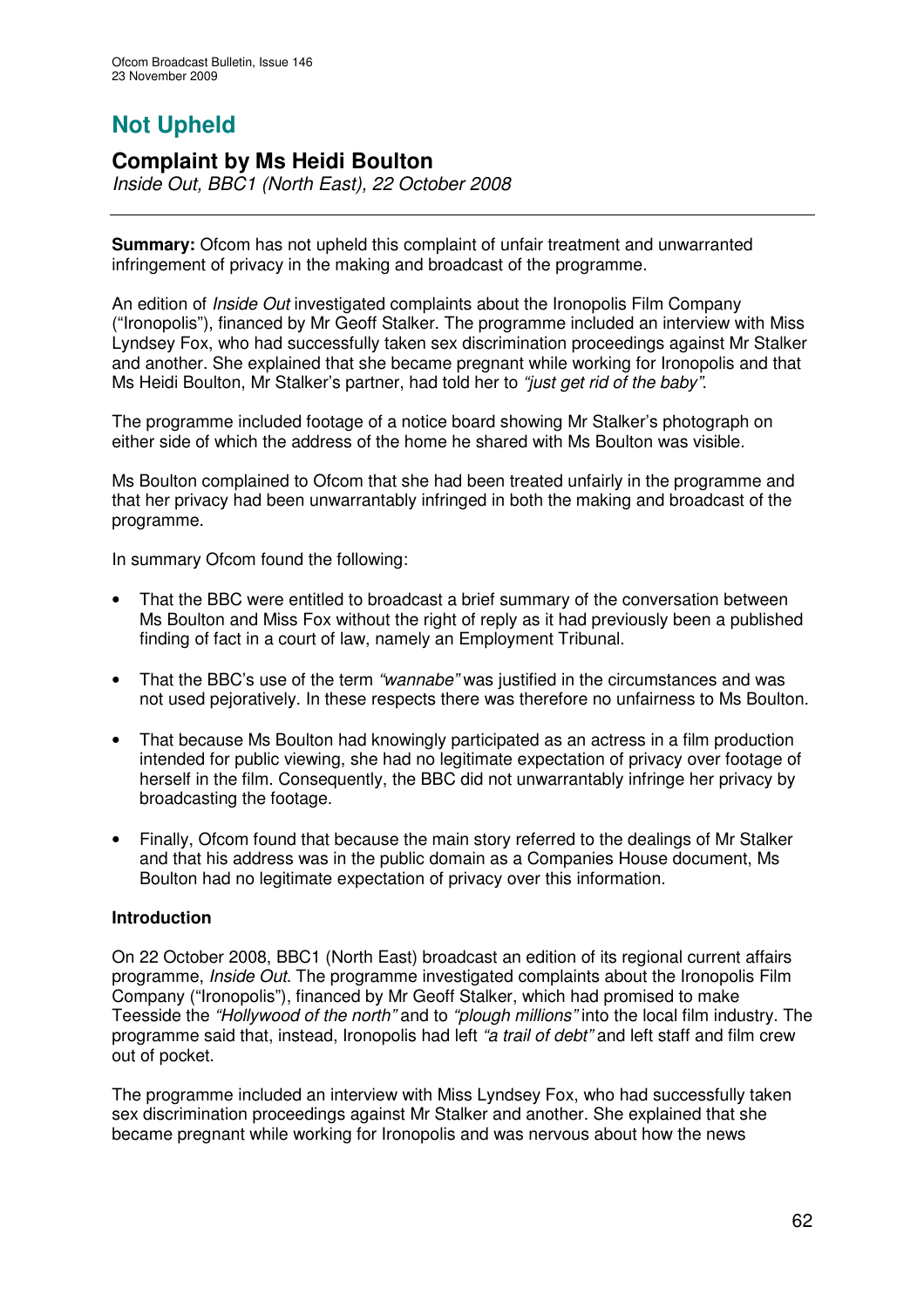would be received. The presenter said that Miss Fox had confided in Ms Heidi Boulton, Mr Stalker's partner and a clip of Ms Boulton from a film in which she appeared was included. Miss Fox then said that Ms Boulton had suggested she *"get rid of the baby".*

The programme included, on a number of occasions, footage of a notice board showing Mr Stalker's photograph on either side of which the address of the home he shared with Ms Boulton was visible. Footage of Ms Boulton and Mr Stalker's home, shot from a distance, was broadcast and a statement from Mr Stalker was read out.

Ms Boulton complained to Ofcom that she had been treated unfairly in the programme and that her privacy had been unwarrantably infringed in both the making and broadcast of the programme.

### **The Complaint**

### **Ms Boulton's case**

In summary, Ms Boulton complained that she had been treated unfairly in the programme as broadcast in that:

a) She was portrayed unfairly in that the programme falsely accused her of telling Miss Fox to abort her child.

By way of background, Ms Boulton said she only met Miss Fox on a few occasions, and never had a detailed conversation with her. Furthermore, Ms Boulton said she had a clear history of being opposed to abortion.

- b) The programme unfairly portrayed her as a "useless wannabe" actor and illustrated the allegation with footage of her from a film that was never released and which was the subject of an ongoing police enquiry into allegations that the film was stolen.
- c) Ms Boulton was not contacted by the BBC prior to the broadcast, received no warning that the programme was to be transmitted and was given no right of reply to the allegations.

In summary, Ms Boulton complained that her privacy had been unwarrantably infringed in the making of the programme in that:

d) The programme makers obtained untrue information that she had told Miss Fox to abort her child.

By way of background, Ms Boulton said she had nothing to do with Ironopolis and was not a director, officer or employee of the company.

e) The programme makers obtained footage of Ms Boulton from a film that was never released and which was the subject of an ongoing police enquiry into allegations that the film was stolen.

In summary, Ms Boulton complained that her privacy had been unwarrantably infringed in the broadcast of the programme in that:

f) Ms Boulton's name and footage of her, from a film that had never been released, were included in the programme as broadcast in connection with a false allegation that she had told Miss Fox to abort her child.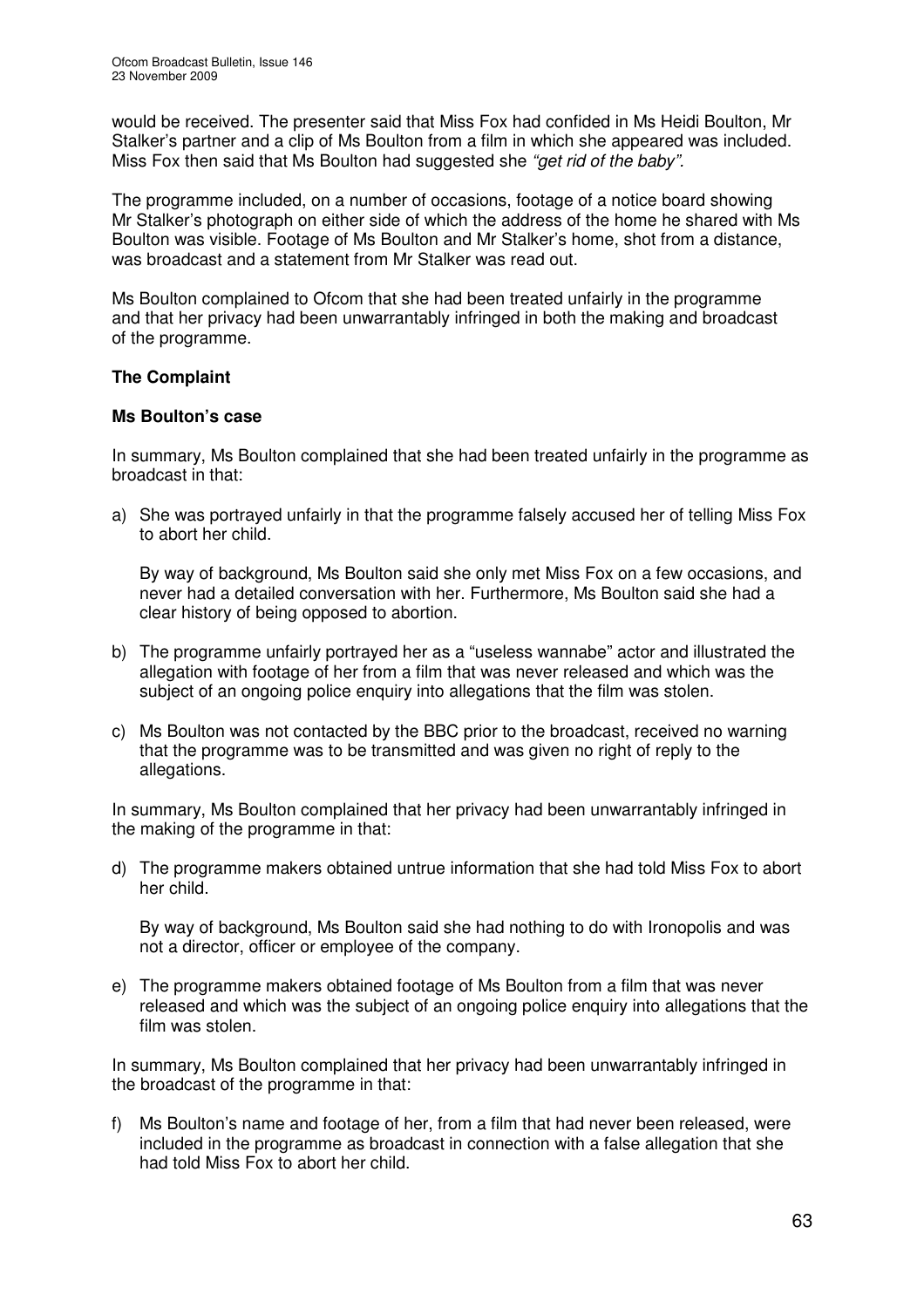g) Footage of Ms Boulton's full home address on a notice board and footage of her house were included in the programme as broadcast.

## **The BBC's case**

In summary, the BBC responded to Ms Boulton's complaint of unfair treatment as follows:

a) In relation to Ms Boulton's complaint that she was portrayed unfairly in that the programme falsely accused her of telling Ms Fox to abort her child, the BBC said that the reference to the conversation between Ms Boulton and Miss Fox relied on the account contained in the Employment Tribunal's published judgement in Miss Fox's case against Ironopolis. The BBC said that this judgment found, as a matter of fact, that the account of the conversation described by Miss Fox in the programme took place.

The BBC said that the hearing into Miss Fox's case went ahead, after several delays, in the absence of representatives of Ironopolis. The judge said:

"They (the respondents) have thrown away their chance to be heard by truly vexatious and unreasonable conduct of the proceedings".

Furthermore, the judgment recorded that, despite the non-attendance of the respondents:

"...we did test the evidence of the claimant. Her evidence however more than withstood that test".

The BBC said that, in a unanimous judgement, which identified Mr Stalker's wife as being Heidi Boulton-Stalker, the tribunal found in Miss Fox's favour and she was awarded a total of over £50,000. As part of the Tribunal's Findings of Fact, the judge had recorded that:

"Such was the general hostility to her (Miss Fox's) pregnancy that Mr Stalker's wife suggested in the presence of others including some or all of the respondents 'why don't you get rid of it?'"

The BBC said that the programme makers were entitled to rely upon the findings of the tribunal, which provided sufficient evidential basis for accepting Miss Fox as a truthful witness and her account of this conversation as being accurate.

b) In relation to Ms Boulton's complaint that the programme unfairly portrayed her as a "useless wannabe" actor, the BBC said the programme made no comment on Ms Boulton's acting ability and did not describe her as "useless". She was described simply as Mr Stalker's *"other half"* and as a *"wannabe film star"*.

The BBC said the term *"wannabe"* was commonly used to describe someone with strong ambitions in a particular direction and was regularly used in the context of acting ambitions without any derogatory connotations. The BBC said that Ms Boulton's previous career was as a businesswoman and that she had only two listed acting credits, *Six Bend Trap* and *Witch House*, the second of which was made by Ironopolis. The BBC said that the term *"wannabe"* was intended to describe her ambition to move from running her own business to being a successful film actress and that it did not carry any unfavourable meaning.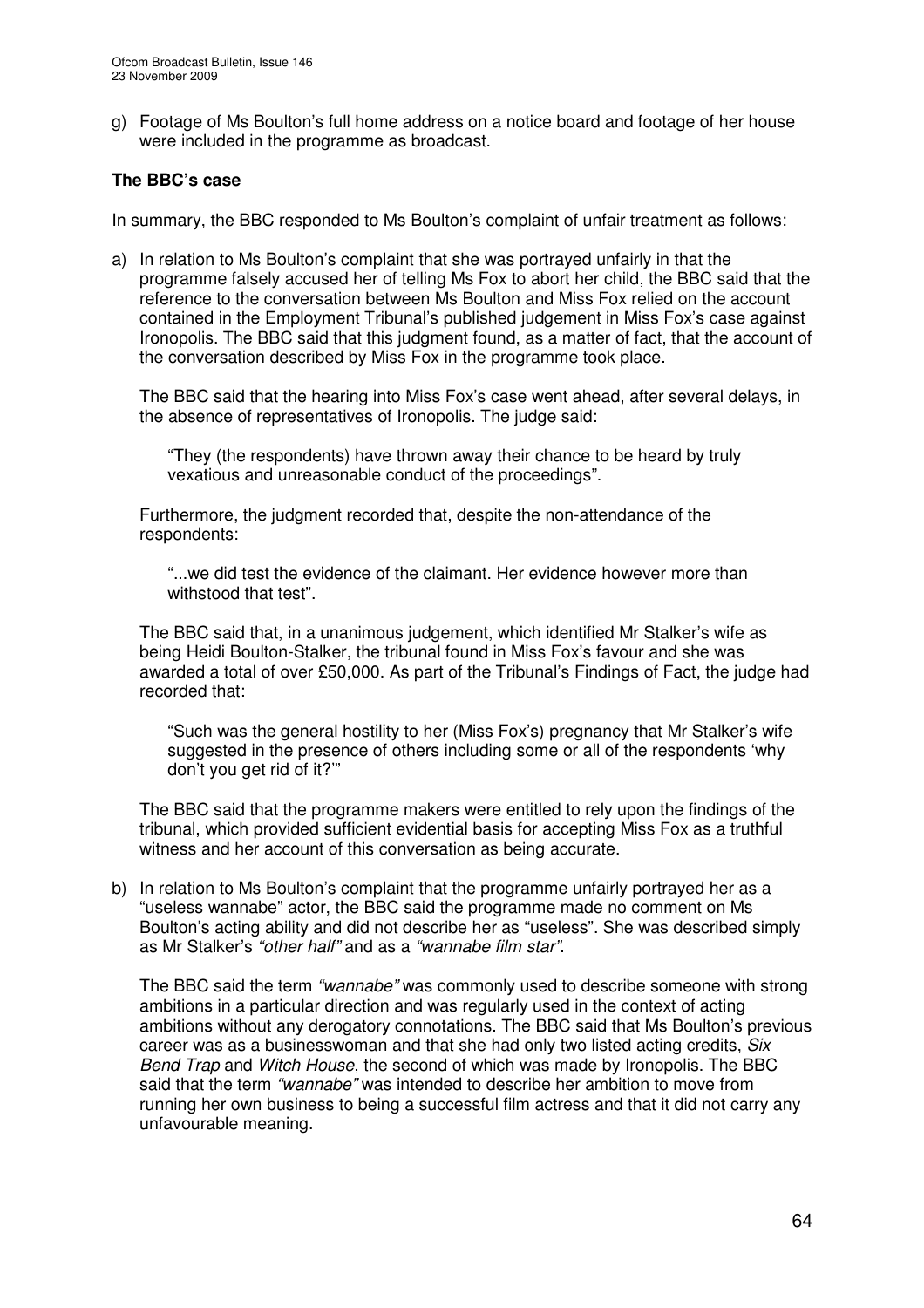Furthermore, the BBC said that *Six Bend Trap* was released and was on show to the paying public for two weeks in March 2007 in Middlesbrough. There was also a premier for invited guests, including the press, in Middlesbrough on 16 April 2006.

As regards the alleged theft of a copy of the film, the BBC said they were aware that the company had complained to the police about this, but understood police enquiries were no longer active.

c) In relation to Ms Boulton's complaint that she was not contacted by the BBC prior to the broadcast, received no warning that the programme was to be transmitted and was given no right of reply to the allegations, the BBC said that the reference to Ms Boulton as a *"wannabe actress"* was not an allegation and that the programme makers did not, therefore, need to offer her an opportunity to respond.

The BBC said that, as set out in its response to head a) of the complaint, the allegation about Ms Boulton's conversation with Miss Fox was included in the *Findings of Fact* that formed part of the judgement obtained by Miss Fox when she took proceedings for sex discrimination against Ironopolis Films. The BBC said that such a finding was equivalent, for instance, to a conviction at court, where there would be no requirement to extend a right of reply to the person who stood convicted. The BBC said that the finding of fact in relation to Ms Boulton was broadly comparable to situations in which the findings of a tribunal could be reported without a requirement of right of reply and that, therefore, there was no requirement to offer her a right of reply in this case.

The BBC said that, although there was no requirement to offer Ms Boulton a right of reply, the programme did include, in full, a statement from Mr Stalker which addressed the allegation about Ms Boulton's remark to Miss Fox.

In summary, the BBC responded to Ms Boulton's complaint of unwarranted infringement of privacy in the making of the programme as follows:

d) In relation to Ms Boulton's complaint that the programme makers obtained information that she had told Miss Fox to abort her child, the BBC said that, as set out in its response to head a) above, this information had already, at the time of broadcast, been accepted as fact by an Employment Tribunal and placed on the public record. In these circumstances, the BBC said that obtaining the information could not have been an infringement of Ms Boulton's privacy.

The BBC also said that it was not the case that Ms Boulton had no connection with Ironopolis Films. In the published credits of *Six Bend Trap*, Ms Boulton (as Heidi Boulton-Stalker) was listed as an executive producer and Ironopolis Films listed as the production company. Ms Boulton is also credited as the producer of *Six Bend Trap* on production call sheets seen by the programme makers. Furthermore, Miss Fox had told the programme makers that Ms Boulton was regularly present in the Ironopolis office, that she met her dozens of times and that she was described as Head of Public Relations for the company.

e) In relation to Ms Boulton's complaint that the programme makers obtained footage of her from a film that was never released and which was the subject of an ongoing police enquiry into allegations that the film was stolen, the BBC said that by consenting to appear in the film, which could only have been produced with an intention that it be released, Ms Boulton consented to her performance being placed in the public domain. In these circumstances, she could not have had any reasonable expectation of privacy in relation to the material.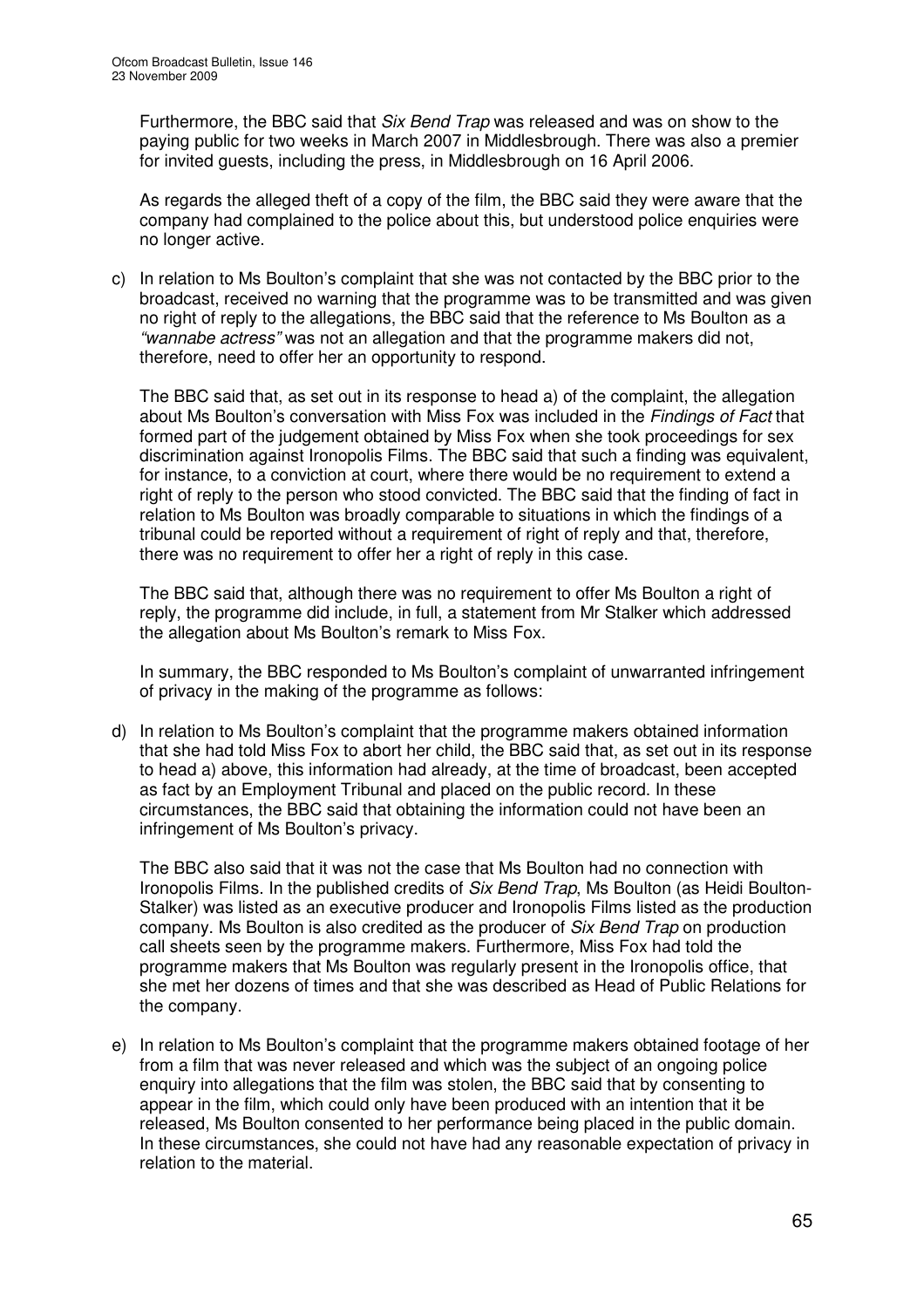In summary, the BBC responded to Ms Boulton's complaint of unwarranted infringement of privacy in the programme as broadcast as follows:

- f) In relation to Ms Boulton's complaint that her name and footage of her, from a film that had never been released, were included in the programme as broadcast in connection with a false allegation that she had told Miss Fox to abort her child, the BBC said that, as set out under head e) above, Ms Boulton's privacy could not have been infringed by the use in the programme of material in which she appeared by consent and in relation to which she had consented to it being made public. The BBC also reiterated that they did not accept that the allegation concerning Ms Boulton's conversation with Ms Fox was false.
- g) In relation to Ms Boulton's complaint that her full home address on a notice board and footage of her house were included in the programme as broadcast, the BBC said that the address and exterior shot of Mr Stalker's house were not shown simultaneously but were separated by about 10 minutes in the film.

The BBC said the address was visible at a point in the programme where various documents and photographs, including one of Mr Stalker, were on display. The address was an incidental part of an information board used to illustrate the network of companies to which Mr Stalker was connected. The BBC said that the document shown bearing his home address was part of Ironopolis' Companies House records and was, therefore a public document. The information was placed in the public domain by Ms Boulton's partner, Mr Stalker. As set out in its response to head d) of the complaint, the BBC said that Ms Boulton was also involved in Ironopolis Films, at least as an executive producer, and so could not claim to have no connection with the company or to have any reasonable expectation of privacy in relation to the information.

As regards the footage of Mr Stalker's and Ms Boulton's home which was used later in the programme, the BBC said this was taken from the public highway from which the house was visible. The programme then disclosed that in a promotional video the Ironopolis logo was superimposed upon a picture of the Middlesbrough FC football stadium without the club's permission, giving the false impression that Ironopolis was a major sponsor of Middlesbrough FC.

The BBC said the picture was used as part of a sequence to demonstrate that Ironopolis attempted to exploit the fact that Mr Stalker was a neighbour of the Middlesbrough FC chairman. In these circumstances, the BBC believed that Mr Stalker's activities justified the inclusion of this shot of his home.

### **Decision**

Ofcom's statutory duties include the application, in the case of all television and radio services, of standards which provide adequate protection to members of the public and all other persons from unfair treatment and unwarranted infringement of privacy in, or in the making of, programmes included in such services.

In carrying out its duties, Ofcom has regard to the need to secure that the application of these standards is in the manner that best guarantees an appropriate level of freedom of expression. Ofcom is also obliged to have regard, in all cases, to the principles under which regulatory activities should be transparent, accountable, proportionate and consistent and targeted only at cases in which action is needed.

In carrying out its duties, Ofcom has regard to the need to secure that the application of these standards is in the manner that best guarantees an appropriate level of freedom of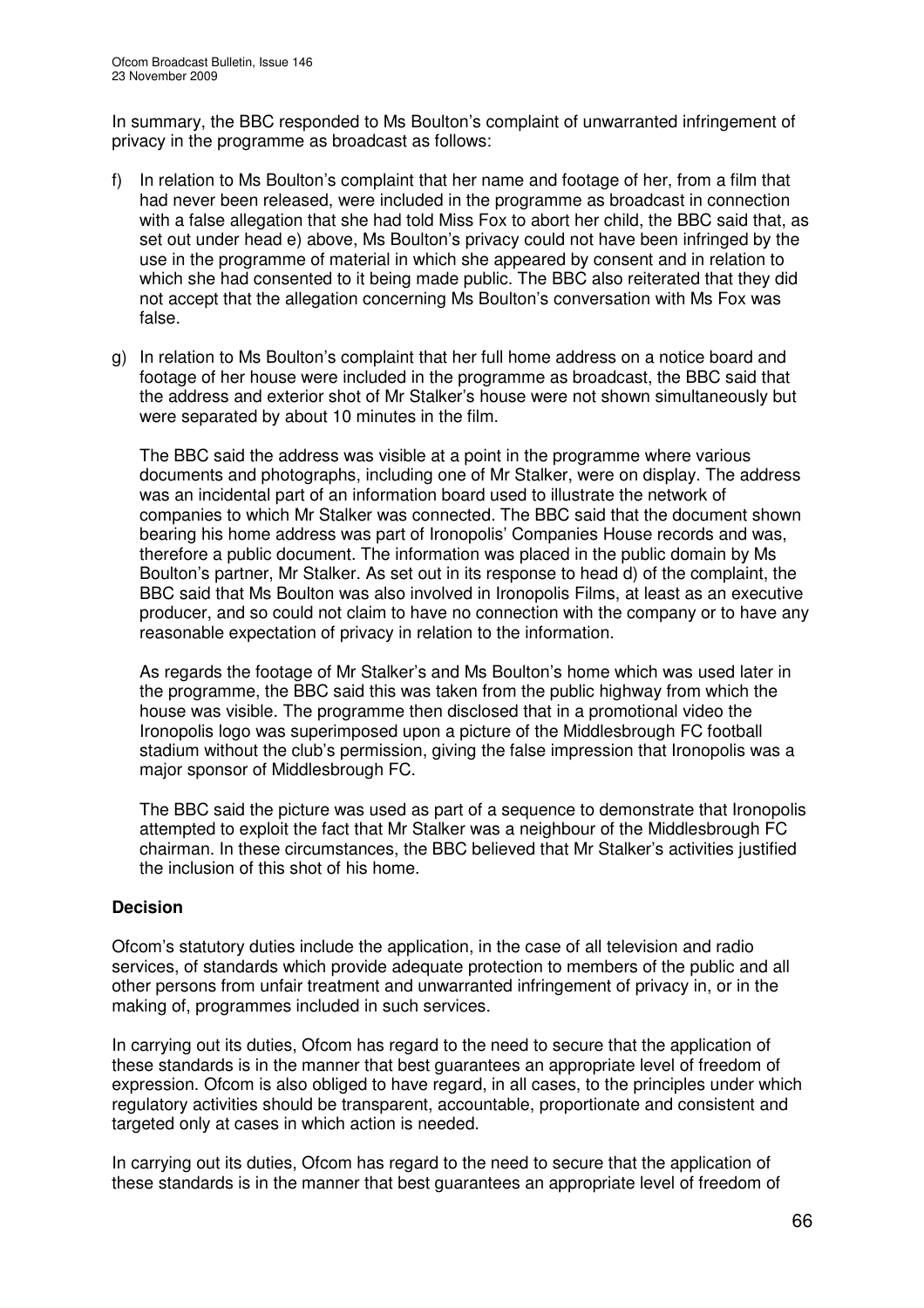expression. Ofcom is also obliged to have regard, in all cases, to the principles under which regulatory activities should be transparent, accountable, proportionate and consistent and targeted only at cases in which action is needed.

Ms Boulton's complaint was considered by Ofcom's Executive Fairness Group. In reaching its decision, the Group carefully considered all the relevant material provided by both parties. This included a recording of the programme as broadcast and transcript, both parties written submissions.

Ofcom first considered Miss Boulton's complaint of unfair treatment.

a) Ofcom first considered the complaint that Ms Boulton was unfairly portrayed in that the programme falsely accused her of telling Miss Fox to abort her child.

In the context of this head of complaint, and heads b), c) and d) below, Ofcom noted that Rule 7.1 of Ofcom's Broadcasting Code ("the Code") provides that broadcasters must avoid unjust or unfair treatment of individuals or organisations in programmes. In considering this part of the complaint, the Committee took account of, in particular, Practice 7.9 of the Code, which states that broadcasters must take reasonable care to satisfy themselves that material facts have not been presented in a way that is unfair to an individual or organisation.

Ofcom first noted the relevant passage of the programme, as follows:

- Commentary *"As she later told a court, they'd only ever paid Lyndsey cash and never gave her a contract. That was illegal for a start. But she really got the message when she confided in Heidi – Geoff Stalker's other half, and wannabe film star….."*
- Miss Fox *"Heidi just said to me, 'Why don't you just get rid of the baby, surely it'd make life easier, especially with your work and everything'. And I just thought, 'Hang on a second, did I hear that right' and the conversation went on and I thought, 'You did mean it the way you phrased that'."*

Ofcom noted that Miss Fox gave a similar account to the Employment Tribunal during her sex discrimination case against Ironopolis. Ofcom further noted that the judge included Miss Fox's account of the conversation in the findings of fact in the Tribunal's judgment, after testing her evidence. Ofcom accepted that Ms Boulton did not give her version of events to the Tribunal, as she was not a party to the proceedings. As no representative of Ironopolis attended the Tribunal, Miss Fox's recollection of the conversation was not challenged. While Ms Boulton may not agree that the conversation took place as recalled by Miss Fox, the judge found as fact that the conversation did take place. In these circumstances, Ofcom took the view that the programme makers were entitled to rely on the Tribunal's finding and present the conversation as fact in the programme. As a result, Ofcom concluded that the programme makers took reasonable steps to satisfy themselves that they considered and fairly presented the material facts.

Ofcom therefore found that Ms Boulton was not treated unfairly treatment as a result of Miss Fox's account of the conversation being given in the programme.

b) Ofcom then considered the complaint that Ms Boulton was unfairly portrayed as a "useless wannabe" actor and that the programme illustrated the allegation with footage of her from a film that was never released and which was the subject of an ongoing police enquiry into allegations that the film was stolen.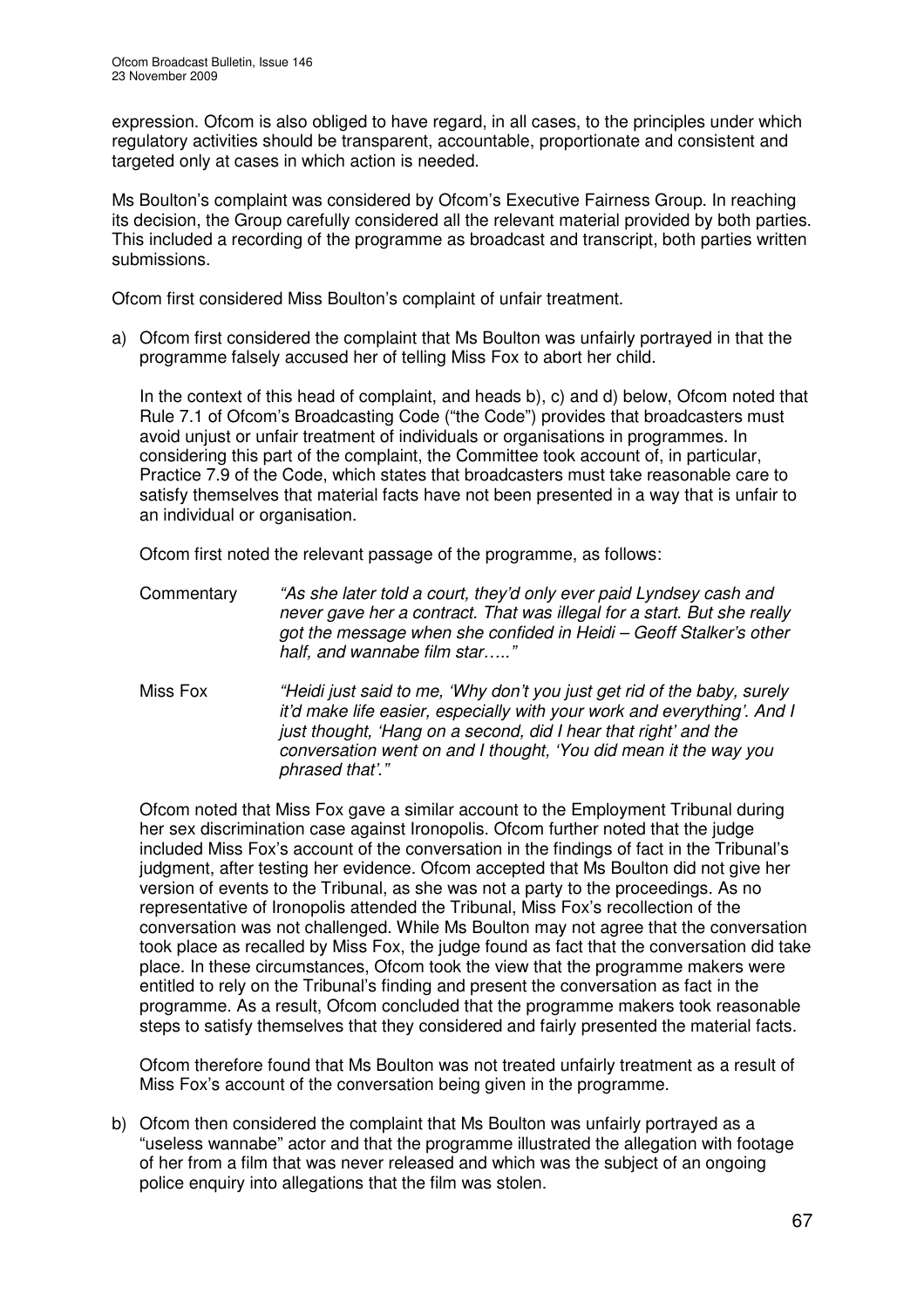In considering this part of the complaint, Ofcom took particular account of Practice 7.8 of the Code, which states that broadcasters should ensure that the re-use of material, i.e. use of material originally filmed or recorded for one purpose and then used in a programme for another purpose or used in a later or different programme, does not create unfairness.

Ofcom first noted that the word "useless" was not used in the programme with reference to Ms Boulton.

As regards the use of the word *"wannabe"*, Ofcom considered that it was an accurate and justifiable description of Ms Boulton, who had clearly pursued an acting career at some point. In Ofcom's view the word is often used to refer, in a factual way, to a person's ambitions. Ofcom considered that the word would widely be understood to mean that and would not be considered by viewers to be pejorative. Nor did Ofcom consider that the word carried with it any implication that Ms Boulton was "useless".

With reference to Ms Boulton's suggestion that the film from which the clip of her was taken, *Six Bend Trap*, was never released, Ofcom noted that it was released, albeit briefly, and had therefore been available for members of the public to view.

As regards the allegation that the film was the subject of an on-going police enquiry, this is not a matter for Ofcom to consider in relation to whether Ms Boulton was treated unfairly.

Taking all the above factors into account, Ofcom found no unfairness to Ms Boulton in this respect.

c) Ofcom next considered the complaint that Ms Boulton was not contacted by the BBC prior to the broadcast, received no warning that the programme was to be transmitted and was given no right of reply to the allegations.

In considering this head of complaint, Ofcom took account of Practice 7.11 of the Code, which states that if a programme alleges wrongdoing or incompetence or makes other significant allegations, those concerned should normally be given an appropriate and timely opportunity to respond.

In relation to Ms Boulton's right to reply to the term *"wannabe"*, as set out under decision head b) above, the use of the term *"wannabe"* was not pejorative and therefore, in Ofcom's view, it did not constitute an allegation. Consequently, Ofcom concluded that the BBC was not required to extend a right of reply to Ms Boulton in relation to this comment.

In relation to Ms Boulton's right to reply to the assertion that she advocated abortion, as set out under decision head a) above, Ofcom took the view that the BBC was entitled to rely on Miss Fox's account of her conversation with Ms Boulton, as her account formed part of the findings of fact in the Employment Tribunal's judgement. Ofcom noted that this was a significant allegation and that would normally warrant an opportunity to respond. However, in these circumstances Ofcom took the view that the programme makers were not required to offer Ms Boulton an opportunity to respond to the allegation as they had taken reasonable steps to satisfy themselves that they did not present material facts unfairly.

Nevertheless, Ofcom noted that Mr Stalker gave a statement to the BBC, which was read out on the programme and addressed the allegation about Ms Boulton, as follows: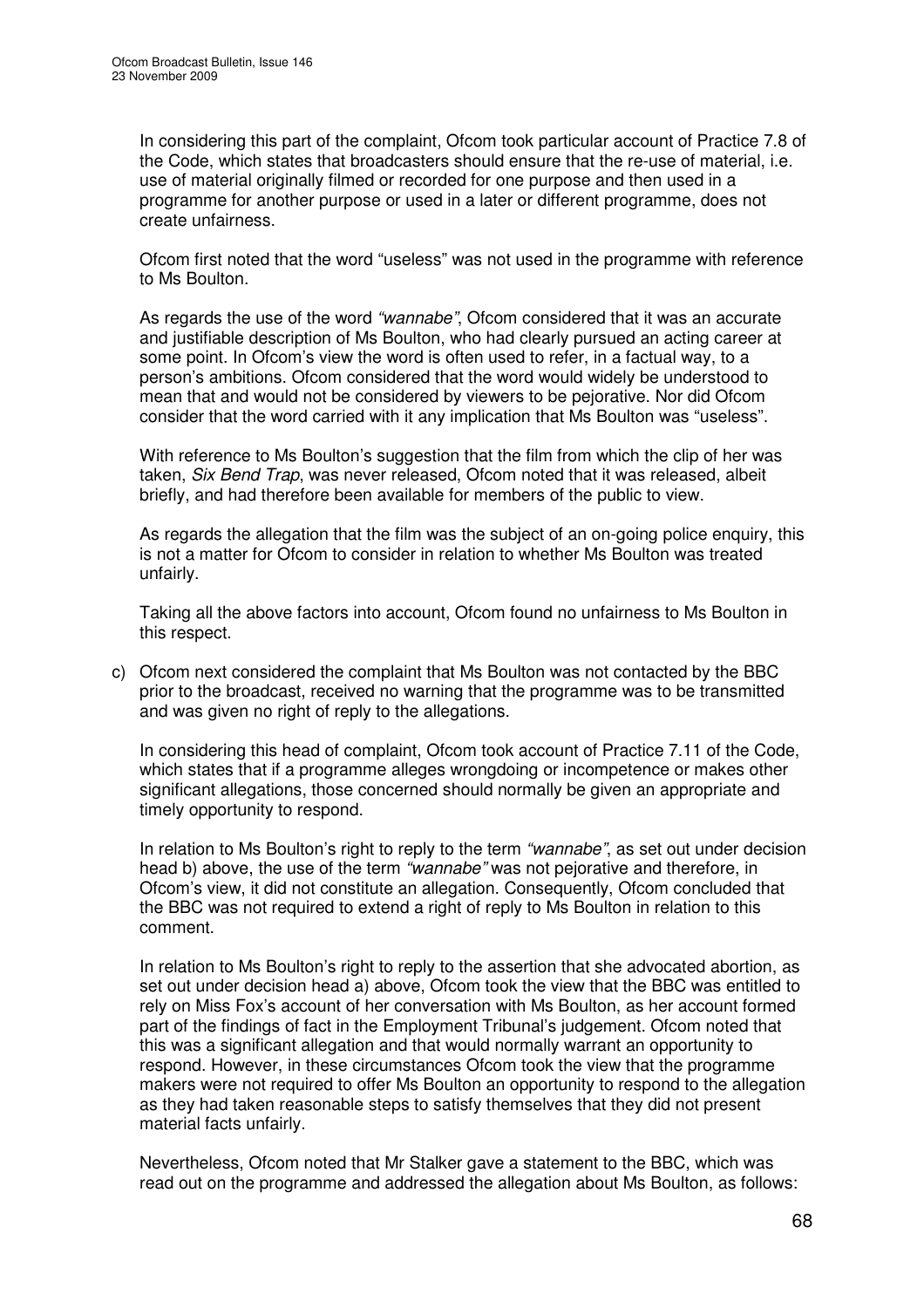*"He vehemently denied all of Lindsey's allegations, including those about his partner Heidi Boulton. He and McCarthy are appealing the tribunal's decision"*.

In Ofcom's view, this statement served as an opportunity for Ms Boulton's position to be included in the programme.

In these circumstances, Ofcom found no unfairness to Ms Boulton in this respect.

Ofcom next considered Miss Boulton's complaint of unwarranted infringement of privacy in the making of the programme.

d) Ofcom considered the complaint that Ms Boulton's privacy had been unwarrantably infringed in the making of the programme in that the programme makers obtained information that she had told Miss Fox to abort her child.

Ofcom's recognises that the line to be drawn between the public's right to information and the citizen's right to privacy can sometimes be a fine one. In considering complaints about the unwarranted infringement of privacy, Ofcom will therefore, where necessary, address itself to two distinct questions: First, has there been an infringement of privacy? Second, if so, was it warranted? (Rule 8.1 of the Code.)

Ofcom first noted that, as regards the background information provided by Ms Boulton that she had no connections with Ironopolis films, she was listed as an executive producer on *Six Bend Trap*. She therefore did appear to be connected with the company. In Ofcom's view, this matter did not directly affect the complaint of unwarranted infringement of privacy.

As set out under decision head a) above, Ofcom noted that the programme makers obtained the information about the conversation between Ms Boulton and Miss Fox both from Miss Fox and from the findings of fact in the Employment Tribunal judgement. Although, as noted above, Ms Boulton was not party to those employment proceedings, the programme makers were entitled to rely on the Tribunal findings. Ofcom further noted that the Tribunal's findings were published and thus in the public domain. In these circumstances, Ofcom concluded that Ms Boulton had no legitimate expectation of privacy in relation to the programme makers using this information.

Having found no legitimate expectation of privacy, Ofcom found that Ms Boulton's privacy was not infringed in the making of the programme. It was not therefore necessary for Ofcom to further consider whether any infringement of privacy was warranted.

e) Ofcom then considered Ms Boulton's complaint that the programme makers obtained footage of her from a film that was never released and which was the subject of an ongoing police enquiry into allegations that the film was stolen.

In considering whether Ms Boulton had a legitimate expectation of privacy in relation to the programme makers obtaining the clip from *Six Bend Trap*, Ofcom noted that she participated in a film which was produced for public showing or distribution and had therefore consented to her performance being placed in the public domain. Ofcom further noted that the character of the information that was disclosed, i.e. an actress appearing in a film, was not of a private nature. With reference to Ms Boulton's suggestion that the film was never released, Ofcom noted that, as set out under decision head b) above, the film was released briefly and had therefore been available for members of the public to view.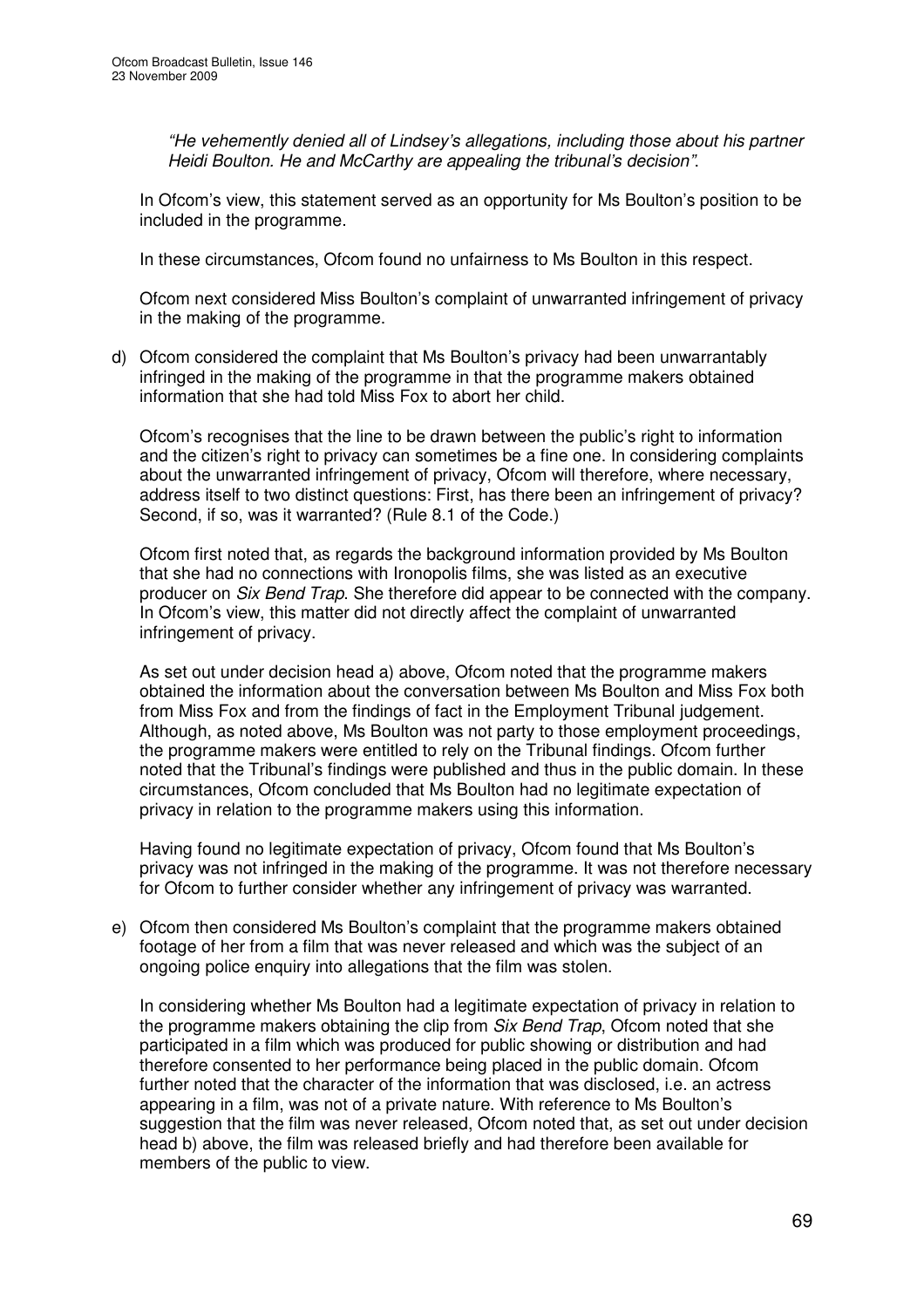Ofcom found that, in these circumstances, Ms Boulton had no legitimate expectation of privacy in relation to the obtaining of the footage.

Having found no legitimate expectation of privacy, Ofcom found that Ms Boulton's privacy was not infringed in the making of the programme. It was not therefore necessary for Ofcom to further consider whether any infringement of privacy was warranted.

Ofcom next considered Miss Boulton's complaint of unwarranted infringement of privacy in the programme as broadcast.

f) Ofcom considered the complaint that Ms Boulton's privacy was unwarrantably infringed in the programme as broadcast in that her name and footage of her, from a film that had never been released, were included in the programme as broadcast in connection with a false allegation that she had told Miss Fox to abort her child.

In considering whether Ms Boulton had a legitimate expectation of privacy in relation to the programme makers including her name and the clip from *Six Bend Trap* in the programme, Ofcom noted that, as set out under decision head e) above, she participated in a film which was produced with the intention of public consumption and had consented to her performance and her name being placed in the public domain. As noted above, the film was released briefly and had therefore been available for members of the public to view. Ofcom also noted that, as set out under decision head a) above, the Employment Tribunal found as a fact that Ms Boulton had the conversation referred to by Miss Fox. The programme makers were therefore entitled to refer to the conversation and Ms Boulton could not contend that it was a wrongly attributed false allegation. Ofcom again noted that the Tribunal's findings were published and placed in the public domain. Ofcom therefore found that, in all these circumstances, Ms Boulton had no legitimate expectation of privacy in relation to the use of her name and footage from the film.

Having found no legitimate expectation of privacy, Ofcom found that Ms Boulton's privacy was not infringed in the programme as broadcast. It was not therefore necessary for Ofcom to further consider whether any infringement of privacy was warranted.

g) Ofcom considered the complaint that Ms Boulton's full address on a notice board and footage of her house were included in the programme as broadcast.

In considering this complaint Ofcom took into account Practice 8.2 of the Code, which states that information which discloses the location of a person's home or family should not be revealed without permission, unless it is warranted.

In considering whether Ms Boulton had a legitimate expectation of privacy in relation to the inclusion in the programme of her address and footage of her home, Ofcom first noted that the story focused on Mr Stalker and that Ms Boulton was not central to it. Ofcom then noted that the address that was shown on the programme was part of a Companies House dossier and so was a document in the public domain. As regards the inclusion of footage of Ms Boulton's house, Ofcom noted that the footage was taken from a public highway from which the house was visible and that the house itself was relevant to the story, albeit it in relation to Mr Stalker's activities rather than those of Ms Boulton. Ofcom concluded that, in these circumstances, Ms Boulton did not have a legitimate expectation of privacy in relation to the inclusion of footage of the house she shared with Mr Stalker.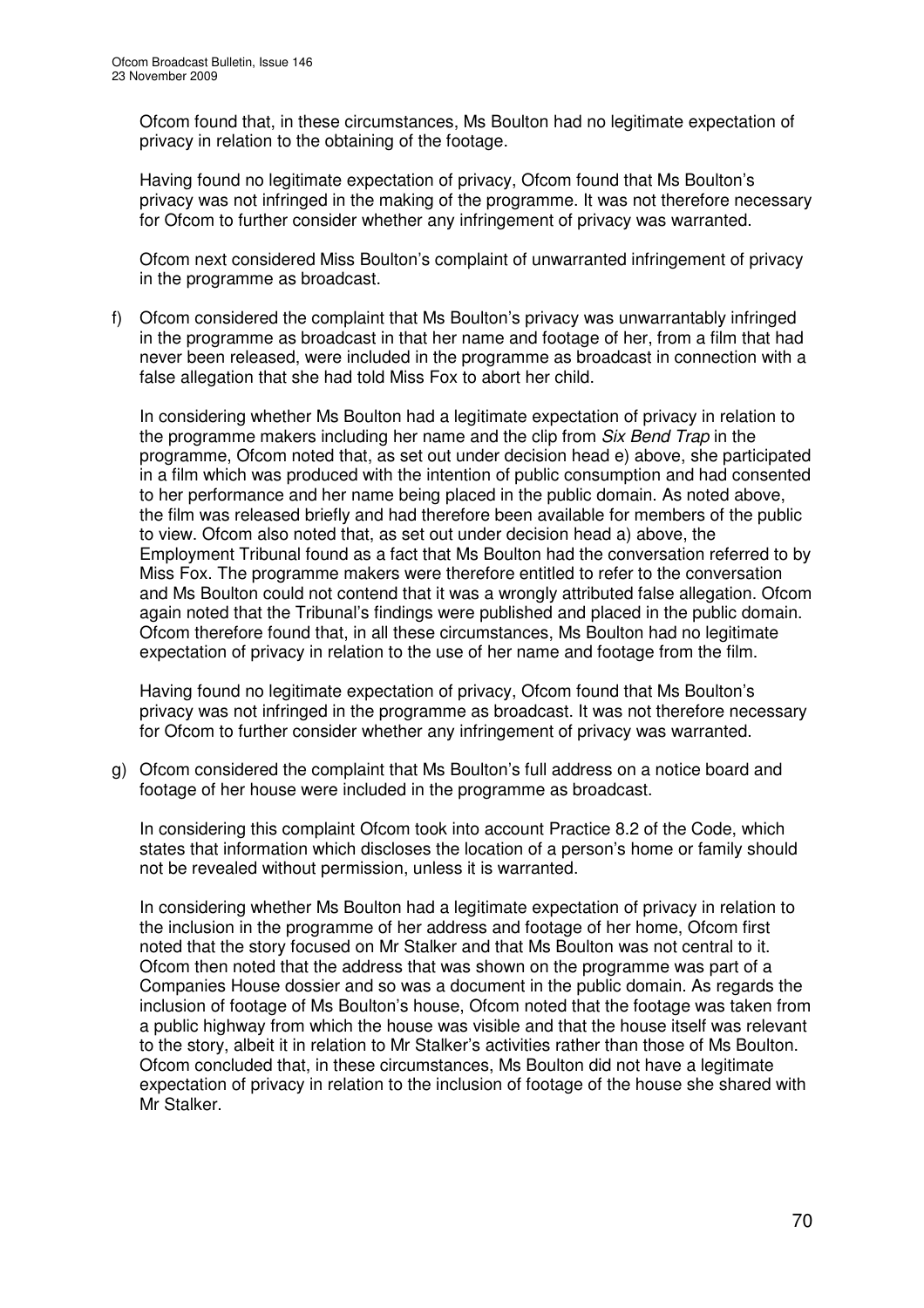Having found no legitimate expectation of privacy, Ofcom found that Ms Boulton's privacy was not infringed in the programme as broadcast. It was not therefore necessary for Ofcom to further consider whether any infringement of privacy was warranted.

**Accordingly, Ofcom has not upheld Ms Boulton's complaint of unfair treatment in the programme and unwarranted infringement of privacy in both the making and broadcast of the programme.**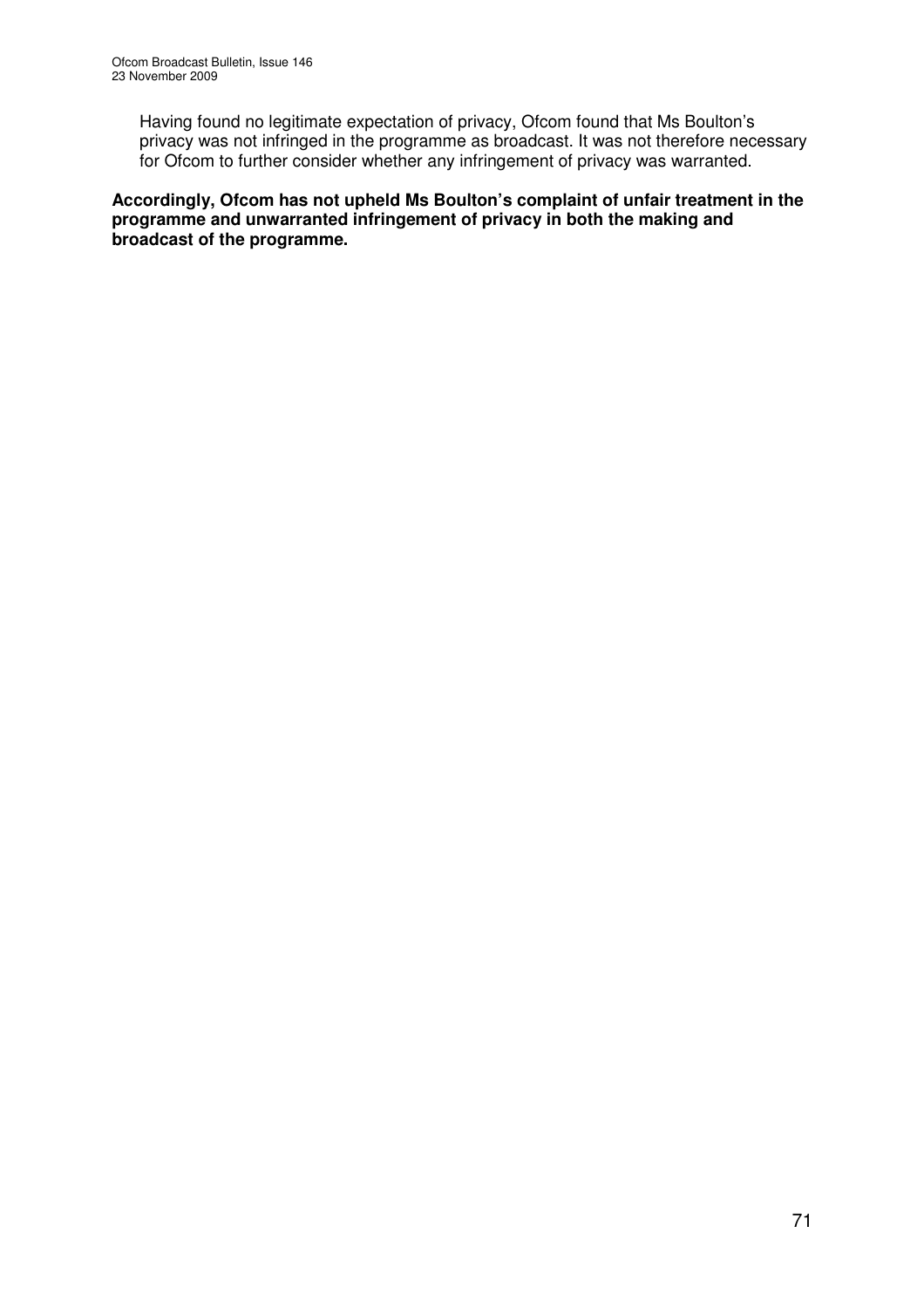# **Not Upheld**

## **Complaint by Mrs Jacqueline Goodridge on behalf of Mr David Goodridge (deceased)**

*Motorway Cops: Fatal Consequences, BBC1, 6 October 2008*

**Summary:** Ofcom has not upheld this complaint of unwarranted infringement of privacy made by Mrs Jacqueline Goodridge on behalf of Mr David Goodridge.

The BBC broadcast an edition of its factual, observational documentary that followed the work of traffic police on motorways around the country. The programme was produced by an independent production company, Folio TV. Footage was included of the aftermath of a major traffic accident in Humberside where a lorry had driven into stationary traffic. Mr Goodridge was seriously injured in the accident and later died from his injuries. Brief footage of fire fighters working to release Mr Goodridge from his car and of him being taken on a stretcher to an ambulance was shown, having been blurred to obscure his identity. Footage of Mr Goodridge's car and registration number were also included.

Ofcom found as follows:

- Given that footage which included private information about Mr Goodridge in an extremely vulnerable state was recorded without his consent, Ofcom found that Mr Goodridge had a legitimate expectation of privacy and that his privacy was infringed in the making of the programme. However, in light of the public interest in recording footage of motorway police undertaking their work and in demonstrating the reality of serious road traffic accidents, Ofcom considered that the infringement of Mr Goodridge's privacy in these circumstances was warranted. Ofcom therefore found that his privacy was not unwarrantably infringed in the making of the programme.
- Mr Goodridge had a legitimate expectation of privacy in relation to the broadcast of footage which revealed private information about him in an extremely vulnerable state. Although Ofcom had some concerns about the programme makers' dealings with Mrs Goodridge, it considered that they were entitled to consider that she had given informed consent to broadcast of the footage of Mr Goodridge. Ofcom therefore found that Mr Goodridge's privacy was not infringed as a result of the inclusion of the brief, blurred footage of him in the broadcast.

## **Introduction**

On 6 October 2008 the BBC broadcast an edition of *Motorway Cops* on BBC1. The series followed the work of traffic police on motorways around the country. This edition of the series was entitled *Fatal Consequences* and included footage of a motorway accident in which three people died. One of the deceased was Mr David Goodridge. Footage of his car was included in the introduction to the programme. Later in the programme there was footage of fire fighters working to release Mr Goodridge from his car. Brief footage of Mr Goodridge was shown, having been blurred to obscure his identity. There was then footage of Mr Goodridge being taken on a stretcher to an ambulance and, again, this footage had been blurred. A police officer said that Mr Goodridge was being taken to hospital, with *"serious, lifethreatening injuries"*. Later in the programme a police officer stated that Mr Goodridge had died from his injuries. Footage was also included of Mr Goodridge's car being inspected following the accident. An interview with Mrs Jacqueline Goodridge was included in the programme.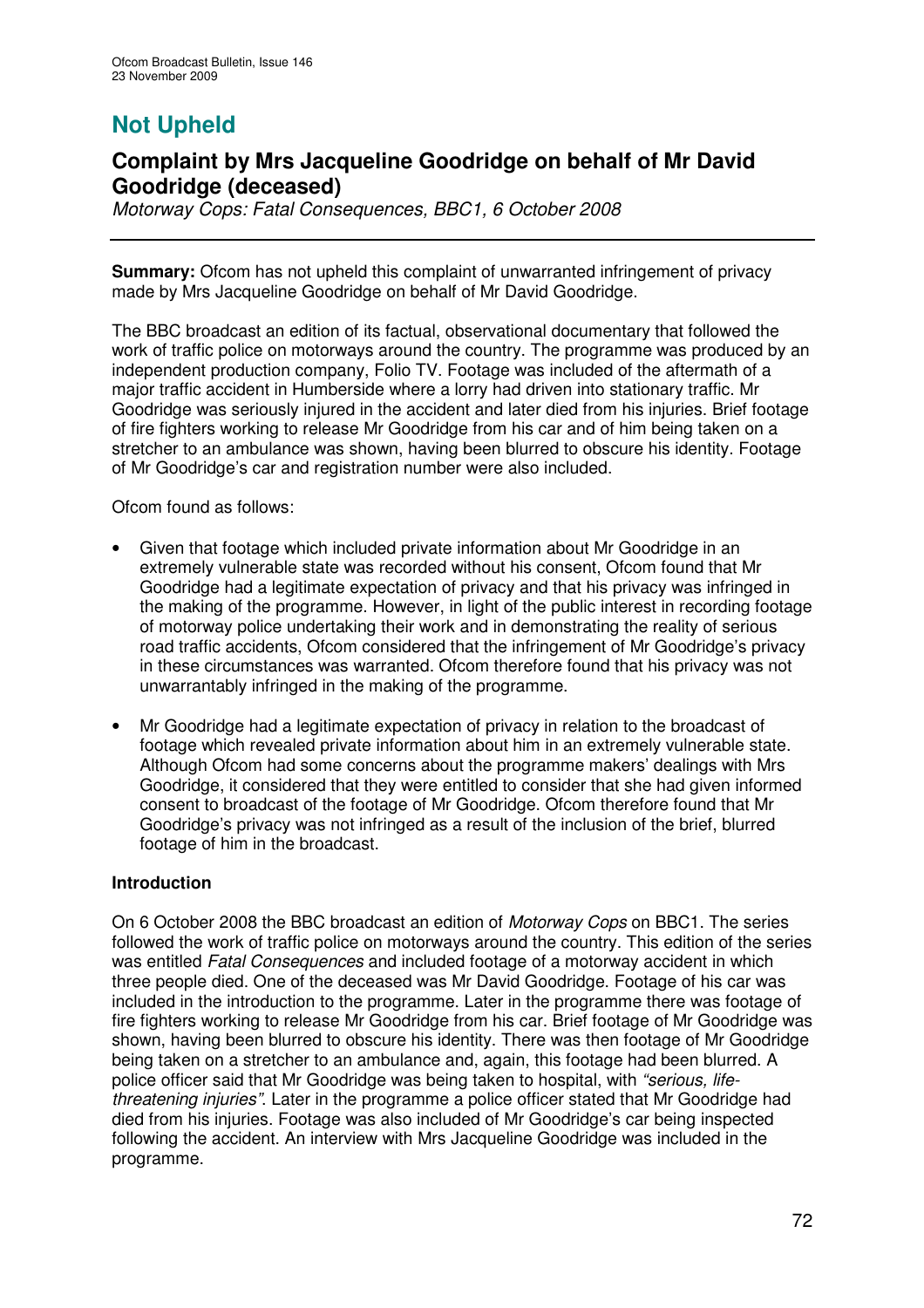Mrs Goodridge complained to Ofcom that Mr Goodridge's privacy was unwarrantably infringed in the making and the broadcast of the programme.

## **The Complaint**

### **Mrs Goodridge's case**

In summary, Mrs Goodridge complained that Mr Goodridge's privacy was unwarrantably infringed in the making of the programme in that:

a) Mr Goodridge was filmed without his permission and his dignity was compromised throughout the filming.

By way of background, Mrs Goodridge said that Mr Goodridge would have considered the filming to be an infringement of his privacy and would not have allowed his situation to be filmed. He would not have given an interview during the event or afterwards and would not have agreed to the making of the programme. Mrs Goodridge said that when she was consulted during the making of the programme, she asked for the programme not to go ahead, but was told that other families involved had given their permission and that the programme would go ahead with or without her involvement. She said that she participated in the programme making process because this would enable her to ensure that the broadcast images of her husband were blurred.

In summary, Mrs Goodridge complained that Mr Goodridge's privacy was unwarrantably infringed in the programme as broadcast in that:

b) Footage of what was clearly Mr Goodridge and his vehicle was shown.

By way of background, Mrs Goodridge said that footage of Mr Goodridge during the last moments of his life and of the aftermath of the accident was broadcast. At the time of the filming, Mr Goodridge was in the worst possible state of injury and control. Mrs Goodridge said that her husband would have been devastated if he had known that the footage would be broadcast. Mrs Goodridge said that, having taken legal advice, her involvement in the programme making process was simply to ensured that the images of Mr Goodridge were sufficiently blurred to avoid his full face and torso being shown. However, Mr Goodridge would not have given permission for his situation to be broadcast and would have requested that any images of himself or his vehicle be removed. Mrs Goodridge said that her husband would not have considered the programme to be a tribute to the victims of the accident or to be a public safety documentary.

## **The BBC's case**

By way of background, the BBC said that *Motorway Cops* was a factual, observational documentary, which allowed the audience to follow the work of police officers working on the UK motorway system. The episode complained of included a report of a major road traffic accident in which a lorry had driven into stationary traffic. Mr Goodridge and two other people travelling in a different car were killed in the incident, as a consequence of which the lorry driver received a substantial term of imprisonment.

In summary the BBC responded to Mrs Goodridge's complaint of unwarranted infringement of Mr Goodridge's privacy in the making of the programme as follows:

a) The BBC said that when the accident occurred, police officers who attended were being filmed by a programme making team for an episode of *Motorway Cops*. They filmed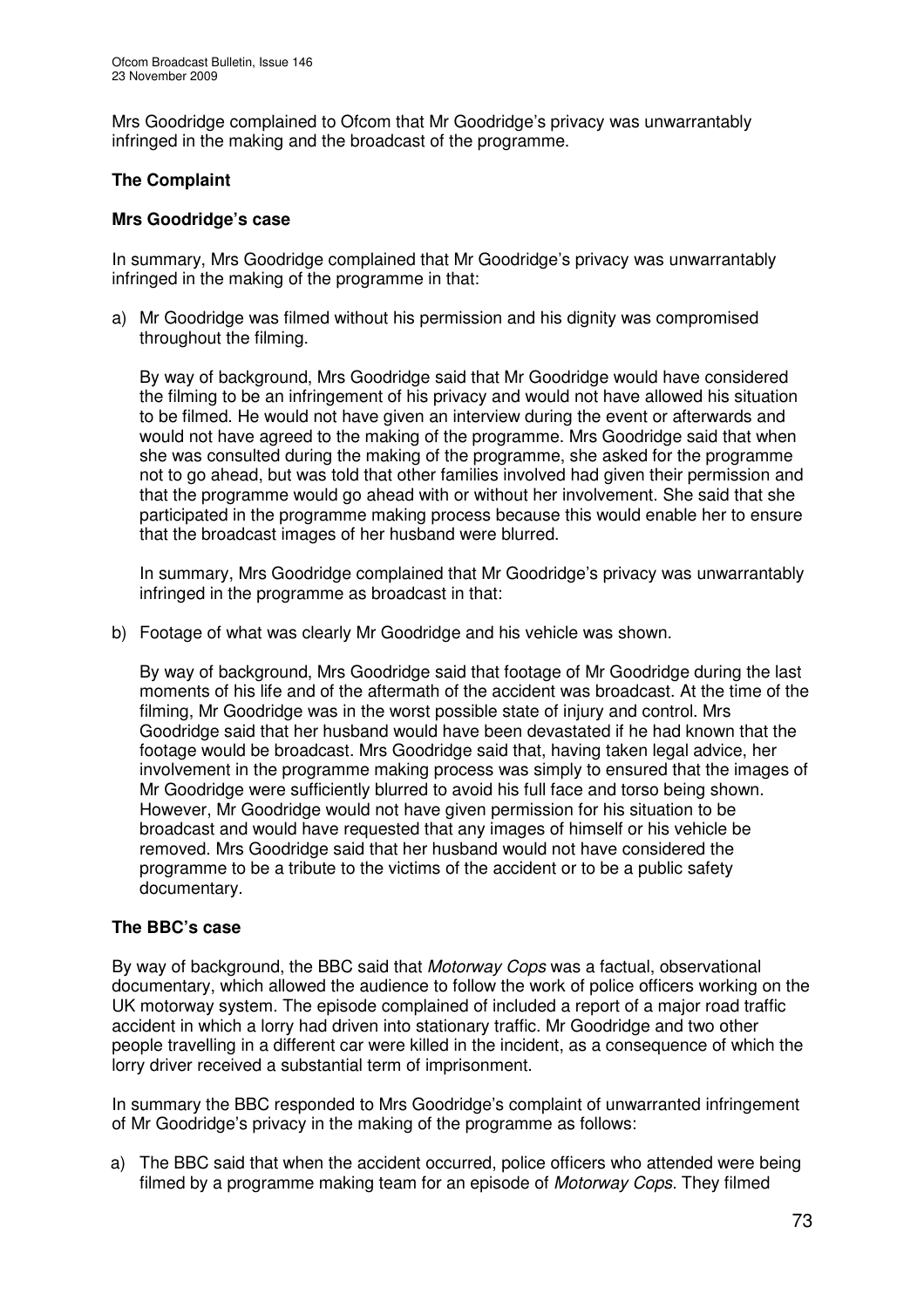extensively throughout the incident, aware that this was an unusually serious one, that it had resulted (at that stage) in at least two fatalities, and that the indications were that the lorry driver had caused death and widespread damage by an act of particularly careless driving. Their footage included film of Mr Goodridge being cut from his vehicle and taken to an ambulance which transported him to hospital.

The BBC said that it accepted that each case must be judged on the basis of the individual facts, and that the facts in this case were particularly traumatic. However, it believed in this instance that the filming gathered material which served the important public purpose of alerting viewers to the potentially devastating consequences of careless driving.

In summary the BBC responded to Mrs Goodridge's complaint of unwarranted infringement of privacy in the broadcast of the programme as follows:

b) The BBC said that the programme makers contacted Mrs Goodridge through her Family Liaison Officer ("FLO"), appointed by Humberside Police. The FLO arranged a meeting between Mrs Goodridge and the producer. Two friends of Mrs Goodridge also attended the meeting. The BBC said that the producer explained to Mrs Goodridge that, as the family of the two other victims who had died in the crash had agreed to take part in the programme, it would be going ahead. The producer told Mrs Goodridge that he was not there to persuade her to take part if she did not wish to, that it was a matter for her, but that he would be glad if she did take part. The BBC said the producer explained that the programme would make it clear that driving without proper care could have devastating consequences.

The BBC said that the producer sensed that Mrs Goodridge was uneasy about participating and thought this was because her husband had been filmed whilst in distress at the scene of the accident. The producer explained to Mrs Goodridge that any images of her husband used in the final programme would be blurred so that he would not be recognisable and that she would have an opportunity to view the material before transmission.

The BBC said that at no time during that meeting did Mrs Goodridge, or any of those accompanying her, suggest that she was being put under pressure to participate in the film. Mrs Goodridge was not pressed to make a decision at the meeting and did not do so. Mrs Goodridge and the producer spoke on the telephone some days later and Mrs Goodridge said that she had decided she would take part and was prepared to be interviewed. The BBC said that Mrs Goodridge expressed no reservations about her participation and gave no indication that she felt herself to be under duress.

The BBC said that the filming took place at Mrs Goodridge's home. One of her friends who had been at the earlier meeting was again present. An interview lasting 50 minutes was recorded and sequences of Mrs Goodridge in her garden were also filmed. The producer asked Mrs Goodridge if it might be possible to have some still images of her husband to use in the programme and she agreed to the suggestion that she might be filmed looking at those photographs on her laptop. Mrs Goodridge also agreed that the producer could take copies of photographs of her husband and select pictures for use in the programme. The BBC said that, when the filming was completed, Mrs Goodridge signed a consent form.

The BBC said that, while editing the programme, the producer realised that he had given Mrs Goodridge an unusual undertaking that she could view the entire programme in advance. He sent her a DVD containing only the section of the film in which she appeared. Mrs Goodridge contacted the producer by phone to say that she felt he was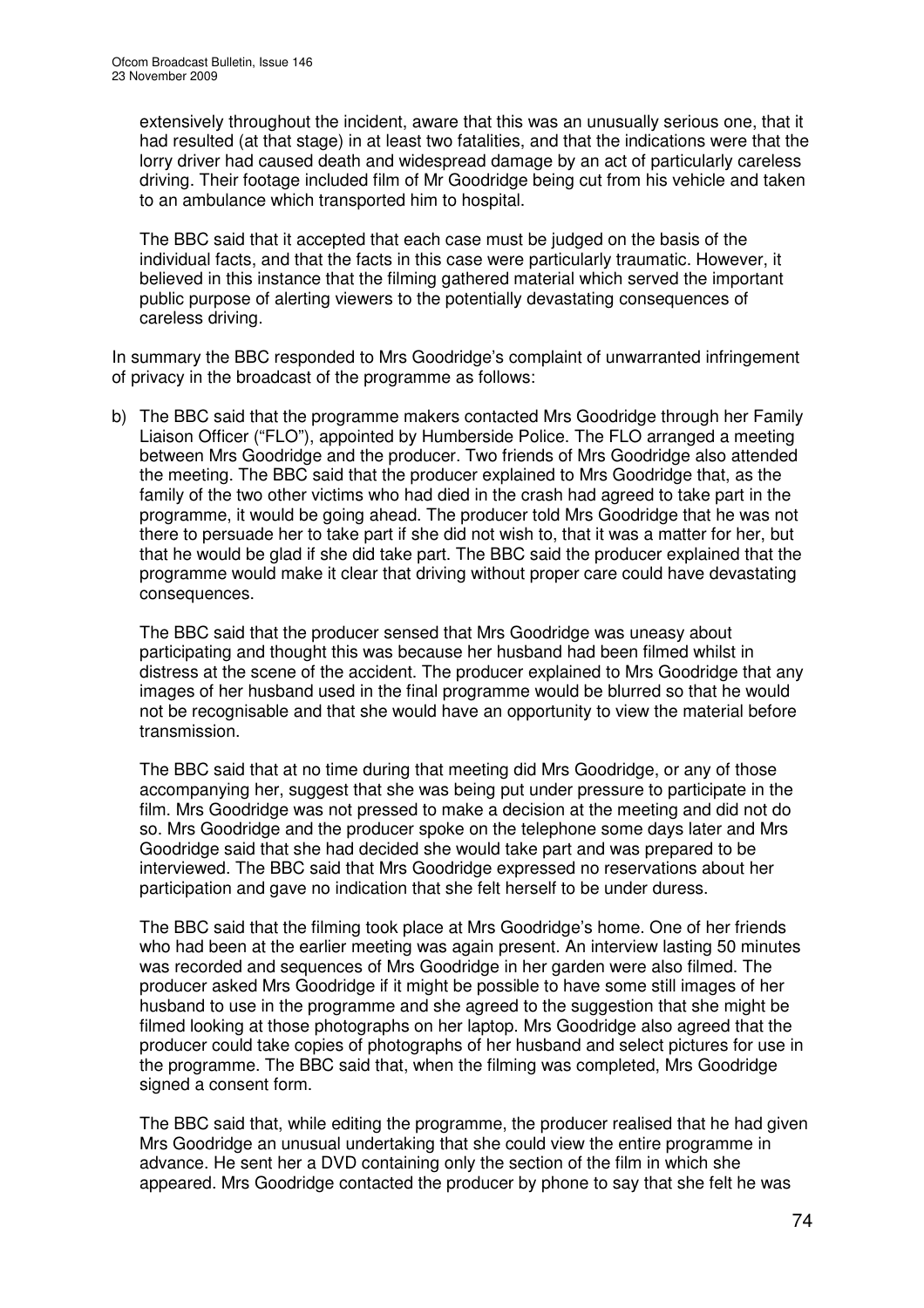reneging on his undertaking to show her the complete film. The producer then sent Mrs Goodridge a DVD containing an offline version of the complete, edited programme. The BBC said that the producer made clear to Mrs Goodridge that, given the stage at which the film was in the editing process, this version would contain images filmed of her husband at the crash scene which would not be blurred, though they would be blurred in the final version.

The BBC said that the producer spoke to Mrs Goodridge again a few days later. Although she had found viewing the film very upsetting, Mrs Goodridge had thanked the producer for approaching the subject sensitively, said she was happy with the way her contribution had been edited and did not ask for any changes to be made.

The BBC said that at no stage did Mrs Goodridge convey any sense that she felt she was being put under undue pressure to participate. The producer was unaware that Mrs Goodridge had been advised that her only alternative to expensive litigation was to participate in the programme against her will to mitigate a distressing outcome. If he had been aware of this, he would have explained that these were not the only courses of action open to her. The BBC said that, if Mrs Goodridge had said at any stage that she did not want to participate or to have images of her husband used, the programme makers would have agreed to her request.

Furthermore, the BBC said that the full transcript of the interview with Mrs Goodridge showed that the interview was lengthy and considered and that it offered no clue that Mrs Goodridge may have been an unwilling interviewee.

The BBC said it believed that the requirement to ensure that there was no unwarranted breach of privacy in the broadcast of the material was met by the consent which Mrs Goodridge implicitly gave to its use after she had viewed the programme in its entirety. The BBC said that the programme makers were entitled to rely on her signed consent form and apparently unfettered co-operation as indicating her consent to use of the footage in the programme.

## **Decision**

Ofcom's statutory duties include the application, in the case of all television and radio services, of standards which provide adequate protection to members of the public and all other persons from unfair treatment and unwarranted infringement of privacy in, or in the making of, programmes included in such services.

In carrying out its duties, Ofcom has regard to the need to secure that the application of these standards is in the manner that best guarantees an appropriate level of freedom of expression. Ofcom is also obliged to have regard, in all cases, to the principles under which regulatory activities should be transparent, accountable, proportionate and consistent and targeted only at cases in which action is needed.

Mrs Goodridge's complaint was considered by Ofcom's Executive Fairness Group. In reaching its decision, Ofcom carefully considered all the relevant material provided by both parties. This included a recording of the programme as broadcast and transcript and written submissions from each party.

In Ofcom's view, the line to be drawn between the public's right to information and the citizen's right to privacy can sometimes be a fine one. In considering complaints about unwarranted infringement of privacy both in relation to the making and the broadcast of the programme, Ofcom must consider two distinct questions: First, has there been an infringement of privacy? Secondly, if so, was it warranted? This is in accordance with Rule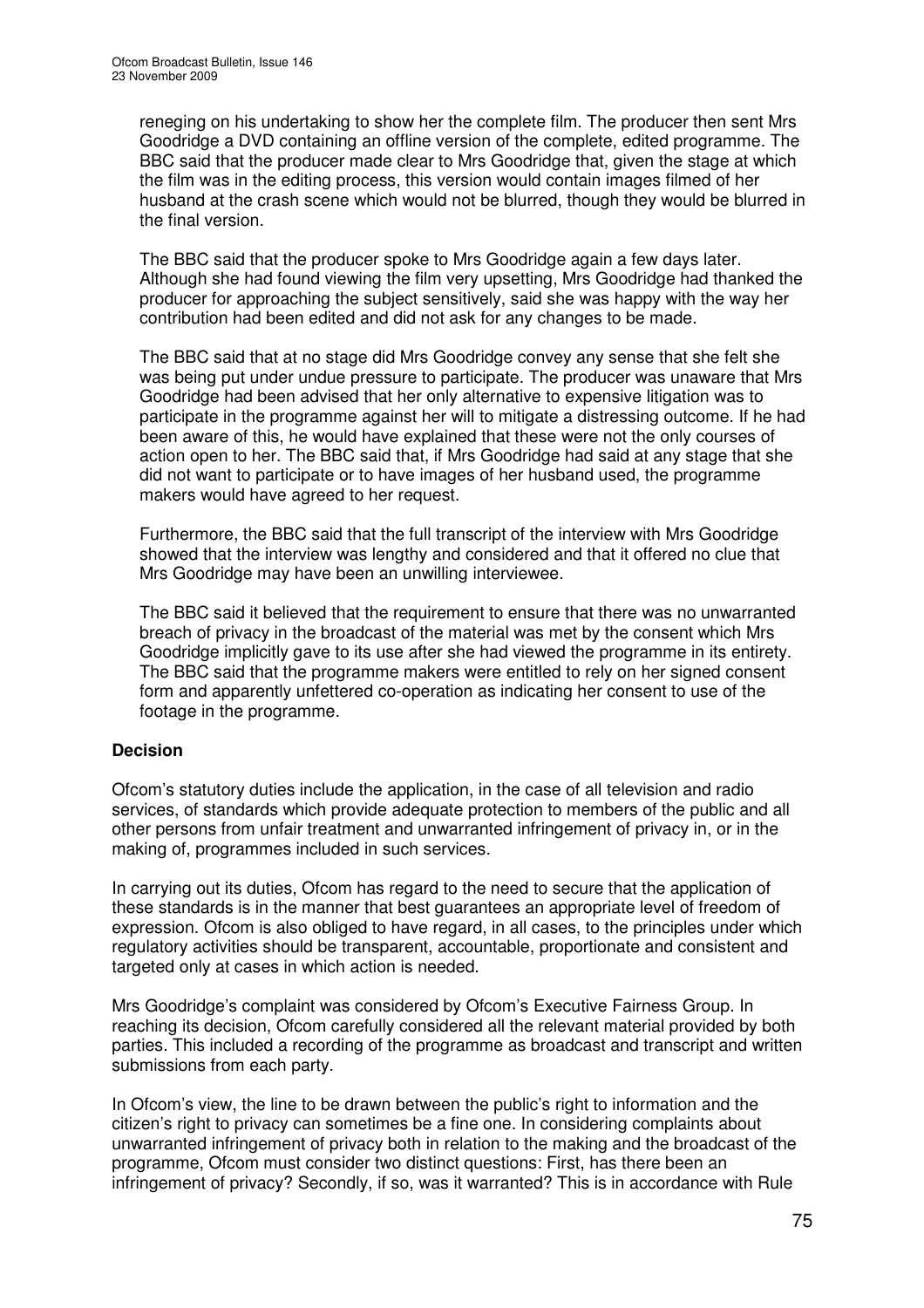8.1 of Ofcom's Broadcasting Code ("the Code"), which states that any infringement of privacy in programmes, or in connection with obtaining material included in programmes, must be warranted.

a) Ofcom first considered the complaint that Mr Goodridge's privacy was unwarrantably infringed in the making of the programme.

In considering this head of the complaint Ofcom took account of Practice 8.5 of the Code which states that any infringement of privacy in the making of a programme should be with the person's consent or be otherwise warranted. The Code indicates that the word "warranted" in the context of justifying an infringement of privacy has a particular meaning. It means that a broadcaster must be able to demonstrate why the infringement was justified and, if the justification put forward is in the public interest, why in the particular circumstances of the case, the public interest outweighed the complainant's right to privacy.

In considering whether Mr Goodridge's privacy was infringed in the making of the programme, Ofcom considered first whether he had had a legitimate expectation of privacy in the circumstances in which he was filmed. Ofcom noted that the filming took place during the course of the programme makers accompanying motorway officers as they went about their duty. This included being called to the scene of a very serious road accident. Ofcom observed that Mr Goodridge was filmed being released from his badly damaged car by fire fighters and then being taken on a stretcher to an ambulance. It was clear from other footage filmed at the time, including interviews with police officers and drivers of other vehicles involved in the accident, that Mr Goodridge had suffered life threatening injuries. Ofcom noted that it was clear that Mr Goodridge had not given his consent for the filming, nor had he been in a position to do so. Although the filming was carried out in a public place, namely a motorway, Ofcom considered that this factor was outweighed by the fact that footage recorded of Mr Goodridge included material of a very private nature, i.e. images of him while he was in an extremely vulnerable state in the aftermath of a horrific road accident. In these circumstances, Ofcom took the view that Mr Goodridge had a legitimate expectation of privacy in relation to the filming and that his privacy had been infringed as a result of the filming of footage of him in this situation.

Ofcom then went on to consider whether this infringement was warranted. Ofcom considered whether the filming of the footage of Mr Goodridge was justified in the public interest. Ofcom considered that the subject matter of the programme, which followed the motorway police as they carried out their duties and demonstrated the reality of serious road traffic accidents, was in the public interest.

Taking account of the factors noted above, Ofcom found that the decision to record the material in this case was warranted by the public interest in the subject matter. Therefore the infringement of Mr Goodridge's privacy as a result of the recording of the material was warranted.

In addition, Ofcom recognised that there may be pressures on programme makers in certain situations which make it difficult to judge at the time whether filming or recording is likely to unwarrantably infringe the subject's privacy. In these circumstances what is important is that the broadcaster takes steps to ensure that the subsequent broadcast of material recorded in such circumstances does not result in an unwarranted infringement of privacy. This issue is dealt with in the decision at head b) below.

b) Ofcom next considered the complaint that Mr Goodridge's privacy was unwarrantably infringed in the programme as broadcast.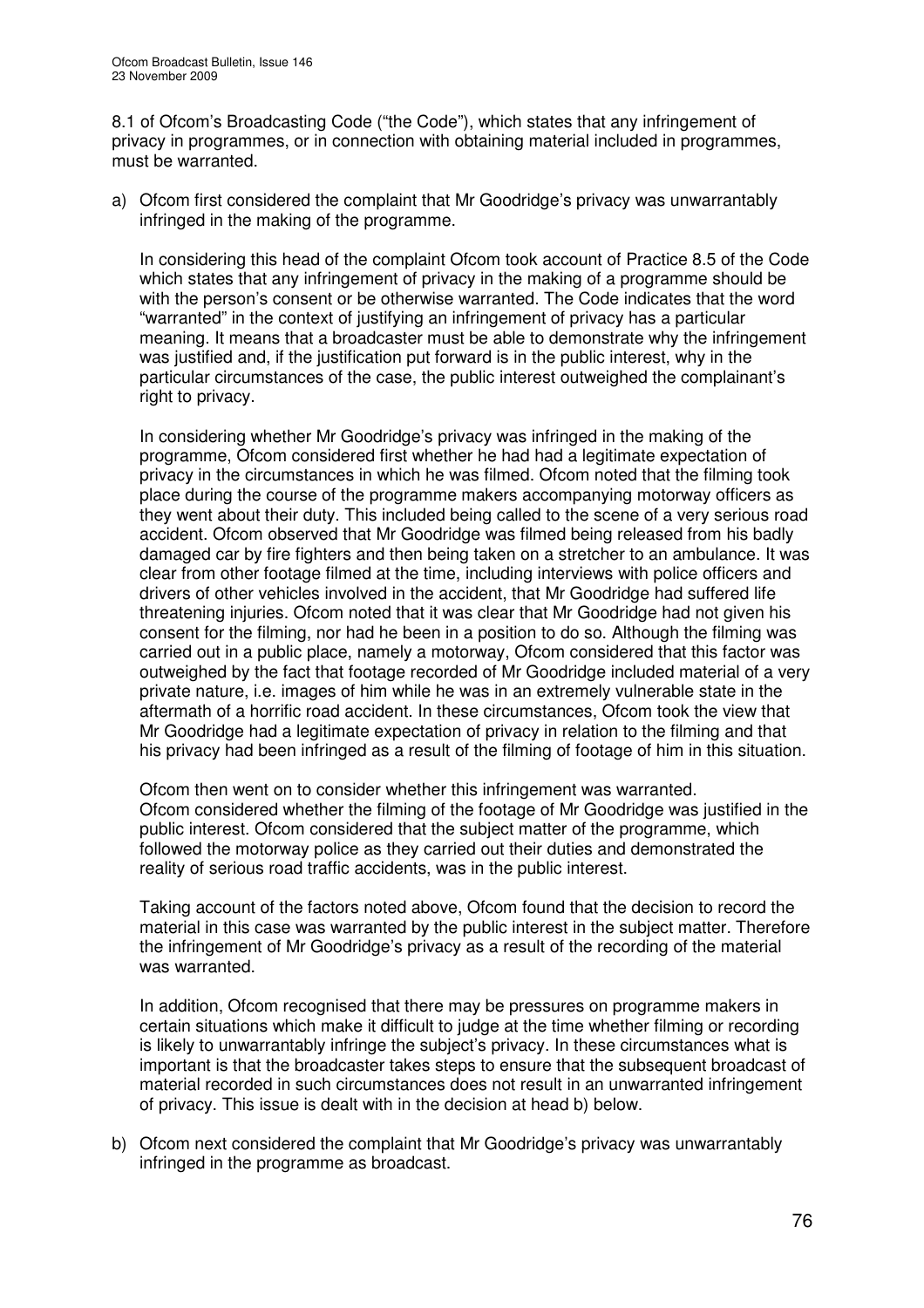In considering this part of the complaint Ofcom took account of Practice 8.6 of the Code. This states that if the broadcast of a programme would infringe the privacy of a person, consent should be obtained before the relevant material is broadcast, unless the infringement of privacy is warranted. The Foreword to Section 8 (Privacy) of the Code sets out that where consent is referred to in Section 8, it refers to informed consent. Therefore in considering this part of the complaint, Ofcom also took into account each of the measures set out in Practice 7.3 of the Code, which provides that where people are invited to make a contribution to a programme they should normally, at an appropriate stage:

- be told the nature and purpose of the programme, what the programme is about, and be given a clear explanation of why they were asked to contribute and when (if known) and where it is likely to be first broadcast;
- be told what kind of contribution they are expected to make;
- be informed about the areas of questioning and, wherever possible, the nature of other likely contributions;
- be made aware of any significant changes to the programme as it develops which might reasonably affect their original consent to participate, and which might cause material unfairness;
- be told the nature of their contractual rights and obligations and those of the programme maker and broadcaster in relation to their contribution; and
- be given clear information, if offered an opportunity to preview the programme, about whether they will be able to effect any changes to it.

Practice 7.3 of the Code then states that taking the measures listed above is likely to result in the consent that is given being "informed consent".

In considering whether Mr Goodridge's privacy was infringed in the broadcast of the programme, Ofcom first considered whether he had had a legitimate expectation of privacy in the circumstances in which footage of him was broadcast.

Ofcom first noted that brief shots of Mr Goodridge were shown in the programme and that a number of shots of his vehicle were shown, with the registration plate clearly visible on one occasion. Later in the programme, during the interview with Mrs Goodridge, Mr Goodridge was also named. In these circumstances, he was therefore clearly identifiable to viewers.

Ofcom then noted that the programme showed Mr Goodridge being released from his badly damaged car by fire fighters and then being taken on a stretcher to an ambulance. It was clear from other footage included in the programme, including interviews with police officers and drivers of other vehicles involved in the accident that Mr Goodridge had suffered life threatening injuries and later in the programme it was stated that he had died as a result of those injuries. Although the footage broadcast was filmed in a public place, namely a motorway, Ofcom considered that this factor was outweighed by the fact that footage shown of Mr Goodridge included material of a very private nature, i.e. images of him while he was in an extremely vulnerable state in the aftermath of a horrific road accident.

Ofcom then considered whether Mrs Goodridge's consent had been obtained before the material was broadcast. Specifically, Ofcom considered whether sufficient measures had been taken so as to entitle the broadcaster to consider that it had *informed* consent for the broadcast of the footage of Mr Goodridge in the programme.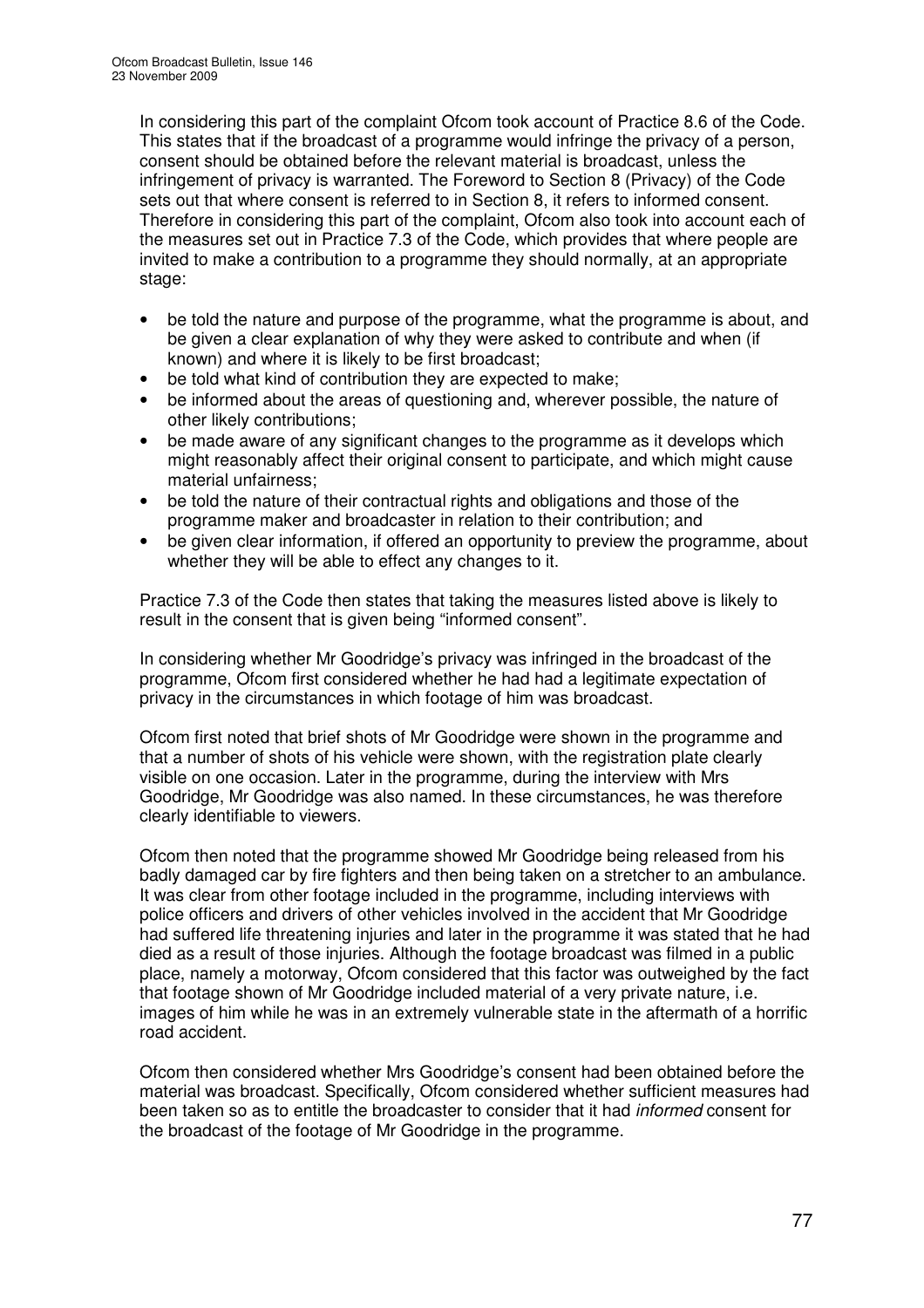Ofcom noted that it appeared that Mrs Goodridge sought legal advice which suggested that it would only be possible for her to retain some control over how the images of her husband were used in the programme if she agreed to take part. It was also clear to Ofcom that Mrs Goodridge was under the impression that the programme would go ahead, including footage of Mr Goodridge, whether she agreed to this or not. Ofcom also noted the BBC's assertion that if Mrs Goodridge had asked for footage of her husband not to be included in the programme, that would have been respected. It appears to Ofcom therefore that there was a misunderstanding between Mrs Goodridge and the programme makers. Given that Mrs Goodridge had experienced the traumatic loss of her husband, it was incumbent on the programme-makers to ensure they took every reasonable step to ensure Mrs Goodridge understood what was being asked of her and that they had her informed consent.

In Ofcom's view it was extremely regrettable that the programme makers, Folio TV, sent Mrs Goodridge by post an unfinished version of the programme, showing images of Mr Goodridge in the aftermath of the accident and during the last moments of his life before they had been blurred. It was also regrettable that the programme makers appeared to have given Mrs Goodridge an assurance they did not intend to give her, with regard to her viewing the programme in its entirety before broadcast; and that initially they did not provide her with the programme, as they promised. In Ofcom's view, this suggested that their dealings with her were not of the high standard to be expected, particularly in such a traumatic situation.

However, Ofcom viewed a recording of the full interview with Mrs Goodridge. It appeared from this that Mrs Goodridge took part in the interview willingly and her demeanour did not suggest that she was uncomfortable with the interview. Ofcom noted that she also gave the producer photographs of her husband to use in the programme. Following the interview, Mrs Goodridge signed a consent form. Notwithstanding the concerns set out above about the manner in which the programme was sent to Mrs Goodridge before broadcast, Ofcom noted that, having viewed the programme, she did not ask for any changes to be made. In these circumstances, Ofcom took the view that the programme makers were entitled to consider that they had Mrs Goodridge's informed consent for the footage of Mr Goodridge to be included in the programme.

Although sensitive images of this type included of Mr Goodridge would be likely to give rise to a significant expectation of privacy, in these particular circumstances, Ofcom took the view that Mrs Goodridge gave informed consent for the use of the images in the programme and that Mr Goodridge therefore did not have a legitimate expectation of privacy in relation to the broadcast.

Having found that there was no legitimate expectation of privacy, it was not necessary for Ofcom to further consider whether Mr Goodridge's privacy was infringed or whether any infringement of his privacy was warranted.

**Accordingly Ofcom has not upheld Mrs Goodridge's complaint that Mr Goodridge's privacy was unwarrantably infringed in the making and the broadcast of the programme.**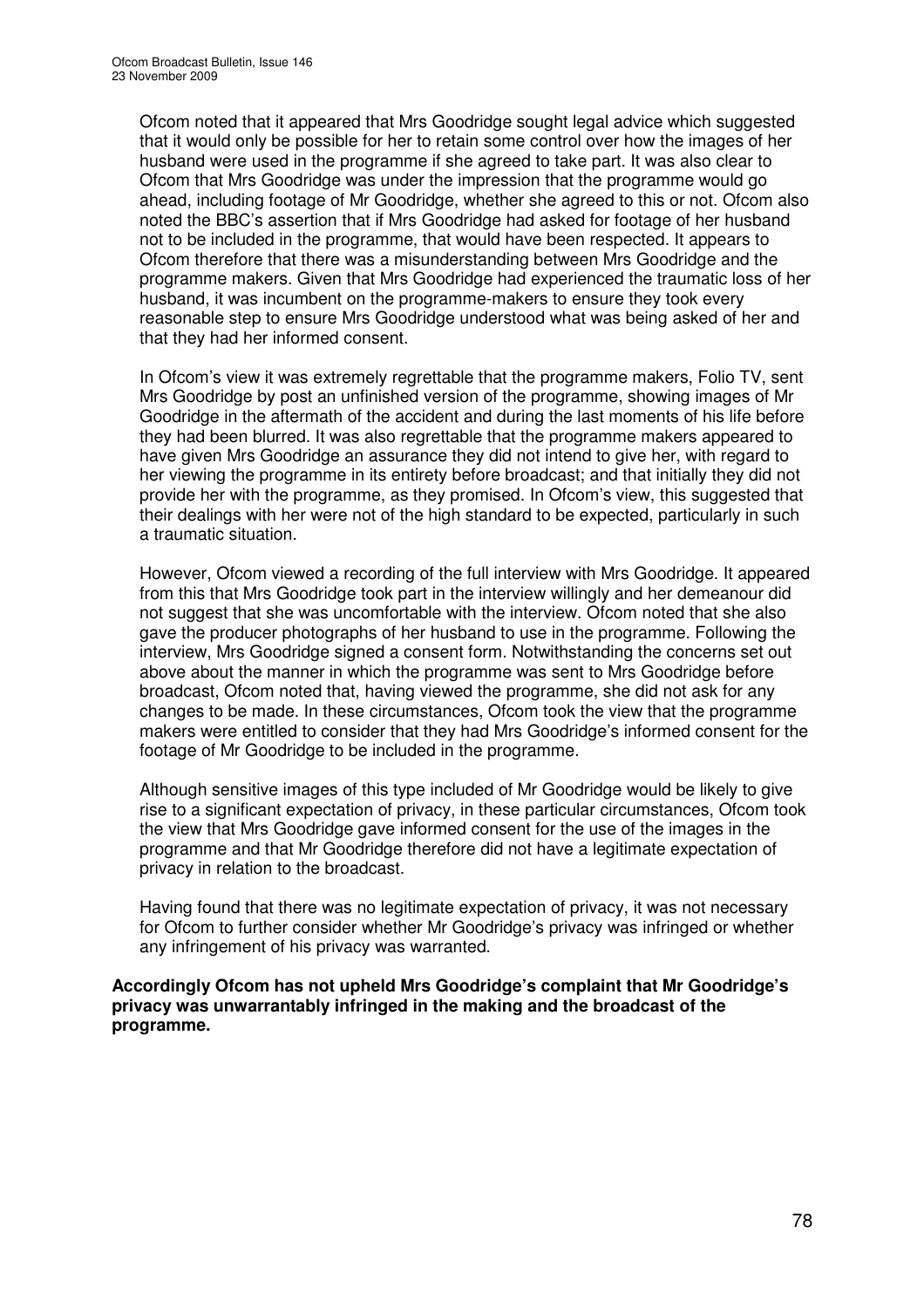# **Not Upheld**

## **Complaint by Mrs Susan Lumley on behalf of Mrs Freda Whitwell (deceased)**

*Panorama: Britain's Homecare Scandal, BBC1, 9 April 2009*

**Summary:** Ofcom has not upheld this complaint made by Mrs Susan Lumley on behalf of Mrs Freda Whitwell of unwarranted infringement of privacy either in the making or the broadcast of the programme.

This edition of *Panorama*, entitled *Britain's Homecare Scandal*, investigated mistreatment of the elderly by some care organisations around the country. Two undercover reporters obtained positions with such organisations and worked as carers for them and secretly filmed their activities. Whilst working for them, they secretly filmed their activities. One of the reporters worked for the company, Carewatch. In her first assignment she accompanied an experienced carer to the home of Mrs Freda Whitwell.

Footage of the top of Mrs Whitwell's head and the interior of her home were shown in the programme.

Mrs Susan Lumley (Mrs Whitwell's daughter) complained to Ofcom on her mother's behalf that her mother's privacy was unwarrantably infringed in both the making and the broadcast of the programme.

In summary Ofcom found that:

- Mrs Whitwell's privacy was infringed in the making of the programme. However, the strong public interest attached to reporting the poor treatment administered to the elderly warranted this infringement.
- Mrs Whitwell's privacy was not, however, infringed in the broadcast of the programme because the brief and partial nature of her appearance would have rendered her identifiable only to the very small circle of people who knew her intimately.

## **Introduction**

On 9 April 2009, the BBC broadcast an edition of *Panorama*, its current affairs documentary. This edition, entitled *Britain's Homecare Scandal*, investigated mistreatment of the elderly by some care organisations around the country.

The programme used two undercover reporters who obtained positions with care organisations and worked as carers for them. Whilst working for them, they secretly filmed their activities. One of the reporters worked for the company, *Carewatch.* In her first assignment she visited the home of Mrs Freda Whitwell. She worked alongside an experienced carer who explained that she was too busy to train her properly.

The programme included secretly filmed footage of the interior of Mrs Whitwell's home and the top of her head when being helped onto a commode in her bathroom.

Mrs Susan Lumley, Mrs Whitwell's daughter, complained to Ofcom on her mother's behalf that her mother's privacy was unwarrantably infringed in both the making and the broadcast of the programme.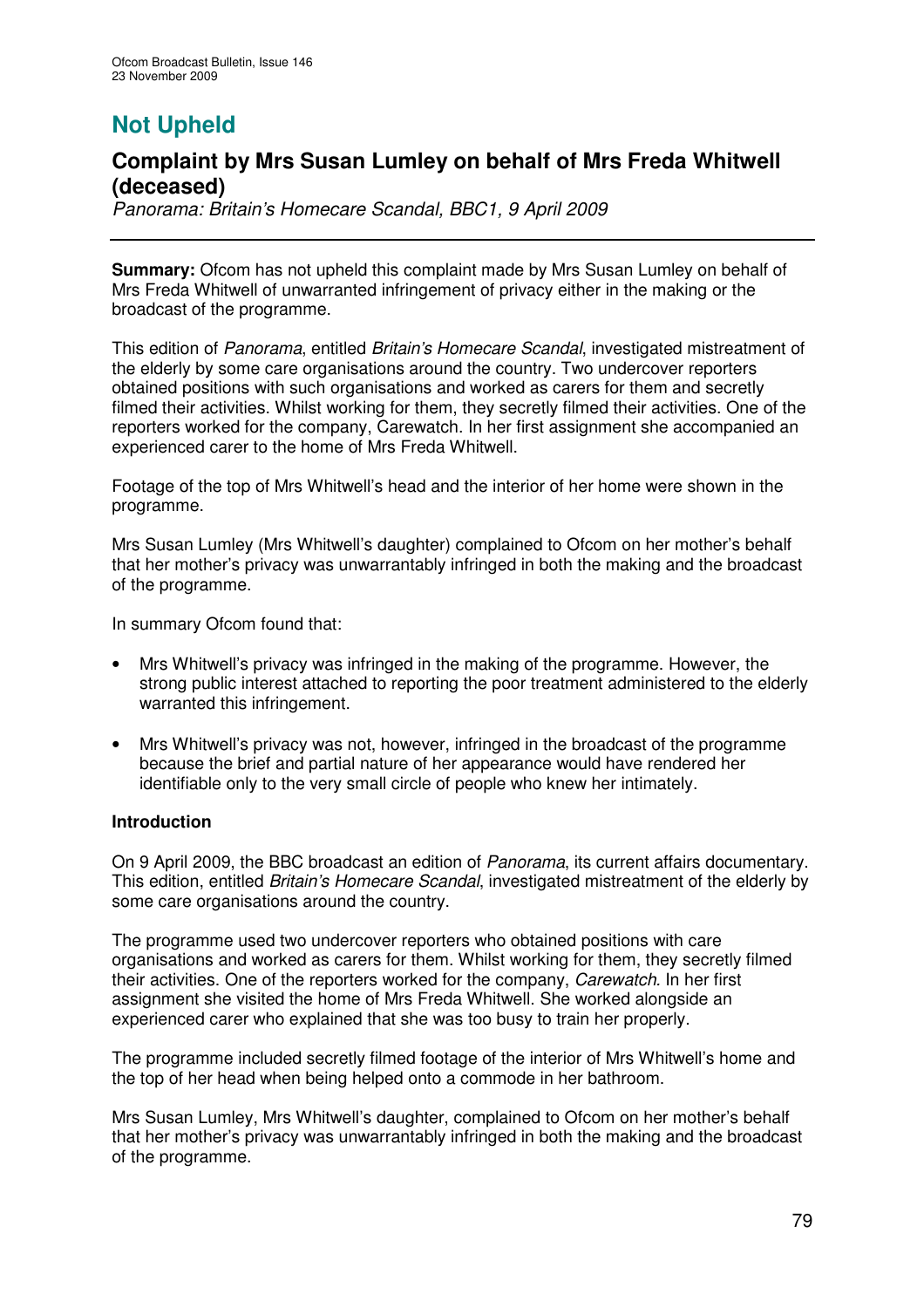## **The Complaint**

## **Mrs Lumley's case**

In summary, Mrs Lumley complained on behalf of her mother that her privacy had been unwarrantably infringed in the making of the programme in that:

a) The programme makers filmed Mrs Whitwell undercover in her own home without her consent or that of her family. Mrs Lumley said that her mother's privacy and dignity should have been maintained at all times whilst in the care of the local authority and Carewatch. Instead, the programme makers accessed the property and filmed footage of Mrs Whitwell in her bathroom without permission.

In summary, Mrs Lumley complained on behalf of her mother that her privacy had been unwarrantably infringed in the programme as broadcast in that:

b) The secretly filmed footage was broadcast without her consent or that of her mother.

## **The BBC's case**

In summary, the BBC responded to Mrs Lumley's complaint of unwarranted infringement of her mother's privacy in the making of the programme as follows:

a) In response to the complaint that the programme makers filmed Mrs Whitwell undercover in her own home without her consent or that of her family, the BBC said that while it accepted that, in the making of the film, Mrs Whitwell's privacy was breached it believed that the breach was warranted by the considerable public interest in bringing this particular aspect of deficient care to public notice.

It said that investigations of this kind, if they were to obtain conclusive evidence that standards of care were poor or worse, would often involve unavoidable breaches of the privacy of those to whom care is being delivered. The BBC said that it believed that the significant public interest involved in exposing practices such as those which were revealed in this programme, and exposing the regulatory failings which allowed such practices to continue, warranted the breaches of privacy involved, provided that the breaches were kept to the minimum necessary, that sufficient safeguards were built into the filming to ensure that this was so and that consent, where necessary and possible, was obtained.

The BBC said that this was the case in relation to this investigation and this particular complaint. It said the programme makers at all times worked to a detailed and carefully considered protocol to ensure that breaches of privacy were kept to the minimum necessary and that, as far as possible, privacy was respected. The BBC said that this was drawn up in consultation with the BBC's Editorial Policy Unit and Head of Multi Media Programmes.

The BBC said that the secret filming in Mrs Whitwell's home took place during the first visit made by one of the undercover reporters, "Hayley". It said that she was accompanying another carer who was responsible for this phase of her training. The BBC said that their conversation, perhaps inevitably at this stage in their working relationship, turned to training and to tasks – such as using a hoist which they were supposed to carry out together. The sequence unfolded as follows:

*Commentary: "It was Hayley who was first to get work…at a company in York…where our research indicated systemic failings. It's called*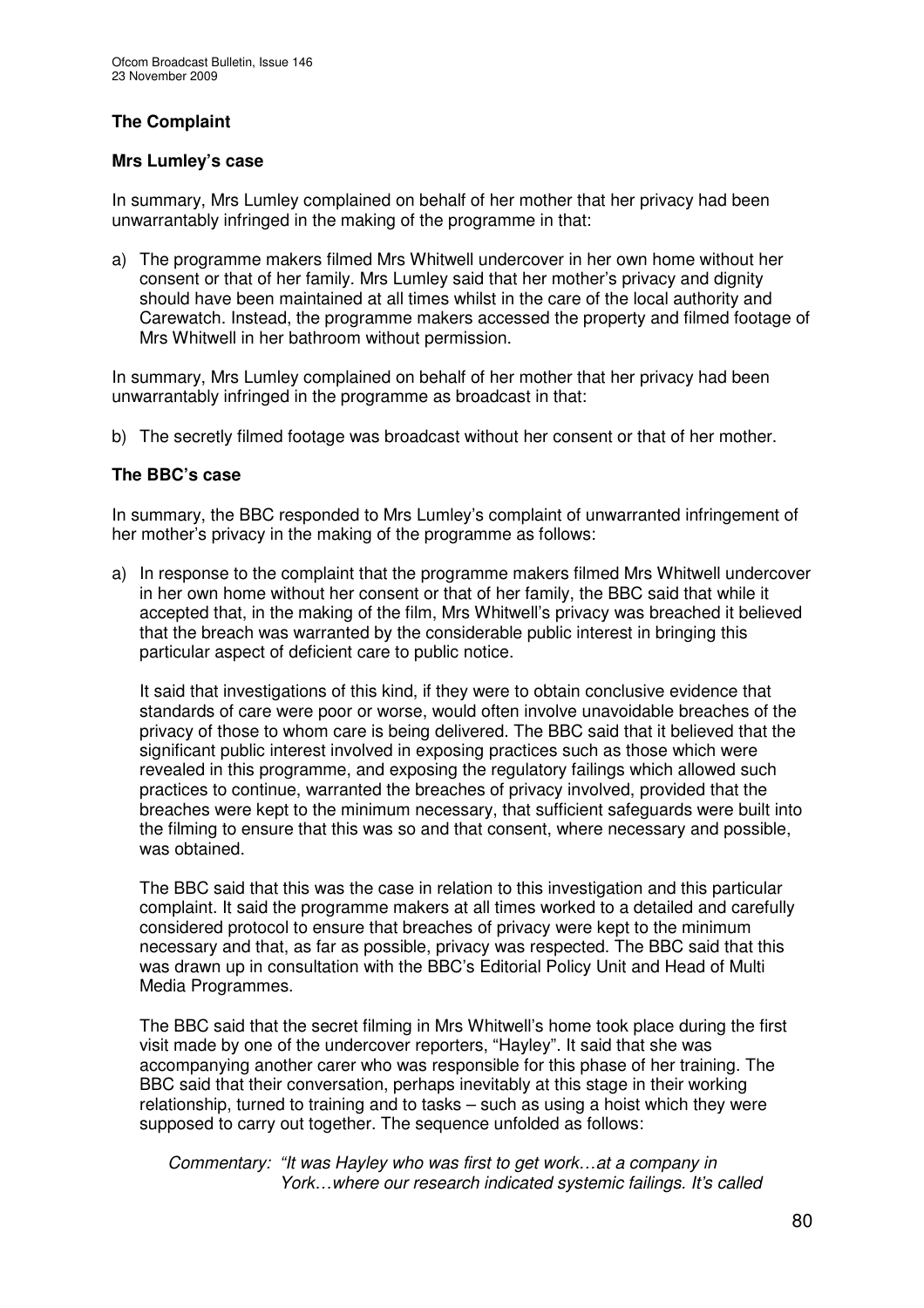*Carewatch….and claims to be the fastest growing social care provider in the land…with around fifteen thousand elderly clients…It doesn't know Hayley's already been trained…it gives her four 'twenty minute' dvds…and a ninety minute tutorial…before declaring her ready for work…She began on a chilly winter's night…coupled with an old hand…"*

- *Hayley: "Should I have had some like training and that or something?"*
- *Carer: "You'll get to watch a video and you should get…I basically should be training you up but because we've got so many calls I can't train you up properly, so you're just gonna have to just watch, and grasp it."*
- *Commentary: "Her partner is 21 years old. Before she became a carer she trained as a hairdresser… She's going to teach Hayley everything she knows… using a hoist will be crucial…that normally requires two carers…"*
- *Hayley: "I've not been told how to move anyone or anything…"*
- *Carer: "No that's fine I'm telling you."*
- Carer: "If you knew a little bit about it, like a little bit how to put a sling in, a *little bit about how, which hook goes on what, and a little bit about hoisting and pushing and what you can and can't do. Then at least you would feel a little bit more comfortable with what you were doing."*
- *Hayley: "Yeah well I was told that I would no way do hoisting until after I've been trained which is after January. And this is my first night."*
- *Carer: "So am I gonna hoist up everyone 'cos then I shouldn't really be hoisting on my own."*

The BBC said that a few days later, the conversation returned to the subject of training, and shed further significant light on the earlier conversation in Mrs Whitwell's house.

- *Commentary: "Days later, the carer giving on-the-job training, isn't the old hand she seems…"*
- *Carer: "I ain't done my manual handling. It's like how can I teach them when I don't properly know why we do things – that's what frustrates me so much."*
- *Carer: "Every time I say something about training: "I can't do it just for you I'll have to wait till there's a few months 'cos I'm not wasting my time"."*
- *Hayley: "How long you been working now without training?"*
- *Carer: "Seven months."*

The BBC said that this segment recorded in Mrs Whitwell's home recorded the clear admission by Hayley's colleague that because of their workload she would not be able to train Hayley as she was supposed to. The BBC said that it believed that the reality exposed by these sequences taken together is that vulnerable people are exposed to considerable risk by the fact that those delivering their care may have received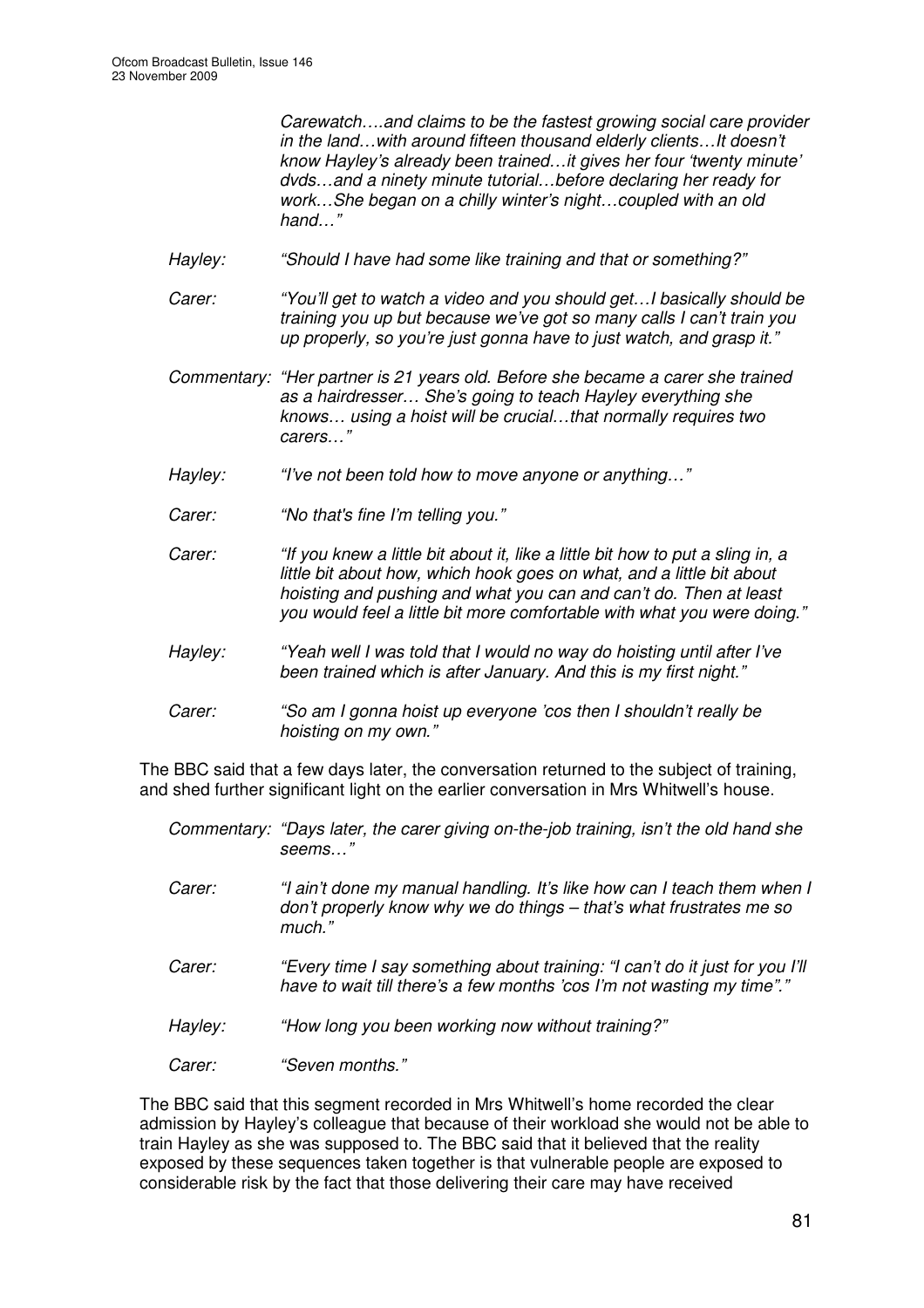insufficient training. It said that this belief was supported in the programme, by Dr Rosemary Leonard, a general practitioner with a particular interest in elderly care. After viewing this footage, she said in the programme:

*"I hadn't realised the extent to which these carers are just going on the experience of the previous carer that's gone in, or the carer that they're with - who might be very good but on the other hand, may well have picked up some shockingly bad habits, or may be doing things completely wrong. And it seems to me that training's on the never, never here - it just never seems to happen…"*

The BBC said that it believed that the issue which the conversation recorded in Mrs Whitwell home raised, namely that the training provided to staff delivering care to vulnerable elderly people was seriously inadequate, was fundamental to the quality of care, and to the safety of those receiving it. It said that the public interest served by showing this segment of conversation was considerable and self-evident. The BBC said that the fact that this conversation took place in Mrs Whitwell's house was the sole reason for showing the footage which was filmed there. It said that there was nothing in the segment which revealed anything about Mrs Whitwell – she was not named, nor was information given about her individual care or needs. The BBC said that she was effectively anonymous.

In summary, the BBC responded to Mrs Lumley's complaint of unwarranted infringement of her mother's privacy in the programme as broadcast as follows:

b) In response to the complaint that the secretly filmed footage was broadcast without her or her mother's consent, the BBC said that there was no material breach of Mrs Whitwell's privacy in the broadcast of the footage. It said the footage was used because it contained the conversation between the undercover reporter and the carer who was supposed to be training her, which happened to take place while they were attending at Mrs Whitwell's house. The BBC said that the sequence filmed there did not reveal anything about Mrs Whitwell's care, her condition or her needs. It said that all that could be seen of Mrs Whitwell was a small section of the top of her hair from which she was completely unrecognisable. The BBC said all that was seen of the inside of her house was patterned wallpaper on the kitchen wall and a flower arrangement on the bathroom wall. It said that neither the wallpaper nor the flower arrangement was in any way unique or distinctive. The BBC said that only people with an intimate knowledge of the interior Mrs Whitwell's flat could have recognised the particular decorative features shown, and that the broadcast footage revealed nothing of Mrs Whitwell or her circumstances which would not already have been known to such people. The BBC said that, for all practical purposes, Mrs Whitwell was anonymous in the programme and thus the issue of consent in the broadcast of the footage did not arise.

The BBC said that if, however, Ofcom took the view that there was a breach of privacy in the broadcast of the programme, it believed that any breach, which must be considered minimal in nature, was warranted by the public interest in revealing the conversation between the undercover reporter and her trainer which was taking place and which it has set out in detail above.

## **Decision**

Ofcom's statutory duties include the application, in the case of all television and radio services, of standards which provide adequate protection to members of the public and all other persons from unfair treatment and unwarranted infringement of privacy in, or in the making of, programmes included in such services.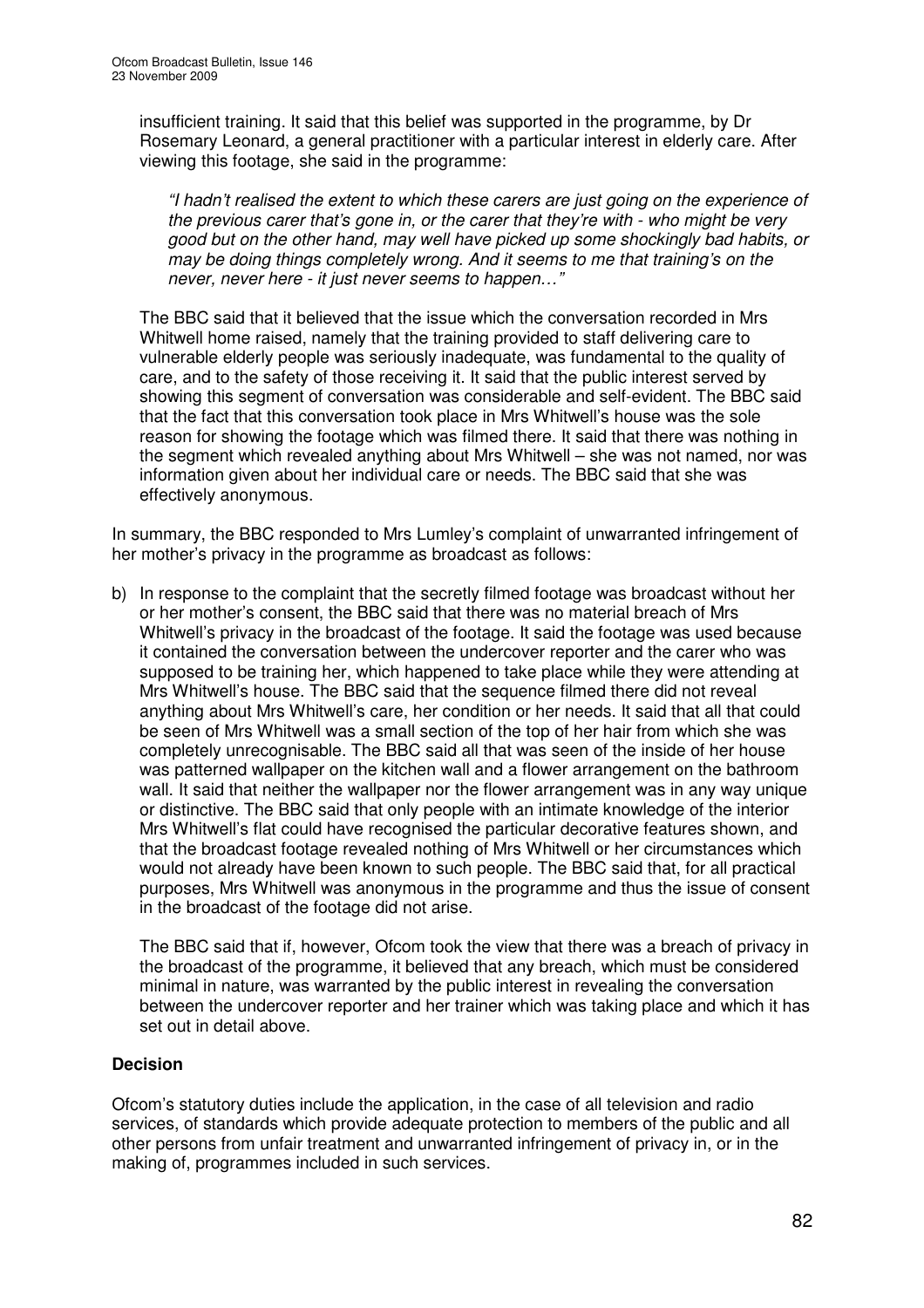In carrying out its duties, Ofcom has regard to the need to secure that the application of these standards is in the manner that best guarantees an appropriate level of freedom of expression. Ofcom is also obliged to have regard, in all cases, to the principles under which regulatory activities should be transparent, accountable, proportionate and consistent and targeted only at cases in which action is needed.

Mrs Lumley's complaint was considered by Ofcom's Executive Fairness Group. In reaching its decision, Ofcom carefully considered all the relevant material provided by both parties. This included a recording of the programme as broadcast and transcript and both parties written submissions.

Ofcom first considered Mrs Lumley's complaint that her mother's privacy had been unwarrantably infringed in the making of the programme.

a) Ofcom considered the complaint that the programme makers filmed Mrs Whitwell undercover in her own home without her consent or that of her family.

In Ofcom's view, the line to be drawn between the public's right to information and the citizen's right to privacy can sometimes be a fine one. In considering complaints about the unwarranted infringement of privacy both in relation to the making and the broadcast of the programme, Ofcom must consider two distinct questions: First, has there been an infringement of privacy? Secondly, if so, was it warranted? This is in accordance with Rule 8.1 of Ofcom's Broadcasting Code "the Code" which states that any infringement of privacy in programmes or in connection with obtaining material included in programmes must be warranted.

In particular, Ofcom had regard to Practices 8.13 and 8.21 of the Code. Practice 8.13 states that surreptitious filming or recording should only be used where it is warranted. Practice 8.21 states that where a programme features an individual under sixteen or a vulnerable person in a way that infringes privacy, consent must be obtained from a parent, guardian or other person of eighteen or over in loco parentis; and wherever possible, the individual concerned; unless the subject matter is trivial or uncontroversial and the participation minor, or it is warranted to proceed without consent.

Ofcom first considered whether Mrs Whitwell had a legitimate expectation of privacy in the circumstances in which she was filmed.

Ofcom noted that the footage was filmed inside Mrs Whitwell's home whilst she was receiving care and that she was 98 years old at the time of filming. Ofcom took into account that Mrs Whitwell had been filmed whilst she was being attended to by her carers and assisted on to her commode. Ofcom also noted that the footage of Mrs Lumley had been obtained surreptitiously by an undercover reporter posing as a trainee carer using a hidden camera. Ofcom considered that the location of the filming (i.e. her home and her bathroom); the age and vulnerability of Mrs Whitwell; and the surreptitious nature of the filming were all factors that would have significantly heightened her expectation of privacy. In the circumstances, Ofcom considered that Mrs Whitwell had a legitimate expectation of privacy in the circumstances in which she was filmed.

In light of the above considerations, Ofcom took the view that the actions of the programme makers in obtaining footage of Mrs Whitwell whilst inside her home without the knowledge or consent of her guardians, through surreptitious means, infringed the her privacy.

Having found an infringement of Mrs Whitwell's privacy in the making of the programme, Ofcom went on to consider whether the infringement was warranted.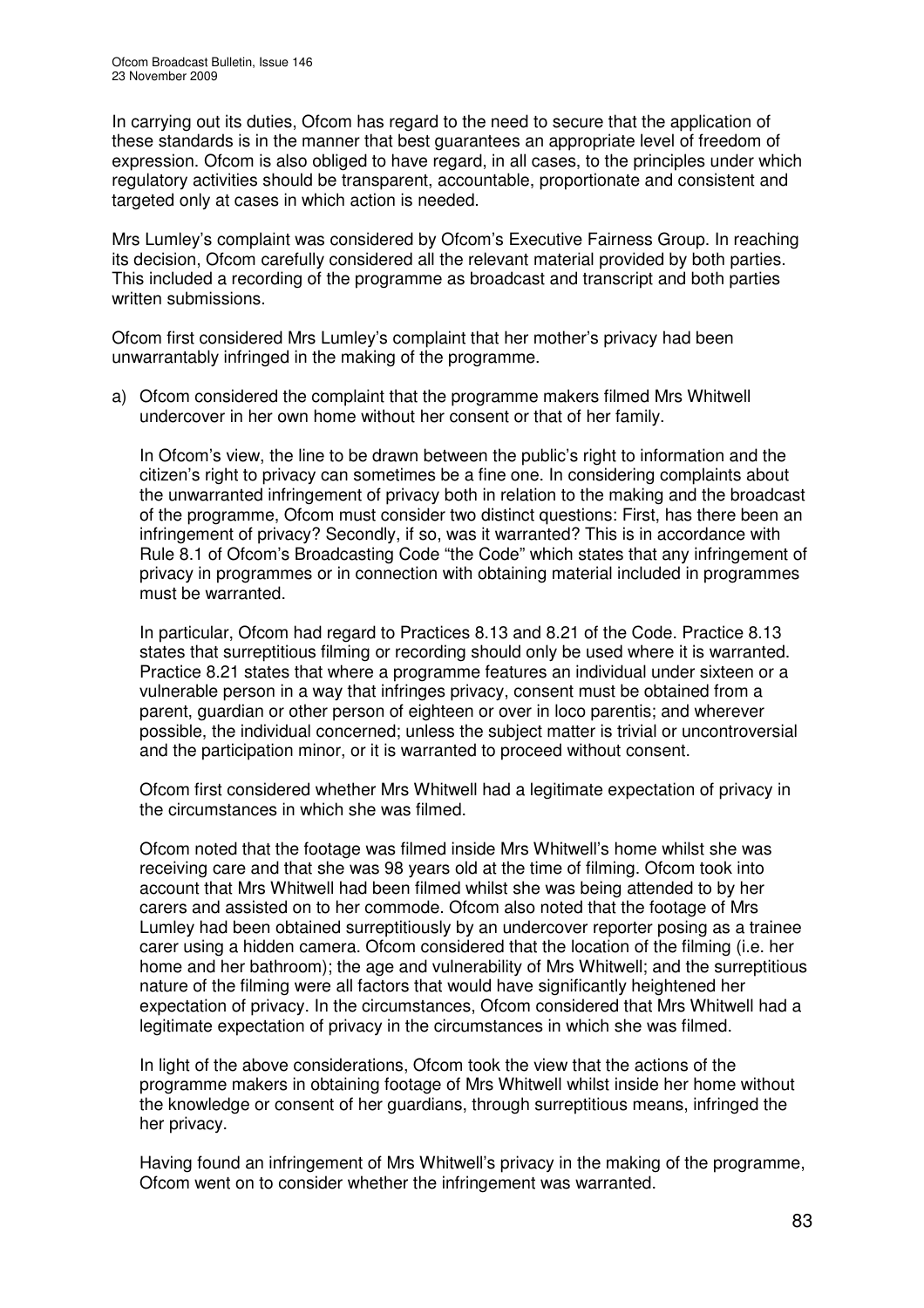Ofcom noted that prior to filming the programme makers had received information that raised significant concerns about the care being received by the elderly from private sector organisations in different areas of the country. Ofcom noted that in response to this information an undercover reporter had applied for and had successfully secured employment with Carewatch. Ofcom also noted that the footage of Mrs Whitwell was taken on the reporter's first home visit.

Ofcom considered that there was a legitimate public interest justification in reporting on the standards and quality of care provided by private sector organisations, especially by those entrusted with the care of the elderly. Ofcom also considered that the programme makers had reasonable grounds to believe that further evidence could be obtained, on the basis of the material gathered they had gathered prior to the reporter's first visit to a home.

Ofcom was satisfied that the surreptitious nature of the investigation (including surreptitious filming by undercover reporters) was essential to its authenticity and credibility. In Ofcom's view, by alerting the relevant care organisations, its staff, its clients or the guardians of the clients to the investigation in advance, the programme makers would have been unable gain an accurate picture of the standard and quality of care given. Ofcom noted the BBC's argument that Mrs Whitwell was filmed solely in order to record the reporter's conversation with her fellow carer, and considered the BBC were justified in believing that this fellow carer might reveal key information while she was going about her work.

In all the circumstances of this particular case, Ofcom therefore found that the surreptitious nature of the filming was warranted and proportionate.

Ofcom then considered whether or not the infringement of Mrs Whitwell's privacy was warranted in the making of the programme in light of the factors discussed above. Ofcom carefully weighed a vulnerable, elderly person's right to privacy against the public interest served by the filming of her care in these circumstances. As stated above, Ofcom considered that an investigation into the quality of care provided by those responsible for the elderly was one that was certainly in the public interest. It also considered that the investigation could not have succeeded in showing the actual practices of these care organisations without surreptitious filming.

While Ofcom acknowledged that the filming infringed the privacy of Mrs Whitwell, and that the programme makers did not seek her consent, it found that the infringement was warranted by the strong public interest served by the investigation.

Therefore, Ofcom found that Mrs Whitwell's privacy was not unwarrantably infringed in the making of the programme.

b) Ofcom then considered Mrs Lumley's complaint of unwarranted infringement of her mother's privacy in the broadcast of the programme.

Ofcom considered the complaint that the secretly filmed footage of Mrs Whitwell was broadcast without consent and took into account Practice 8.14 of the Code which states that material gained by surreptitious filming and recording should only be broadcast when it is warranted.

In deciding whether Mrs Whitwell's privacy had been infringed in the programme as broadcast, Ofcom first considered whether she had a legitimate expectation of privacy in respect of the footage that was broadcast of her.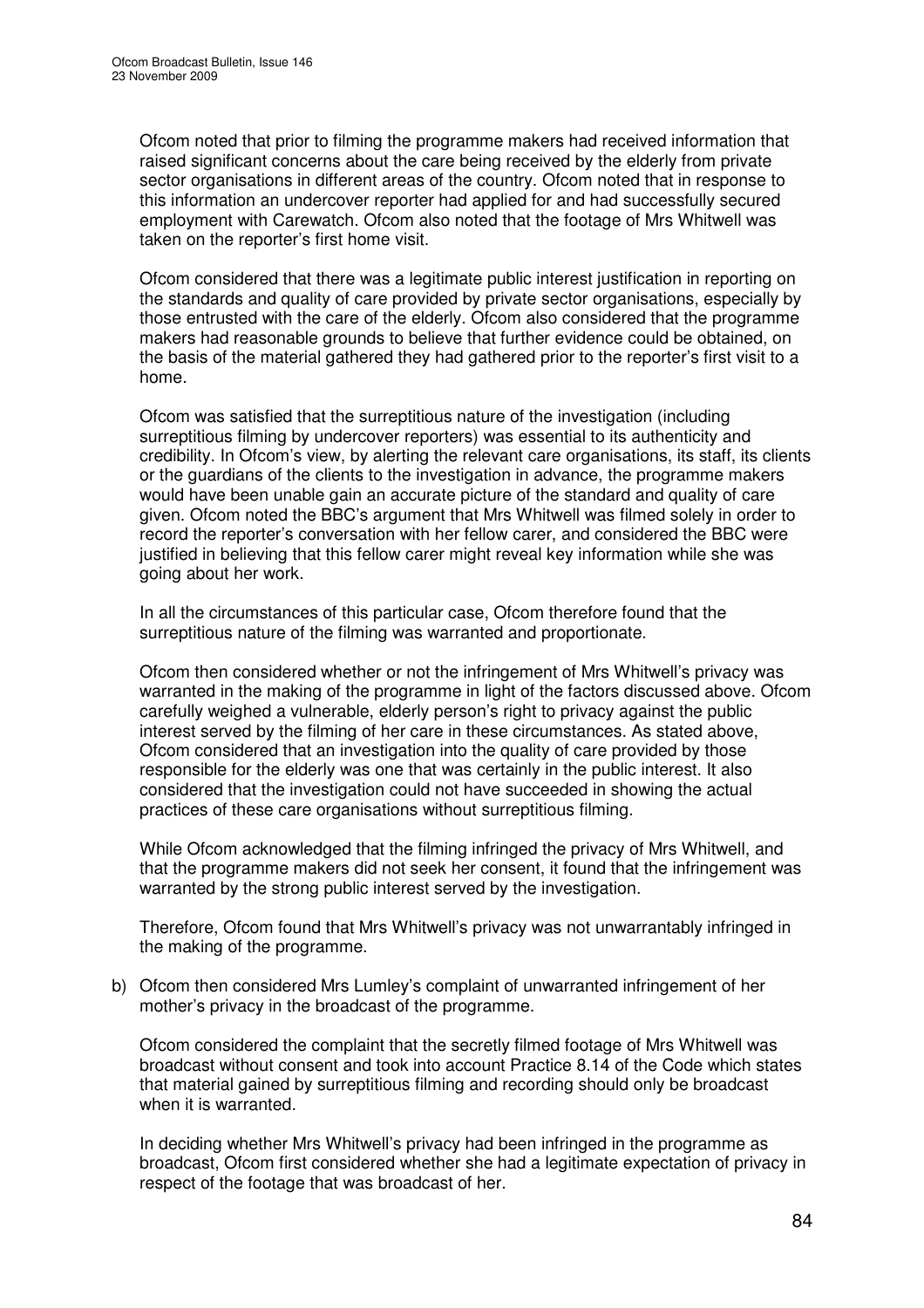Ofcom noted that the footage showed the interior of Mrs Whitwell's home. It considered that within one's home, one can expect to attract the highest expectation of privacy. Ofcom therefore took the view that Mrs Whitwell had a legitimate expectation of privacy in respect of the footage of the inside of her home.

Ofcom then considered whether or not Mrs Whitwell's privacy was infringed in the programme as broadcast. Ofcom noted that the footage of Mrs Whitwell included in the programme contained only a fleeting glance of the top of Mrs Whitwell's head, together with glimpses of the interior of her home. Having viewed the programme carefully, Ofcom took the view that only those who knew Mrs Whitwell very well might have been able to identify her and that this would have been a very small constituency of people. Ofcom also considered that for those who were capable of identifying Mrs Whitwell in the programme, the footage of her would not have revealed information that was of a private or sensitive nature.

In Ofcom's view, therefore, the information disclosed in the programme about Mrs Whitwell was not particularly private or sensitive or likely to have infringed her privacy if revealed to those capable of identifying her from the footage.

Ofcom therefore found the broadcast of the programme did not infringe Mrs Lumley's privacy. Having found no infringement of privacy in relation to this part of the complaint, Ofcom was not required to decide whether any infringement had been warranted.

**Accordingly, Ofcom has not upheld Mrs Lumley's complaint made on behalf of her mother of unwarranted infringement of privacy in the making and broadcast of the programme.**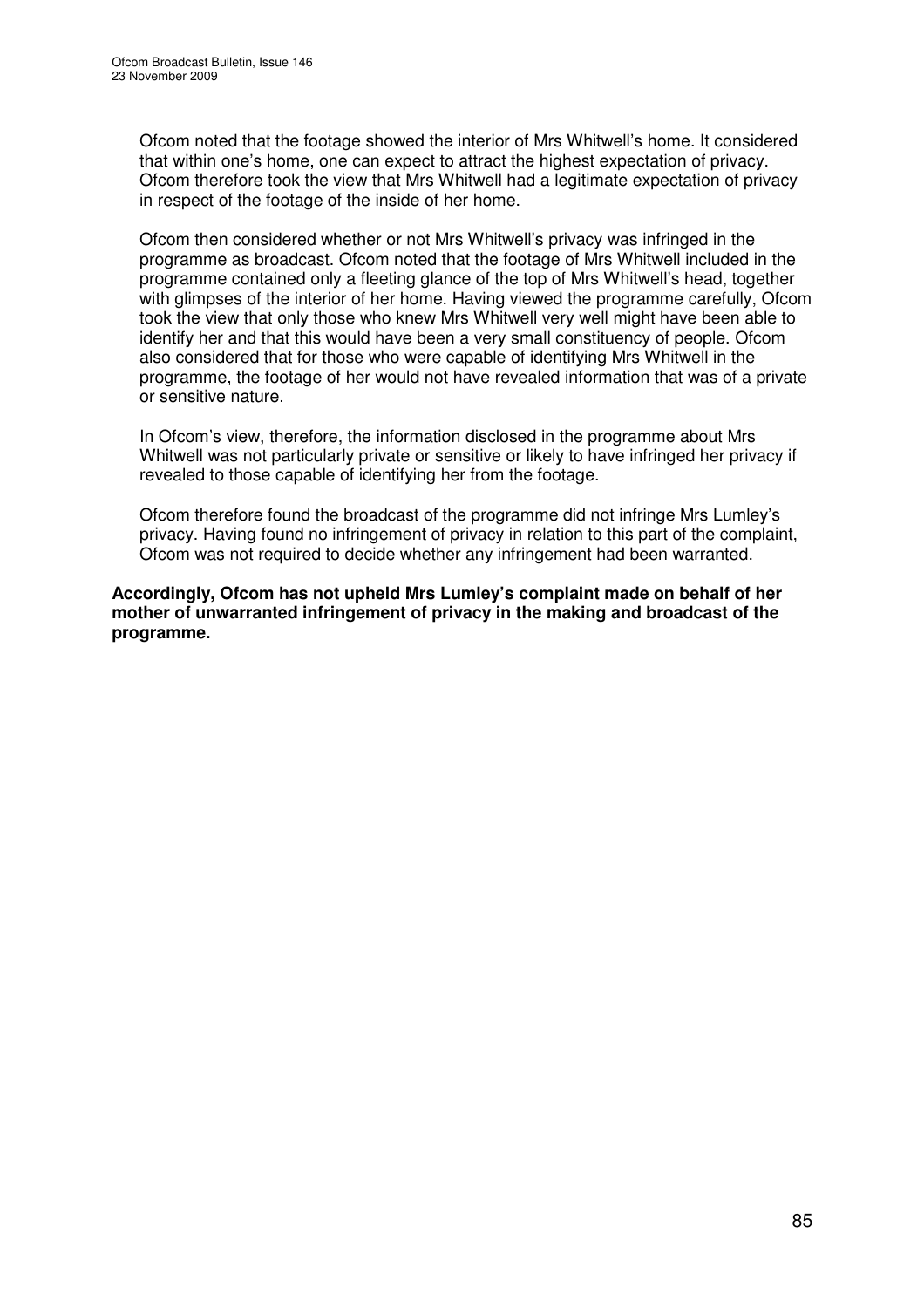# **Not Upheld**

**Complaint by Ms Chantel Wyse on her own behalf and on behalf of Ms Tracey Pancaldi (deceased), Ms Jade Pancaldi (deceased) and Ms Shenelle Pancaldi, Ms Chenise Pancaldi, Mr Daniel Pancaldi, Mr Norman Wyse, Ms Lisa Audrey Wyse, Ms Cindy Wyse and Ms Katrina Hooper**

*Harry Hill's TV Burp, ITV1, 17 January 2009*

**Summary:** Ofcom has not upheld this complaint of unfair treatment and unwarranted infringement of privacy made by Ms Chantel Wyse.

This edition of *Harry Hill's TV Burp* was a "best of" programme which featured and satirised footage from a reality programme in which Ms Tracey and Ms Jade Pancaldi had participated in November 2004. In the intervening period, both Tracey and Jade Pancaldi had passed away.

Ms Wyse complained to Ofcom on her own behalf, on behalf of her sister and niece, Tracey and Jade Pancaldi, and on behalf of members of her family of unfair treatment and unwarranted infringement of privacy in the programme as broadcast.

In summary Ofcom found the following:

- Neither Tracey nor Jade Pancaldi was treated unfairly as a result of Harry Hill's comments on the original footage, which were in keeping with the established format of the programme and were unlikely to have materially affected viewers' understanding of them.
- Both Tracey and Jade Pancaldi had consented to the broadcast of the original footage as part of a reality programme and they had no legitimate expectation of privacy in relation to the re-use of the footage in the later broadcasts.
- As the footage disclosed no information of a personal or sensitive nature about Ms Wyse or members of her family, they had no legitimate expectation of privacy in respect of the information disclosed by the footage.

## **Introduction**

On 17 January 2009, ITV1 broadcast an edition of *Harry Hill's TV Burp*. The show presents a satirical look at the previous week's television, including footage from TV shows with sketches, observational voice-overs and guest appearances. This particular episode of the show, *The Best of Harry Hill's TV Burp 3*, was a collection made up of excerpts from previous series.

One of the excerpts, which had originally featured in *Harry Hill's TV Burp* on 5 November 2004, focused on the Sky 1 Mix channel dating show, *The Real Mrs Robinson*, a programme in which a mother and daughter dated the same man before he had to choose which of them to take on holiday. Extensive footage from *The Real Mrs Robinson* was included and Harry Hill made jokes about the participants, Tracey and Jade Pancaldi (who were not named in the programme) and the show itself.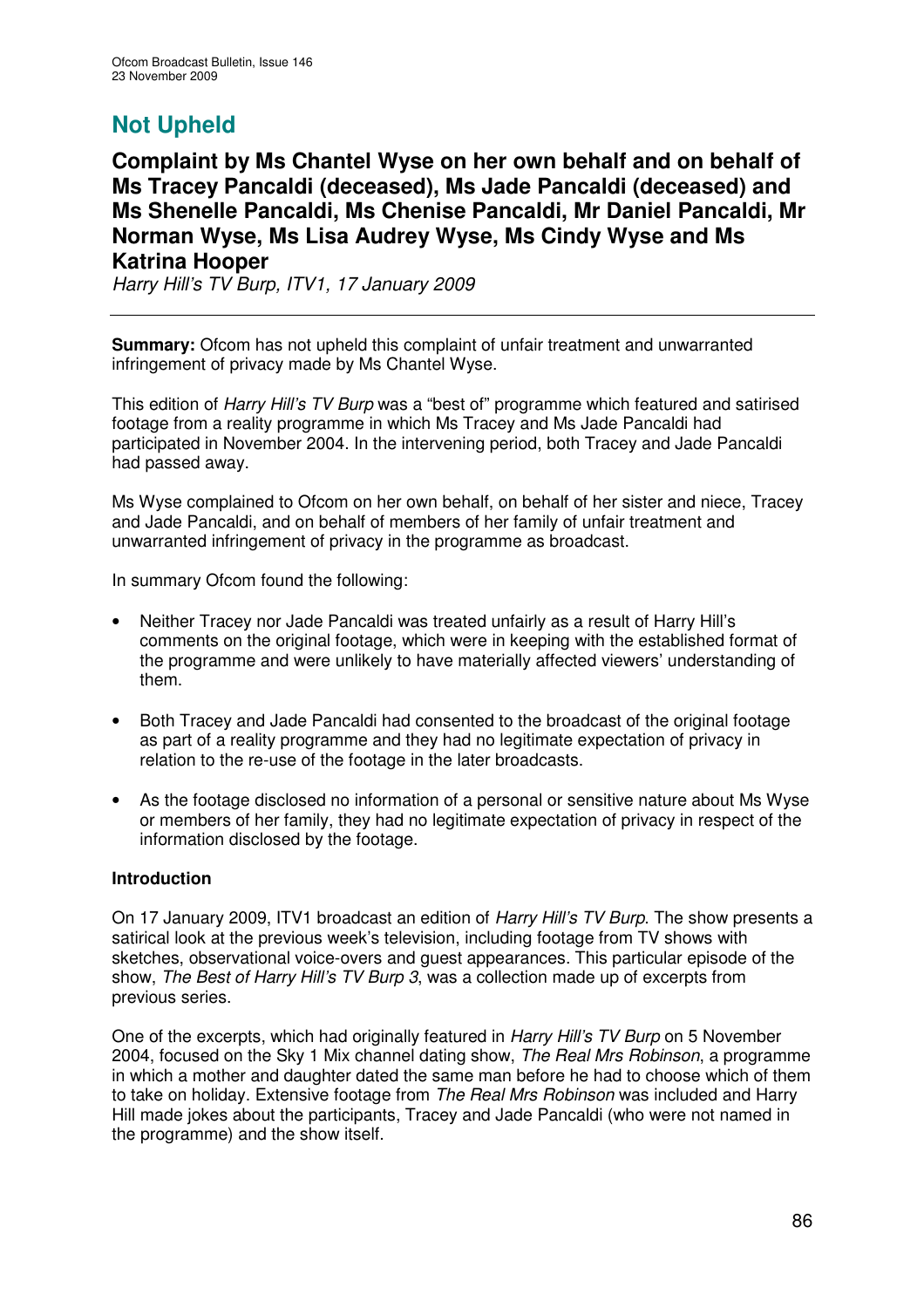Between the broadcast on 5 November 2004 and the broadcast on 17 January 2009, both Tracey and Jade Pancaldi had passed away.

Ms Chantel Wyse, Tracey Pancaldi's sister and Jade Pancaldi's aunt, complained to Ofcom that she, Tracey and Jade Pancaldi and Shenelle Pancaldi, Chenise Pancaldi, Daniel Pancaldi, Lisa Audrey Wyse, Cindy Wyse, Norman Wyse and Katrina Hooper ("members of her family") were treated unfairly in the programme and that their privacy was unwarrantably infringed in the programme as broadcast.

## **The Complaint**

In summary, Ms Wyse complained on behalf of Tracey and Jade Pancaldi, that they were treated unfairly in the programme as broadcast in that:

a) They were mocked and ridiculed in the programme.

In summary, Ms Wyse complained that her privacy, that of Tracey and Jade Pancaldi and that of members of her family was unwarrantably infringed in the programme as broadcast in that:

- b) Insufficient checks were performed before the programme was broadcast. If the broadcaster had performed basic research it would have discovered that both Tracey and Jade Pancaldi had passed away since the excerpt was first broadcast.
- c) The family would not have given consent to the broadcast of the excerpt on prime-time television if the programme makers had requested it.

By way of background, Ms Wyse stated that the deaths of both her relatives who were featured in this programme were well publicised in the national and local press and would have been easy to research. No research was performed and as a result the family had been deeply distressed.

## **Channel TV's case**

In summary, Channel Television ("Channel TV"), an ITV licence holder, which was responsible for the compliance of the programme on behalf of the ITV network ("ITV"), responded to the complaint made by Ms Wyse on behalf of Tracey and Jade Pancaldi that they had been treated unfairly in the programme as follows:

a) Channel TV said that the excerpt complained of was originally broadcast on the 5 November 2004 edition of *Harry Hill's TV Burp* in a much longer form using extracts from *The Real Mrs Robinson* on the Sky 1 Mix channel. No complaints about the tone of the item on the original *Harry Hill* programme were made by any of the three participants at that time either to Channel TV or to the programme makers.

Channel TV said it did not believe that anything included in Harry Hill's commentary over the excerpt shown was in excess of what was generally acceptable in the context of the well-established comedy show, nor the expectations of the likely audience.

In summary, Channel TV responded to the complaints of unwarranted infringement of privacy in the programme as broadcast as follows:

b) Channel TV said that Tracey and Jade Pancaldi took part in *The Real Mrs Robinson* and that footage from the November 2004 episode in which they appeared was featured in *Harry Hill's TV Burp* the same week.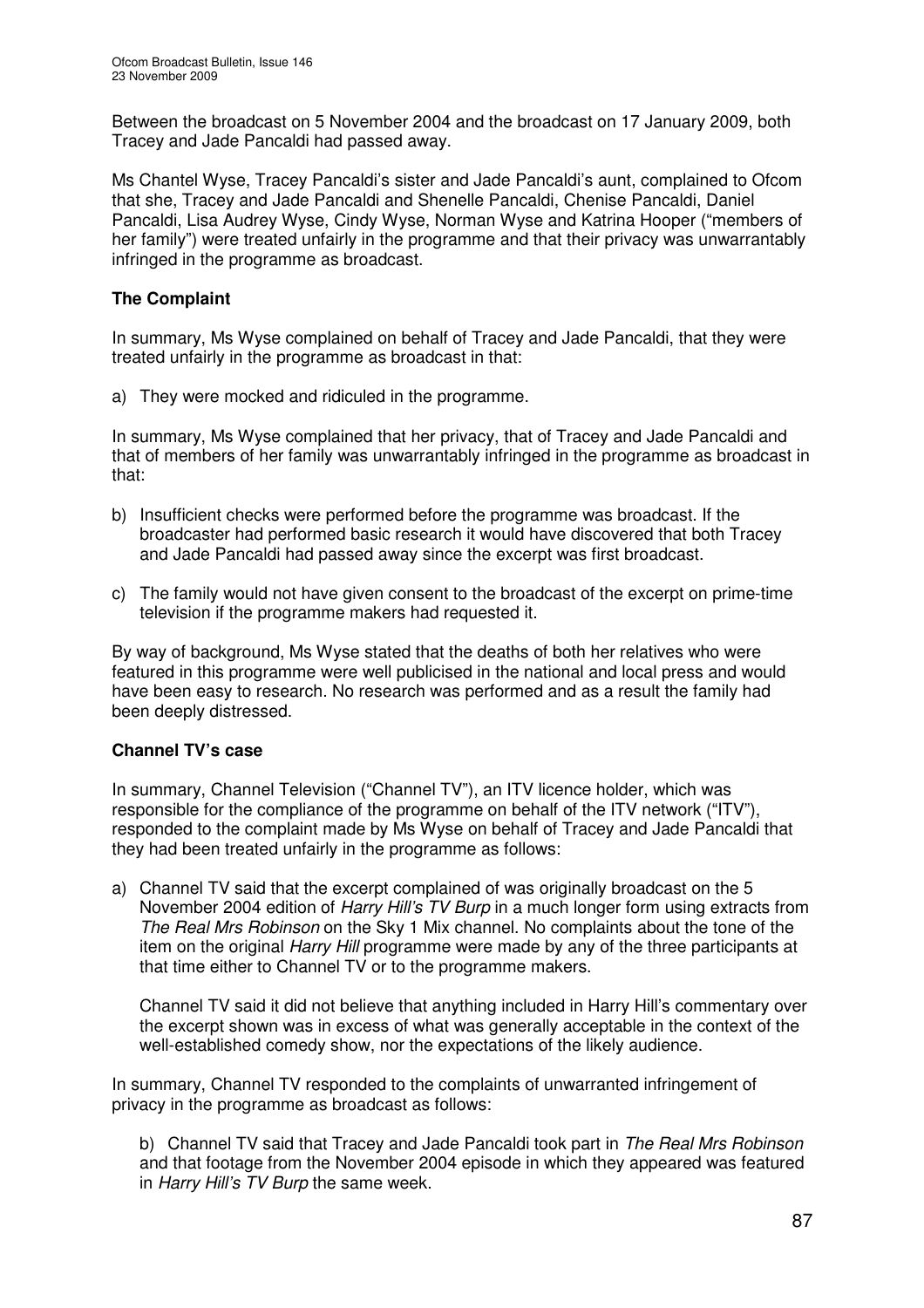Channel TV said that, when *The Best of Harry Hill's TV Burp 3* was being compiled, the programme makers contacted BSkyB to re-license the footage. Channel TV said that BSkyB gave no indication to the programme makers that there were any sensitive issues or any other restrictions regarding the footage to be licensed, possibly because they were not aware of the tragic deaths of Tracey and Jade Pancaldi. Channel TV said that BSkyB gave permission for the footage to be used again.

In response to the complaint that insufficient checks were made before *The Best of Harry Hill's TV Burp 3* was broadcast, Channel TV said that unfortunately the programme makers did not know Tracey and Jade's surname, as they were referred to only by their first names in the footage from *The Real Mrs Robinson* and the licence from BSkyB did not give their names. Channel TV said that the programme makers proceeded in good faith, relying on the licence from BSkyB and therefore believing that they were able to use the footage as they wished. Channel TV provided a copy of the original licence from 2004 and a copy of the more recent licence obtained for the re-use of the footage. Channel TV said that the only reference at all to Tracey and Jade Pancaldi in either licence was in the form of an "additional note" in the second licence:

- "(xii) The contributors were bought out".
- c) Channel TV said that the excerpt complained of would not have been included in the programme had the programme makers been aware of the tragic circumstances regarding Tracey and Jade Pancaldi. Channel TV said that, given that the only information available to the programme makers and Channel TV was that the contributors had been "bought out" and thus signed away all rights in perpetuity, there was no obligation on them to seek permission to include the excerpt.

Channel TV said that "Pancaldi" was an unusual name and, given the press coverage of Tracey's death in 2008, it was very unfortunate that the licences obtained made no reference to the names of the contributors to *The Real Mrs Robinson*. However, with no such information available, Channel TV said that there was no possibility of researching further and the fact that Tracey and Jade Pancaldi had both signed full release forms meant that there was no obligation to do so. Channel TV said that the material used was in itself uncontroversial and had been broadcast previously without any adverse viewer or regulatory reaction or comment.

Channel TV said that as soon as it was made aware of the circumstances, *The Best of Harry Hill's TV Burp 3* was re-edited to remove the entire excerpt in which Tracey and Jade Pancaldi appeared. Channel TV said the edit was completed on Monday 19 January 2009, the first working day after the programme was broadcast and before it was repeated on Tuesday 20 January 2009 in its new form. Channel TV stressed that the footage of Tracey and Jade Pancaldi would never be used again by the programme makers and that any further repeats of *The Best of Harry Hill's TV Burp 3* would be of the edited version. Channel TV said that a thorough search was also made of sites such as YouTube and the programme makers invoked their right as copyright owner to have any clips of the excerpt removed. Channel TV also confirmed that the excerpt had not been, and would not be, included in any DVD of *The Best of Harry Hill's TV Burp 3.*

Channel TV said that it was never its intention to upset or offend its viewers, but obviously through circumstances beyond its reasonable control, upset and offence was caused by the broadcast of *The Best of Harry Hill's TV Burp 3*.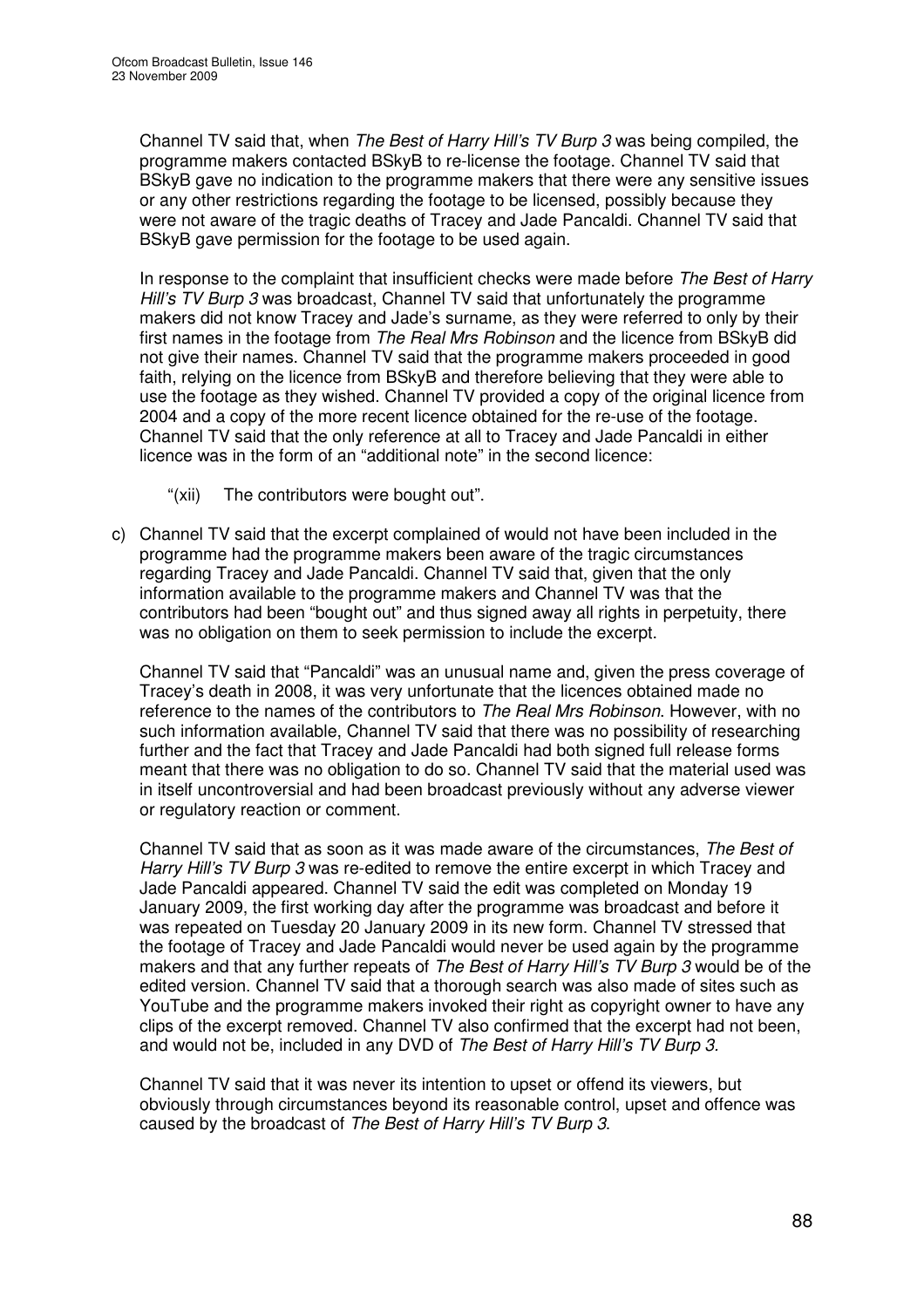## **Decision**

Ofcom's statutory duties include the application, in the case of all television and radio services, of standards which provide adequate protection to members of the public and all other persons from unfair treatment and unwarranted infringement of privacy in, or in the making of, programmes included in such services.

In carrying out its duties, Ofcom has regard to the need to secure that the application of these standards is in the manner that best guarantees an appropriate level of freedom of expression. Ofcom is also obliged to have regard, in all cases, to the principles under which regulatory activities should be transparent, accountable, proportionate and consistent and targeted only at cases in which action is needed.

Ms Wyse's complaint on her own behalf, on behalf of Tracey and Jade Pancaldi and on behalf of other members of her family was considered by Ofcom's Executive Fairness Group. In reaching its decision, Ofcom carefully considered all the relevant material provided by both parties. This included a recording and transcript of the programme as broadcast and both parties' written submissions and supporting material. In its considerations, Ofcom also took account of its Broadcasting Code ("the Code").

Ofcom found the following:

a) Ofcom first considered the complaint that Tracey and Jade Pancaldi were treated unfairly in the programme as broadcast in that they were mocked and ridiculed in the programme.

Ofcom had particular regard to whether the broadcaster's actions ensured that the programme as broadcast avoided unjust or unfair treatment of individuals, as set out in Rule 7.1 of the Code, and whether in re-using material, the broadcaster had ensured that it did not create unfairness (as set out in Practice 7.8 of the Code).

Ofcom noted that Tracey and Jade Pancaldi had agreed to participate in a reality show, *The Real Mrs Robinson*, which was broadcast on the Sky 1 Mix channel in November 2004 and that, in the same week that *The Real Mrs Robinson* was broadcast, footage from it was licensed for use in *Harry Hill's TV Burp*. While Ofcom did not view either of those programmes, it took into account that the established format for *Harry Hill's TV Burp* is for Harry Hill to review the previous week's television, particularly soaps and reality television shows, and to highlight and satirise aspects of them.

Ofcom also noted Channel TV's statement that, following the broadcast of *Harry Hill's TV Burp* on 5 November 2004, which included and satirised footage of Tracey and Jade Pancaldi from *The Real Mrs Robinson*, no complaints were received by Channel TV or the programme makers about the tone of the programme.

In reaching its decision, Ofcom also took into account that in 2008 a further licence was obtained for the use of footage of Tracey and Jade Pancaldi in *The Best of Harry Hill's TV Burp 3*, which was broadcast on 17 January 2009, at which time the programme makers were unaware of the tragic deaths of Tracey and Jade Pancaldi. The programme included and satirised footage of Tracey and Jade Pancaldi from *The Real Mrs Robinson*.

Ofcom also took account of the apologies issued and the immediate and comprehensive steps taken by both Channel TV and the programme makers once they were alerted to the situation to ensure that the excerpt would not be shown again.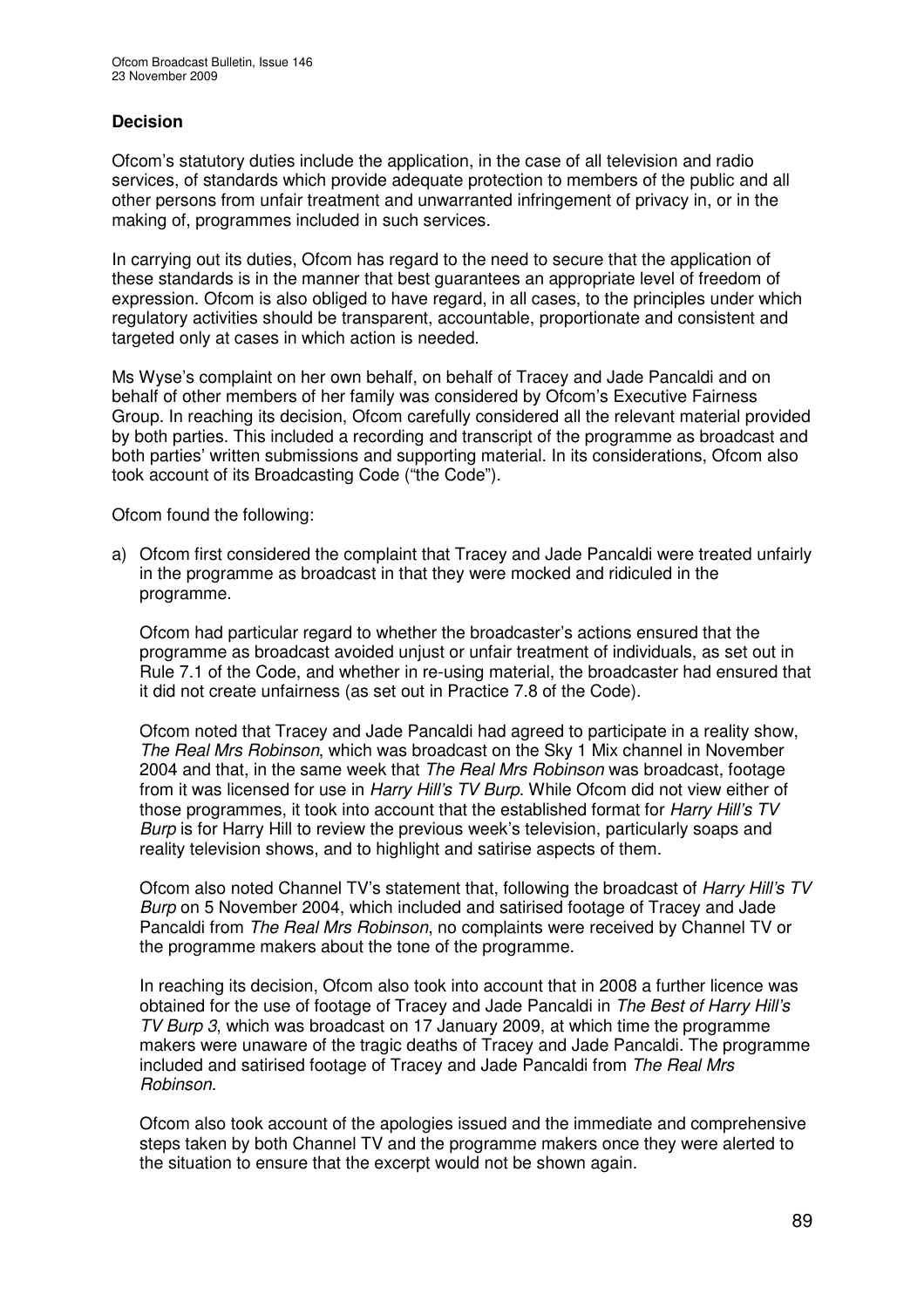In considering whether Tracey and Jade Pancaldi were treated unfairly as a result of the re-use of footage, Ofcom took into account the fact that the footage had originally been broadcast on the reality television programme *The Real Mrs Robinson* and that clips from that footage were then re-used in *The Best of Harry Hill's TV Burp 3*, a different type of programme. Ofcom considered that although the type of programme in which the footage was originally broadcast differed from the subsequent broadcast, the footage was unaltered and its context was explained. In the circumstances, Ofcom considered that the re-use of the material did not in itself result in unfairness to Tracey or Jade Pancaldi. Ofcom also considered Harry Hill's comments upon the re-used footage and concluded that they were in keeping with the established nature of the programme and did not unfairly misrepresent Tracey or Jade Pancaldi or their views. The re-used material was therefore unlikely to have materially affected viewers' understanding of Tracey or Jade Pancaldi.

Ofcom appreciated that the broadcast of the programme without prior notice was undoubtedly distressing for the friends and family of Tracey and Jade Pancaldi and that the footage would not have been broadcast had the programme makers been aware of their deaths in the intervening period. In addition, while it was regrettable that the programme makers did not learn of the circumstances prior to broadcast, Ofcom was satisfied that the broadcaster had complied with its obligation to ensure that the re-use of the material did not create unfairness. Therefore, for the reasons given above, Ofcom considered that neither Tracey nor Jade Pancaldi was treated unfairly in the programme as broadcast.

Accordingly, Ofcom has not upheld head a) of this complaint.

b) & c) Ofcom next considered both of the complaints that the programme as broadcast unwarrantably infringed the privacy of Ms Wyse, Tracey and Jade Pancaldi and members of her family.

In Ofcom's view, the line to be drawn between the public's right to information and the citizen's right to privacy can sometimes be a fine one. In considering complaints about unwarranted infringement of privacy in relation to the broadcast of a programme, Ofcom must consider two distinct questions: First, has there been an infringement of privacy? Secondly, if so, was it warranted? This is in accordance with Rule 8.1 of the Code which states:

"Any infringement of privacy in programmes … must be warranted".

Ofcom also took into account Practice 8.6 which states that if the broadcast of a programme would infringe the privacy of a person, consent should be obtained before the relevant material is broadcast, unless the infringement of privacy is warranted. It also considered Practice 8.10 which states that broadcasters should ensure that the re-use of material filmed or recorded for one purpose and then used in a programme for another purpose or used in a later or different programme does not create an unwarranted infringement of privacy.

Ofcom again noted the background to the broadcast of the excerpt as set out under decision head a) above.

Ofcom then considered whether Tracey and/or Jade Pancaldi had a legitimate expectation of privacy in respect of the programme as broadcast. In Ofcom's view, information contained in the programme, such as the nature of Tracey and Jade Pancaldi's relationship and their thoughts about the person they dated, would normally be considered to be private. However, as both Tracey and Jade Pancaldi had consented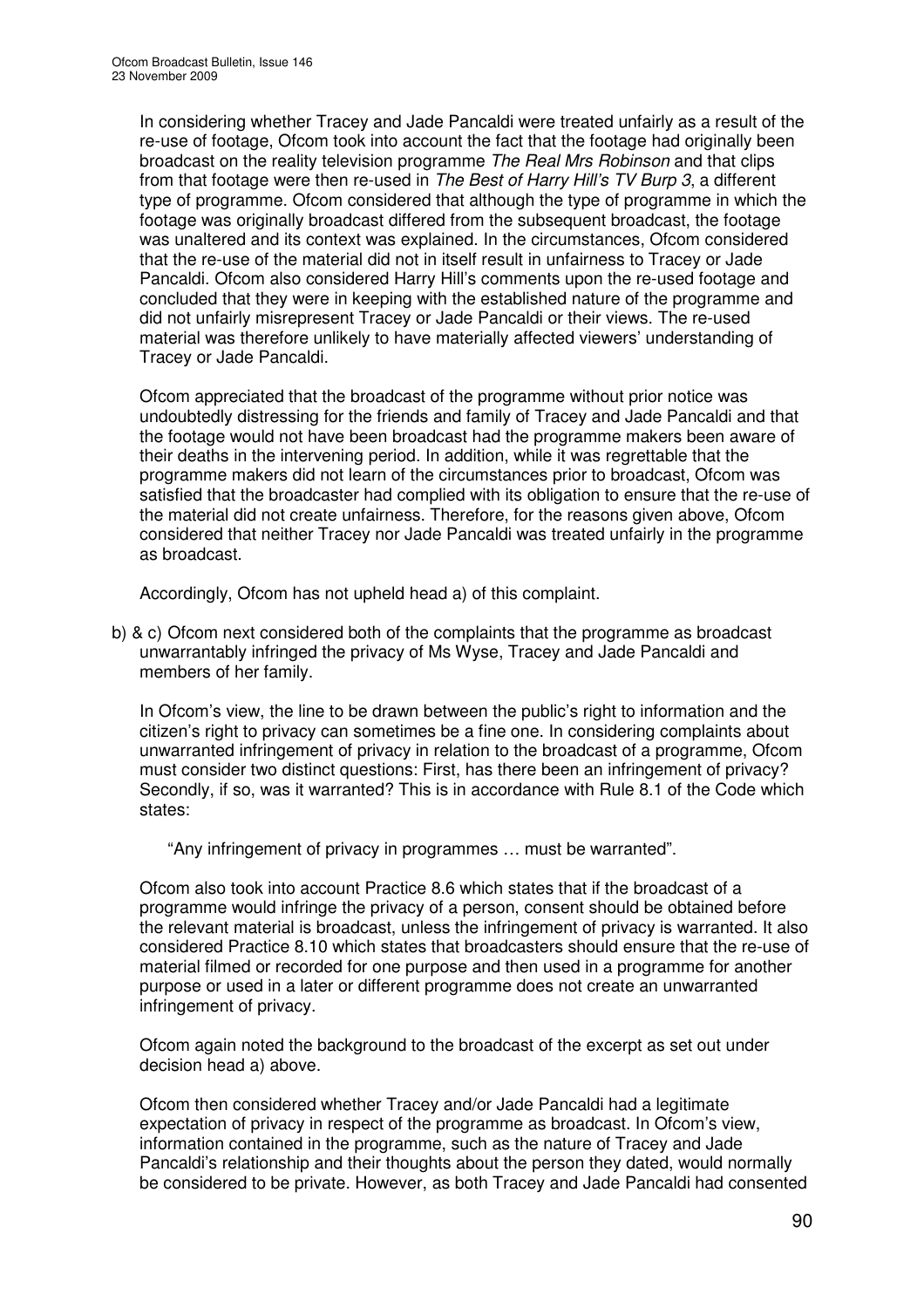to being filmed for *The Real Mrs Robinson* and to the broadcast of the footage, thereby placing the footage in the public domain, Ofcom considered that neither of them had a legitimate expectation of privacy in respect of the information disclosed by the footage in the programme as broadcast.

Having concluded that neither Tracey nor Jade Pancaldi had a legitimate expectation of privacy in this regard, Ofcom found that their privacy was not infringed in the programme as broadcast. As a result, it was neither necessary for the programme makers to obtain the consent of Ms Wyse or members of her family to the broadcast of the programme nor for Ofcom to further consider whether any infringement of privacy was warranted.

Ofcom then considered whether Ms Wyse and/or members of her family, none of whom had participated in the programme or were referred to in it, had a legitimate expectation of privacy in respect of the programme as broadcast.

Ofcom recognised that the broadcast of the footage of Tracey and Jade Pancaldi without any prior warning would have been extremely distressing for Ms Wyse and members of her family. However, Ofcom found that no information of a personal or sensitive nature about Ms Wyse or members of her family was included in or disclosed by the programme. Moreover, the footage had already been broadcast on two previous occasions and so was already in the public domain. In light of these factors, and despite the fact that Channel TV accepted it had made no enquiries, first because it did not think it had an obligation to do so and secondly, without the participants' surname, it was not possible to do so, Ofcom considered that Ms Wyse and members of her family had no legitimate expectation of privacy in respect of the information disclosed by the footage.

Having concluded that Ms Wyse and members of her family did not have a legitimate expectation of privacy in this regard, Ofcom found that their privacy was not infringed in the programme as broadcast. As a result, it was neither necessary for the programme makers to obtain the consent of Ms Wyse or members of her family to the broadcast of the programme nor for Ofcom to further consider whether any infringement of privacy was warranted.

In Ofcom's view, the re-use of some material, particularly after a number of years, could in some cases raise issues of unjust or unfair treatment or give rise to a legitimate expectation of privacy. For example, if a traumatic event was revisited, the material revealed an embarrassing or criminal past or the participant's circumstances had changed in the intervening period (impacting upon the consent originally provided). Even though participants would normally have assigned all rights, Ofcom considers broadcasters should be mindful that on some occasions it may be appropriate, in the interest of fairness or to avoid an unwarranted infringement of privacy, to make appropriate enquiries or to contact a participant to discuss the proposed further use of material, rather than simply relying on the licence to use the footage obtained from another broadcaster.

Notwithstanding these comments and for the reasons set out above, Ofcom has not upheld heads b) and c) of this complaint.

**Accordingly Ofcom has not upheld Ms Wyse's complaint made on her own behalf, on behalf of Tracey and Jade Pancaldi and other members of her family, of unfair treatment and unwarranted infringement of privacy in the programme as broadcast.**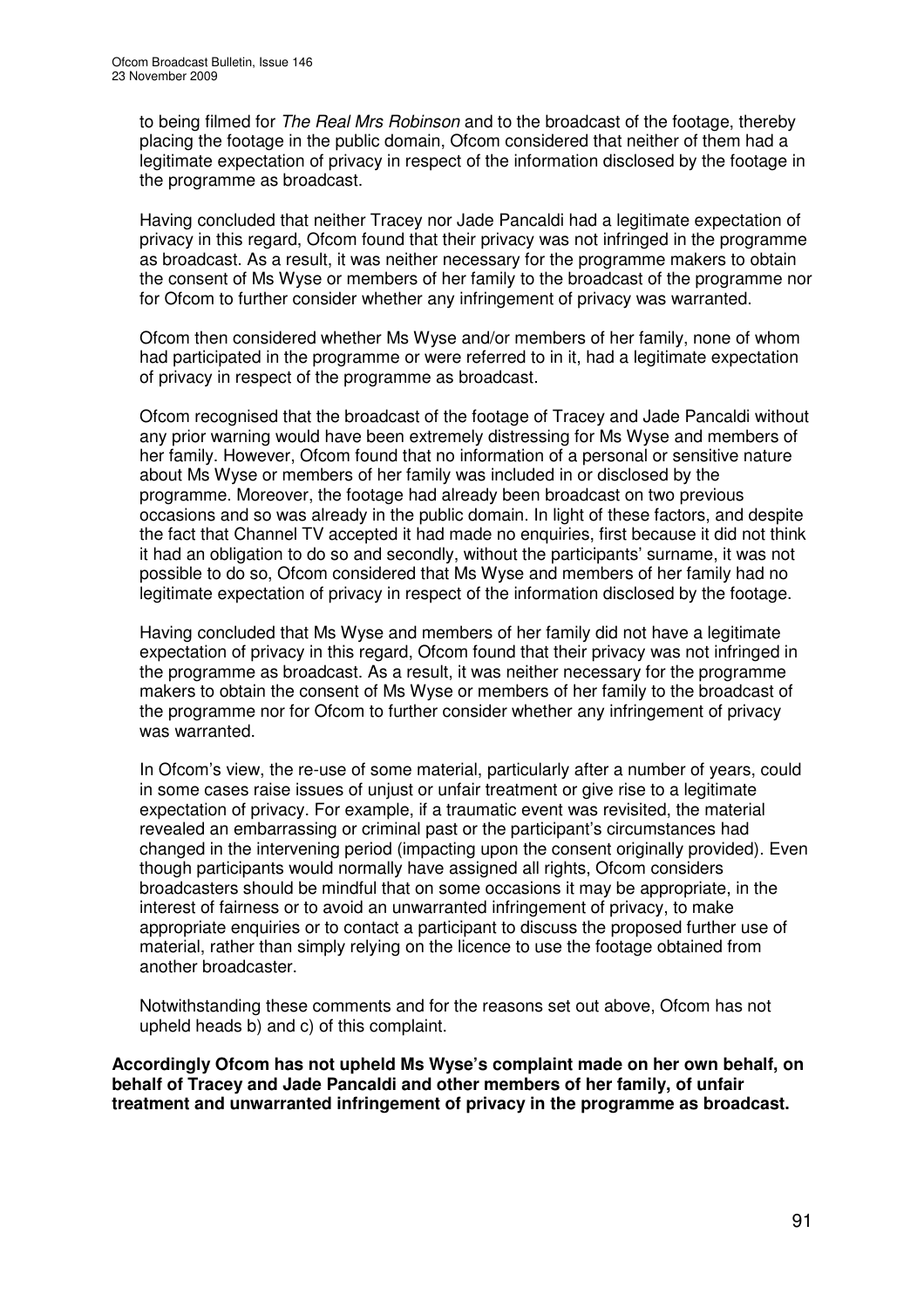# **Not Upheld**

## **Complaint by Ms Pauline Goode on her own behalf and on behalf of Mr Femi Salam, her son**

*In the Line of Fire, ITV1, 10 February 2009*

**Summary:** Ofcom has not upheld this complaint of unfair treatment and unwarranted infringement of privacy in the making and broadcast of the programme.

The programme included footage of an incident involving a shooting in Peckham, South London. Whilst searching for the gunman, police officers came across Ms Pauline Goode and her son Mr Femi Salam by the back door of their home, asking to come out. Ms Goode told the officers that a man matching the description of the gunman was in their house. Acting on this information, the police officers surrounded Ms Goode's house and arrested the gunman.

Ms Goode and her son were not named in the programme, however they were shown being led to a police van with their faces obscured. Footage of the area around Ms Goode's home and the exterior of her house was shown.

Ms Goode complained to Ofcom that she and her son were treated unfairly in the programme and that their privacy was unwarrantably infringed in the making and the broadcast of the programme.

In summary Ofcom found the following:

- Ms Goode and her son were clearly portrayed as being victims of the crime and not as perpetrators.
- The filming of Ms Goode and her son being led to safety was warranted given the public interest in following police operations tackling gun crime and ensuring the safety of innocent civilians caught up in situations of this nature.
- Ms Goode and her son did not have a legitimate expectation of privacy in respect of the inclusion of the footage of them in the programme as the footage was filmed in a public place, their identities were obscured and the programme did not reveal any distinguishing information that would have rendered them or their home identifiable to viewers.

## **Introduction**

On 10 February 2009, ITV1 broadcast an edition of *In the Line of Fire*, in which police officers from the Metropolitan Police's specialist firearms unit, CO19, were shown carrying out their duties throughout London.

The programme explained the role of CO19 and included footage of its members attending incidents involving firearms. One of the incidents featured had occurred in Peckham, South London, when plain-clothes police officers had been shot at in the street. In an attempt to catch the gunman, police officers from CO19 cordoned off the surrounding area and began a house to house search. When the police officers were at the last house in the search, they found Ms Pauline Goode and her son, Mr Femi Salam, by the back door asking to come out. Once Ms Goode and her son had been escorted away from the house, Ms Goode told the police that a man matching the description of the gunman was in her house. Acting on this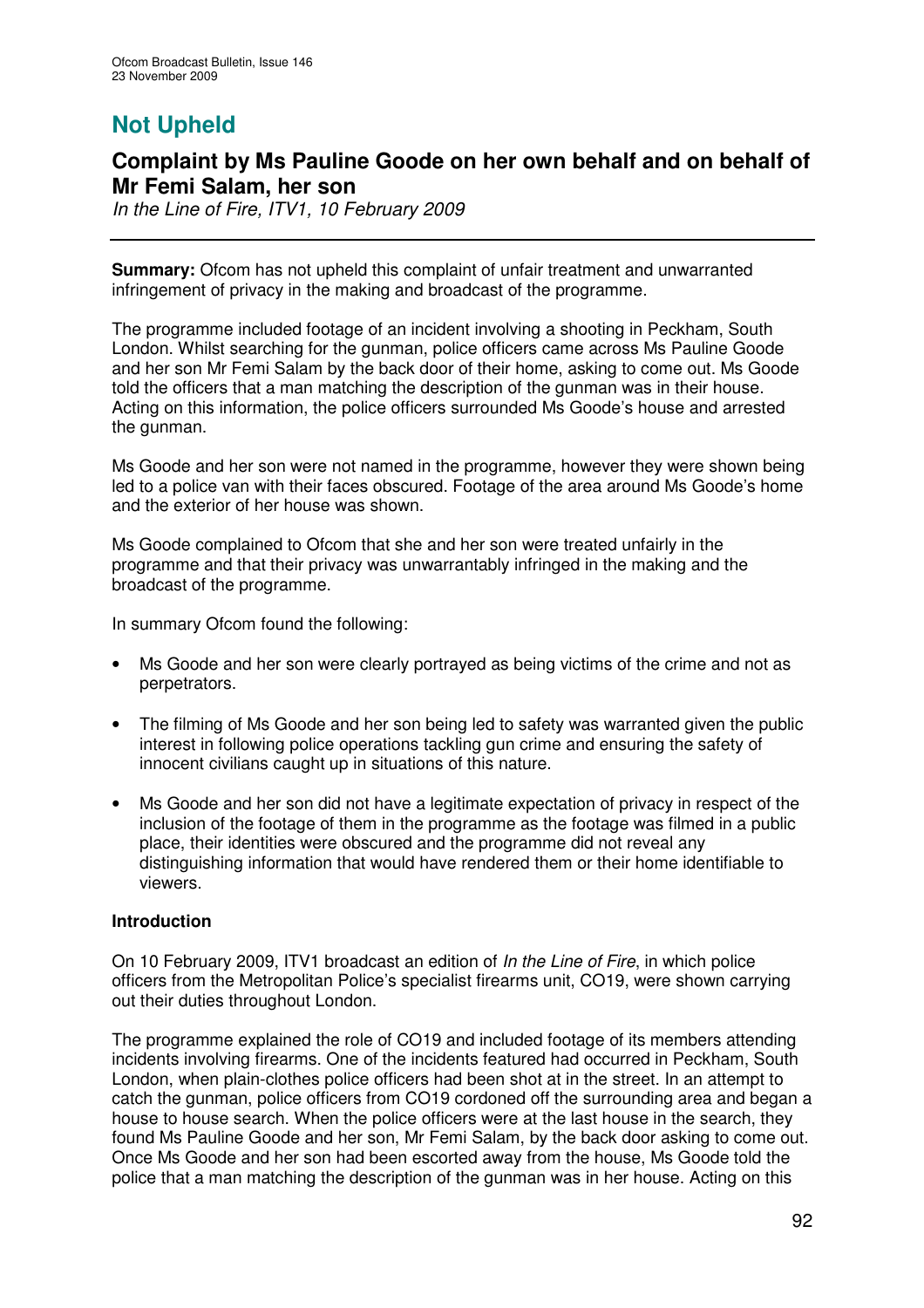information, police officers from CO19 forcibly entered Ms Goode's house and arrested the gunman. After searching the house, the police found hidden incriminating evidence, thought to belong to the gunman.

Ms Goode and her son were not named in the programme, however, they were shown being led into a police van, with their faces obscured. Footage of the exterior of Ms Goode's house and the surrounding area was also shown.

Ms Goode complained to Ofcom on her own behalf and on behalf of her son, that they were treated unfairly in the programme and that their privacy was unwarrantably infringed in the making and the broadcast of the programme.

## **The Complaint**

## **Ms Goode's case**

In summary, Ms Goode complained that she and her son were treated unfairly in the programme as broadcast in that:

a) It portrayed them as "perpetrators of the crime rather than victims of it".

In summary, Ms Goode complained that her privacy and that of her son had been unwarrantably infringed in the making of the programme in that:

b) They were unaware that they were being filmed or that a programme was being made when they were leaving their home.

In summary, Ms Goode complained that her privacy and that of her son had been unwarrantably infringed in the programme as broadcast in that:

c) Their identities and Mrs Goode's family home were documented in the programme without their knowledge or consent. The footage contained clear pictures of her house and of the surrounding area. Ms Goode said that she and her son were completely unaware the incident was to be broadcast until it appeared in the programme.

## **ITV's case**

In summary, ITV responded to Ms Goode's complaint of unfair treatment as follows:

a) ITV said that it did not accept that Ms Goode and Mr Salam were portrayed in any way as perpetrators of any crime. ITV said that it was made quite clear throughout the programme that the police were searching for a gunman and that he was identified and was clearly shown being arrested after Ms Goode and her son had been shown leaving the house. ITV said that the programme's commentary did not state or imply that the family was complicit in the gunman's crime or that they had harboured him. The commentary made it clear that the family had co-operated with and had assisted the police, and that they were innocent bystanders caught up in a police operation to arrest a dangerous criminal. ITV said that the commentary suggested that Ms Goode and her son were being taken to safety, not that they were also being arrested. ITV said that the programme would not have led viewers to believe that they were perpetrators of the crime.

In summary, ITV responded to the complaint that Ms Goode's privacy and that of her son had been unwarrantably infringed in the making of the programme as follows: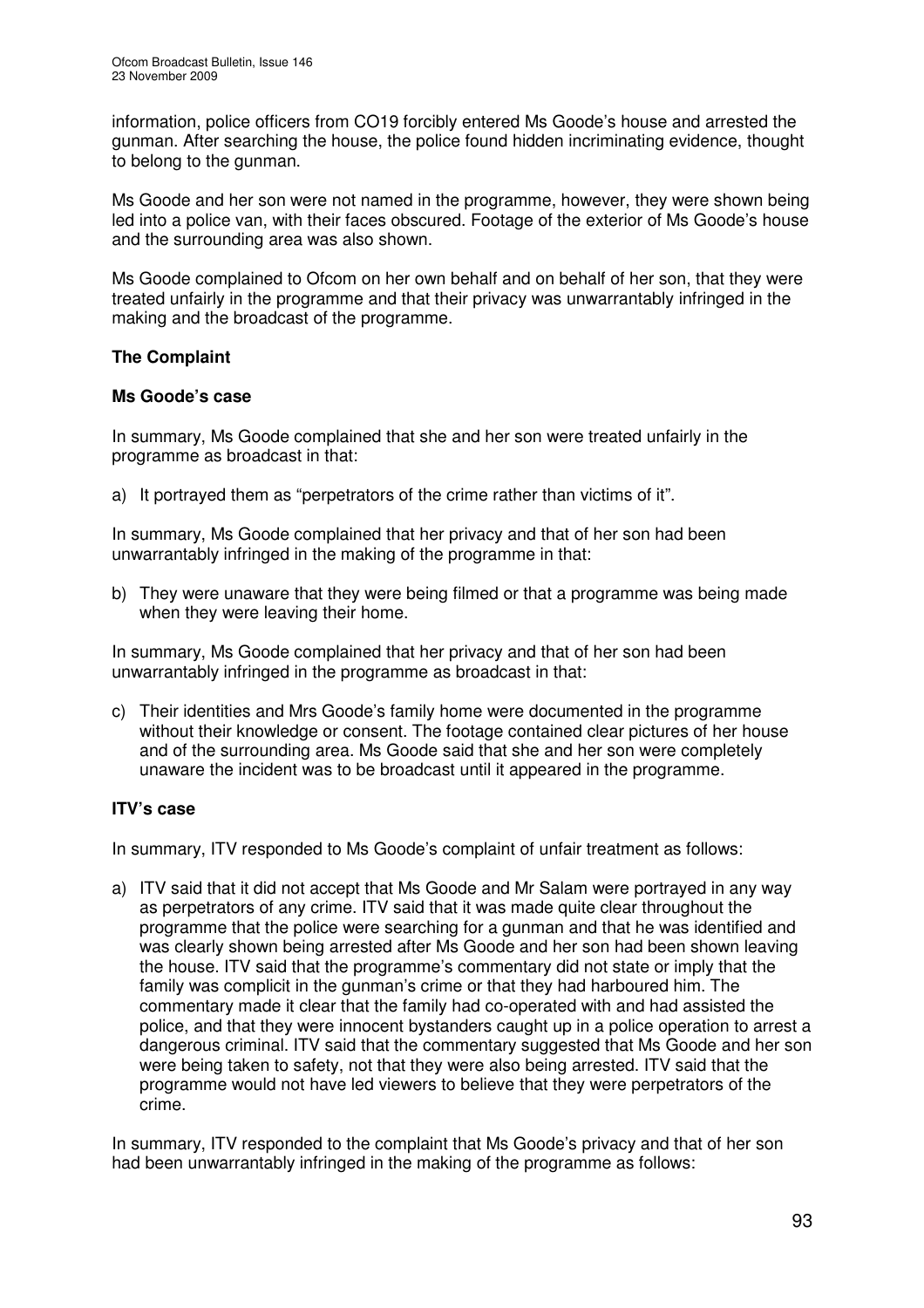b) ITV said that the filming had taken place during a tense and potentially dangerous police operation to apprehend a man who they believed to be armed. It said that for safety reasons, the camera crew had to remain in the street some distance away from the house where the gunman had been discovered. ITV said Ms Goode and her son were filmed briefly from some distance down the street while getting into a police van. ITV said the film crew therefore had no opportunity to notify them about the filming, as they were quickly removed from the scene by the police.

ITV said that the filming had taken place in a public place during a highly visible police operation that those in the neighbourhood at the time would have been aware of. It said that as part and parcel of the filming of that operation, the filming for a few seconds of the complainants in the street was therefore warranted. ITV said that these events were not of a private nature and that in these circumstances it did not believe that the brief filming of Ms Goode and her son in a public street constituted an unwarrantable infringement of their privacy or that the film crew had an obligation to inform them of the filming at the time.

In summary, ITV responded to the complaint that Ms Goode's privacy and that of her son had been unwarrantably infringed in the programme as broadcast as follows:

c) ITV said that the programme had depicted a large police operation, which took place in a public street and which led to the capture of a dangerous criminal who was found in Ms Goode's house. It said the gunman had pleaded guilty to possessing of a firearm with intent to endanger life and was given a life sentence. ITV said the local community were therefore already aware of the circumstances of his capture and conviction before the programme was broadcast.

ITV said that these events were therefore in the public domain, of a public not private nature, and of public interest in view of the current widespread public concern about gun crime. It said that, given the nature of these events, the programme makers did not require the consent of Ms Goode and her son to include the story in the programme. ITV said that telling that story inevitably involved depicting the circumstances of the gunman's arrest, which included his flight from police and his having sought refuge in Ms Goode's house. It said that it was necessary for the programme to show that the occupants of the house, namely Ms Goode and her son, were not complicit with the gunman and to show that they had asked to leave the house.

ITV said that the programme makers had spoken to the Metropolitan Police over several months about the case, and at no point were they informed that the identities of Ms Goode and Mr Salam needed to be protected.

ITV said that the programme showed due regard for the privacy of Ms Goode and Mr Salam and did not identify them in the manner their complaint suggested. ITV said the complainants appeared in the programme for approximately 11 seconds and that throughout their identities were obscured. ITV said that their names and their relationship to each other were not given, and that the programme did not go into any detail into how and why the gunman had managed to get into the house. ITV said that the film crew did not seek to enter the house with police when it was searched, and had only filmed from a public place in the street. ITV said that whilst the street and surrounding area in which the complainants lived was shown, this was editorially justified and necessary. ITV said the programme was, however, carefully edited so that the shots showing the house itself focused on the activity of the police and did not explicitly refer to the address itself.

ITV accepted that it would have been courteous to have informed Ms Goode and her son that the footage of them and their home would be in the programme prior to transmission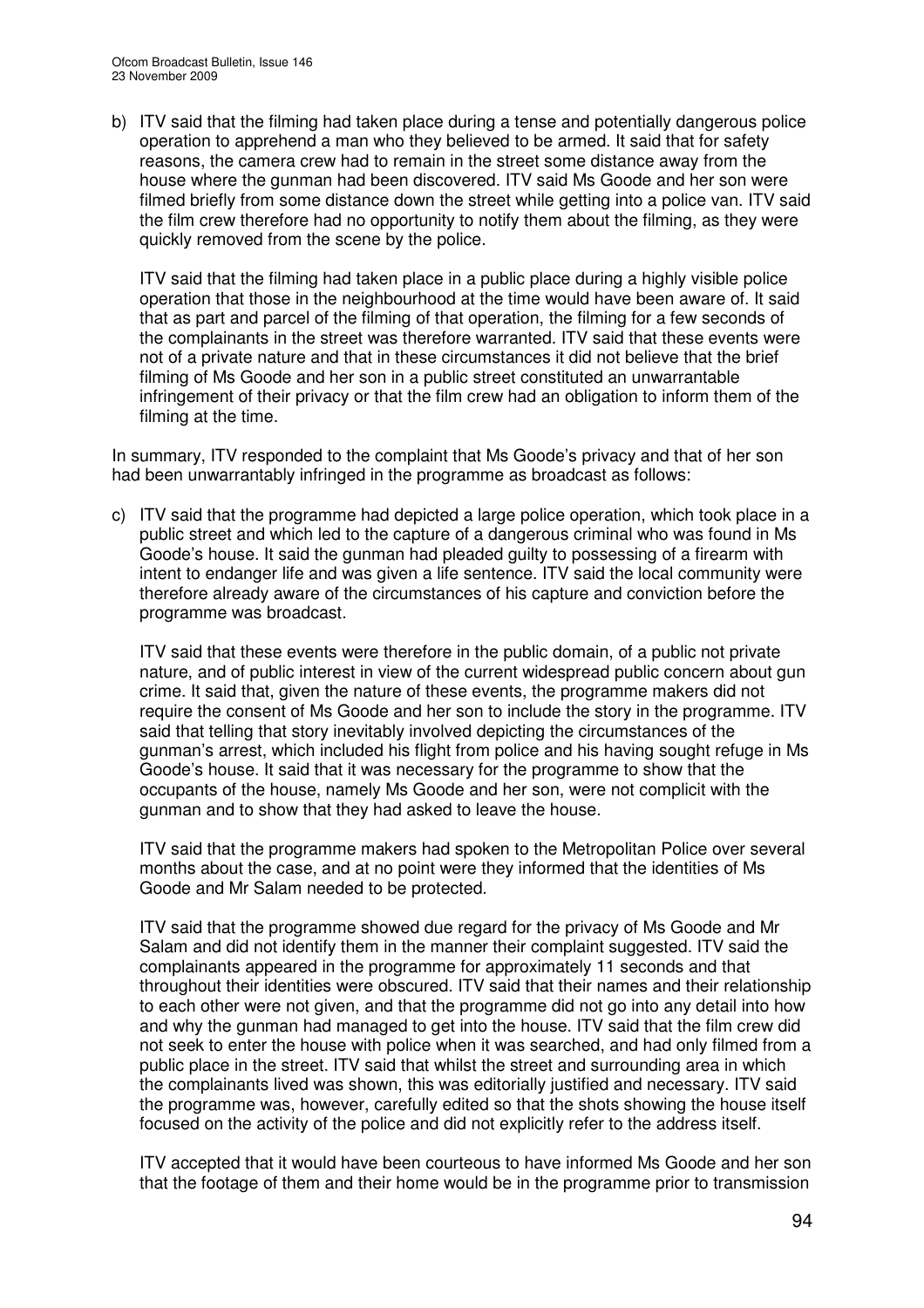and it regretted the omission. Nevertheless, ITV said that it believed that by obscuring Ms Goode's and Mr Salam's identities, sufficient steps had been taken to protect their privacy, and that the programme did not disclose the precise address and location of their home in a manner that was unwarranted, given the circumstances of the police operation.

## **Decision**

Ofcom's statutory duties include the application, in the case of all television and radio services, of standards which provide adequate protection to members of the public and all other persons from unfair treatment and unwarranted infringement of privacy in, or in the making of, programmes included in such services.

In carrying out its duties, Ofcom has regard to the need to secure that the application of these standards is in the manner that best guarantees an appropriate level of freedom of expression. Ofcom is also obliged to have regard, in all cases, to the principles under which regulatory activities should be transparent, accountable, proportionate and consistent and targeted only at cases in which action is needed.

The complaint was considered by Ofcom's Executive Fairness Group. In reaching its decision, the group considered all the relevant material provided by both parties. This included a recording of the programme as broadcast, a clip taken from the unedited footage, a programme transcript and both parties' written submissions. In its considerations, Ofcom took account of Ofcom's Broadcasting Code ("the Code").

#### *Fairness*

a) Ofcom first considered the complaint that Ms Goode and her son were unfairly portrayed in the programme as "perpetrators of the crime rather than victims of it".

In considering this complaint, Ofcom took into account Rule 7.1 of the Ofcom Broadcasting Code ("the Code"), which states that broadcasters must avoid unjust or unfair treatment of individuals in programmes. Ofcom also took account of Practice 7.9 which states that broadcasters must take reasonable care to satisfy themselves that material facts have not been presented, disregarded or omitted in a way that is unfair to an individual or organisation.

Ofcom noted that when Ms Goode and her son were shown leaving their home the programme's commentary said:

*"It's the last house, and the last chance they have of finding the suspect. When F-Relief reach the back door, a family ask to come out. As they are brought to the safety of the outer cordon they tell police that a man matching the description of the gunman came into their house 3 hours ago. He's still inside."*

Ofcom took the view that the commentary made it sufficiently clear to viewers that the complainants had asked to come out of the house and had informed the police that a man matching the description of the gunman was in it. Ofcom examined the footage and noted that the programme showed the complainants being led willingly into a police van; they were clearly walking freely and under their own volition to the police van, without being handcuffed or treated by police officers in a way that would suggest culpability. Accompanying commentary explained that they were being *"brought to safety"*. This was in contrast with the programme showing the arrest of the gunman and referring to his subsequent conviction and sentence. Ofcom took the view that this depiction of the incident would have made it clear to viewers that Ms Goode and her son were not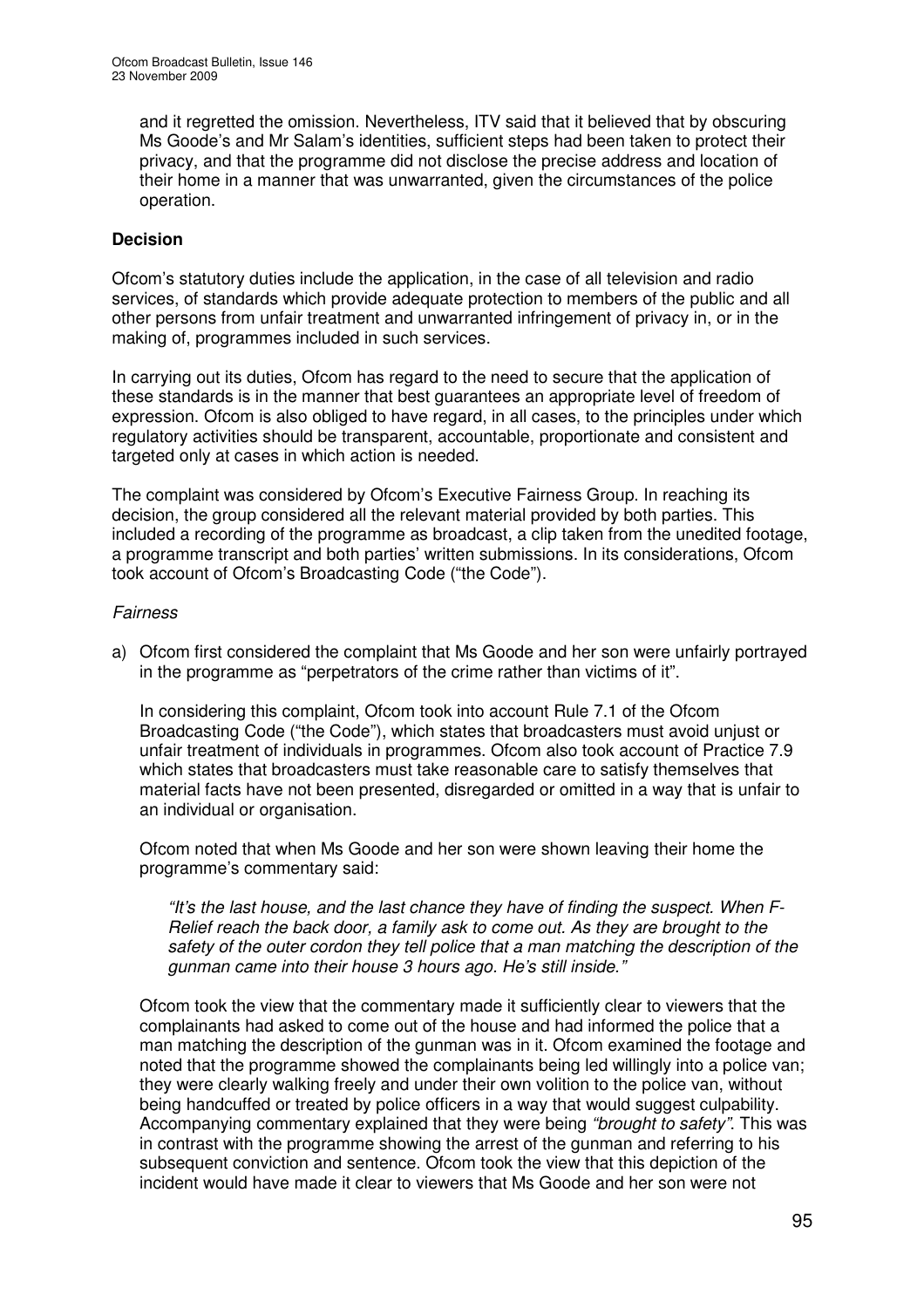associated with the gunman or the crime and that they were innocent bystanders who were caught up in events beyond their control. It therefore considered that they were presented in the programme as helping the police, not as complicit with the gunman.

Taking into account the footage and the accompanying commentary, Ofcom was satisfied that the programme depicted Ms Goode and her son fairly as victims, not perpetrators, of the crime.

Ofcom, therefore, found no unfairness to the complainants in this regard.

## *Privacy*

b) Ofcom considered Ms Goode's complaint that her privacy and that of her son was unwarrantably infringed in the making of the programme in that they were unaware that they were being filmed or that a programme was being made when they were leaving their home.

Ofcom recognises that the line to be drawn between the public's right to information and the citizen's right to privacy can sometimes be a fine one. In considering complaints about the unwarranted infringement of privacy both in relation to the making and the broadcast of the programme, Ofcom must consider two distinct questions: First, has there been an infringement of privacy? Secondly, if so, was it warranted? This is in accordance with Rule 8.1 of the Code which states any infringement of privacy in programmes or in connection with obtaining material included in programmes, must be warranted. Ofcom also took into account Practice 8.5 of the Code which states that any infringement of privacy in the making of a programme should be with the person's and/or organisation's consent or be otherwise warranted.

In considering whether or not there had been an infringement of Ms Goode's and Mr Salam's privacy in the making of the programme, Ofcom first considered whether they had a legitimate expectation of privacy in the circumstances in which the footage being led from their home to a police van was obtained.

Ofcom considered the nature of the footage recorded of Ms Goode and Mr Salam. Ofcom noted that the programme makers had filmed them being led into a police van after they had informed the police that a man matching the description of the gunman was in their house. Ofcom recognised that the events Ms Goode and her son unwittingly found themselves in were distressing for them, and that the information obtained, namely that they were caught up in the search for a gunman and that the gunman was in their house was information that could be understood to be of a personal and sensitive nature and which could attract an expectation of privacy. Ofcom also recognised that some activities may be of such a private nature that filming, even in a public place, could attract a legitimate expectation of privacy. It took the view that given the proximity to the complainants' home and the sensitivity of the situation they found themselves in, notwithstanding that this took place in a public space, that Ms Goode and Mr Salam did have a legitimate expectation of privacy in these circumstances.

Ofcom then considered whether their privacy was infringed in the obtaining of the footage. Ofcom noted that the programme makers had filmed on a public street in full view of those around them, albeit from a distance. Although the public streets in the immediate area of the complainants' house had been cordoned off by the police, Ms Goode and Mr Salam were clearly visible from the edge of the cordoned area. While Ofcom recognised that the complainants were not aware they were being filmed, Ofcom considered that it was apparent from the recording that the footage had been filmed from a clear vantage point and found no evidence to suggest that the programme makers had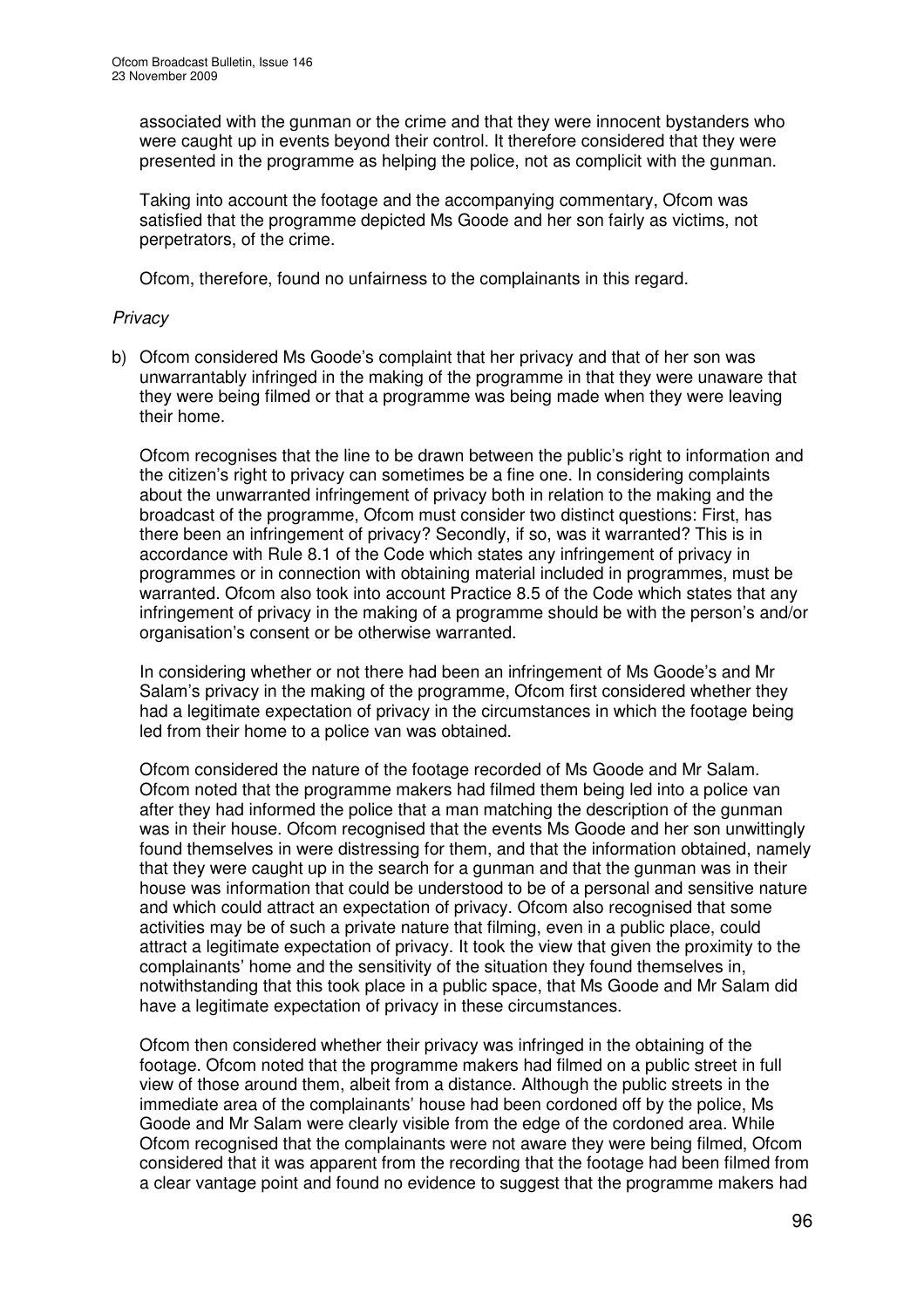concealed the fact that they were filming or that their actions were in any way surreptitious and did not display any of the signs of poor quality that are usually associated with surreptitious filming. Ofcom did however note that Ms Goode and her son were not in the position to have noticed they were being filmed and that they were not told afterwards that they had been filmed.

Ofcom noted that the complainants were filmed in a situation which attracted a legitimate expectation of privacy and their consent was not sought. Ofcom therefore took the view that the complainants' privacy was infringed.

Ofcom then considered whether this infringement was warranted. Ofcom noted that the subject of the filming was how the police dealt with a situation in which an alleged gunman is found and arrested as well as how innocent civilians caught up in such situations are brought to safety. Ofcom recognised that when filming unfolding events such as these, it is impossible for the programme makers to gain consent and that it is not desirable to unduly constrain programme makers in those circumstances where they would not be able to gain consent. Ofcom considered these to be matters of strong public interest, and that filming without their prior consent was therefore warranted.

Ofcom therefore found that there was no unwarranted infringement of privacy in the making of the programme.

c) Ofcom finally considered Ms Goode's complaint that her privacy and that of her son's was unwarrantably infringed in the programme as broadcast in that their identities and the family home were documented in the programme without her knowledge or consent.

In considering this complaint Ofcom took into account Practice 8.6 of the Code which states that if the broadcast of a programme would infringe the privacy of a person or organisation, consent should be obtained before the relevant material is broadcast, unless the infringement of privacy is warranted. Ofcom also took into account Practice 8.2 of the Code which states that information which discloses the location of a person's home or family should not be revealed without permission, unless it is warranted.

Ofcom again considered whether the complainants had a legitimate expectation of privacy. Ofcom noted that the footage showed the area immediately surrounding Ms Goode's home, as well as showing her and her son being escorted into a police van after being led from their house. However, it noted that the footage showing the complainants in the programme was brief (approximately 11 seconds in length), was shot at some distance, and the complainants' faces were obscured. Ofcom therefore took the view that Ms Goode and Mr Salam were not likely to be identifiable in the footage. Ofcom took into account that the area, *"Peckham, South London"*, was named in the programme and that a number of streets were shown. Ofcom considered whether such information could have amounted to the immediate areas around the complainants' home becoming identifiable, but concluded that only viewers with a pre-existing and intimate knowledge of the area would have been able to identify it. Ofcom also considered that such viewers may well have also had prior knowledge of the police operation given its scale.

Taking all the above factors into account, Ofcom found that Ms Goode and her son had no legitimate expectation of privacy with regard to the programme as broadcast.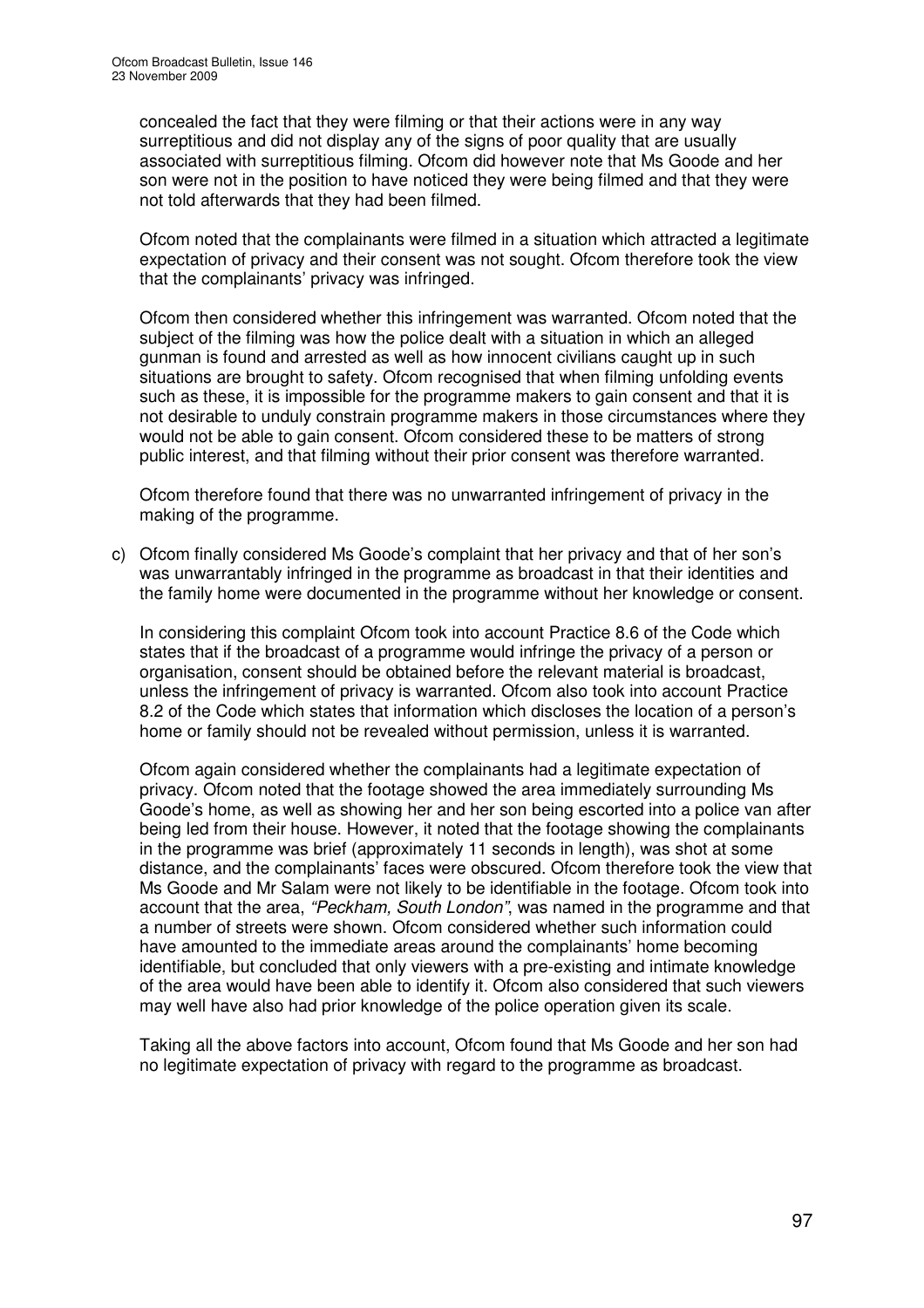Having found no legitimate expectation of privacy, Ofcom found that Ms Goode and her son's privacy was not infringed in the programme as broadcast. It was not therefore necessary for Ofcom to further consider whether any infringement of privacy was warranted.

**Accordingly, Ofcom has not upheld Ms Goode and her son's complaint of unfair treatment and unwarranted infringement of privacy either in the making of the programme or in the programme as broadcast.**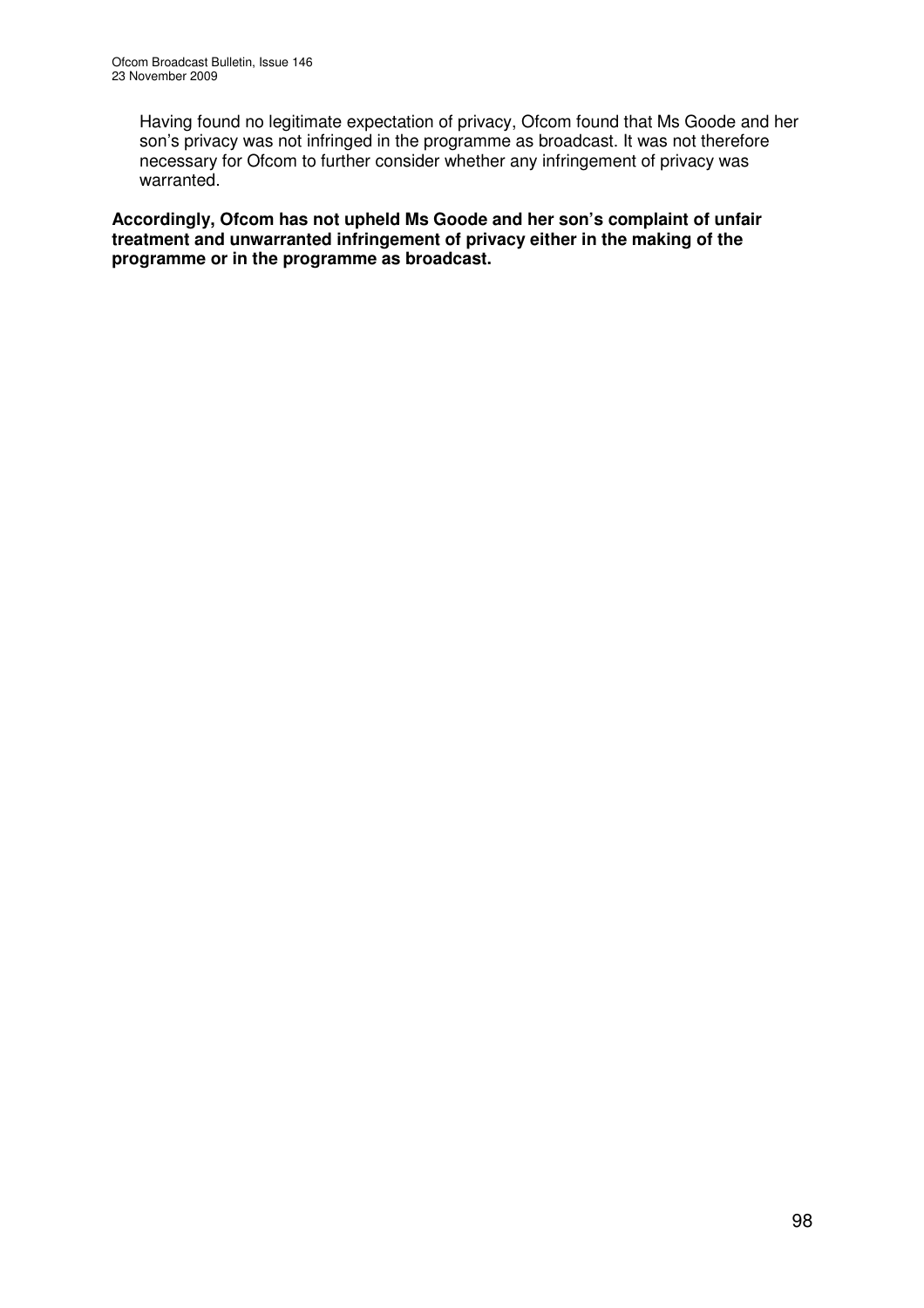## **Not Upheld**

## **Complaint by Mr Alan Thomas**

*Cops with Cameras, ITV1, 31 March 2009*

**Summary:** Ofcom has not upheld this complaint made by Mr Alan Thomas of unwarranted infringement of privacy in both the making and broadcast of the programme.

This edition included footage of an incident in which police officers in Swansea performed a drugs raid on Mr Alan Thomas' house. Mr Thomas was in the house at the time of the raid and cooperated with the search that ensued. During the search, police officers found a small cannabis plantation, a significant amount of money and a large knife. The police charged Mr Thomas with cultivation and possession of cannabis and he was later convicted of possession of cannabis. Mr Thomas was clearly identifiable in the programme in that his face and a close up of his distinctive tattoo was shown and his voice was heard.

Mr Thomas complained to Ofcom that his privacy was unwarrantably infringed in both the making and the broadcast of the programme.

In summary Ofcom found the following:

- As regards the making of the programme, Mr Thomas had a legitimate expectation of privacy in relation to footage of the inside of his home being filmed. The programme makers failed to obtain his informed consent to film and his privacy was, therefore, infringed. However, due to the public interest in showing how such police operations are conducted, and given that it is impossible for programme makers to gain consent in such circumstances, this infringement was warranted. In respect of the footage filmed outside his home, Mr Thomas did not have a legitimate expectation of privacy as he was filmed in a public and open space.
- Mr Thomas did not have a legitimate expectation of privacy in the footage as broadcast, of either within or outside of his home, because by that time he had been convicted of the offence to which the footage was related.

#### **Introduction**

On 31 March 2009, ITV1 broadcast an edition of *Cops with Cameras*, a series which followed police officers from a number of police forces carrying out their duties.

This edition included an incident in which police officers in Swansea performed a drugs raid on Mr Alan Thomas' house. The programme showed police officers battering down the door and carrying out a full search of the property. Mr Thomas was in the house at the time of the raid and cooperated with the search. During the search, police officers found a small cannabis plantation, a significant amount of money and a large knife. Mr Thomas was arrested and was subsequently convicted and fined for possession of cannabis and no further action was taken regarding the weapons found in his house.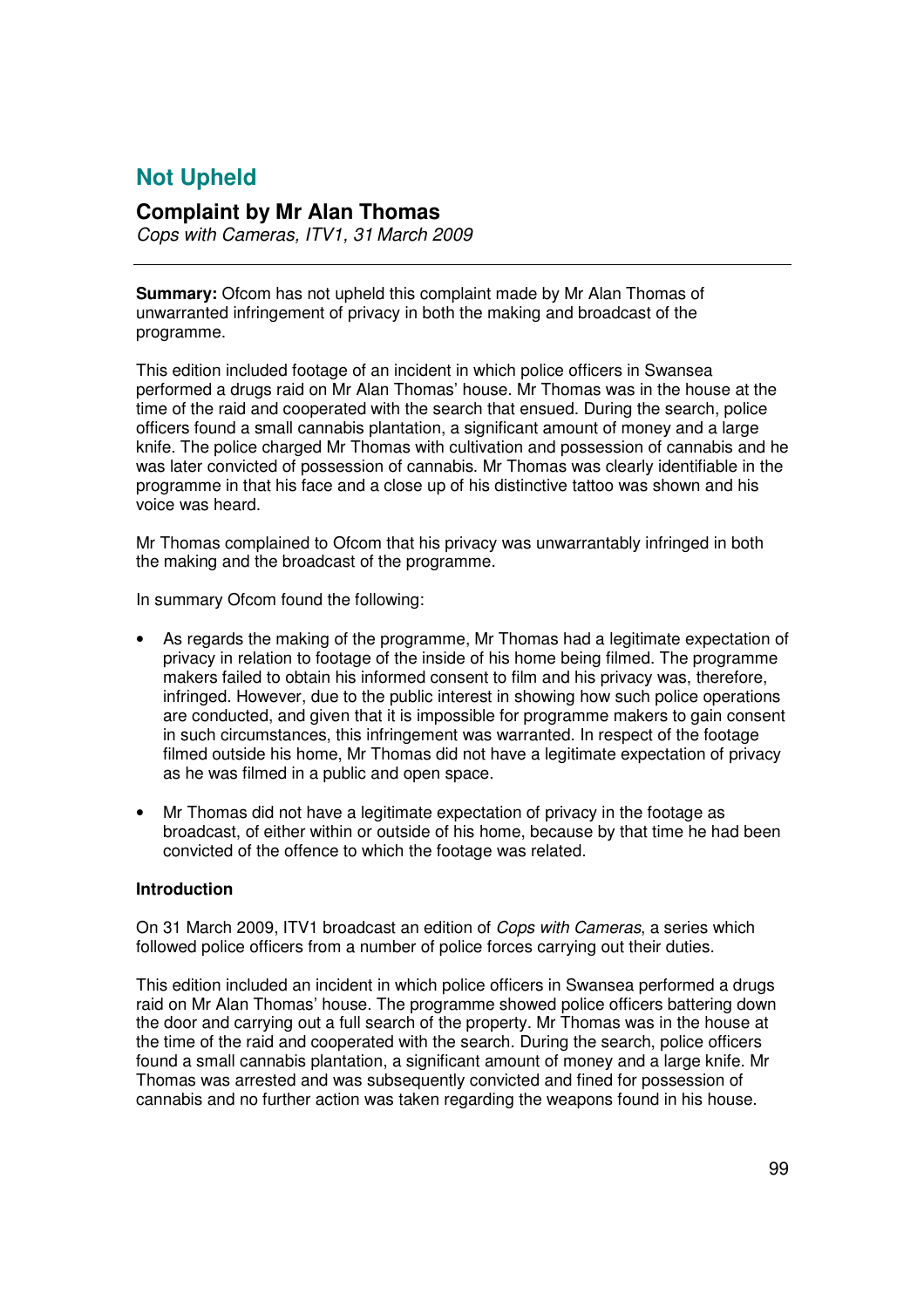Footage of the exterior and interior of Mr Thomas' house was shown in the programme as well as Mr Thomas himself. Mr Thomas was identifiable in the programme in that his face and a close up of his distinctive tattoo was shown and his voice was heard.

Mr Thomas complained to Ofcom that his privacy was unwarrantably infringed in both the making and the broadcast of the programme.

#### **The Complaint**

#### **Mr Thomas' case**

In summary, Mr Thomas complained that his privacy had been unwarrantably infringed in the making of the programme in that:

a) During the filming of the raid he did not give his permission for his home or himself to be filmed.

In summary, Mr Thomas complained that his privacy had been unwarrantably infringed in the programme as broadcast in that:

b) Footage of the exterior and interior of his home, and his own identity, was broadcast on the programme without his consent. Mr Thomas said that his face was not obscured in the programme, unlike other participants in the programme whose faces were obscured.

#### **ITV's case**

In summary, ITV Broadcasting Limited ("ITV"), responsible for the compliance of the programme on behalf of the ITV Network ("ITV1"), responded to Mr Thomas' complaint of unwarranted infringement of privacy in the making of the programme, as follows:

a) In relation to the complaint Mr Thomas did not grant permission for his home or himself to be filmed, ITV said that the camera crew initially filmed Mr Thomas inside his house, where it accepted he would normally have a reasonable expectation of privacy. It said the camera crew followed a long-established procedure for filming on such police operations by identifying themselves and explaining their purpose in filming. ITV said that one of the camera crew told Mr Thomas that "we are just doing a documentary for ITV, we're following the police around in Swansea for this weekend, we're just going around with them today." ITV said that Mr Thomas acknowledged this and made no objection to the filming, nor had he made any objection prior to being notified. It said that later on, as officers prepared to escort Mr Thomas out of his house under arrest, the same camera crew member asked him whether he was happy for the process to be filmed. ITV said Mr Thomas then replied "No". The camera crew then left Mr Thomas' house on the understanding that he did not want to be filmed under arrest coming out of it. ITV said that this understanding was reiterated by one of the police officers, who said that "he doesn't want it filmed, being filmed coming out". At this point the camera crew stopped filming as Mr Thomas was led out of his front door.

ITV said that, given that Mr Thomas had been notified of the identity of the camera crew and the purpose of the filming and had made no initial objection, it believed that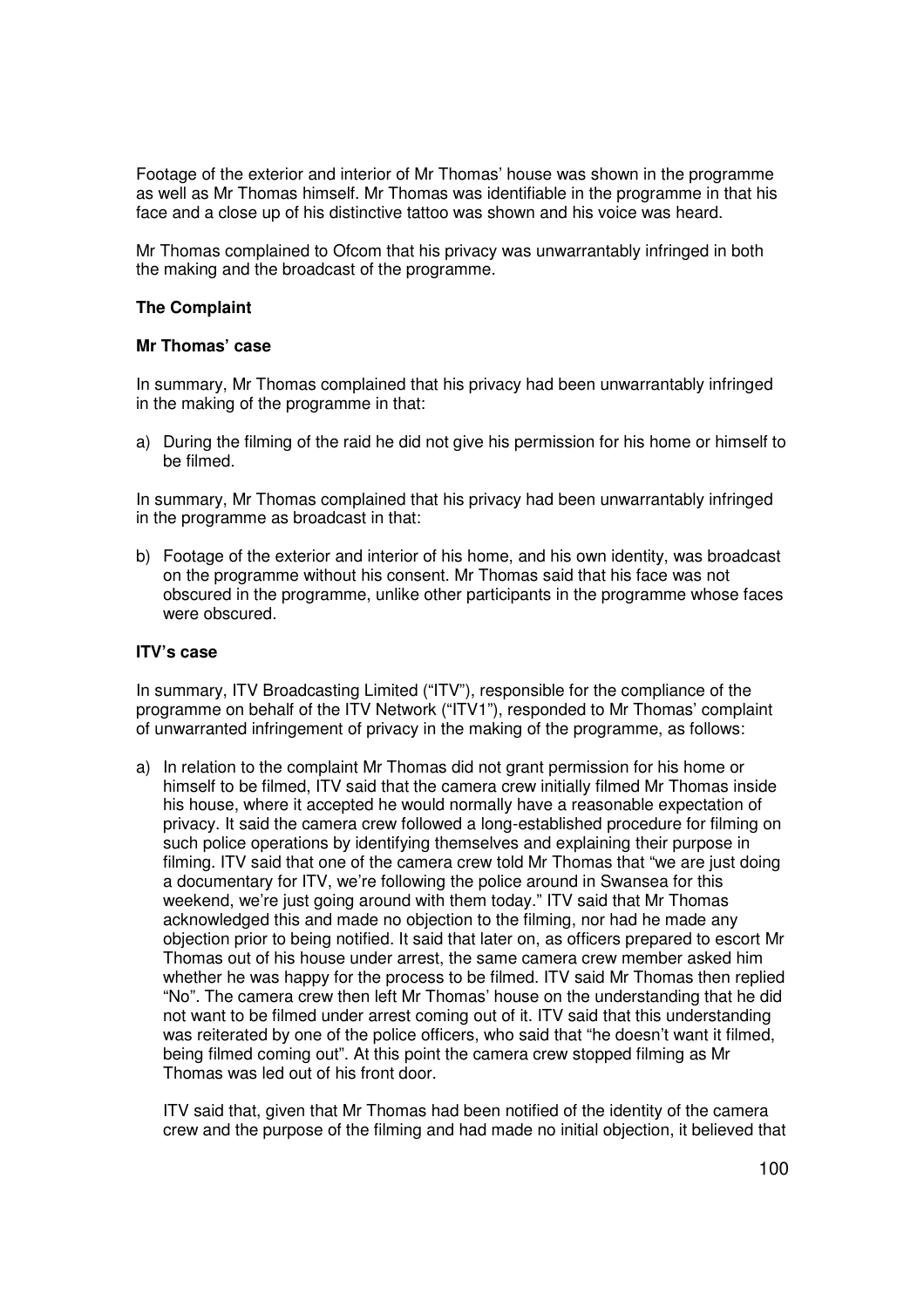Mr Thomas had given his informed consent to the camera crew filming him inside his house and the house's interior.

ITV said that, notwithstanding its belief that Mr Thomas had given his informed consent, it believed the filming of Mr Thomas was warranted, given that:

- the camera crew had notified him of the nature and purpose of filming and he had not objected; and
- the camera crew had filmed Mr Thomas in relation to his arrest, having committed a criminal offence for which he was subsequently convicted. ITV said given the nature of the programme, and the inherent public interest in the public having greater information about the work of the police in detecting and dealing with such offences, it was in the public interest to do so.

ITV said that, after Mr Thomas had been led out of his front door, the camera crew continued to film as officers led him down the street and into the back of a police car. ITV said that it did not believe that Mr Thomas had a legitimate expectation of privacy at this point, given that he was filmed openly in a public place, having been arrested for an offence for which he was later convicted, and given that the camera crew had respected his wish not to be filmed as he came out of his front door.

In summary, ITV responded to Mr Thomas' complaint of unwarranted infringement of privacy in the programme as broadcast as follows:

b) In relation to the complaint that the exterior and interior of Mr Thomas' home and his own identity were broadcast on the programme without his consent, ITV said that, for the reasons set out above, it believed that Mr Thomas had given his informed consent to the inclusion of his identity and the interior of his home in the programme. ITV said that Mr Thomas was told the nature and purpose of filming and did not object.

ITV said that, even if Ofcom found that Mr Thomas did not give informed consent, it believed that the inclusion of his identity and the interior of his home was, in any event, warranted, given the procedures followed by the camera crew, his response to them and the public interest in reporting Mr Thomas' criminal activity and the police techniques used to detect and deal with it.

ITV said it believed it was not required to disguise Mr Thomas' identity, given that he had been convicted of the offence for which he was arrested and that he had not objected to being filmed (other than in relation to coming out of his front door).

In relation to the broadcast of footage of the exterior of Mr Thomas' house, ITV said that it did not believe that he had a reasonable expectation of privacy. ITV said that Mr Thomas' address was a matter of public record, given his conviction for possession of cannabis two months earlier. ITV said that, when reporting the arrest that led to this subsequent conviction, the programme did contain some shots of the exterior of the house (filmed openly in a public place), but the programme did not give details of its number, street or the area in Swansea where it was located. ITV said that the only viewers who would have been able to identify the precise location of the house were those who knew the relevant area of Swansea well.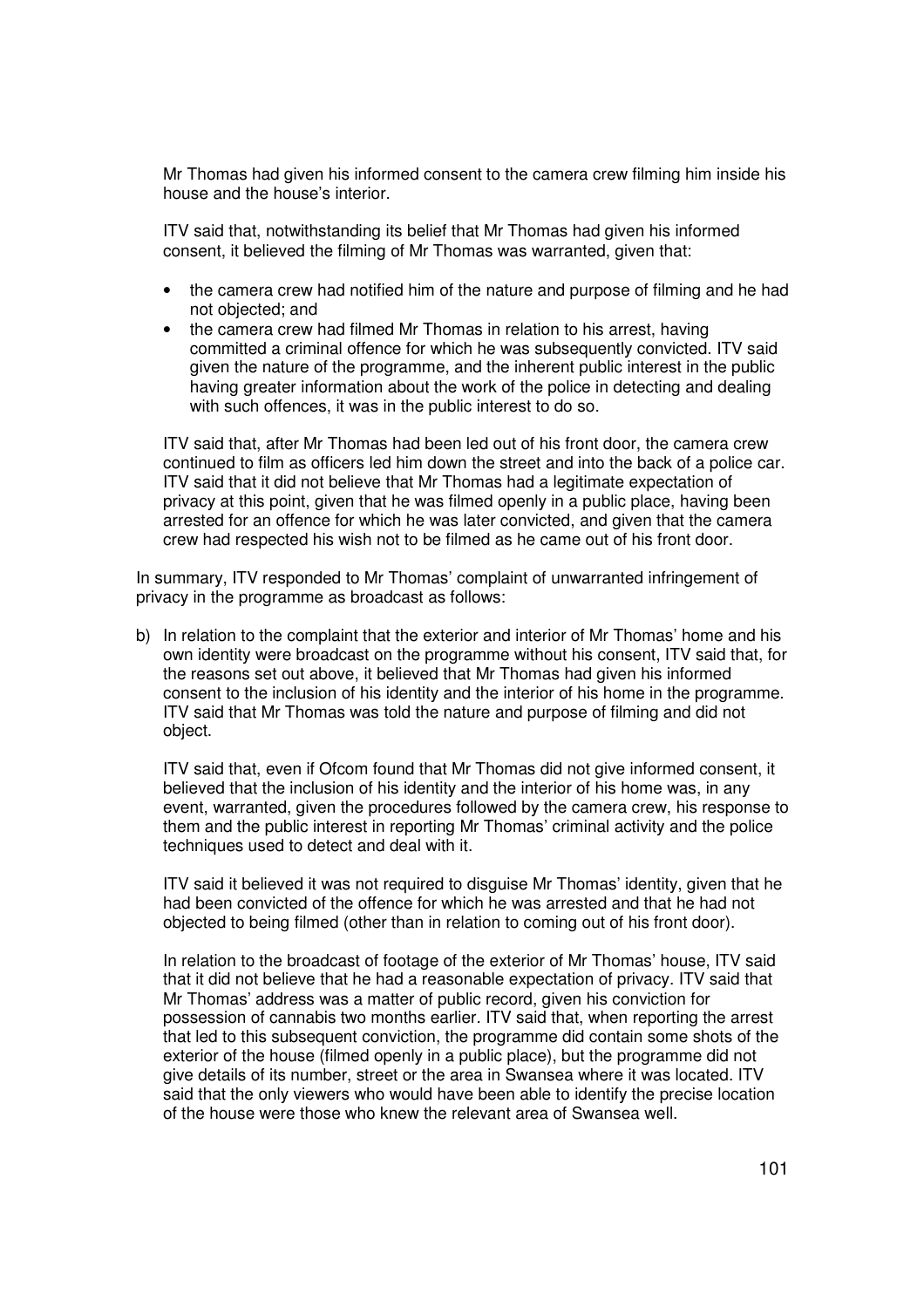ITV said that even if Ofcom considered that Mr Thomas had a legitimate expectation of privacy regarding the exterior of his home, it believed the inclusion of the footage was warranted, given the circumstances of filming and the fact that the address and exact details of the house's location were not given.

In relation to Mr Thomas' complaint that other participants in the programme had their faces obscured, ITV said that it was not required to disguise Mr Thomas' identity in the programme as he had been convicted of the offence for which he was arrested and, with the exception of the front door shot, had not objected to filming. In this programme, six suspects were similarly identified, as they had also been convicted of the offences for which they were arrested. Mr Thomas was therefore not treated differently from other people featured in the programme who were convicted of crimes ITV said that the identities of a number of other suspects were obscured, only because they were involved in active criminal proceedings at the time of broadcast and therefore there was a legal requirement to obscure their identity to avoid prejudice to those proceedings.

#### **Decision**

Ofcom's statutory duties include the application, in the case of all television and radio services, of standards which provide adequate protection to members of the public and all other persons from unfair treatment and unwarranted infringement of privacy in, or in the making of, programmes included in such services.

In carrying out its duties, Ofcom has regard to the need to secure that the application of these standards is in the manner that best guarantees an appropriate level of freedom of expression. Ofcom is also obliged to have regard, in all cases, to the principles under which regulatory activities should be transparent, accountable, proportionate and consistent and targeted only at cases in which action is needed.

Mr Thomas' complaint was considered by Ofcom's Executive Fairness Group. In reaching its decision, Ofcom carefully considered all the relevant material provided by both parties. This included a recording of the programme as broadcast and transcript and both parties written submissions. In its considerations, Ofcom took account Ofcom's Broadcasting Code ("the Code").

Ofcom first considered Mr Thomas' complaint of unwarranted infringement of privacy in the making of the programme.

a) Ofcom considered the complaint that during the filming of the raid Mr Thomas did not give his permission for his home or himself to be filmed.

In Ofcom's view, the line to be drawn between the public's right to information and the citizen's right to privacy can sometimes be a fine one. In considering complaints about the unwarranted infringement of privacy both in relation to the making and the broadcast of the programme, Ofcom must consider two distinct questions: First, has there been an infringement of privacy? Secondly, if so, was it warranted? This is in accordance with Rule 8.1 of the Code which states that any infringement of privacy in programmes or in connection with obtaining material included in programmes must be warranted. Ofcom also had regard to Practice 8.5 of the Code which states that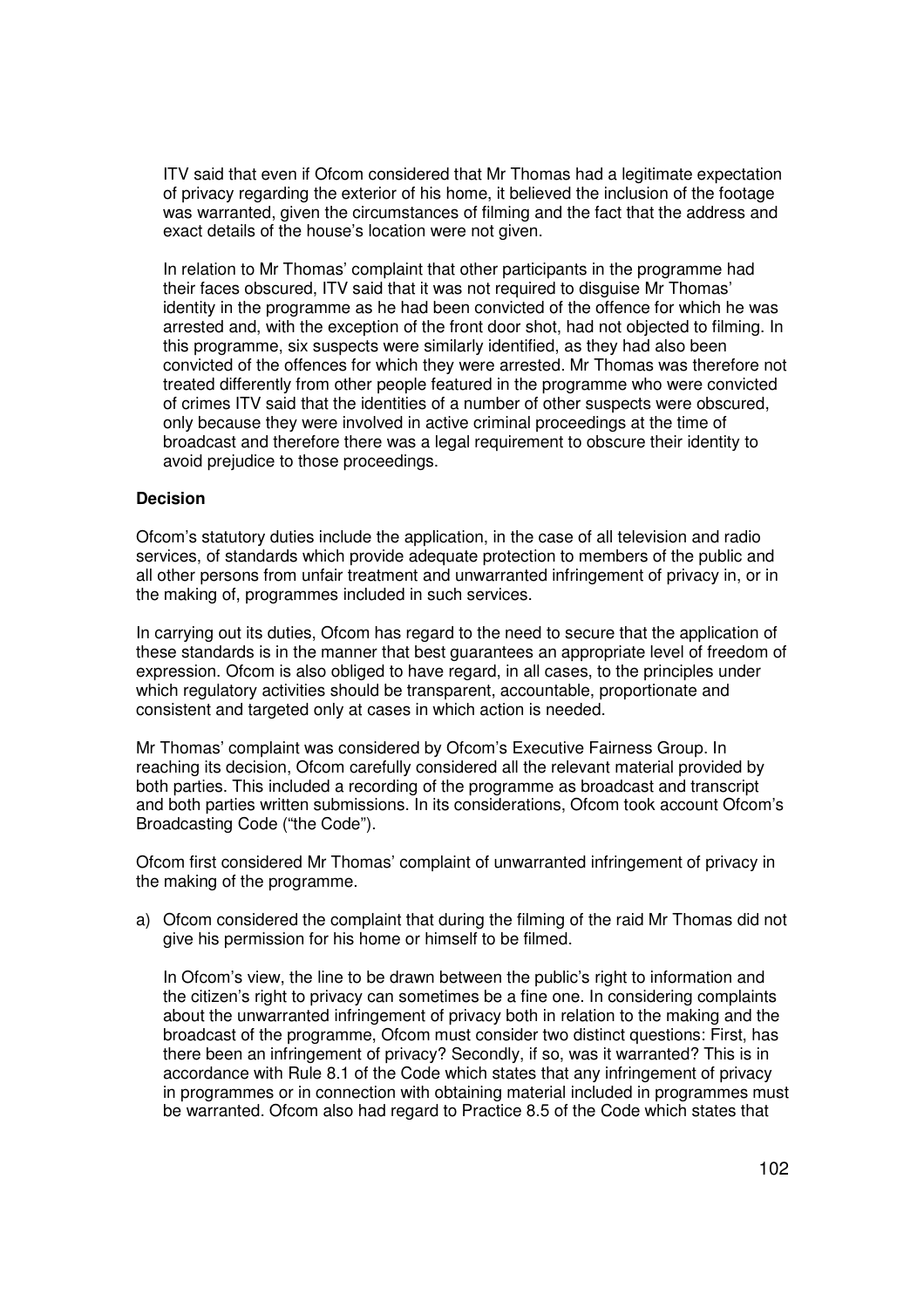any infringement of privacy in the making of a programme should be with the person's and/or organisation's consent or be otherwise warranted.

Ofcom first noted that Mr Thomas was filmed both inside and outside of his home, by a public highway in an open space. Ofcom considered the two instances separately.

Ofcom first considered whether Mr Thomas had a legitimate expectation of privacy in the making of the programme with respect to being filmed while inside his home.

Ofcom recognised that the nature of the footage obtained, namely of Mr Thomas and the interior of his home, may be understood to be personal and sensitive and may therefore attract an expectation of privacy. Although Mr Thomas was subsequently convicted for possession of cannabis found in his house, a circumstance that could be considered to diminish his expectation of privacy, at the time of filming the police had reasonable grounds to suspect that he was in possession of drugs, but Mr Thomas had not been convicted for any offence.

In these circumstances it was important that Mr Thomas' consent to filming was obtained. Ofcom noted that the programme makers did not seek Mr Thomas' consent prior to the raid taking place, but it recognised that when filming unfolding events such as these, it is impossible for the programme makers to gain consent and that it is not desirable to unduly constrain programme makers in those circumstances where they would not be able to gain consent. Ofcom examined the footage taken inside Mr Thomas' home and noted that the camera appeared to be positioned within a relatively close proximity to Mr Thomas and that the footage did not display any of the signs of poor quality that are usually associated with surreptitious filming such as graininess, shaking or obstruction. Consequently, Ofcom took the view that Mr Thomas was likely to be aware that filming was taking place. Ofcom also took note that it took some 27 minutes after filming had started, before a member of the camera crew informed Mr Thomas about the purpose of filming:

| Crew Member: | "Sorry, justwe just wanted to let you know we are just doing |
|--------------|--------------------------------------------------------------|
|              | a documentary for ITV, we're following the police around in  |
|              | Swansea for this weekend, we're just going around around     |
|              | with them today."                                            |

| Mr Thomas: | "mmmmm". |
|------------|----------|
|            |          |

Crew Member: *"We just wanted to let you know."*

Ofcom also noted the following conversation that took place between Mr Thomas and a member of the camera crew while Mr Thomas was being prepared to leave his home:

Crew Member: *"Are you happy to be filmed?"*

Mr Thomas: *"No."*

Ofcom then noted that the filming of Mr Thomas inside his home continued for approximately one minute further.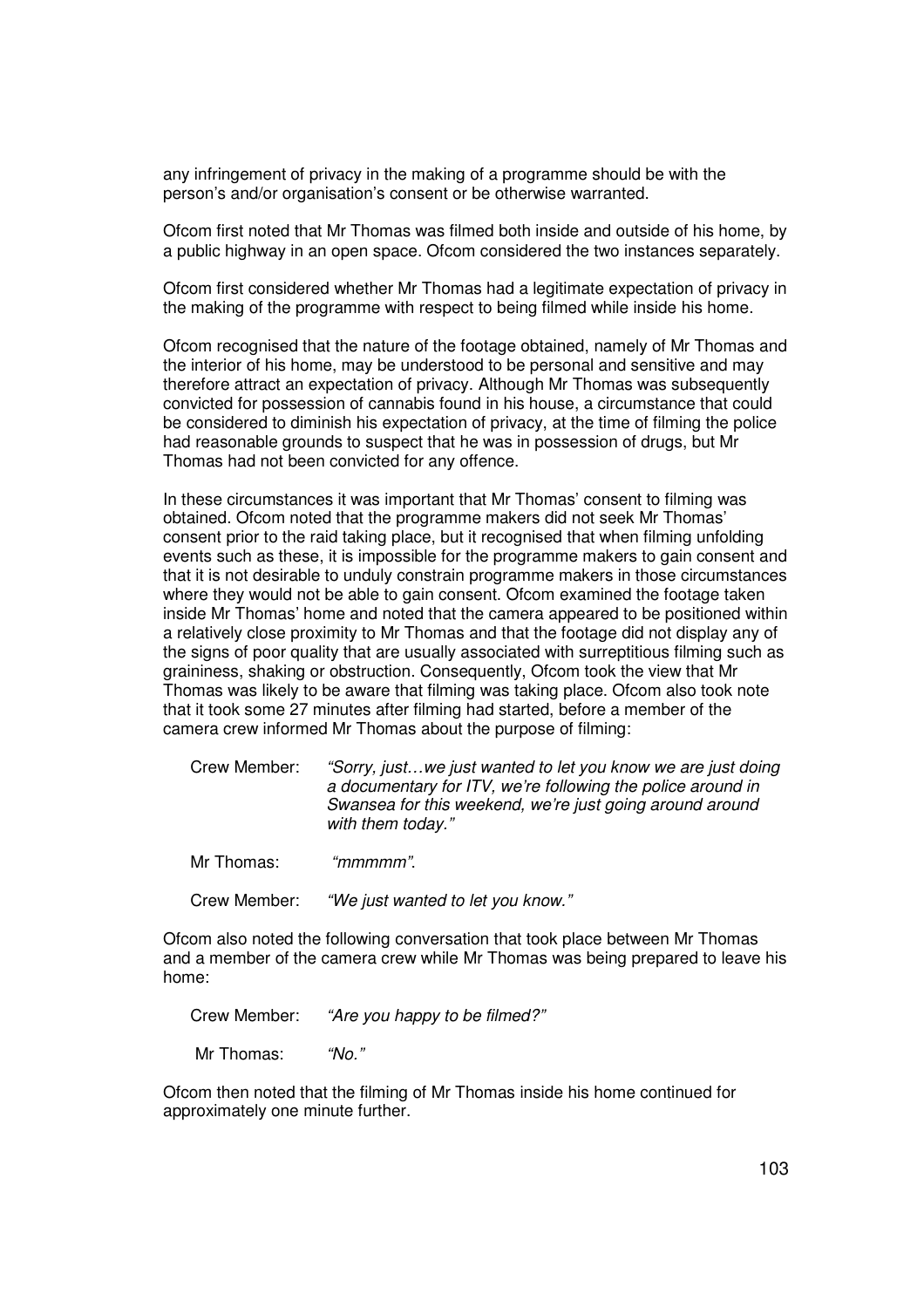Ofcom took the view that the first conversation with a member of the programme making team did not amount to seeking adequate consent from Mr Thomas for the filming inside his home. Taking this into account, together with the fact that Ofcom considered that Mr Thomas's expectation of privacy was not sufficiently diminished by the circumstances and that he had a legitimate expectation of privacy with regard to the footage filmed.

Having found that Mr Thomas did have a legitimate expectation of privacy, Ofcom then considered whether his privacy was infringed. Ofcom considered that the filming of Mr Thomas and the interior of his home without his consent and in circumstances where had had not been convicted of any offence, amounted to an infringement of his privacy.

Ofcom then considered whether the infringement was warranted. Ofcom noted that the programme was a documentary series which followed police forces around the country, with a view to revealing to the public police operations to combat crime of various kinds. Ofcom further noted that, on this occasion, the programme focused on how the police combated drug crime, and showed the process by which the police use and act on information received. Also, as noted above, Ofcom considered that it would have been impossible for the programme makers to have gained consent before filming. For these reasons, Ofcom concluded that the infringement of Mr Thomas' privacy incurred whilst being filmed in his home, was warranted.

Ofcom then examined the second instance of filming in the making of the programme, namely the filming of Mr Thomas coming out of his house and being led into an unmarked police car.

Ofcom noted that, once the camera crew were told by a police officer that Mr Thomas did not want to be filmed coming out of his home, they stopped filming him. Ofcom then noted that when Mr Thomas was out of his home the camera crew resumed filming him. Ofcom noted that this filming was carried out by a public highway in an open space.

Ofcom considered that, notwithstanding his refusal of consent for the filming, because the filming took place in public, Mr Thomas did not have a legitimate expectation of privacy circumstances where he was filmed in public.

Having found no legitimate expectation of privacy, Ofcom found that Mr Thomas' privacy was not infringed in the making of the programme. It was not therefore necessary for Ofcom to further consider whether any infringement of privacy was warranted.

Ofcom concluded, therefore, that neither the filming of Mr Thomas inside his home, nor by the public highway constituted an unwarranted infringement of privacy in the making of the programme.

b) Ofcom then considered the complaint that the exterior and interior of Mr Thomas' home and his identity were broadcast on the programme without his consent. Ofcom also considered Mr Thomas' complaint that his face was not obscured in the programme even when others were at this stage.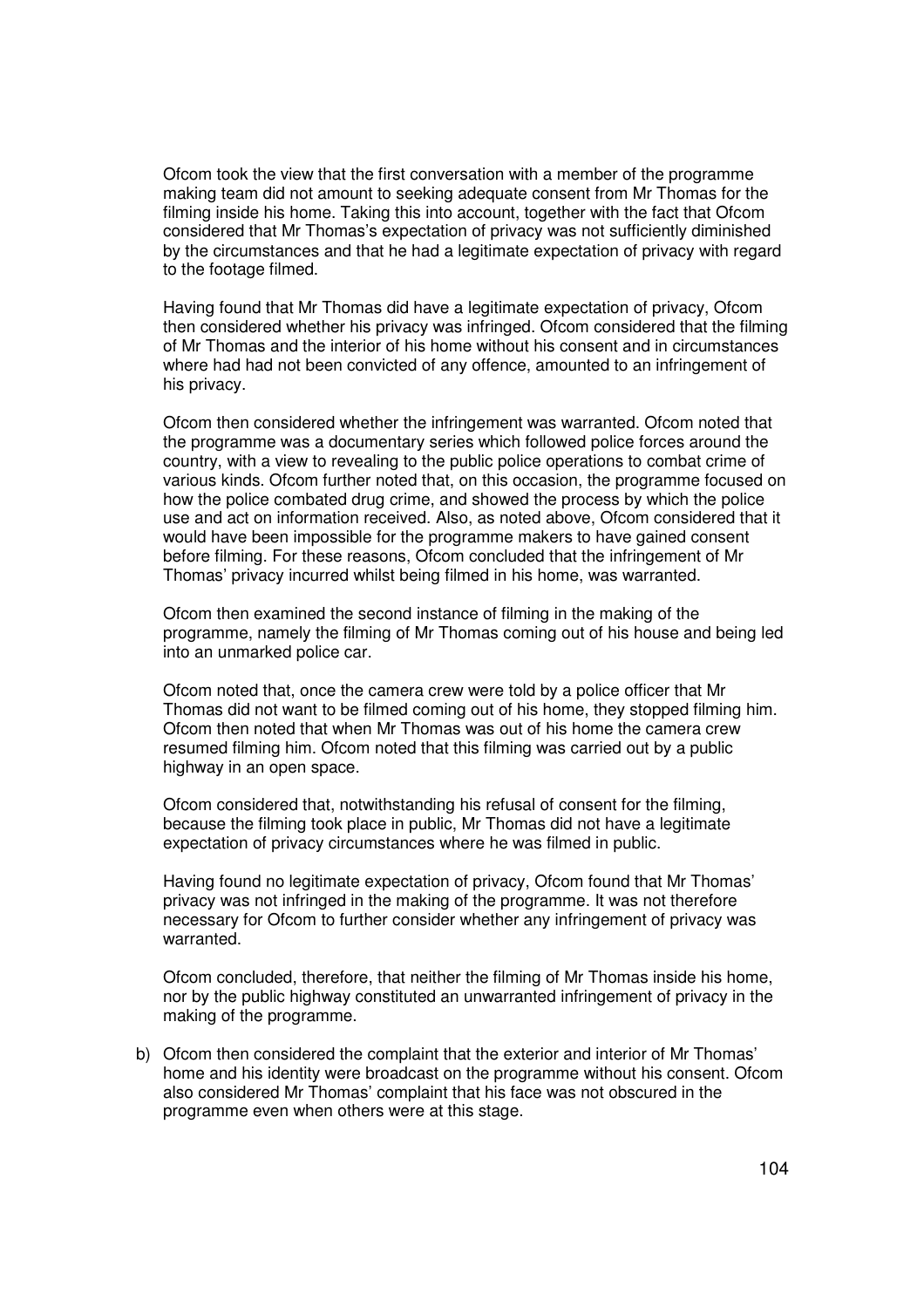In considering this head of complaint, Ofcom took into account Practice 8.6 of the Code which states that if the broadcast of a programme would infringe the privacy of a person or organisation, consent should be obtained before the relevant material is broadcast, unless the infringement of privacy is warranted. Ofcom also had regard to Practice 8.2 which states that information which discloses the location of a person's home or family should not be revealed without permission, unless it is warranted.

Ofcom again noted that footage of Mr Thomas was shown, both inside and outside his home. It therefore considered these two instances separately.

As regards the footage inside Mr Thomas' home Ofcom again considered that the footage showed of a potentially sensitive and personal nature and that within ones home, one can expect to attract the highest expectation of privacy. Ofcom noted that by the time the programme was broadcast, Mr Thomas had been convicted of the offence to which the footage related i.e. possession of cannabis. It took the view that this served to diminish Mr Thomas' expectation of privacy to such an extent that the expectation no longer existed in these circumstances.

Having found no legitimate expectation of privacy, Ofcom found that Mr Thomas' privacy was not infringed in the programme as broadcast. It was not therefore necessary for Ofcom to further consider whether any infringement of privacy was warranted.

Notwithstanding Ofcom's decision that Mr Thomas had no legitimate expectation of privacy, it noted that Mr Thomas had complained that his face was not obscured in the programme. In Ofcom's view, these images rendered him identifiable to viewers. However, given Ofcom's finding, Ofcom considered that there was no obligation on the broadcaster to obscure his face.

With regards the filming of Mr Thomas outside of his home, Ofcom again noted that, by the time of filming, Mr Thomas had been convicted of the offence to which the footage related. Ofcom therefore again concluded that Mr Thomas did not find a legitimate expectation of privacy in these circumstances. Ofcom subsequently found that Mr Thomas' privacy was not infringed in the programme as broadcast and therefore did not need to further consider whether any infringement of privacy was warranted.

**Accordingly, Ofcom has not upheld Mr Thomas' complaint of unwarranted infringement of privacy in the making or broadcast of the programme.**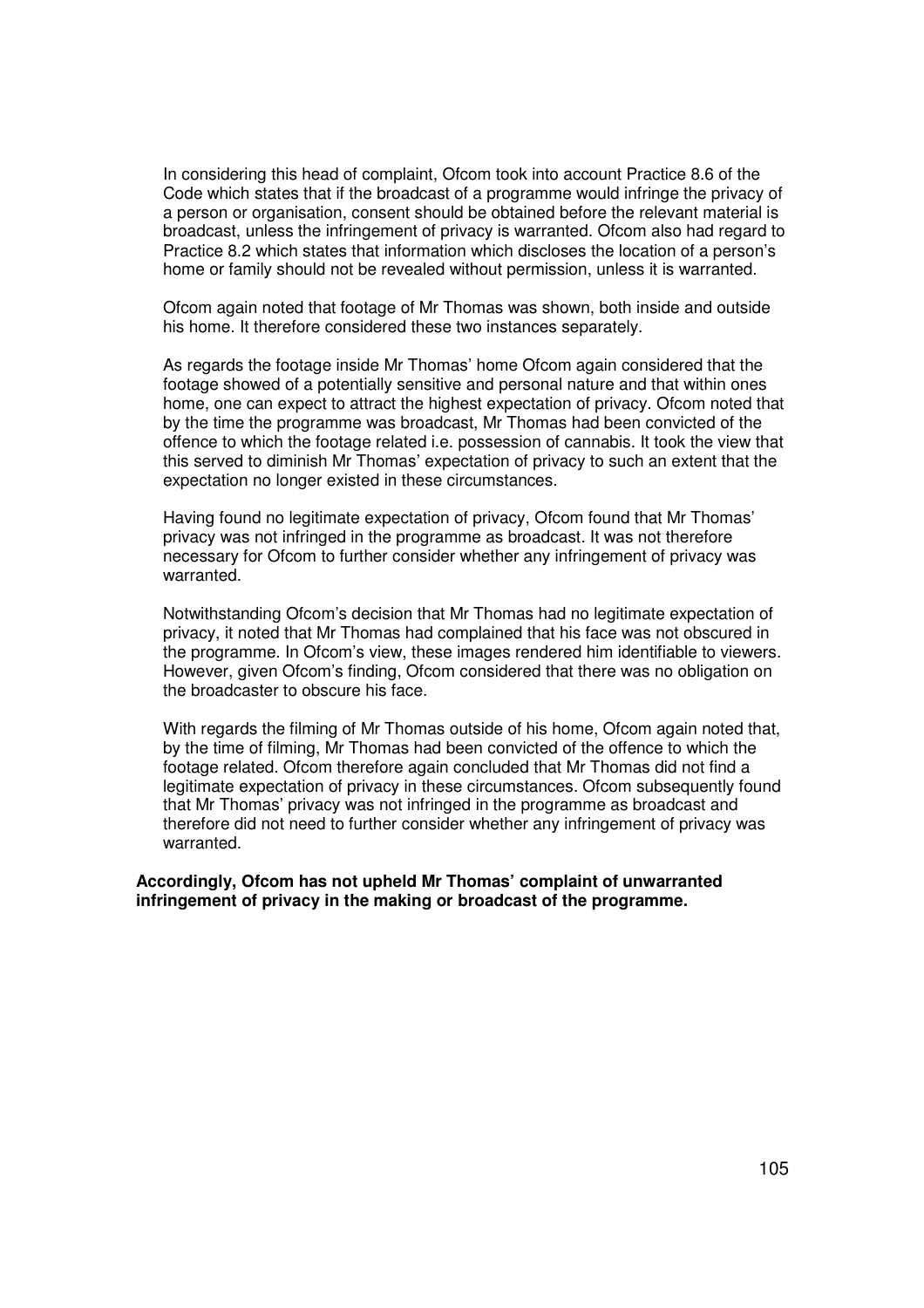# **Not Upheld**

## **Complaint by Mr Graham Anderson on behalf of Mr Daniel Anderson (his son)**

*Road Wars, Sky One, 7 January 2009*

**Summary:** Ofcom has not upheld this complaint made by Mr Graham Anderson on behalf of his son, Daniel Anderson, of unfair treatment and unwarranted infringement of privacy in the broadcast of the programme.

This programme included an incident in which the police had received complaints about a group of youths causing a disturbance at a warehouse. As the police officer attended the scene he found some youths sitting at a park bench nearby. One member of the group was Daniel Anderson who was 15 years old at the time of filming. The police officer decided the most appropriate course of action to take would be to order the group to tidy the mess they had created.

The group's faces' were clearly identifiable and Daniel Anderson's face was shown in close up.

Mr Graham Anderson complained to Ofcom that his son, Daniel Anderson, was treated unfairly in the programme and that his son's privacy was unwarrantably infringed in the broadcast of the programme.

In summary Ofcom found:

- The programme clearly showed that no arrests were made, that not all of the group were responsible for the disturbance but that the police officer held the entire group responsible and ordered them all to tidy up the mess. The footage was therefore not unfairly edited. Furthermore, it was clear from the unedited footage that the group were aware of why they were being filmed, having been told by the police officer.
- Notwithstanding Daniel Anderson's age, the footage of him included in the programme revealed no sensitive (or potentially private) information about him and Ofcom was not satisfied that he had a legitimate expectation of privacy in relation to this footage which was filmed openly in a public place.

## **Introduction**

On 7 January 2009, British Sky Broadcasting Limited ("BSkyB") broadcast on its channel Sky One an edition of *Road Wars*, a documentary series following the work of police forces around the country.

This edition included an incident in which the police received complaints about a group of youths causing a disturbance at a warehouse. As the police officer attended the scene he found a group sitting at a park bench nearby. One member of the group was Daniel Anderson, who was 15 years old at the time of filming.

Staff at the warehouse informed the police that the group had been smashing pallets at the site and kicking footballs through its windows. The police officers decided the most appropriate action would be to order the group to tidy the mess they had created.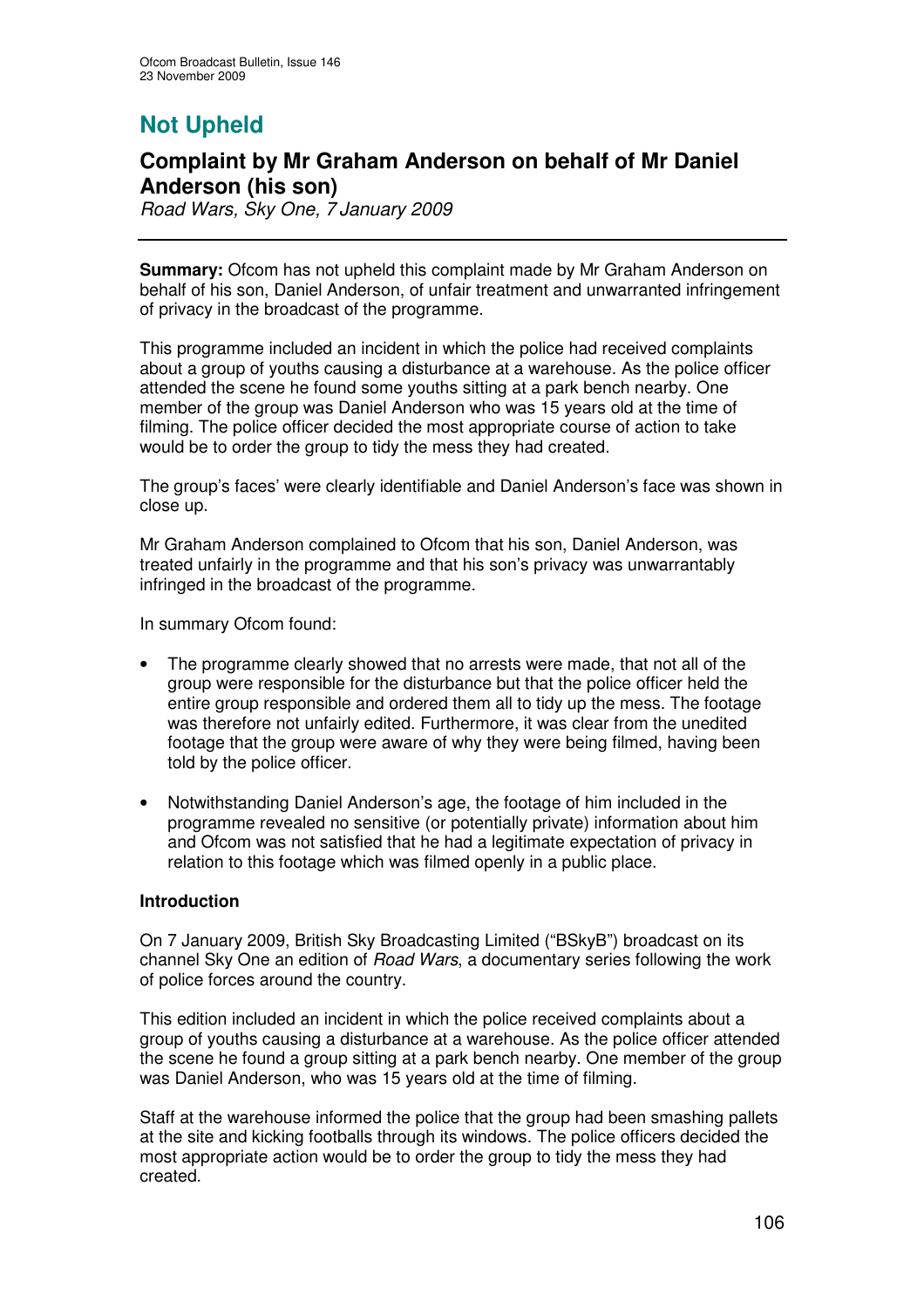The group's faces' were clearly identifiable and Daniel Anderson's face was shown in close up.

Mr Graham Anderson complained to Ofcom that his son, Daniel Anderson, was treated unfairly in the programme and that his son's privacy was unwarrantably infringed both in the making and broadcast of the programme.

### **The Complaint**

#### **Mr Anderson's case**

In summary, Mr Anderson complained that his son was treated unfairly in the programme as broadcast in that:

a) The programme was unfairly edited, so as to depict his son as being involved in the disturbance, when he was not.

Mr Anderson said that his son had arrived at the scene after the disturbance had taken place but was still filmed by the programme makers, who did not reveal why they were filming.

In summary, Mr Anderson complained that his son's privacy was unwarrantably infringed in the programme as broadcast in that:

b) Despite his son expressly asking the programme makers not to use any footage of him in the programme or to obscure his identity, a close up of him was shown without any attempt to hide his identity.

#### **BSkyB's case**

In summary, BSkyB responded to Mr Anderson's complaint of unfair treatment in the programme, as follows:

a) BSkyB said that it was made clear in the programme that the group were asked to clear up damage that had been caused on a previous occasion and that no criminal charges would be made in relation to the damage at that time. It said that the police officer took the names of three members of the group present, but explained that no further legal action would be taken unless there were reports of further incidents. BSkyB said that it would not have been possible to ascertain which of the youths, including Daniel Anderson, was or was not involved in causing the damage. BSkyB said that, as a consequence, to protect the identity of some and not all of the members of the group involved would, itself have been unfair.

BSkyB said that it was clear from the unedited footage provided to Ofcom that one of the members of the group asked the police officer why there was a camera present, to which the police officer explained that he was being filmed as part of a documentary and that the footage may be broadcast.

In summary, BSkyB responded to Mr Anderson's complaint of unwarranted infringement of privacy in the programme as broadcast as follows:

b) BSkyB said that Daniel Anderson, and the other youths concerned, were on a public road prior to being stopped and that police officers had received reports of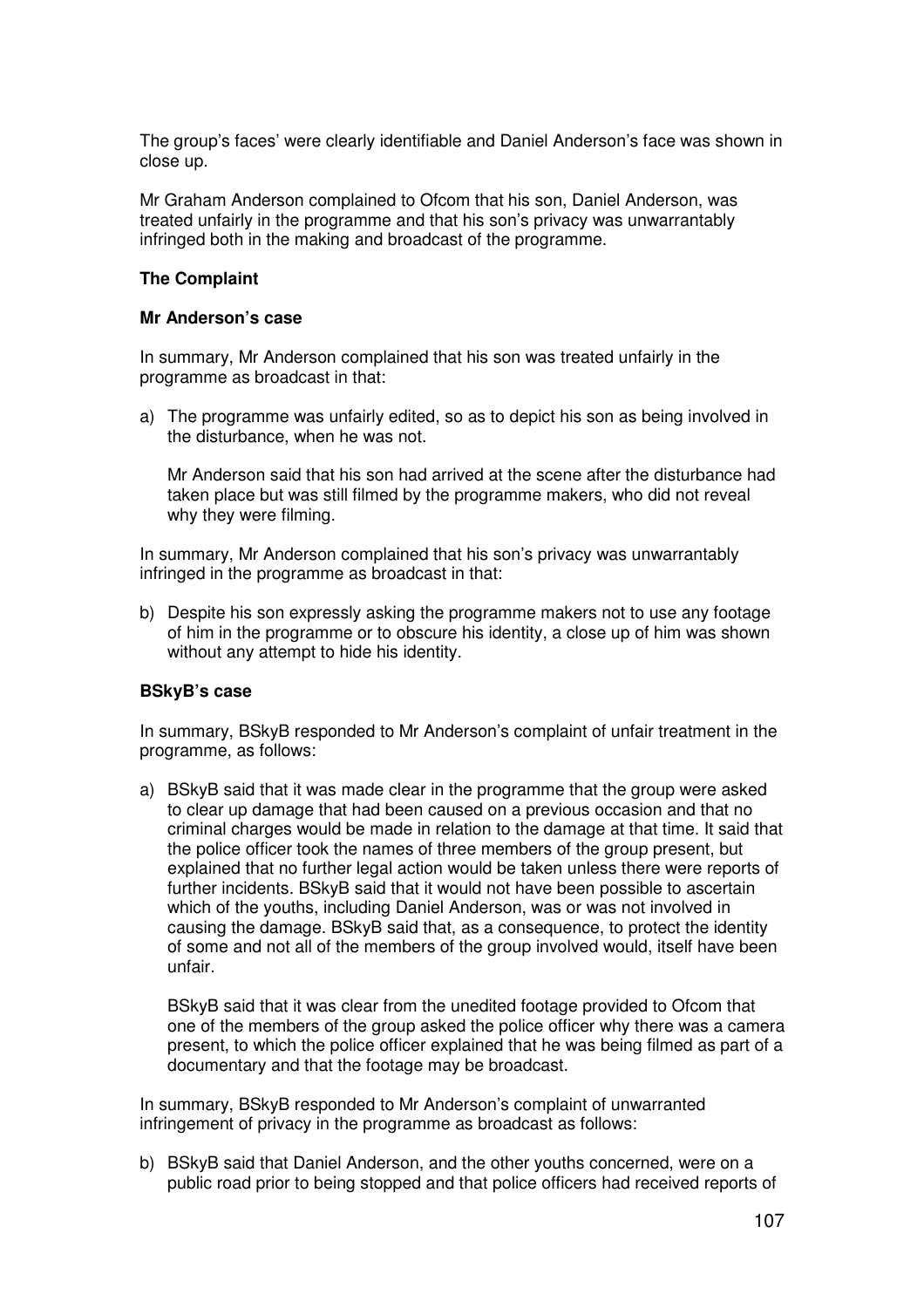nuisance and anti-social behaviour in the location where the youths were stopped. It said that the youths were stopped in public view in the same location where the anti-social behaviour had been reported and that the circumstances in which the youths were reprimanded, and the reconciliation exercise in which the youths participated, were not of an unduly sensitive nature. BSkyB said that this would have suggested, at the time of the incident, that any filming should be stopped on the basis that a legitimate expectation of privacy had arisen. BSkyB said that the film crew was clearly visible to Daniel Anderson at the time of filming was not conducted surreptitiously. BSkyB said that there was no suggestion that the programme makers concealed the fact that they were filming Daniel Anderson or any of the other members of the group.

BSkyB said that, contrary to Mr Graham Anderson's complaint, Daniel Anderson made no attempt during filming to request that the filming be stopped or object to the footage being broadcast or request that his identity be obscured.

BSkyB said that *Road Wars* was a programme that followed police officers attending real-life incidents as and when they occurred. It said it was not possible or appropriate in such circumstances to seek prior consent for filming such a programme. BSkyB said that the programme makers must also be aware of the fact that, given that the filming taking place is of a real-life police incident, to seek express confirmation in each case that the subject in question has no objections to continued filming may risk disrupting the work of the police.

BSkyB said that, in any event, there was a clear public interest in the production of programmes which depicted the work of the police and in particular portray the real-life situations they face. It said that there was also a clear public benefit in highlighting the creative and proactive ways in which the police resolve community conflicts and discourage criminal behaviour, as was the case in relation to Daniel Anderson, who participated in a reconciliation exercise to clean up damage caused by anti-social behaviour. Accordingly, BSkyB said that the public interest in including this footage in the programme outweighed any right to privacy that Mr Daniel Anderson might have had.

#### **Decision**

Ofcom's statutory duties include the application, in the case of all television and radio services, of standards which provide adequate protection to members of the public and all other persons from unfair treatment and unwarranted infringement of privacy in, or in the making of, programmes included in such services.

In carrying out its duties, Ofcom has regard to the need to secure that the application of these standards is in the manner that best guarantees an appropriate level of freedom of expression. Ofcom is also obliged to have regard, in all cases, to the principles under which regulatory activities should be transparent, accountable, proportionate and consistent and targeted only at cases in which action is needed.

Mr Anderson's complaint made on his son's behalf was considered by Ofcom's Executive Fairness Group. In reaching its decision, Ofcom carefully considered all the relevant material provided by both parties. This included a recording of the programme as broadcast and transcript and both parties written submissions. In its considerations, Ofcom took account of Ofcom's Broadcasting Code ("the Code").

#### *Unfair treatment*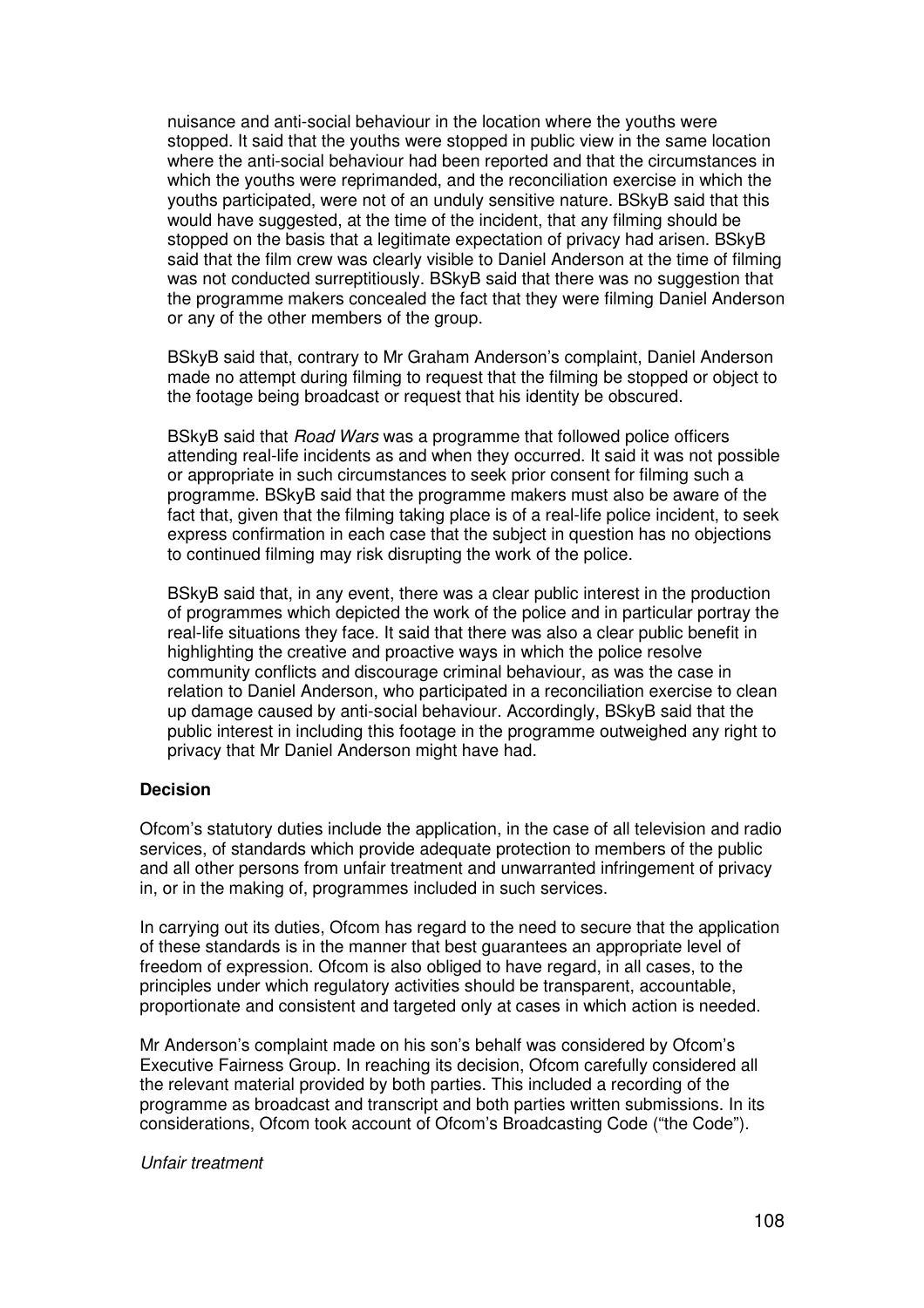a) Ofcom considered the complaint that the programme unfairly edited the footage of Daniel Anderson so as to depict him as being involved in the disturbance, when he was not.

Ofcom had particular regard to whether the broadcaster's actions ensured that the programme as broadcast avoided unjust or unfair treatment of individuals, as set out in Rule 7.1 of the Code. It took into account Practice 7.9 of the Code which states that broadcasters must take reasonable care to satisfy themselves that material facts have not been presented in a way that is unfair to an individual or organisation.

Ofcom noted that Daniel Anderson said that he was not present at the time the disturbance was caused. Ofcom's remit is not to consider whether or not Daniel Anderson took part in creating the mess at the warehouse, but to adjudicate on whether the complainant was treated unfairly in the programme as broadcast. Therefore, it was only necessary for Ofcom to examine whether the programme fairly portrayed the events as they unfolded.

Ofcom therefore examined the programme as broadcast and compared it with all relevant unedited footage provided to it by the broadcaster to ascertain whether there was a material discrepancy between what appeared to happen in the unedited footage and the version of events presented by the programme as broadcast. It also considered whether those being filmed (specifically the group of youths) were aware of the reason why they were being filmed.

Ofcom noted that the unedited footage showed the police officer receiving and responding to a call regarding nuisance behaviour by a group of youths. It then showed the police officer finding the group and talking to the warehouse staff who had made the complaint. The police officer then asked the whole group to remain where they were and told them that they were going to clear the mess that had been made on the warehouse site.

Ofcom noted that further into the police officer's discussion with the group, the following dialogue took place, which did not feature in the programme as broadcast:

Boy: *"Can I just say, can I just say, why is there like a camera there?"* Officer: *"Camera, because he's filming me as part of a documentary. So."* Boy: *"Are we going to be on TV? Are we going to be on Tele? [INAUDIBLE]"* Officer: *"Possible."* Boy: *"Oh sick... [INAUDIBLE] Can I just say one thing? There's a few people here that haven't actually been when we were causing, him for instance."* Girl: *"And me."*

Ofcom then noted that the police officer's response to the girl, was included in the programme, and was as follows: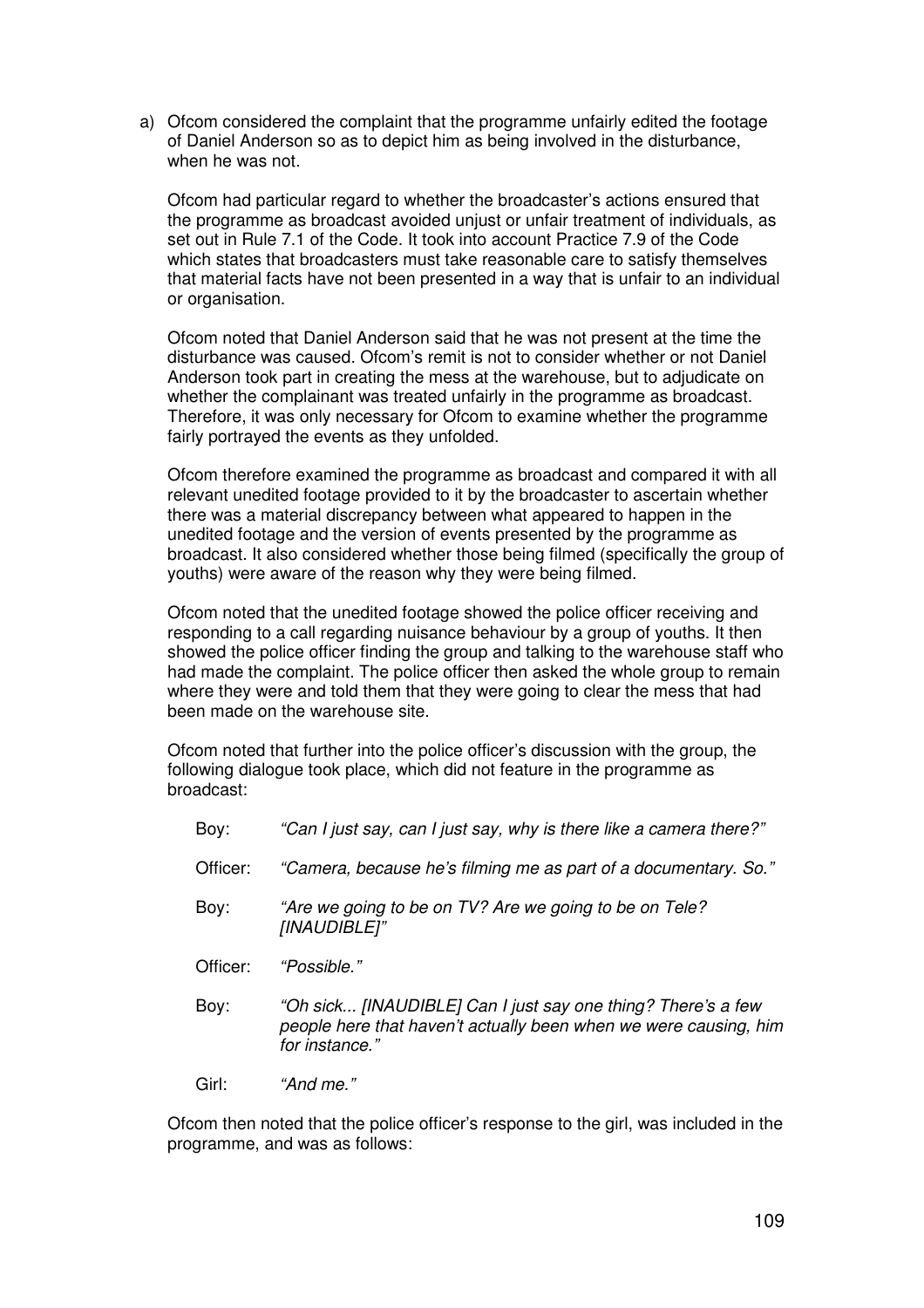Officer: *"I don't care, you're all here now, you can come across the road and tidy up and then next time, hopefully, we'll sort out...come across then, young lady."*

Both the unedited footage and the programme then went on to show all the members of the group complying with the police officer's instructions and tidying up the mess.

Ofcom was therefore left to consider whether the editing of this dialogue amounted to an unfair depiction of Daniel Anderson as being involved in the disturbance. Ofcom took into account that the statement from one boy saying not all of the group were involved was omitted from the programme. However, Ofcom took the view that, as the programme included the officer saying *"I don't care, you're all here now"*, viewers would have understood that not all of the group were involved in the disturbance notwithstanding the omission of some dialogue.

Ofcom therefore concluded that it would have been clear to viewers that the members of the group shown in the programme were not necessarily those individuals who had caused the disturbance at the warehouse, but were the group the police officer came across at the site and whom, in his capacity as the officer attending the scene, he had decided to hold collectively responsible for all of the anti-social activities that were alleged to have taken place there. In Ofcom's view, there was no material discrepancy between the filming of the events as they unfolded and the way that those events were presented in the programme as broadcast.

Furthermore, Ofcom noted that the programme showed that no arrests were made and that no individual was singled out by the police officer as responsible for the mess at the warehouse (in fact, the unedited footage showed five names, one being Daniel Anderson's, being taken, but the programme makers chose to omit this sequence from the programme as broadcast.)

Ofcom also found from the unedited footage detailed above, that the group were made aware that the filming was for a television documentary, and that there was a possibility that what was being filmed would be broadcast.

Ofcom therefore found no unfairness to Daniel Anderson.

## *Privacy*

b) Ofcom considered the complaint that, despite Daniel Anderson expressly asking the programme makers not to use any footage of him in the programme or to obscure his identity, a close up of him was shown without any attempt to hide his identity.

In Ofcom's view, the line to be drawn between the public's right to information and the citizen's right to privacy can sometimes be a fine one. In considering complaints about the unwarranted infringement of privacy both in relation to the making and the broadcast of the programme, Ofcom must consider two distinct questions: First, has there been an infringement of privacy? Secondly, if so, was it warranted? This is in accordance with Rule 8.1 of Ofcom's Broadcasting Code "the Code" which states that "any infringement of privacy in programmes or in connection with obtaining material included in programmes must be warranted".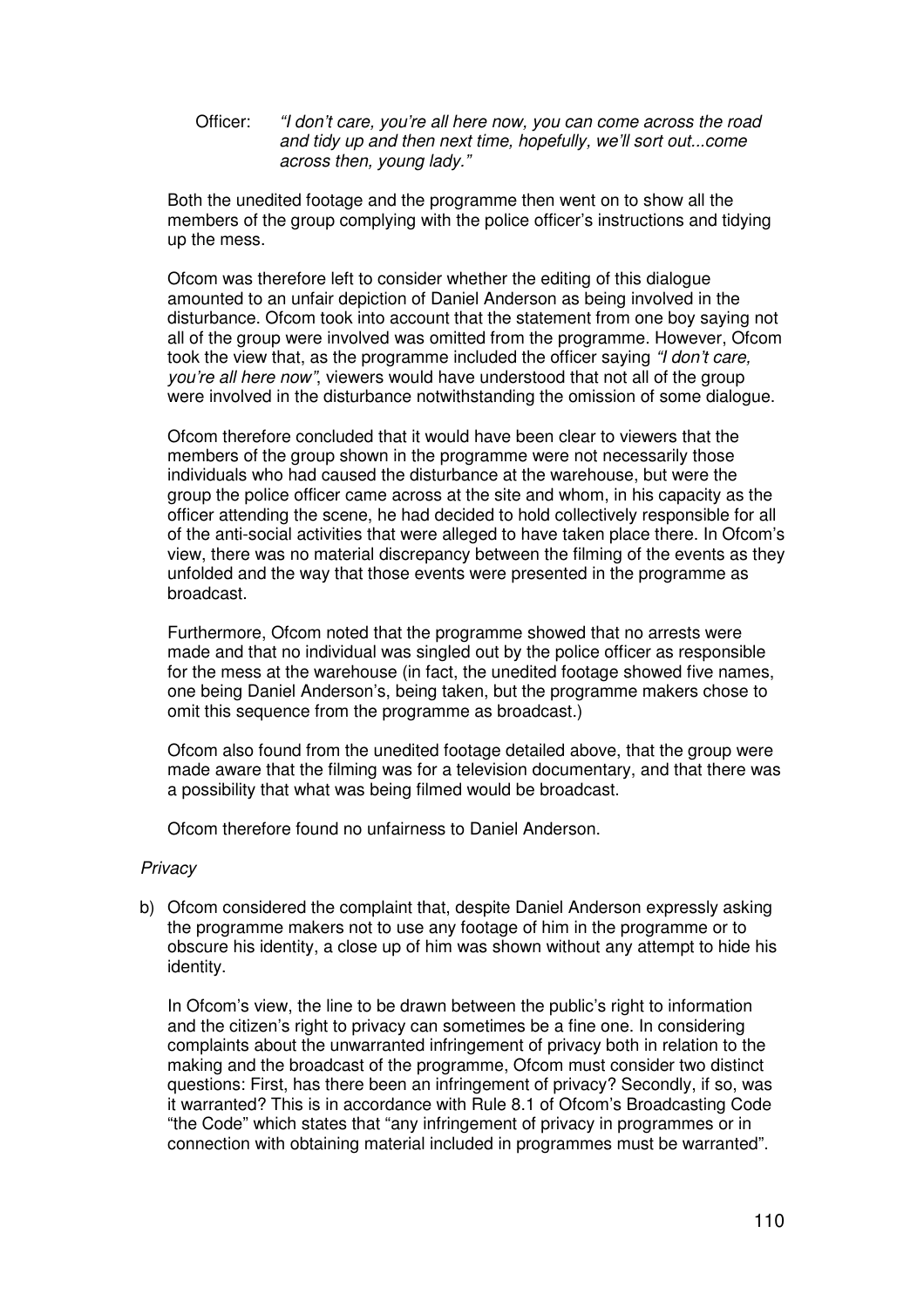Ofcom had regard to Practice 8.6 of the Code which states that if the broadcast of a programme would infringe the privacy of a person or organisation, consent should be obtained before the relevant material is broadcast, unless the infringement of privacy is warranted. Ofcom also paid regard to Practice 8.21 of the Code which states that where a programme features an individual under sixteen or a vulnerable person in a way that infringes privacy, consent must be obtained from the relevant person, unless the subject matter is trivial or uncontroversial and the participation minor, or it is warranted to proceed without consent.

In considering whether Daniel Anderson's privacy had been infringed, Ofcom first determined whether he had a legitimate expectation of privacy in relation to the footage that was broadcast.

Ofcom examined the footage that was included in the programme as broadcast and assessed the nature of the information, actions and events disclosed as well as the context of the disclosure.

Ofcom acknowledged that Daniel Anderson was filmed on a public highway, in public view. It considered that the filming was carried out openly and that the group were aware that the incident was being recorded (as discussed in decision head a) above).

Expectations of privacy will vary according to the place and nature of the information, activity or condition in question. Normally, people in a public place will have a very limited expectation of privacy. However, there may be circumstances where people can reasonably expect privacy, even in a public place. Some activities may be of such a sensitive or private nature that filming or broadcasting footage of them could amount to an infringement of privacy. Ofcom took the view that the fact that Daniel Anderson was filmed in a public place had a considerable limiting effect on his expectation of privacy.

Ofcom next assessed whether or not the actions or events being filmed were such that they could give rise to a legitimate expectation of privacy despite being carried out in a public place. Ofcom noted that the footage showed Daniel Anderson, amongst others, being dealt with by the police. Ofcom took the view that such a situation could arguably be described as sensitive for persons of any age and in particular for minors. However, Ofcom noted that Daniel Anderson was 15 years old at the time of filming and did not appear to be particularly vulnerable. Further, the footage revealed no sensitive (or potentially private) information about him, beyond the fact that he was with a number of other young people in a public place and was being spoken to by the police. Ofcom was therefore not satisfied that the actions or information was such that it would give rise to a legitimate expectation when filmed in a public place and would not require the broadcaster to seek the consent of Daniel Anderson to broadcast the footage.

Taking all of the above factors into account, Ofcom concluded that Daniel Anderson did not have a legitimate expectation of privacy in these circumstances.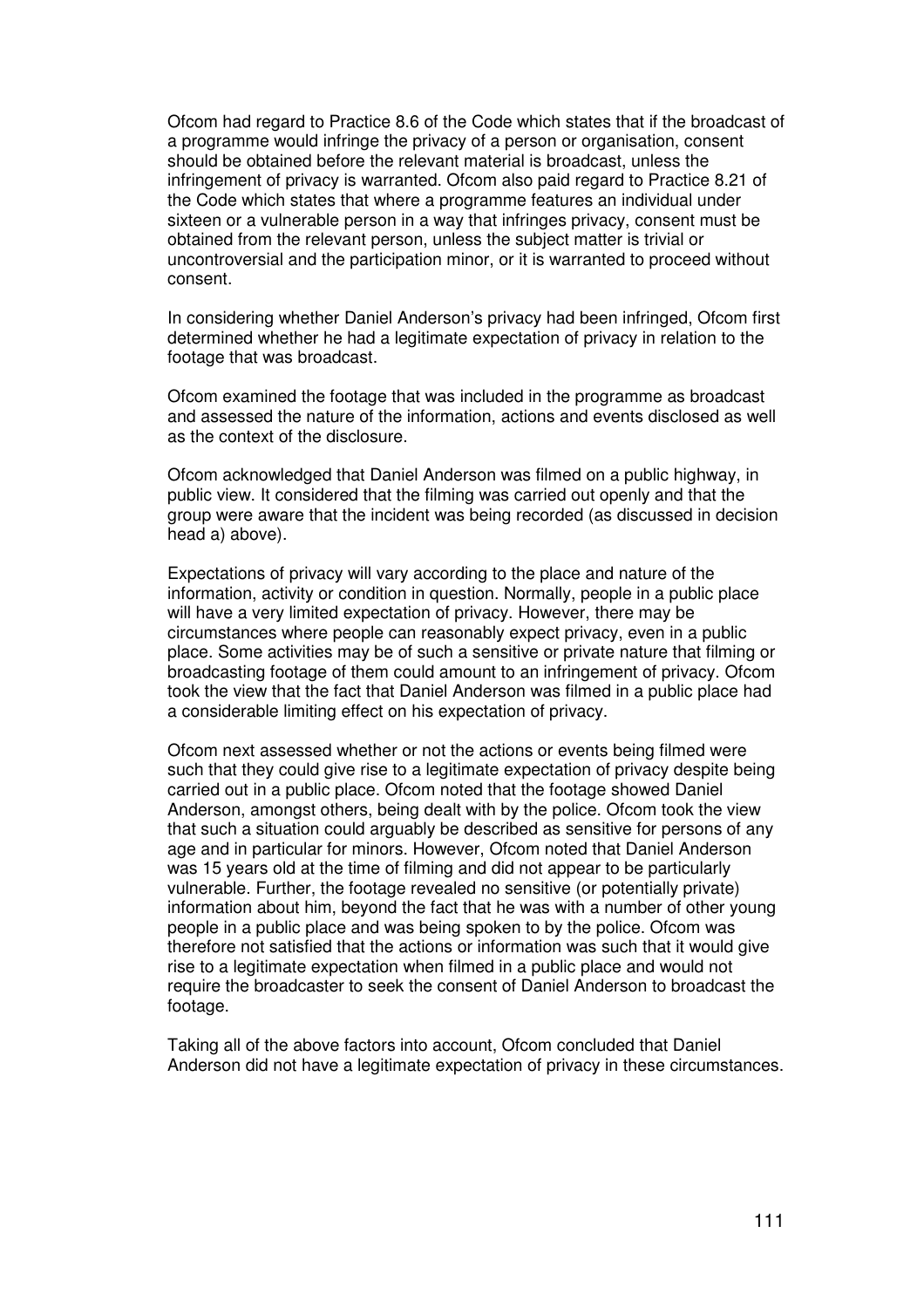Having found no legitimate expectation of privacy, Ofcom found that Daniel Anderson's privacy was not infringed in the programme as broadcast. It was not therefore necessary for Ofcom to further consider whether any infringement of privacy was warranted.

**Accordingly, Ofcom has not upheld Mr Anderson's complaint of unfair treatment and unwarranted infringement of privacy in the broadcast of the programme.**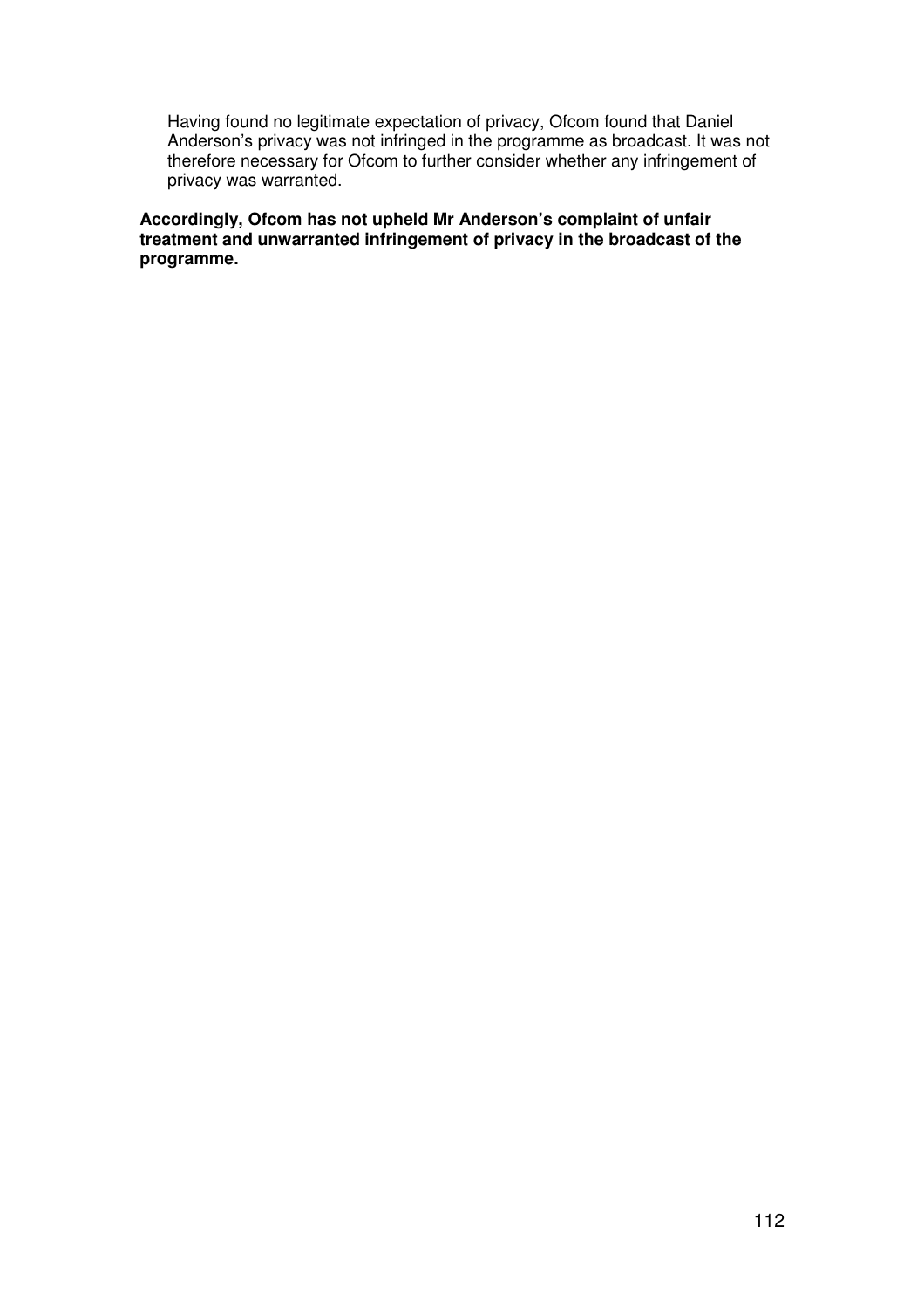## **Other Programmes Not in Breach**

## **Up to 2 November 2009**

| Programme                                  | <b>Transmission</b><br>Date | <b>Channel</b>               | <b>Categories</b>                             | <b>Number of</b><br><b>Complaints</b> |
|--------------------------------------------|-----------------------------|------------------------------|-----------------------------------------------|---------------------------------------|
| 118 118 Sponsors of<br><b>ITV4 Movies</b>  | 17/10/2009                  | ITV4                         | Generally Accepted<br><b>Standards</b>        |                                       |
| 50 Greatest Magic<br><b>Tricks</b>         | 18/10/2009                  | Watch                        | Offensive Language                            | $\overline{2}$                        |
| 7 Days on the<br><b>Breadline</b>          | 20/10/2009                  | ITV1                         | Dangerous Behaviour                           | 1                                     |
| A Bridge Too Far                           | 12/10/2009                  | The 'Bridge<br>(Stourbridge) | Sex/Nudity                                    | 1                                     |
| <b>Absolute Radio</b>                      | 15/09/2009                  | Absolute<br>Radio            | Competitions                                  | 1                                     |
| <b>Absolution With Tim</b><br>Shaw         | 09/10/2009                  | Absolute<br>Radio            | Generally Accepted<br><b>Standards</b>        | 1                                     |
| <b>Ahlulbayt TV</b>                        | 10/09/2009                  | Ahlulbayt TV                 | Generally Accepted<br><b>Standards</b>        | 1                                     |
| All Star Family<br>Fortunes                | 25/10/2009                  | ITVI                         | Generally Accepted<br><b>Standards</b>        | $\overline{5}$                        |
| Around the World in<br><b>Eighty Days</b>  | 27/10/2009                  | BBC <sub>1</sub>             | Offensive Language                            | 1                                     |
| <b>BBC News at Ten</b>                     | 23/10/2009                  | BBC <sub>1</sub>             | Generally Accepted<br><b>Standards</b>        | 1                                     |
| Beacon Radio                               | 20/10/2009                  | Beacon<br>Radio              | Generally Accepted<br><b>Standards</b>        | 1                                     |
| Benidorm                                   | 16/10/2009                  | ITV1                         | Offensive Language                            | 1                                     |
| <b>Brainbox</b>                            | 15/08/2009                  | <b>UTV</b>                   | <b>Commercial References</b>                  | 1                                     |
| Brainiac: Science<br>Abuse                 | 29/10/2009                  | Sky1                         | Generally Accepted<br><b>Standards</b>        | 1                                     |
| <b>Brainiac: Science</b><br>Abuse          | 26/10/2009                  | Sky1                         | Sex/Nudity                                    | $\mathbf{1}$                          |
| <b>Breakfast</b>                           | 11/09/2009                  | BBC <sub>1</sub>             | Flashing images                               | 1                                     |
| Carpet Right<br>sponsorship                | various                     | Sky1                         | Generally Accepted<br><b>Standards</b>        | 12                                    |
| Channel 4 News                             | 19/10/2009                  | Channel 4                    | Due Impartiality/Bias                         | 1                                     |
| Channel 4 News                             | 26/10/2009                  | Channel 4                    | Offensive Language                            | $\overline{7}$                        |
| <b>Coronation Street</b>                   | 23/10/2009                  | ITVI                         | Dangerous Behaviour                           | 6                                     |
| <b>Coronation Street</b>                   | 12/10/2009                  | ITV1                         | Generally Accepted<br><b>Standards</b>        | 1                                     |
| <b>Coronation Street</b>                   | 19/10/2009                  | ITVI                         | <b>Generally Accepted</b><br><b>Standards</b> | $\overline{2}$                        |
| <b>Criminal Justice</b>                    | 07/10/2009                  | BBC <sub>1</sub>             | <b>Generally Accepted</b><br>Standards        | $\overline{2}$                        |
| <b>Criminal Justice</b>                    | 05/10/2009                  | BBC <sub>1</sub>             | Sex/Nudity                                    | 1                                     |
| Daredevils                                 | 20/10/2009                  | Channel 4                    | <b>Animal Welfare</b>                         | 1                                     |
| Derren Brown: Trick<br>of the Mind         | 20/10/2009                  | Channel 4                    | Generally Accepted<br><b>Standards</b>        | 1                                     |
| Don't Get Screwed                          | 01/11/2009                  | BBC <sub>3</sub>             | Generally Accepted<br>Standards               | 1                                     |
| Dreams sponsorship<br>of Night-time on ITV | 07/08/2009                  | ITV1                         | Other                                         | 1                                     |
| E News                                     | 21/10/2009                  | E!<br>Entertainment          | Generally Accepted<br>Standards               | 1                                     |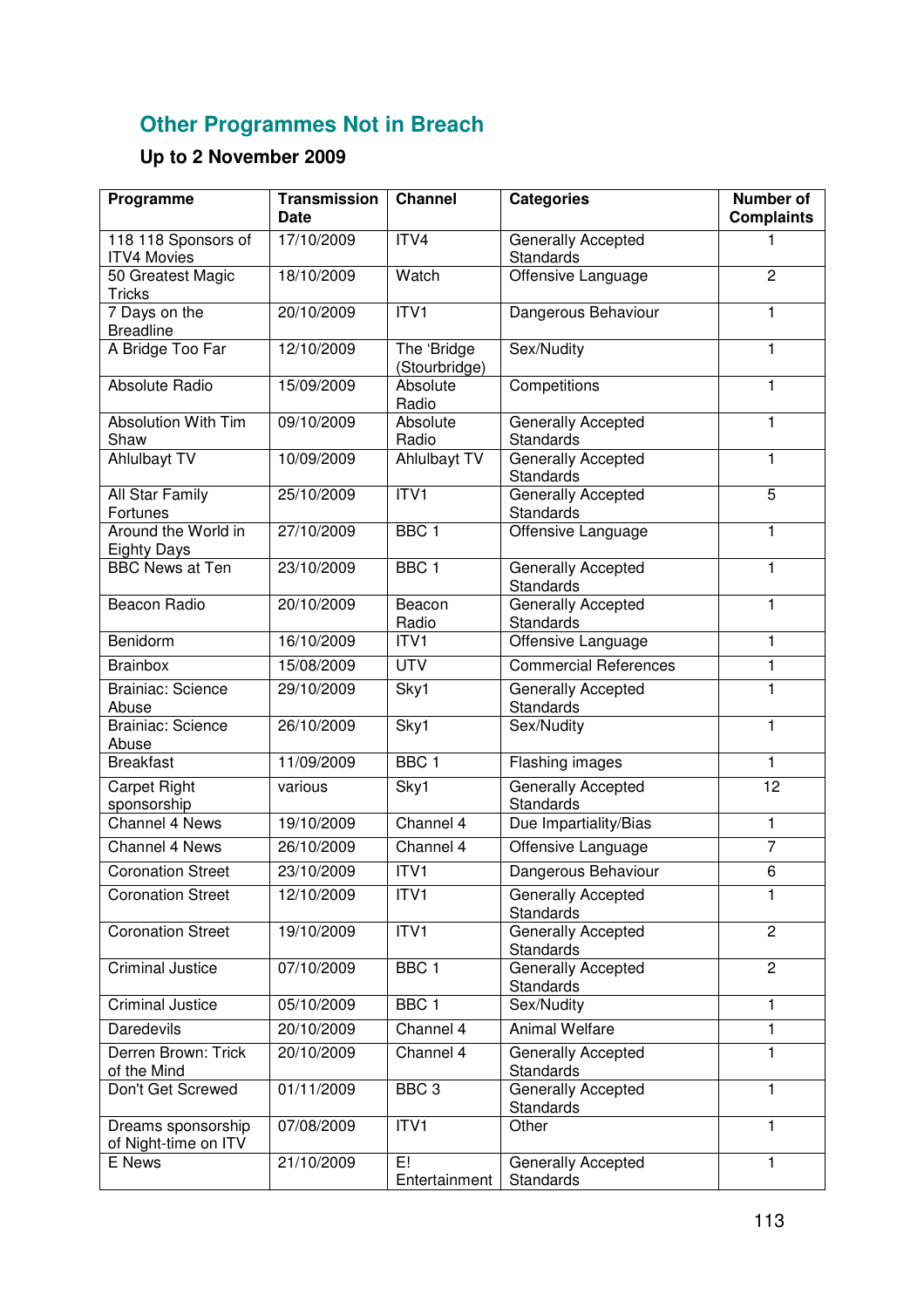| E! News                            | 20/10/2009 | E!<br>Entertainment     | Generally Accepted<br>Standards              | 1              |
|------------------------------------|------------|-------------------------|----------------------------------------------|----------------|
| Find Me the Funny                  | 16/10/2009 | BBC <sub>1</sub>        | Generally Accepted                           | 1              |
|                                    |            | Northern                | <b>Standards</b>                             |                |
|                                    |            | Ireland                 |                                              |                |
| Flashforward (trailers)            | 17/10/2009 | Five                    | Unconscious<br>influence/hypnosis/subliminal | 1              |
| Friday Night with                  | 23/10/2009 | BBC1                    | Generally Accepted                           | $\overline{4}$ |
| Jonathan Ross                      |            |                         | Standards                                    |                |
| Genie in the House                 | 28/10/2009 | Nickelodeon             | Offensive Language                           | $\mathbf{1}$   |
| Gigglebiz                          | 06/10/2009 | Cbeebies                | Generally Accepted<br><b>Standards</b>       | $\mathbf{1}$   |
| Globo Loco                         | 25/10/2009 | <b>CITV</b>             | Sex/Nudity                                   | 1              |
| Gymnastics: World                  | 16/10/2009 | BBC <sub>2</sub>        | Generally Accepted                           | 1              |
| Championships                      |            |                         | <b>Standards</b>                             |                |
| Harry Hill's TV Burp               | 25/10/2009 | ITVI                    | Generally Accepted<br><b>Standards</b>       | $\mathbf{1}$   |
| <b>Hell's Kitchen USA</b>          | 12/10/2009 | ITV2                    | Offensive Language                           | $\mathbf{1}$   |
| <b>Hidayat TV</b>                  | 04/10/2009 | <b>Hidayat TV</b>       | Violence                                     | $\overline{2}$ |
| How to be a Property<br>Developer  | 23/10/2009 | Five                    | Offensive Language                           | 1              |
| lain Lee (trailer)                 | 15/10/2009 | Absolute                | Religious Offence                            | 1              |
|                                    |            | Radio                   |                                              |                |
| Inside Out                         | 12/10/2009 | BBC 1 (South<br>West)   | Generally Accepted<br>Standards              | 1              |
| Inside the Body of                 | 13/10/2009 | History                 | Generally Accepted                           | 1              |
| Henry VIII                         |            |                         | Standards                                    |                |
| <b>ITV News</b>                    | 16/10/2009 | ITV1                    | Generally Accepted<br><b>Standards</b>       | 1              |
| Jacob's Creek                      | 07/10/2009 | Kanal 9                 | Sponsorship                                  | 1              |
| sponsorship credit                 |            |                         |                                              |                |
| Jay Ratchet Show                   | 12/10/2009 | Fire 107.6              | Offensive Language                           | $\mathbf{1}$   |
| Jez Welham                         | 13/10/2009 | Kiss 100                | Offensive Language                           | $\mathbf{1}$   |
| Katy Brand's Big Ass<br>Show       | 19/10/2009 | ITV <sub>2</sub>        | Generally Accepted<br><b>Standards</b>       | $\mathbf{1}$   |
| Life                               | 25/10/2009 | BBC <sub>1</sub>        | Sex/Nudity                                   | 1              |
| Live at Five With<br>Andrew Wilson | 18/10/2009 | <b>Sky News</b>         | Inaccuracy/Misleading                        | 1              |
| Live from Studio Five              | 26/10/2009 | Five                    | Generally Accepted<br>Standards              | $\mathbf{1}$   |
| Live from Studio Five              | 27/10/2009 | Five                    | <b>Generally Accepted</b>                    | 1              |
|                                    |            |                         | Standards                                    |                |
| Live from Studio Five              | 21/10/2009 | Five                    | Offensive Language                           | 1              |
| Man With Mission                   | 03/10/2009 | Peace TV                | Religious Offence                            | $\mathbf{1}$   |
| Mark Dover                         | 20/10/2009 | Time 107.5<br><b>FM</b> | Generally Accepted<br><b>Standards</b>       | 1              |
| Mark Edwards in the                | 12/10/2009 | Sunshine FM             | Generally Accepted                           | 1              |
| Morning                            |            | (Hereford)              | Standards                                    |                |
| Meridian Tonight                   | 13/10/2009 | <b>ITV1 Meridian</b>    | Generally Accepted<br>Standards              | 1              |
| Mumford & Sons                     | 28/10/2009 | Absolute                | Offensive Language                           | 1              |
| "Little Lion Man"                  |            | Radio                   |                                              |                |
| Mumford & Sons                     | 29/10/2009 | Absolute                | Offensive Language                           | 1              |
| "Little Lion Man"<br>Murderland    | 26/10/2009 | Radio<br>ITV1           | Other                                        | $\mathbf{1}$   |
|                                    |            |                         |                                              |                |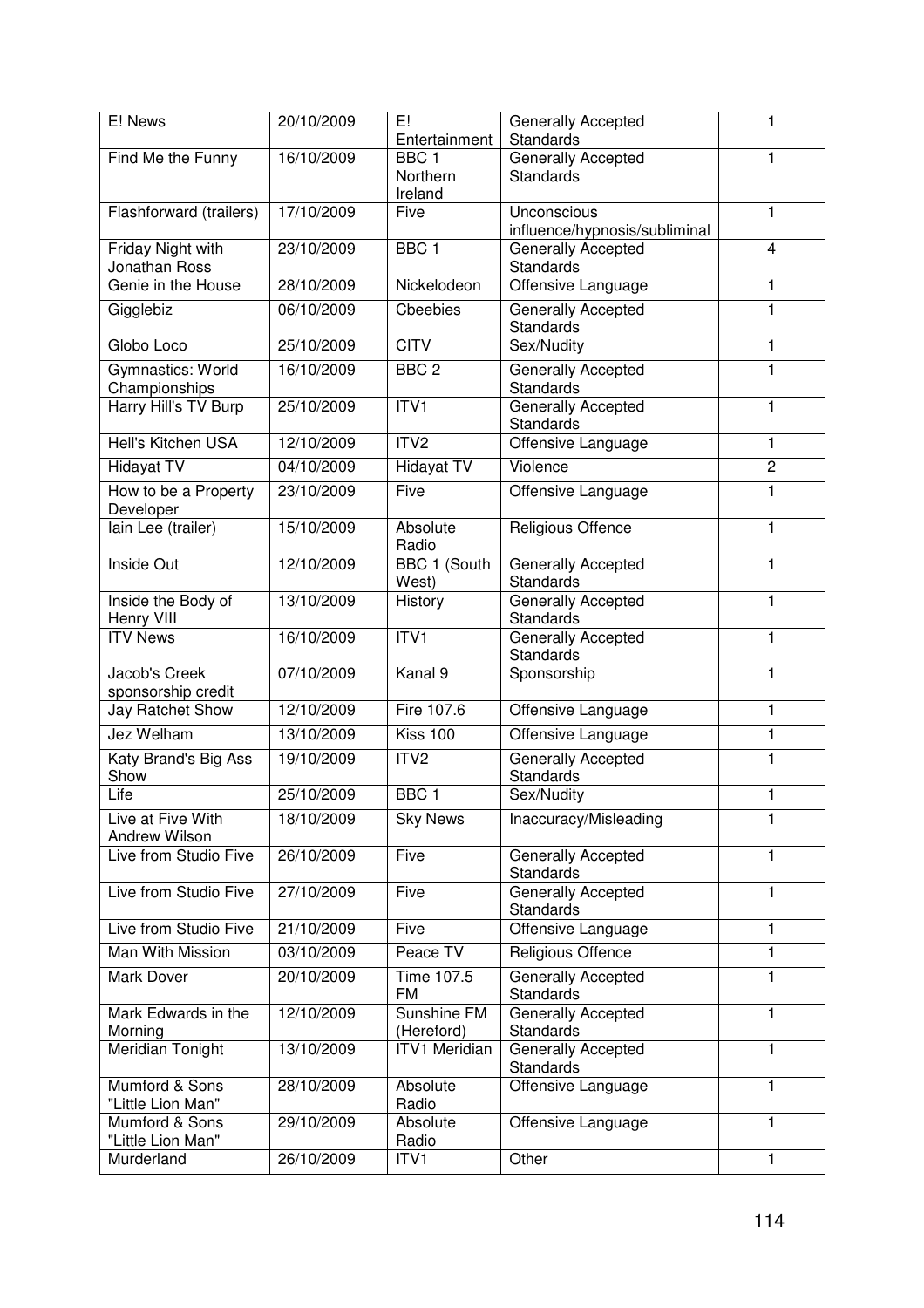| Never Mind the<br><b>Buzzcocks</b>                  | 22/10/2009 | BBC <sub>2</sub>          | Generally Accepted<br><b>Standards</b>        | 1              |
|-----------------------------------------------------|------------|---------------------------|-----------------------------------------------|----------------|
| New You've Been                                     | 24/10/2009 | ITV1                      | Dangerous Behaviour                           | $\overline{c}$ |
| Framed!<br><b>News</b>                              | 13/10/2009 | LBC 97.3 FM               | Generally Accepted<br><b>Standards</b>        | 1              |
| News and Weather                                    | 24/09/2009 | <b>UTV</b>                | Inaccuracy/Misleading                         | 1              |
| News at Ten                                         | 08/10/2009 | ITVI                      | Due Impartiality/Bias                         | 1              |
| Old Speckled Hen<br>sponsor credit                  | various    | Dave                      | Dangerous Behaviour                           | 1              |
| Panorama                                            | 19/10/2009 | BBC <sub>1</sub>          | Generally Accepted<br>Standards               | $\mathbf{1}$   |
| Panorama                                            | 12/10/2009 | BBC <sub>1</sub>          | Offensive Language                            | 1              |
| Paris Hilton's Best<br>Friend (trailer)             | 26/08/2009 | ITV <sub>2</sub>          | Flashing images                               | $\mathbf{1}$   |
| Politics and Media                                  | 26/10/2009 | Islam<br>Channel          | Elections/Referendums                         | 1              |
| Postal Gold sponsors<br>afternoon dramas on<br>Five | 25/10/2009 | Five                      | Sponsorship                                   | 1              |
| Psychic Interactive                                 | 22/07/2009 | Psychic TV                | Use of Premium Rate<br><b>Numbers</b>         | 1              |
| Pull Up To The<br><b>Bumper</b>                     | 12/10/2009 | Radio Cardiff<br>97.7FM   | Crime (incite/encourage)                      | $\mathbf{1}$   |
| <b>Question Time</b>                                | 22/10/2009 | BBC <sub>1</sub>          | Generally Accepted<br>Standards               | 29             |
| <b>Red Bull Rivals</b>                              | 10/10/2009 | Channel 4                 | <b>Commercial References</b>                  | 1              |
| Robbie Williams<br>"Bodies"                         | various    | <b>BBC</b> Radio 1        | Religious Offence                             | $\overline{2}$ |
| <b>Rosemary and Thyme</b>                           | 18/09/2009 | ITV1                      | Offensive Language                            | $\mathbf{1}$   |
| Ross Kemp: A Kenya<br>Special                       | 23/09/2009 | Sky 2                     | Generally Accepted<br>Standards               | $\mathbf{1}$   |
| <b>Rude Tube</b>                                    | 30/10/2009 | Channel 4                 | <b>Animal Welfare</b>                         | 1              |
| Rude Tube                                           | 16/10/2009 | Channel 4                 | Sex/Nudity                                    | $\mathbf{1}$   |
| Rudy's Rare Records                                 | 21/10/2009 | <b>BBC Radio 4</b>        | Generally Accepted<br>Standards               | 1              |
| Rudy's Rare Records                                 | 21/10/2009 | <b>BBC Radio 4</b>        | Sex/Nudity                                    | 1              |
| Saw III                                             | 22/10/2009 | Channel 4                 | <b>Generally Accepted</b><br><b>Standards</b> | 1              |
| Sexcetera                                           | 03/09/2009 | Virgin 1                  | Sex/Nudity                                    | 1              |
| <b>Sky News</b>                                     | 24/10/2009 | <b>Sky News</b>           | Generally Accepted<br><b>Standards</b>        | 1              |
| <b>Sky Sports News</b>                              | 23/10/2009 | <b>Sky Sports</b><br>News | Other                                         | $\mathbf{1}$   |
| Soccer A.M.                                         | 24/10/2009 | Sky1                      | Generally Accepted<br>Standards               | 1              |
| <b>Strictly Come</b><br>Dancing                     | 17/10/2009 | BBC <sub>1</sub>          | Generally Accepted<br>Standards               | 3              |
| <b>Strictly Come</b><br>Dancing                     | 17/10/2009 | BBC <sub>1</sub>          | Sex/Nudity                                    | $\mathbf{1}$   |
| Sunday with Adam<br><b>Boulton</b>                  | 18/10/2009 | <b>Sky News</b>           | Due Impartiality/Bias                         | $\overline{2}$ |
| Sunday with Adam<br><b>Boulton</b>                  | 13/09/2009 | <b>Sky News</b>           | Religious Offence                             | 1              |
| The Alan Titchmarsh<br>Show                         | 27/10/2009 | ITV1                      | Crime (payment)                               | 1              |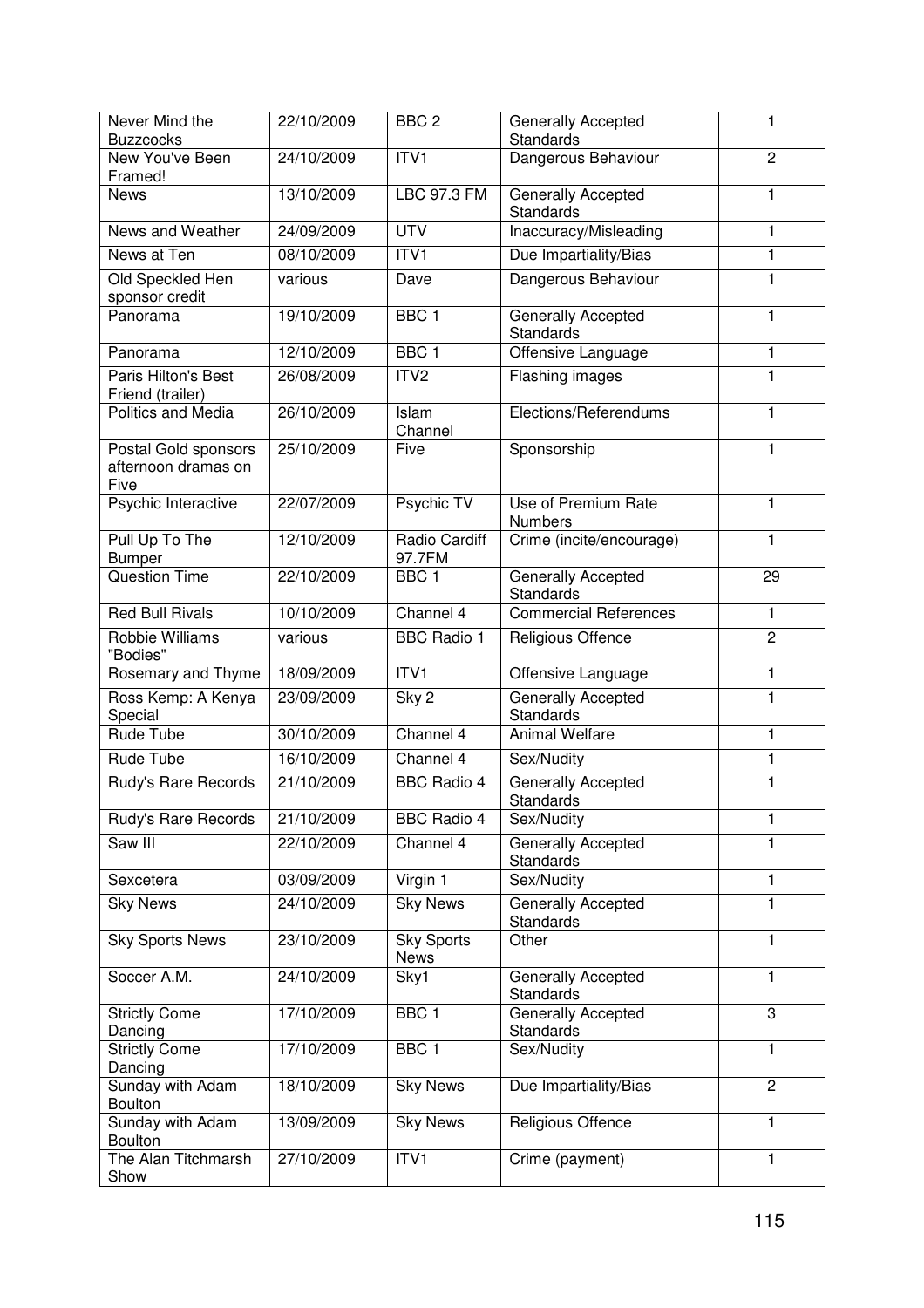| The Alan Titchmarsh<br>Show               | 20/10/2009 | ITV1              | Generally Accepted<br>Standards        | 1               |
|-------------------------------------------|------------|-------------------|----------------------------------------|-----------------|
| The Alan Titchmarsh                       | 26/10/2009 | ITV1              | Sex/Nudity                             | 1               |
| Show                                      |            |                   |                                        |                 |
| The Armstrong and                         | 23/10/2009 | BBC <sub>1</sub>  | Offensive Language                     | 1               |
| <b>Miller Show</b><br>The Bigamist Bride: | 22/10/2009 | Channel 4         | Generally Accepted                     | 1               |
| My Five Husbands                          |            |                   | Standards                              |                 |
| The Enemy Within                          | 12/10/2009 | Channel 4         | Crime (incite/encourage)               | 3               |
| The Enemy Within                          | 12/10/2009 | Channel 4         | Inaccuracy/Misleading                  | 3               |
| The Force                                 | 20/10/2009 | Channel 4         | Generally Accepted<br>Standards        | 3               |
| The Genius of<br><b>Charles Darwin</b>    | 11/10/2009 | Channel 4         | Due Impartiality/Bias                  | $\overline{c}$  |
| The Home Show                             | 21/10/2009 | More4             | Offensive Language                     | 1               |
| The Hour                                  | 07/10/2009 | STV               | Inaccuracy/Misleading                  | $\mathbf{1}$    |
| The Inbetweeners                          | 15/10/2009 | E <sub>4</sub>    | <b>Generally Accepted</b><br>Standards | 1               |
| The One Show                              | 07/10/2009 | BBC <sub>1</sub>  | <b>Animal Welfare</b>                  | 1               |
| The Paul O'Grady<br>Show                  | 26/10/2009 | Channel 4         | <b>Animal Welfare</b>                  | $\overline{2}$  |
| The Paul O'Grady<br>Show                  | 19/10/2009 | Channel 4         | Dangerous Behaviour                    | 1               |
| The Simpsons                              | 25/10/2009 | Channel 4         | Generally Accepted<br><b>Standards</b> | 1               |
| The Simpsons                              | 14/10/2009 | Channel 4         | Religious Offence                      | $\mathbf{1}$    |
| The Simpsons                              | 22/10/2009 | Sky1              | Advertising                            | $\overline{2}$  |
| The Simpsons                              | 29/10/2009 | Sky1              | Advertising                            | 1               |
| The Thick of It                           | 24/10/2009 | BBC <sub>2</sub>  | Offensive Language                     | $\overline{2}$  |
| The Whole Show                            | 22/09/2009 | <b>LBC 97.3FM</b> | Due Impartiality/Bias                  | 1               |
| The X Factor                              | 17/10/2009 | ITV1              | Advertising                            | $\mathbf{1}$    |
| The X Factor                              | 25/10/2009 | ITV1              | Advertising                            | 1               |
| The X Factor                              | 18/10/2009 | ITVI              | Generally Accepted<br>Standards        | $\mathbf{1}$    |
| The X Factor                              | 17/10/2009 | ITVI              | Generally Accepted<br>Standards        | З               |
| The X Factor                              | 24/10/2009 | ITVI              | Generally Accepted<br><b>Standards</b> | $\overline{c}$  |
| The X Factor                              | 25/10/2009 | ITVI              | Generally Accepted<br>Standards        | $\overline{11}$ |
| The X Factor                              | 31/10/2009 | ITVI              | Generally Accepted<br><b>Standards</b> | 3               |
| The X Factor                              | 01/11/2009 | ITV <sub>1</sub>  | <b>Generally Accepted</b><br>Standards | 1               |
| The X Factor                              | 29/08/2009 | ITVI              | Inaccuracy/Misleading                  | $\mathbf{1}$    |
| The X Factor                              | 18/10/2009 | ITV1              | Inaccuracy/Misleading                  | 4               |
| The X Factor                              | 25/10/2009 | ITV1              | Inaccuracy/Misleading                  | 1               |
| The X Factor                              | 24/10/2009 | ITVI              | Offensive Language                     | 1               |
| The X Factor                              | 11/10/2009 | ITV1              | Religious Offence                      | 1               |
| The X Factor                              | 24/10/2009 | ITV1              | Sex/Nudity                             | 3               |
| The X Factor                              | 18/10/2009 | ITV <sub>1</sub>  | Substance Abuse                        | $\overline{4}$  |
| The X Factor                              | 10/10/2009 | ITV1              | Use of Premium Rate<br>Numbers         | 1               |